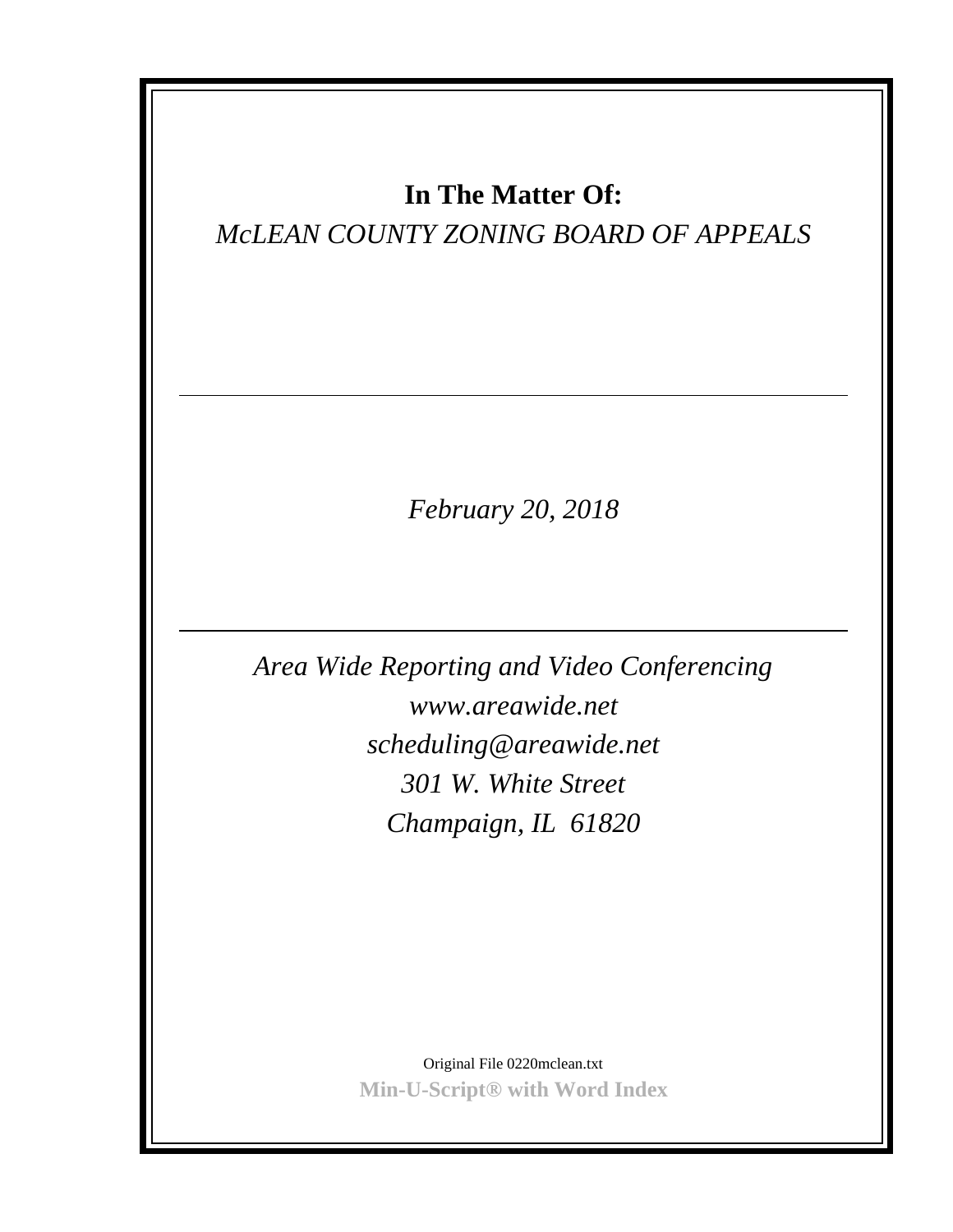|    | Page 173                                                                                            |              | Page 175                                                |
|----|-----------------------------------------------------------------------------------------------------|--------------|---------------------------------------------------------|
| 1  | MCLEAN COUNTY                                                                                       |              |                                                         |
| 2  | ZONING BOARD OF APPEALS                                                                             | 1            | (COMMENCING AT 7:03 P.M.)                               |
| 3  | CASE NUMBER SU-18-02                                                                                | $\mathbf{2}$ | <b>CHAIRMAN FINNIGAN:</b> We are going to call          |
| 4  |                                                                                                     |              | 3 the McLean County Zoning Board to order. This is a    |
| 5  | <b>FEBRUARY 20, 2018</b><br>$7:03$ P.M. - 9:49 P.M.                                                 |              | 4 continuation of case SU-18-02. We are going to have   |
| 6  | McLean County Government Center                                                                     |              | 5 roll call.                                            |
| 7  | 115 East Washington Street<br>Bloomington, Illinois                                                 | 6            | <b>MR. DICK: Mark Judd?</b>                             |
| 8  |                                                                                                     | 7            | Brian Bangert?                                          |
|    |                                                                                                     | 8            | <b>MR. BANGERT: Here.</b>                               |
| 9  |                                                                                                     | 9            | <b>MR. DICK: Michael Kuritz?</b>                        |
| 10 | BOARD MEMBERS PRESENT:                                                                              | 10           | Rick Dean?                                              |
| 11 | Brian Bangert<br>Chris Carlton                                                                      | 11           | MR. DEAN: Here.                                         |
|    | 12 Rick Dean<br>James Finnigan                                                                      | 12           | <b>MR. DICK: Julia Turner?</b>                          |
| 13 | Mary Beth Taylor<br>Julia Turner                                                                    | 13           | <b>MS. TURNER: Here.</b>                                |
| 14 | ALSO PRESENT:                                                                                       | 14           | MR. DICK: Greg Zimmerman?                               |
|    | 15 Philip Dick, Director of Building and Zoning<br>Samantha Walley, Assistant State's Attorney      | 15           | Jim Finnigan?                                           |
| 16 | Luke Hohulin, Assistant County Engineer                                                             | 16           | <b>CHAIRMAN FINNIGAN: Here.</b>                         |
| 17 | ON BEHALF OF APPLICANT: Amy Antoniolli, Esq.<br>ON BEHALF OF OBJECTORS: Brian Armstrong, Esq.       | 17           | <b>MR. DICK: Chris Carlton?</b>                         |
| 18 |                                                                                                     | 18           | <b>MS. CARLTON: Here.</b>                               |
| 19 | Area Wide Reporting and Videoconferencing<br>Holly Wingstrom, RPR, CRR, CSR #84-03888               | 19           | <b>MR. DICK:</b> Mary Beth Taylor?                      |
| 20 | 31 West White Street                                                                                | 20           | <b>MS. TAYLOR: Here.</b>                                |
|    | Champaign, IL 61820<br>21 800.747.6789                                                              | 21           | <b>CHAIRMAN FINNIGAN:</b> We have six members,          |
| 22 |                                                                                                     |              | 22 and that is a quorum. Our quorum is five. So, we     |
| 23 |                                                                                                     |              | 23 can conduct business.                                |
| 24 |                                                                                                     | 24           | Staff has been affirmed since the last                  |
|    |                                                                                                     |              |                                                         |
|    |                                                                                                     |              |                                                         |
|    | Page 174                                                                                            |              | Page 176                                                |
| 1  | <b>EXHIBITS</b>                                                                                     |              |                                                         |
|    | APPLICANT'S EXHIBIT 6 - BRIGHT STALK STUDY PL293                                                    |              | 1 meeting, so we are not going to have to do that       |
|    | APPLICANT'S EXHIBIT 7 - GOOD PRESENTATION<br>240<br>293<br>APPLICANT'S EXHIBIT 8 - DeCLARK CV       |              | 2 again.                                                |
| 4  | APPLICANT'S EXHIBIT 9 - DeCLARK PRESENTATION 282<br>APPLICANT'S EXHIBIT 10- POE PRESENTATION<br>295 | 3            | I think we are going to have counsel tell               |
| 5  |                                                                                                     |              | 4 you where we are at in the procedures. This is a      |
| 6  | <b>PRESENTERS</b>                                                                                   |              | 5 continuation of case SU-18-02, a continuation.        |
| 7  |                                                                                                     | 6            | MS. WALLEY: Good evening, ladies and                    |
| 8  | QUESTIONS BY THE BOARD202<br>QUESTIONS BY STAFF207                                                  |              | 7 gentlemen. My name is Samantha Walley. I am an        |
| 9  | OUESTIONS BY MR. ARMSTRONG208<br>QUESTIONS BY MS. WINTERLAND217                                     |              | 8 Assistant State's Attorney with the Civil Division    |
| 10 | QUESTIONS BY TRAVIS TAYLOR228<br>QUESTIONS BY JEFF POWELL233                                        |              | 9 of McLean County State's Attorney's Office.           |
| 11 | QUESTIONS BY DARYL HANEY237<br>FURTHER QUESTIONS BY MS. ANTONIOLLI239                               | 10           | We are currently -- as the chair stated,                |
| 12 | GARY K. DeCLARK241<br>QUESTIONS BY MS. ANTONIOLLI241                                                |              | 11 this is a reconvened hearing for SU-18-02. I         |
| 13 | QUESTIONS BY THE BOARD258<br>QUESTIONS BY THE STAFF261                                              |              | 12 believe the applicant is still in its case in chief. |
| 14 | QUESTIONS BY MR. ARMSTRONG262<br>QUESTIONS BY MR. TAYLOR289                                         |              | 13 That means that the applicant will be putting on     |
|    | ALLISON POE293                                                                                      |              | 14 whatever evidence they deem necessary to meet their  |
| 15 | QUESTIONS BY MS. ANTONIOLLI294<br>QUESTIONS BY THE BOARD308                                         | 15           | burden. All of their witnesses and evidence will be     |
| 16 | QUESTIONS BY THE STAFF313<br>QUESTIONS BY MR. ARMSTRONG315                                          | 16           | subject to cross examination. Friendly cross            |
| 17 | QUESTIONS BY TIM JOLLY320<br>QUESTIONS BY MS. WINTERLAND323                                         | 17           | examination or bolstering will not be permitted.        |
| 18 | QUESTIONS BY MR. TAYLOR326<br>QUESTIONS BY MS. WINTERLAND333                                        | 18           | Once the applicant finishes their case in               |
| 19 |                                                                                                     | 19           | chief, anyone else that would like to provide           |
| 20 |                                                                                                     | 20           | evidence or public comment has the opportunity to do    |
| 21 |                                                                                                     |              | 21 SO.                                                  |
| 22 |                                                                                                     | 22           | Any questions?                                          |
| 23 |                                                                                                     | 23           | And, Ms. Antoniolli, are you ready?                     |
| 24 |                                                                                                     | 24           | MS. ANTONIOLLI: I am.                                   |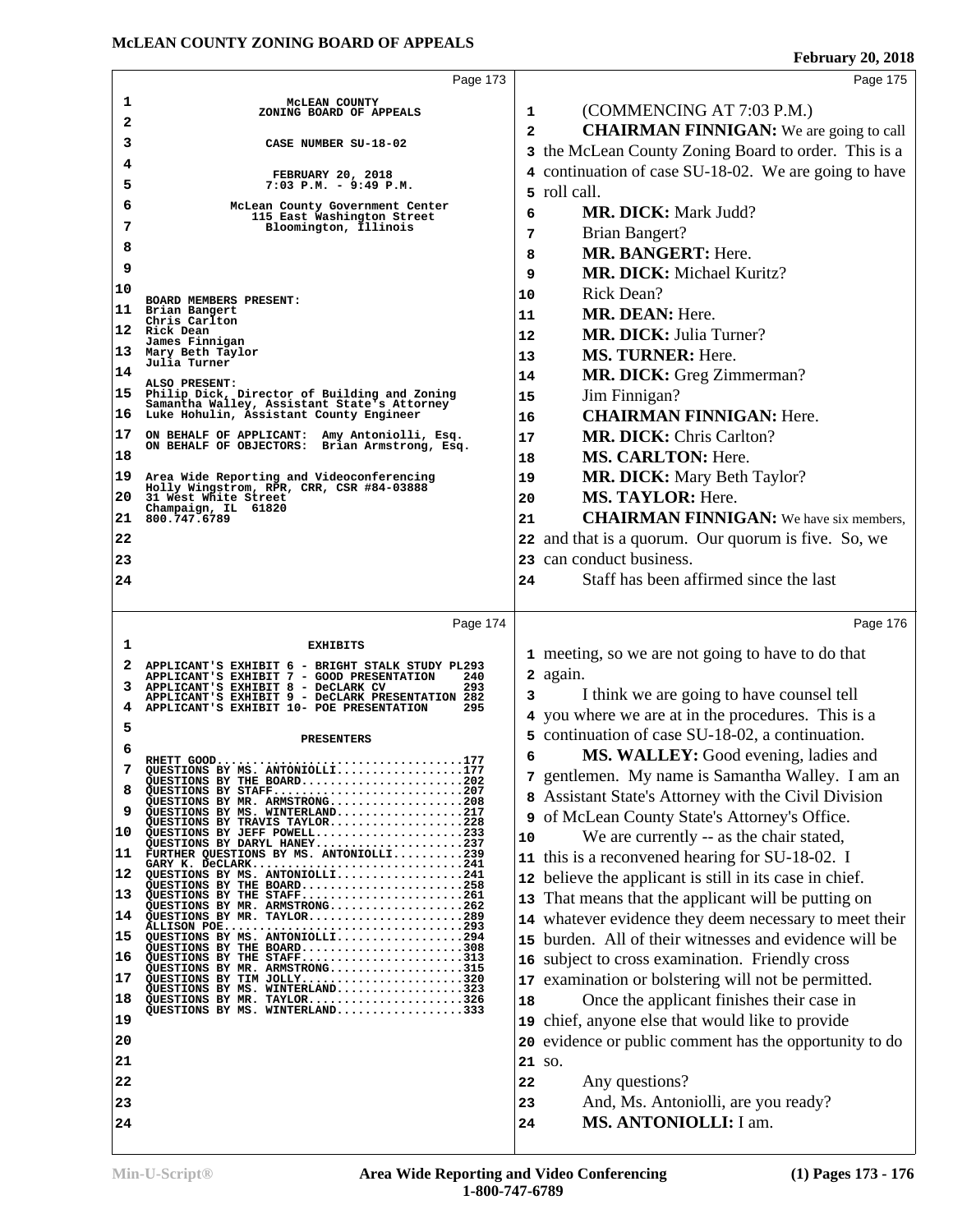|              | Page 177                                                                                        |                | Page 179                                                                                                     |  |
|--------------|-------------------------------------------------------------------------------------------------|----------------|--------------------------------------------------------------------------------------------------------------|--|
| 1            | <b>MS. WALLEY:</b> First witness?                                                               |                | 1 biology.                                                                                                   |  |
| $\mathbf{2}$ | MS. ANTONIOLLI: Mr. Rhett Good, and I'll                                                        | $\overline{a}$ | <b>CHAIRMAN FINNIGAN:</b> Is there any                                                                       |  |
|              | 3 just ask him a few questions. You need to swear us                                            | 3              | objections to this?                                                                                          |  |
|              | $4$ in.                                                                                         | 4              | MR. ARMSTRONG: No.                                                                                           |  |
| 5            | <b>CHAIRMAN FINNIGAN:</b> Yeah. You can just                                                    | 5              | <b>CHAIRMAN FINNIGAN:</b> The board okay with                                                                |  |
|              | 6 sit down. Push the button right there. We were                                                | 6              | that? We'll present him as an expert.                                                                        |  |
|              | 7 kind of informal.                                                                             | 7              | MS. ANTONIOLLI: Okay. Thank you.                                                                             |  |
| 8            | (RHETT GOOD PLACED UNDER OATH.)                                                                 | 8              | And you may proceed.                                                                                         |  |
| 9            | <b>CHAIRMAN FINNIGAN:</b> State your name and                                                   | 9              | MR. GOOD: Okay. Thank you. So, first, I                                                                      |  |
|              | address and spell your last name.                                                               |                | 10 would like to just start out with a bit of                                                                |  |
| 10<br>11     | MR. GOOD: My name is Rhett Good. Last                                                           |                | 11 background about myself and who West is.                                                                  |  |
|              | 12 name is spelled G-o-o-d. My address is 1915 North                                            | 12             | Like Amy said, I have 20 years of                                                                            |  |
|              | Ridgeway Drive, Ellettsville, Indiana.                                                          |                | 13 experience completing wind and wildlife research.                                                         |  |
| 13           | <b>CHAIRMAN FINNIGAN: Okay. Go ahead.</b>                                                       |                |                                                                                                              |  |
| 14           | MS. ANTONIOLLI: Thank you.                                                                      |                | 14 It's been the primary focus of my career. I've                                                            |  |
| 15           |                                                                                                 |                | 15 completed numerous studies of impacts of wind energy                                                      |  |
| 16           | MR. DICK: Could you spell your first name<br>and spell the address again, please?               |                | 16 on wildlife throughout the US, including over 40                                                          |  |
| 17           |                                                                                                 |                | 17 proposed and operating wind projects in Illinois.                                                         |  |
| 18           | MR. GOOD: Sure. My first name is Rhett,<br>19 R-h-e-t-t. And the address is 1915 North Ridgeway | 18             | West is comprised of a team of biologists,                                                                   |  |
|              |                                                                                                 |                | 19 it's statisticians, and we design or we specialize                                                        |  |
| 20           | Drive, Ellettsville, Indiana.                                                                   |                | 20 in designing and conducting ecological field                                                              |  |
| 21           | <b>MR. DICK: Ellettsville?</b>                                                                  |                | 21 studies. We have established working relationships                                                        |  |
| 22           | MR. GOOD: E-l-l-e-t-t-s-v-i-l-l-e.                                                              |                | 22 with both the Fish and Wildlife Service, Rock Island                                                      |  |
| 23           | (QUESTIONS BY MS. ANTONIOLLI)                                                                   |                | 23 office, as well as the Illinois Department of                                                             |  |
| 24           | MS. ANTONIOLLI: Mr. Good, where do you                                                          |                | 24 Natural Resources.                                                                                        |  |
|              |                                                                                                 |                |                                                                                                              |  |
|              |                                                                                                 |                |                                                                                                              |  |
|              | Page 178                                                                                        |                | Page 180                                                                                                     |  |
|              | 1 work?                                                                                         | 1              | Today I want to talk about the wildlife                                                                      |  |
| 2            | MR. GOOD: I work for Western Ecosystems                                                         |                | 2 surveys that we've completed to date. The                                                                  |  |
| 3            | Technology.                                                                                     |                | 3 Lexington-Chenoa Wind Farm contracted us in 2016 to                                                        |  |
| 4            | MS. ANTONIOLLI: And what is your                                                                |                | 4 conduct pre-construction surveys to measure bird and                                                       |  |
|              | 5 occupation or profession?                                                                     |                | 5 bat use as well as use by sensitive species and                                                            |  |
| 6            | MR. GOOD: My occupation is wildlife                                                             |                | 6 assess the risk to those species.                                                                          |  |
|              | 7 biologist.                                                                                    | 7              | All of the surveys we completed followed                                                                     |  |
| 8            | MS. ANTONIOLLI: And what is your                                                                |                | 8 the guidelines as described by the US Fish and                                                             |  |
|              | 9 educational background?                                                                       |                | 9 Wildlife Service, Land-Based Wind and Energy                                                               |  |
| 10           | MR. GOOD: I have a bachelor's degree in                                                         | 10             | Guidelines, the US Fish and Wildlife Services Eagle                                                          |  |
| 11           | biology from Ball State University, and I have a                                                |                | 11 Conservation Plan Guidance, as well as the US Fish                                                        |  |
|              | 12 master's degree in zoology from the University of                                            |                | 12 and Wildlife Service Range-Wide Indiana Bat Summer                                                        |  |
|              | 13 Wyoming.                                                                                     |                | 13 Survey Guidelines.                                                                                        |  |
| 14           | MS. ANTONIOLLI: And what degrees,                                                               | 14             | An important part of this process was                                                                        |  |
|              | 15 certificates, or licenses do you have?                                                       |                | 15 early and often coordination with both the Fish and                                                       |  |
| 16           | MR. GOOD: I hold a bachelor's degree from                                                       |                | 16 Wildlife Service and the Illinois Department of                                                           |  |
|              | 17 Ball State and a master's from the University of                                             |                | 17 Natural Resources.                                                                                        |  |
| 18           | Wyoming.                                                                                        | 18             | Our protocols were reviewed by both                                                                          |  |
| 19           | MS. ANTONIOLLI: Okay. And how many years                                                        | 19             | agencies. We received input and implemented any                                                              |  |
|              | 20 have you worked in this field?                                                               | 20             | changes that were recommended.                                                                               |  |
| 21           | MR. GOOD: I have been a research                                                                | 21             | Today I want to give just a brief overview                                                                   |  |
| 22           | biologist for 20 years.                                                                         |                | 22 of the surveys we've completed. Today we'll be                                                            |  |
| 23           | MS. ANTONIOLLI: Okay. So, at this time,<br>24 I present this witness as an expert in wildlife   | 23             | talking about an eagle risk assessment we completed,<br>24 avian use surveys, eagle and raptor nest surveys, |  |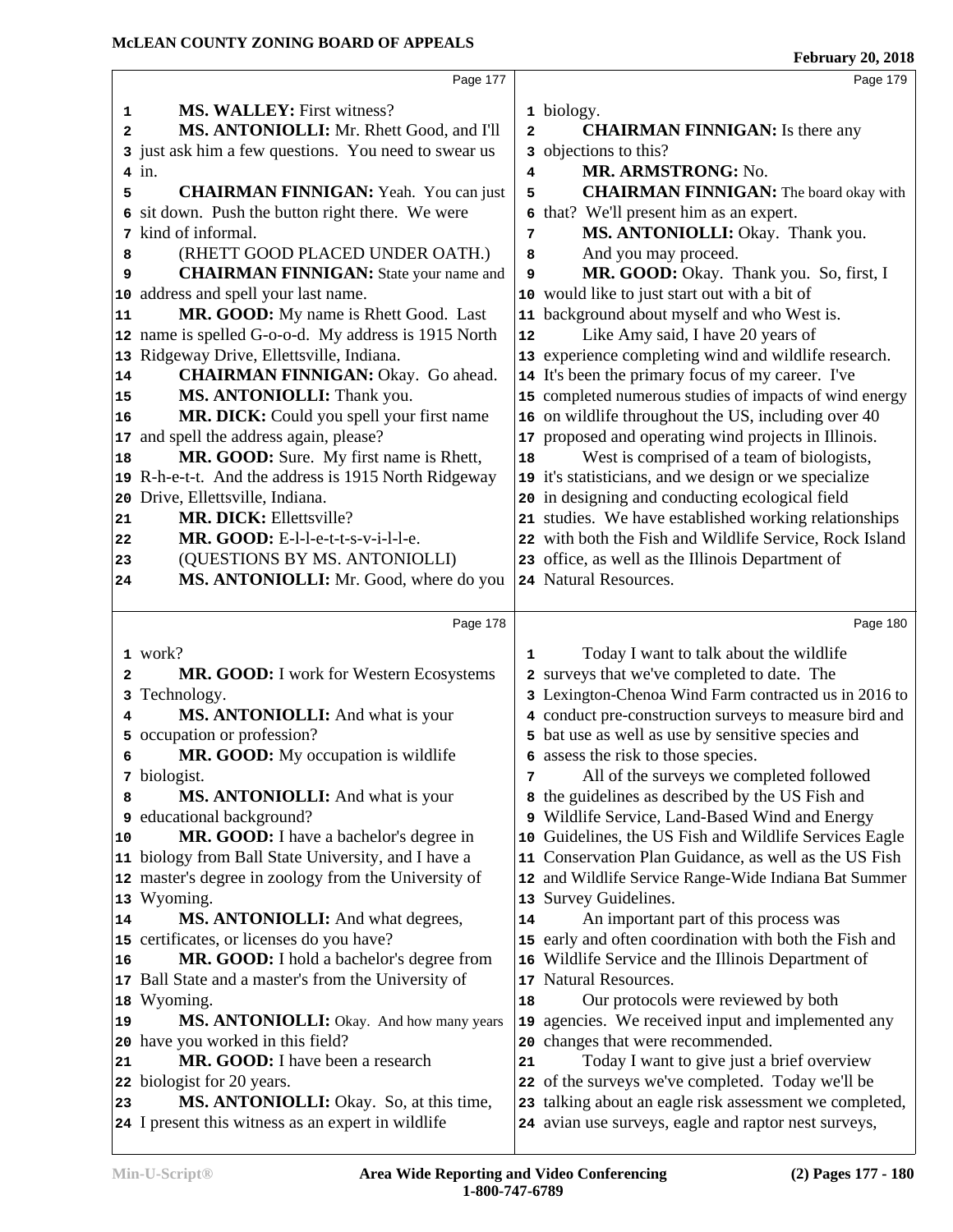|    | Page 181                                                                                                          |                | Page 183                                                                                                |
|----|-------------------------------------------------------------------------------------------------------------------|----------------|---------------------------------------------------------------------------------------------------------|
|    | 1 American golden-plover surveys, bat acoustic                                                                    |                | 1 per detector night.                                                                                   |
|    | 2 monitoring, bat habitat assessment, as well as                                                                  | $\overline{a}$ | The majority of the bat passes were                                                                     |
|    | 3 Franklin's ground squirrel habitat assessment.                                                                  |                | 3 comprised of silver-haired bats, eastern red bats,                                                    |
| 4  | I wanted to give you a high-level overview                                                                        |                | 4 big brown bats, as well as hoary bats. There were                                                     |
|    | 5 of the results from those surveys.                                                                              |                | 5 no bat passes that were identified as recorded by a                                                   |
| 6  | Starting with the eagle risk assessment,                                                                          | 6              | threatened or an endangered species.                                                                    |
|    | 7 the overall assessment showed there was a lack of                                                               | 7              | Activity during the fall migration period                                                               |
|    | 8 potential nesting and foraging habitat in the                                                                   |                | 8 was 6.6 bat passes per detector night from the                                                        |
|    | <b>9</b> project for bald eagles. The project is primarily                                                        | 9              | ground detector, 7.1 bat passes per detected night                                                      |
|    | 10 comprised of corn and soybean and developed areas.                                                             |                | 10 from the 50-meter raised detector, and 7.2 bat                                                       |
|    | 11 There's a lack of no eagle nests, a lack of use                                                                |                | 11 passes per detector night from the 80-meter raised                                                   |
|    | 12 areas, and low rates of use by bald eagles during                                                              |                | 12 detector. We had three different detectors on each                                                   |
|    | 13 avian use surveys.                                                                                             |                | 13 met tower.                                                                                           |
| 14 | During avian use surveys, a rate of use                                                                           | 14             | Those overall rates of use were kind of                                                                 |
|    | 15 was recorded that was similar to other wind projects                                                           |                | 15 meaningless unless we put those in context. Those                                                    |
|    | 16 in Illinois. There was low overall use by protected                                                            |                | 16 rates of use were within a range of studies                                                          |
|    | 17 species. A few of the census species that were                                                                 |                | 17 completed at other midwest wind energy projects                                                      |
|    | 18 observed included one golden eagle, five bald                                                                  |                | 18 where the rates of use have been recorded from 1.9                                                   |
|    | 19 eagles, 37 northern harriers, and eight                                                                        |                | 19 bat passes per detector night up to 35 bat passes                                                    |
|    | 20 upland-sandpipers. There were no other listed                                                                  |                | 20 per detector night. So, within the range of other                                                    |
|    | 21 species that were observed. We'll talk a little bit                                                            |                | 21 projects.                                                                                            |
|    | 22 more about those species and what the risk of those                                                            | 22             | Bat fatality rates are also expected to be                                                              |
|    | 23 species are a bit later.                                                                                       |                | 23 in the range of other Midwest wind energy projects                                                   |
| 24 | Regarding the eagle and raptor nest                                                                               |                | 24 based on the bat activity recorded as well as the                                                    |
|    |                                                                                                                   |                |                                                                                                         |
|    | Page 182                                                                                                          |                |                                                                                                         |
|    |                                                                                                                   |                | Page 184                                                                                                |
|    | 1 surveys, there were no eagle nests observed within                                                              |                | 1 bat fatality rates recorded at nearby wind energy                                                     |
|    | 2 two miles of the project. There is one known bald                                                               |                | 2 facilities.                                                                                           |
|    | 3 eagle nest within five miles of the project located                                                             | 3              | A bat habitat assessment was also                                                                       |
|    | 4 north of the layout.                                                                                            |                |                                                                                                         |
| 5  |                                                                                                                   |                | 4 completed to determine if there was potential<br>5 occurrence for Indiana bat or northern long-haired |
|    | Golden-plover surveys were also completed                                                                         |                |                                                                                                         |
|    | 6 at the project. Use by golden-plovers was lower                                                                 |                | 6 bat, which are both listed as an endangered species<br>7 in Illinois.                                 |
|    | 7 than what has been recorded in important bird areas                                                             | 8              | The habitat assessment found there were                                                                 |
|    | 8 which are known as important stopover areas for the                                                             |                |                                                                                                         |
|    | 9 golden-plovers in Illinois. Approximately 1900<br>10 individuals were observed in 33 groups during              |                | 9 seven small linear shelter belts totaling a total of                                                  |
|    |                                                                                                                   |                | 10 7.7 acres of forest within 1000 feet of proposed                                                     |
|    | 11 surveys. Most of those are foraging on the ground.                                                             |                | 11 turbines. 1000 feet is a standard used by the Fish                                                   |
|    | 12 Those that were observed within flight route were                                                              |                | 12 and Wildlife Service as the distance which an                                                        |
|    | 13 recorded below the intercept area of turbines.                                                                 |                | 13 Indiana bat or a northern long-haired bat is                                                         |
|    | I'll briefly review the results of the bat                                                                        |                | 14 expected fly from forests during the summer. All of                                                  |
|    | 15 surveys as well. We completed bat acoustical                                                                   |                | 15 those shelter belts were greater than 1000 feet from                                                 |
|    | 16 monitoring at two project met towers within the                                                                |                | 16 wood lots and, therefore, were not considered                                                        |
|    | 17 project area. Those surveys were completed from                                                                |                | 17 suitable habitat for the Fish and Wildlife Service                                                   |
|    | 18 July 1 through the end of October. During the                                                                  |                | 18 guidelines; therefore, there is no suitable habitat                                                  |
|    | 19 surveys -- and I should mention, the surveys are                                                               |                | 19 for Indiana or northern long-haired bats in the                                                      |
|    | 20 completed using Anna-bat (phonetic) acoustic                                                                   |                | 20 project area during the summer.                                                                      |
|    | 21 monitors, which are a technology used at many wind                                                             | 21             | We also completed a habitat assessment of                                                               |
| 14 | 22 energy projects to record bat use. A total of 2600                                                             |                | 22 the Franklin's ground squirrel. The majority of                                                      |
|    | 23 bat passes were recorded during 469 detector nights,<br>24 which resulted in a combined mean of 5.8 bat passes |                | 23 land cover in the habitat specified for the<br>24 Franklin's ground squirrel was focused on two      |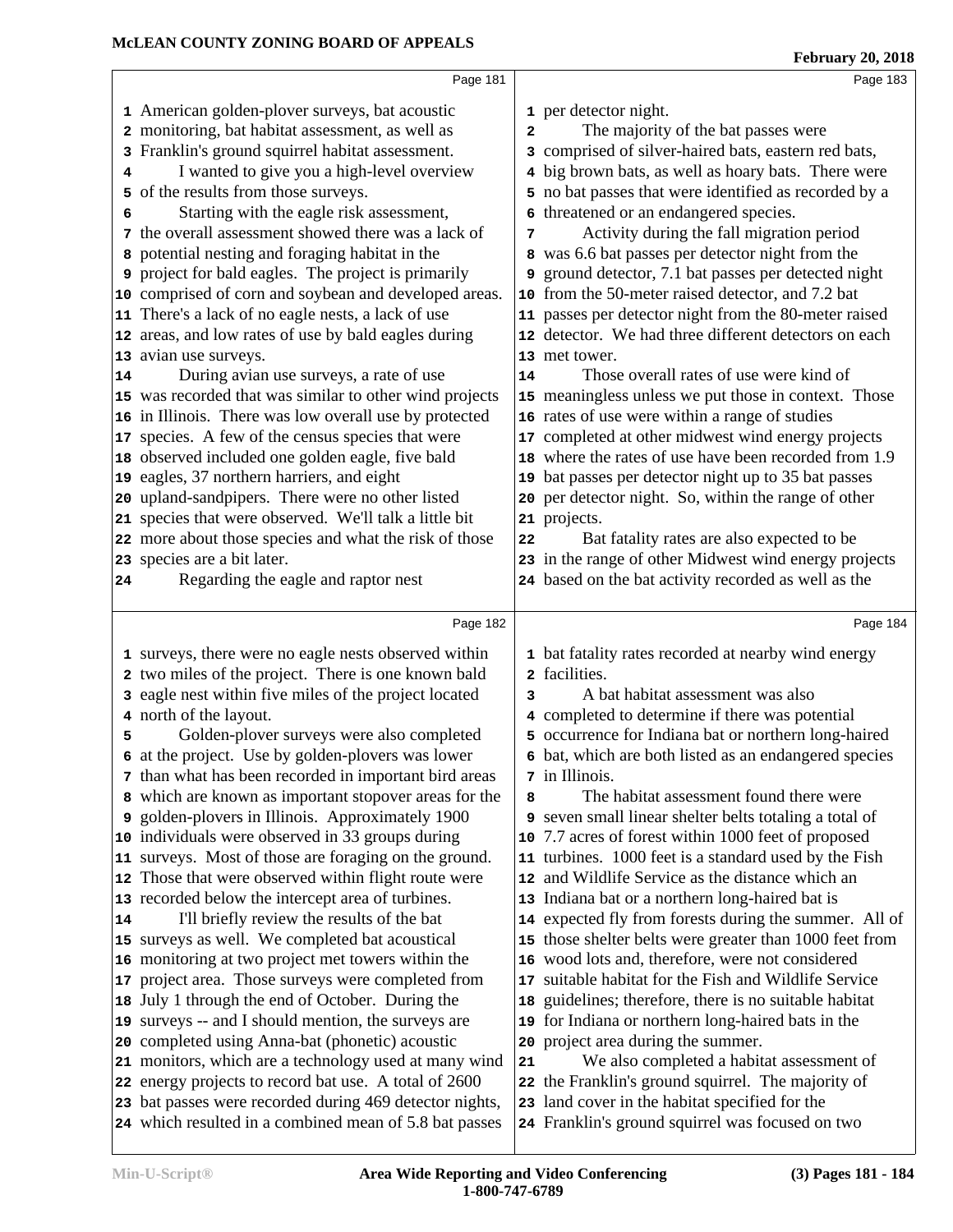|    | Page 185                                                                                                    |    | Page 187                                                                                                        |  |
|----|-------------------------------------------------------------------------------------------------------------|----|-----------------------------------------------------------------------------------------------------------------|--|
|    | 1 scales. One we focused within a half mile of                                                              |    | 1 There were no bald eagles recorded within the                                                                 |  |
|    | 2 proposed turbine locations, and as I described                                                            |    | 2 layout. All five were recorded outside of the                                                                 |  |
|    | 3 before, the vast majority of that area, as you know,                                                      |    | 3 layout.                                                                                                       |  |
|    | 4 is tilled agricultural, which is unsuitable habitat                                                       | 4  | There was one golden eagle recorded, which                                                                      |  |
|    | 5 for Franklin's ground squirrel.                                                                           |    | 5 is a rare observation for McLean County. There's                                                              |  |
| 6  | We also looked at the potential habitat                                                                     |    | 6 only two other golden eagle records that have been                                                            |  |
|    | 7 located within areas of disturbance, basically areas                                                      |    | 7 recorded in McLean County in the last 15 years. The                                                           |  |
|    | that will be affected by construction activities and                                                        |    | 8 golden eagle was observed outside the layout but                                                              |  |
|    | found there are low amounts of suitable habitat for                                                         |    | 9 within the survey area.                                                                                       |  |
|    | 10 the Franklin's in the project area. The little                                                           | 10 | However, the golden eagle's habitat is                                                                          |  |
| 11 | habitat we did find included unmowed roadside                                                               |    | 11 absent from the project, and there are no known                                                              |  |
|    | 12 right-of-ways, unmowed grasslands, shelter belts at                                                      |    | 12 nesting populations of golden eagles in the midwest.                                                         |  |
|    | 13 trees, some mowed roadside right-of-ways, as well as                                                     |    | 13 They do occur very rarely during migration in the                                                            |  |
|    | 14 some mowed grassland adjacent to suitable habitat,                                                       |    | 14 winter seasons.                                                                                              |  |
|    | 15 but those were all over very small amounts of                                                            | 15 | Based on the low use recorded at the                                                                            |  |
|    | 16 suitable habitat.                                                                                        |    | 16 project, the following surveys that were recommended                                                         |  |
| 17 | The remaining areas of non-cropland areas                                                                   |    | 17 by the Fish and Wildlife Service and consistent with                                                         |  |
|    | 18 were considered unsuitable for the Franklin's ground                                                     |    | 18 the Eagle Conservation Plan Guidelines we concluded                                                          |  |
|    | 19 squirrel, including mowed right-of-ways as well as                                                       |    | 19 the risk to eagles from the project is low based on                                                          |  |
|    | 20 mowed grassland. Based on the lack of habitat in                                                         |    | 20 the low use and lack of habitat.                                                                             |  |
|    | 21 the project and the lack of no records of Franklin's                                                     | 21 | I mentioned earlier there were some other                                                                       |  |
|    | 22 in the project area, we considered the potential for                                                     |    | 22 protected species observed in the project, and one                                                           |  |
|    | 23 this species to occur very, very low.                                                                    |    | 23 of those was the northern harrier. The northern                                                              |  |
| 24 | This is a map which might be a bit                                                                          |    | 24 harrier is a rare nester in Illinois. It nests in                                                            |  |
|    |                                                                                                             |    |                                                                                                                 |  |
|    |                                                                                                             |    |                                                                                                                 |  |
|    | Page 186                                                                                                    |    | Page 188                                                                                                        |  |
|    |                                                                                                             |    |                                                                                                                 |  |
|    | 1 difficult to see from the back. The yellow areas<br>2 are areas of unsuitable habitat where construction  |    | 1 wetlands and large grasslands, which have been<br>2 removed in Illinois to a large extent.                    |  |
|    |                                                                                                             | 3  |                                                                                                                 |  |
|    | 3 discernments overlap where construction disturbance<br>4 is expected to occur. The red areas are areas of |    | However, this species does migrate south<br>4 in the winter, and is commonly seen in Illinois                   |  |
|    | 5 potentially suitable habitat. As you can see,                                                             |    | 5 during the migration seasons and the winter, which                                                            |  |
|    | 6 there's very little red on the map.                                                                       |    | 6 is the seasons when we observed harriers. We see                                                              |  |
| 7  | I wanted to give a little bit more detail                                                                   |    | 7 harriers at every wind project where we do a                                                                  |  |
|    | 8 of the risk assessment and what went into the risk                                                        |    | 8 pro-construction survey.                                                                                      |  |
|    | 9 assessment for eagles. As I described before, the                                                         | 9  | The project lacks suitable nesting                                                                              |  |
| 10 | project lacks potential nesting habitat and foraging                                                        | 10 | habitat, which is large wetlands and grasslands for                                                             |  |
|    | 11 habitat for bald eagles. It's 98 percent corn,                                                           |    | 11 the northern harrier. Interestingly, there have                                                              |  |
|    | 12 soybean and developed areas.                                                                             |    | 12 been no fatalities recorded of the northern harrier                                                          |  |
| 13 | The nearest potentially suitable habitat                                                                    |    | 13 in the midwest despite extensive post-construction                                                           |  |
|    | 14 for bald eagles is located approximately three and a                                                     |    | 14 monitoring in several projects. And the reason we                                                            |  |
|    | 15 half miles away on the Mackinaw River, which is                                                          |    | 15 believe that is true is this species hunts and flies                                                         |  |
|    | 16 outside the typical territory size for a bald eagle.                                                     |    | 16 low to the ground and outside of the typical rotor                                                           |  |
| 17 | The nearest known bald eagle nest is                                                                        |    | 17 area. There are no fatalities in the western US,                                                             |  |
| 18 | located five miles north of the turbine layout.                                                             |    | 18 but it's typically a very low amount of fatalities                                                           |  |
| 19 | During surveys at the project, which were                                                                   |    | 19 relative to their use.                                                                                       |  |
| 20 | completed over the course of a full year, there was                                                         | 20 | The other species that was recorded during                                                                      |  |
| 21 | very low use by bald eagles recorded in the project.                                                        |    | 21 surveys is protected under the Illinois Endangered                                                           |  |
|    | 22 Five total observations were recorded within the                                                         |    | 22 Species Act is the upland sandpiper. Use in the                                                              |  |
|    | 23 survey area, which included a much broader area<br>24 including areas outside of the turbine layout.     |    | 23 project was low. There were only eight observations<br>24 recorded in over 346 hours of observation of which |  |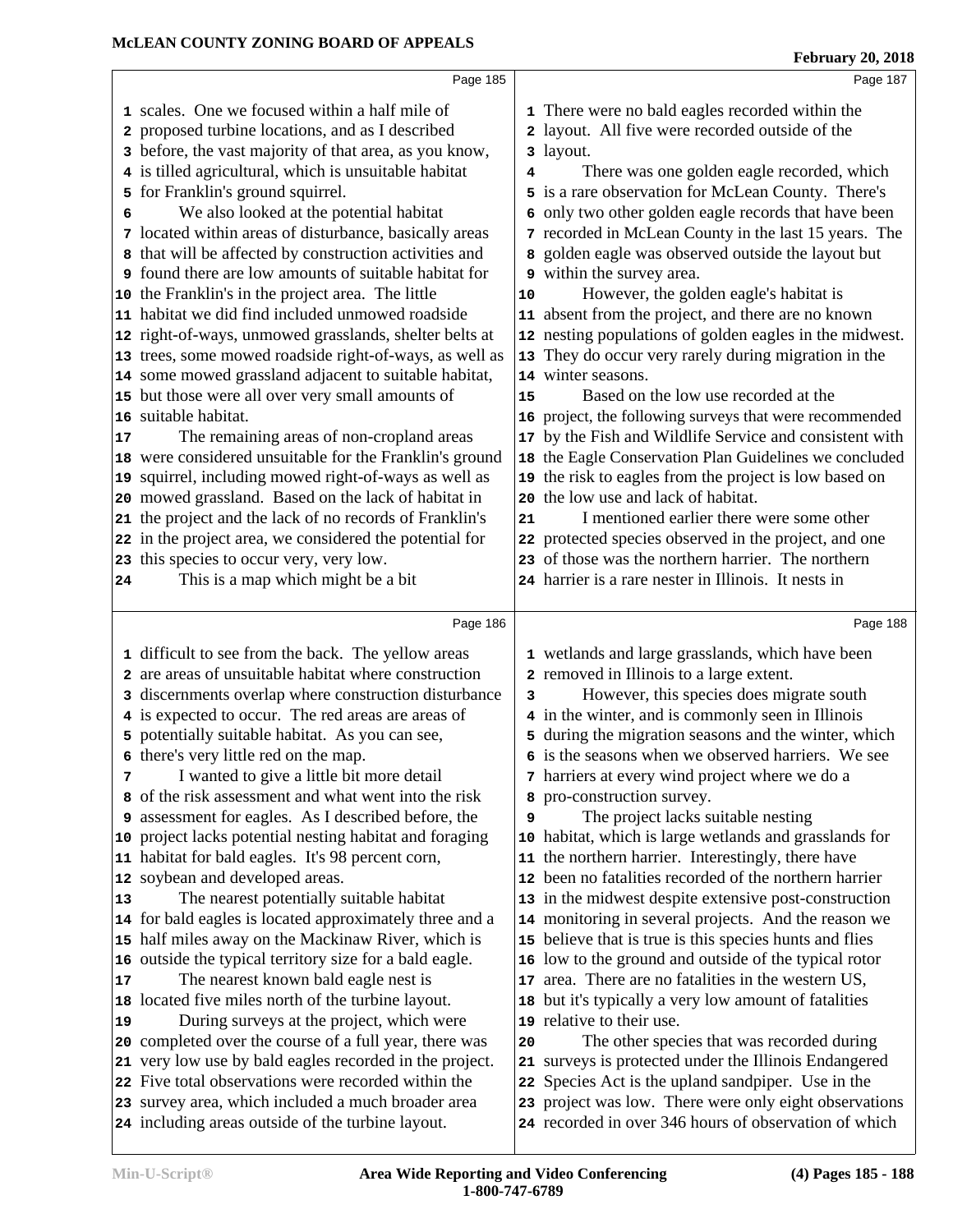|    | Page 189                                                                                                    |    | Page 191                                                                                            |  |
|----|-------------------------------------------------------------------------------------------------------------|----|-----------------------------------------------------------------------------------------------------|--|
|    |                                                                                                             |    | 1 fatalities.                                                                                       |  |
|    | 1 six were within the turbine layout. There's limited                                                       |    |                                                                                                     |  |
|    | 2 suitable nesting habitat in the project in the form<br>3 of grasslands, pastures, grass erosion strips in | 2  | You know, plovers are likely to be<br>3 impacted by displacement; but the plovers utilize           |  |
|    |                                                                                                             |    | 4 harvested soybean fields, typically with some                                                     |  |
| 4  | fields. There's some limited habitat present.                                                               |    |                                                                                                     |  |
| 5  | Interestingly, you know, we have recorded                                                                   |    | 5 standing water, as their primary stopover habitat in                                              |  |
| 6  | this species present at other wind energy projects                                                          |    | 6 the spring. They don't nest in Illinois. They just                                                |  |
|    | 7 in Illinois; however, today there has not been a                                                          |    | 7 stop over in Illinois for a very brief period of                                                  |  |
|    | 8 recorded fatality of the upland sandpiper in                                                              |    | 8 time, refuel, and continue on north to their                                                      |  |
|    | 9 Illinois. It is has been rarely recorded as a                                                             |    | 9 migration nesting grounds.                                                                        |  |
|    | 10 fatality in South Dakota and North Dakota and                                                            | 10 | Cut soybean fields are very common in                                                               |  |
|    | 11 Nebraska where the species is much more common.                                                          |    | 11 Illinois. It's not a limited habitat. So, we would                                               |  |
| 12 | Some studies in South Dakota have shown                                                                     |    | 12 not expect this to be a significant impact of the                                                |  |
|    | 13 the upland sandpiper to be displaced from areas near                                                     |    | 13 species if it was displaced from turbines in the                                                 |  |
|    | 14 turbines; however, in Illinois that has not been                                                         |    | 14 project area, and the risk of collision is excepted                                              |  |
|    | 15 demonstrated to date. In fact, Keith, in his letter                                                      |    | 15 to be low.                                                                                       |  |
|    | 16 on the project, notes that he has still observed                                                         | 16 | Regarding bats, bats are found as                                                                   |  |
|    | 17 upland sandpipers using areas near the Twin Groves                                                       |    | 17 fatalities at every wind energy project in the                                                   |  |
|    | 18 Wind Project.                                                                                            |    | 18 midwest, and they are a potential concern of                                                     |  |
| 19 | The risk of collision for upland                                                                            |    | 19 scientists.                                                                                      |  |
|    | 20 sandpipers is expected to be low based on the low                                                        | 20 | EDPR is a leader in bat research and                                                                |  |
|    | 21 number of fatalities recorded in the midwest and the                                                     |    | 21 conservation in the wind industry. They are                                                      |  |
|    | 22 low recorded use of the project area.                                                                    |    | 22 involved in the American Wind Energy Association Bat                                             |  |
| 23 | We also mentioned that we observed                                                                          |    | 23 Working Group, and they have voluntarily implemented                                             |  |
|    | 24 golden-plovers. So, the American golden-plover is                                                        |    | 24 AWEA best management practices to reduce bat                                                     |  |
|    |                                                                                                             |    |                                                                                                     |  |
|    |                                                                                                             |    |                                                                                                     |  |
|    | Page 190                                                                                                    |    | Page 192                                                                                            |  |
|    |                                                                                                             |    |                                                                                                     |  |
|    | 1 not a species that is listed under the Threatened or                                                      |    | 1 mortality at all of their projects, and they also                                                 |  |
|    | 2 Endangered Species Act in Illinois, but it is a                                                           |    | 2 develop Bird and Bat Conservation Strategies for all                                              |  |
|    | 3 species of concern that the Fish and Wildlife                                                             |    | 3 of their operating projects to help assess the risk                                               |  |
| 5  | 4 Service asked us to survey for.                                                                           | 5  | 4 and reduce potential bat mortalities.                                                             |  |
|    | The results of our risk assessment showed                                                                   |    | For this site, as we described previously,                                                          |  |
|    | 6 that most of the plovers we observed were flying at                                                       |    | 6 the project lacks suitable summer habitat for the                                                 |  |
| 8  | 7 low levels below the typical rotor type of turbines.                                                      |    | 7 federally endangered Indiana bat and northern                                                     |  |
|    | To date, there's one project we can look                                                                    |    | 8 long-eared bat. However, both species have                                                        |  |
|    | <b>9</b> at to give us an idea of the potential collision                                                   |    | 9 potential to migrate through much of Illinois.<br>10 Although they have the potential to migraine |  |
|    | 10 risk for plovers, and that is the Fowler Ridge<br>11 Project in Indiana. That is a wind project located  |    | 11 throughout much of Illinois, the risk is not equal                                               |  |
|    | 12 adjacent to a known important bird area where the up                                                     |    | 12 across Illinois. To date, there's only one known                                                 |  |
|    | 13 to a third of the world's population of                                                                  |    | 13 Indiana bat and four known northern long-eared bat                                               |  |
|    |                                                                                                             |    | 14 fatalities that have been documented at wind energy                                              |  |
| 15 | 14 golden-plovers stops over in the spring.<br>During seven years of post-construction                      |    | 15 facilities in Illinois.                                                                          |  |
|    | 16 monitoring at that site, there has been only one                                                         | 16 | There are no records of Indiana bats or                                                             |  |
|    | 17 fatality of the American golden-plovers recorded                                                         |    | 17 northern long-eared bat fatalities that I am aware                                               |  |
|    | 18 despite the high use of plovers near the project                                                         |    | 18 of in central Illinois at facilities that have                                                   |  |
|    |                                                                                                             |    | 19 operated at manufacturer cut-in speeds.                                                          |  |
|    | 19 area. So, we know plovers are very low risk of<br>20 collision, and the results of the pre-construction  | 20 | There are documented fatalities in other                                                            |  |
|    | 21 survey are consistent with that.                                                                         |    |                                                                                                     |  |
| 22 | Surveys at Fowler have also shown that                                                                      |    | 21 regions in Illinois but not that I am aware of in<br>22 central Illinois.                        |  |
|    | 23 plovers tend to avoid areas near turbines, which                                                         | 23 | No Indiana bat or northern long-eared bat                                                           |  |
|    | 24 might be a large reason why we don't find them as                                                        |    | 24 fatalities are reported at post-construction                                                     |  |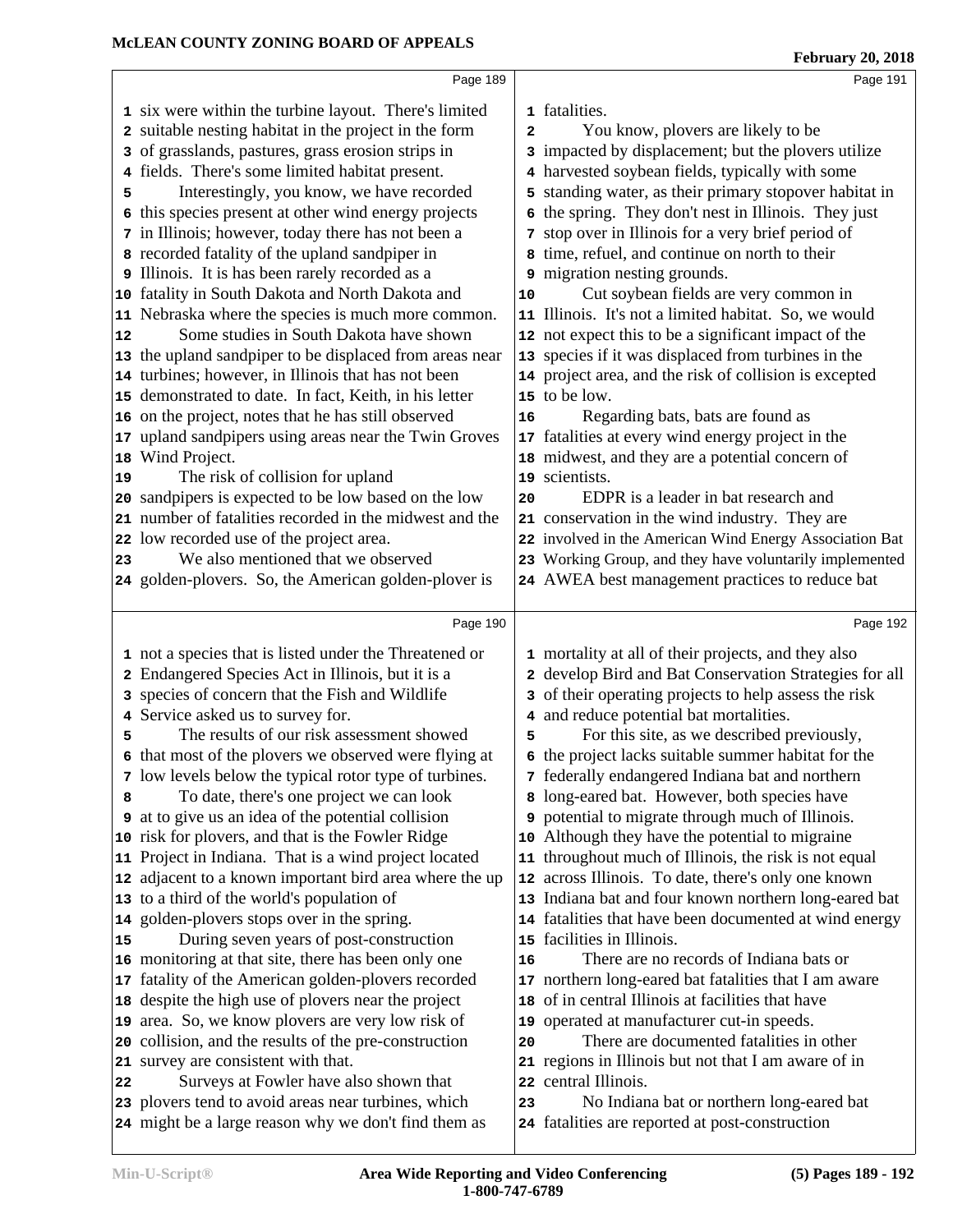|                           | Page 193                                                                                                                                                                                                                                                                                                                                                                                                                                                                                                                                                                                                                                                                                                                                                                                                                                                                                                                                                                                                                                                                                                                                                                                                                                     |          | Page 195                                                                                                                                                                                                                                                                                                                                                                                                                                                                                                                                                                                                                                                                                                                                                                                                                                                                                                                                                                                                                                                                                                                                                                                                                                                                                                                |  |
|---------------------------|----------------------------------------------------------------------------------------------------------------------------------------------------------------------------------------------------------------------------------------------------------------------------------------------------------------------------------------------------------------------------------------------------------------------------------------------------------------------------------------------------------------------------------------------------------------------------------------------------------------------------------------------------------------------------------------------------------------------------------------------------------------------------------------------------------------------------------------------------------------------------------------------------------------------------------------------------------------------------------------------------------------------------------------------------------------------------------------------------------------------------------------------------------------------------------------------------------------------------------------------|----------|-------------------------------------------------------------------------------------------------------------------------------------------------------------------------------------------------------------------------------------------------------------------------------------------------------------------------------------------------------------------------------------------------------------------------------------------------------------------------------------------------------------------------------------------------------------------------------------------------------------------------------------------------------------------------------------------------------------------------------------------------------------------------------------------------------------------------------------------------------------------------------------------------------------------------------------------------------------------------------------------------------------------------------------------------------------------------------------------------------------------------------------------------------------------------------------------------------------------------------------------------------------------------------------------------------------------------|--|
| 3<br>11<br>18<br>20<br>24 | 1 monitoring projects at nearby facilities such as<br>2 Twin Groves, Top Crop, Rail Splitter, Grand Ridge,<br>and others. Bat fatality rates for non-listed bat<br>4 species are expected to be similar to other Illinois<br>5 wind projects. To date, within Illinois, the<br>6 non-listed bat fatality rates have ranged from<br>7 approximately 3.27 bat fatalities per megawatt at<br>8 Crescent Ridge, Illinois, up to 12.6 bat fatalities<br><b>9</b> per megawatt per year at the Top Crop wind energy<br>10 facility.<br>The project will implement the American<br>12 Wind Energy Association's voluntarily best<br>13 management practices to reduce bat mortality at the<br>14 site, which includes feathering under manufactured<br>15 cut-in speed. This measure has been shown to reduce<br>16 bat mortality by approximately 30 percent at the<br>17 Fowler Ridge wind farm in Indiana.<br>So, that's a high level of review of the<br>19 surveys we completed to date.<br>I also wanted to review the<br>21 recommendations that have been made by the Illinois<br>22 Department of Natural Resources and how the project<br>23 proposes to comply with those recommendations.<br>The first recommendation is the department | 10<br>19 | 1 in bat mortality reported from less than one bat per<br>2 megawatt per year at the Buffalo Ridge project in<br>3 South Dakota up to approximately 30 bats per year --<br>4 per megawatt per year at the Cedar Ridge project in<br>5 Wisconsin. So, wind projects that have a low bat<br>6 fatality rate have a low impact on bat populations<br>7 and, therefore, feathering up to 5.0 meters per<br>8 second would have a very limited benefit for bats<br><b>9</b> while adding a cost to energy production.<br>The project proposes to address the<br>11 concerns expressed by the Illinois Department of<br>12 Natural Resources using an adaptive management<br>13 framework in which the project will be studied<br>14 intensely to determine what the bat fatalities rates<br>15 are, to determine if threatened and endanger species<br>16 are occurring in these fatalities. And then using<br>17 that data, to determine what the appropriate<br>18 minimization measures are for reducing risk.<br>As I described earlier, the project<br>20 will implement measures to reduce bat mortality<br>21 during all years of operation, including -- and that<br>22 measure is feathering below manufactured cut-in<br>23 speed, which has been shown to reduce bat mortality<br>24 by approximately 30 percent. |  |
|                           |                                                                                                                                                                                                                                                                                                                                                                                                                                                                                                                                                                                                                                                                                                                                                                                                                                                                                                                                                                                                                                                                                                                                                                                                                                              |          |                                                                                                                                                                                                                                                                                                                                                                                                                                                                                                                                                                                                                                                                                                                                                                                                                                                                                                                                                                                                                                                                                                                                                                                                                                                                                                                         |  |
|                           |                                                                                                                                                                                                                                                                                                                                                                                                                                                                                                                                                                                                                                                                                                                                                                                                                                                                                                                                                                                                                                                                                                                                                                                                                                              |          |                                                                                                                                                                                                                                                                                                                                                                                                                                                                                                                                                                                                                                                                                                                                                                                                                                                                                                                                                                                                                                                                                                                                                                                                                                                                                                                         |  |
|                           | Page 194                                                                                                                                                                                                                                                                                                                                                                                                                                                                                                                                                                                                                                                                                                                                                                                                                                                                                                                                                                                                                                                                                                                                                                                                                                     |          | Page 196                                                                                                                                                                                                                                                                                                                                                                                                                                                                                                                                                                                                                                                                                                                                                                                                                                                                                                                                                                                                                                                                                                                                                                                                                                                                                                                |  |
|                           | 1 recommends the county considering imposing a                                                                                                                                                                                                                                                                                                                                                                                                                                                                                                                                                                                                                                                                                                                                                                                                                                                                                                                                                                                                                                                                                                                                                                                               | 1        | If fatalities of threatened or endangered                                                                                                                                                                                                                                                                                                                                                                                                                                                                                                                                                                                                                                                                                                                                                                                                                                                                                                                                                                                                                                                                                                                                                                                                                                                                               |  |
|                           | 2 requirement to the applicant to avoid siting                                                                                                                                                                                                                                                                                                                                                                                                                                                                                                                                                                                                                                                                                                                                                                                                                                                                                                                                                                                                                                                                                                                                                                                               |          | 2 species are found during intensive post-construction                                                                                                                                                                                                                                                                                                                                                                                                                                                                                                                                                                                                                                                                                                                                                                                                                                                                                                                                                                                                                                                                                                                                                                                                                                                                  |  |
|                           | 3 turbines within one mile of the Weston Cemetery                                                                                                                                                                                                                                                                                                                                                                                                                                                                                                                                                                                                                                                                                                                                                                                                                                                                                                                                                                                                                                                                                                                                                                                            |          | 3 monitoring, actions will be taken to minimize and                                                                                                                                                                                                                                                                                                                                                                                                                                                                                                                                                                                                                                                                                                                                                                                                                                                                                                                                                                                                                                                                                                                                                                                                                                                                     |  |
|                           | 4 Prairie Nature Preserve. All turbine are currently                                                                                                                                                                                                                                                                                                                                                                                                                                                                                                                                                                                                                                                                                                                                                                                                                                                                                                                                                                                                                                                                                                                                                                                         |          | 4 mitigate for the impact. This may include applying                                                                                                                                                                                                                                                                                                                                                                                                                                                                                                                                                                                                                                                                                                                                                                                                                                                                                                                                                                                                                                                                                                                                                                                                                                                                    |  |
|                           | 5 sited at over one mile away from the cemetery proper                                                                                                                                                                                                                                                                                                                                                                                                                                                                                                                                                                                                                                                                                                                                                                                                                                                                                                                                                                                                                                                                                                                                                                                       |          | 5 for an Incidental Take Permit under Section 10 of                                                                                                                                                                                                                                                                                                                                                                                                                                                                                                                                                                                                                                                                                                                                                                                                                                                                                                                                                                                                                                                                                                                                                                                                                                                                     |  |
|                           | 6 and the cemetery nature reserve, so the project<br>7 currently complies with this standard.                                                                                                                                                                                                                                                                                                                                                                                                                                                                                                                                                                                                                                                                                                                                                                                                                                                                                                                                                                                                                                                                                                                                                |          | 6 the Endangered Species Act or in an Incidental Take<br>7 Authorization through the Illinois Department of                                                                                                                                                                                                                                                                                                                                                                                                                                                                                                                                                                                                                                                                                                                                                                                                                                                                                                                                                                                                                                                                                                                                                                                                             |  |
| 8                         | The second recommendation, the department                                                                                                                                                                                                                                                                                                                                                                                                                                                                                                                                                                                                                                                                                                                                                                                                                                                                                                                                                                                                                                                                                                                                                                                                    |          | <b>Natural Resources.</b>                                                                                                                                                                                                                                                                                                                                                                                                                                                                                                                                                                                                                                                                                                                                                                                                                                                                                                                                                                                                                                                                                                                                                                                                                                                                                               |  |
|                           | <b>9</b> recommends the county consider imposing a                                                                                                                                                                                                                                                                                                                                                                                                                                                                                                                                                                                                                                                                                                                                                                                                                                                                                                                                                                                                                                                                                                                                                                                           | 9        | If overall bat mortality of non-listed                                                                                                                                                                                                                                                                                                                                                                                                                                                                                                                                                                                                                                                                                                                                                                                                                                                                                                                                                                                                                                                                                                                                                                                                                                                                                  |  |
|                           | 10 requirement for the applicant to curtail turbine                                                                                                                                                                                                                                                                                                                                                                                                                                                                                                                                                                                                                                                                                                                                                                                                                                                                                                                                                                                                                                                                                                                                                                                          | 10       | bats exceeds the number recorded at the nearby Twin                                                                                                                                                                                                                                                                                                                                                                                                                                                                                                                                                                                                                                                                                                                                                                                                                                                                                                                                                                                                                                                                                                                                                                                                                                                                     |  |
|                           | 11 operations below wind speeds of 5.0 meters per                                                                                                                                                                                                                                                                                                                                                                                                                                                                                                                                                                                                                                                                                                                                                                                                                                                                                                                                                                                                                                                                                                                                                                                            | 11       | Groves wind energy facility, which is the closest                                                                                                                                                                                                                                                                                                                                                                                                                                                                                                                                                                                                                                                                                                                                                                                                                                                                                                                                                                                                                                                                                                                                                                                                                                                                       |  |
|                           | 12 second during the period from July 15 through                                                                                                                                                                                                                                                                                                                                                                                                                                                                                                                                                                                                                                                                                                                                                                                                                                                                                                                                                                                                                                                                                                                                                                                             | 12       | operating facility that has post-construction data,                                                                                                                                                                                                                                                                                                                                                                                                                                                                                                                                                                                                                                                                                                                                                                                                                                                                                                                                                                                                                                                                                                                                                                                                                                                                     |  |
|                           | 13 October 15 to conserve endangered, threatened, and                                                                                                                                                                                                                                                                                                                                                                                                                                                                                                                                                                                                                                                                                                                                                                                                                                                                                                                                                                                                                                                                                                                                                                                        | 13       | adaptive management measures such as increasing                                                                                                                                                                                                                                                                                                                                                                                                                                                                                                                                                                                                                                                                                                                                                                                                                                                                                                                                                                                                                                                                                                                                                                                                                                                                         |  |
|                           | 14 non-listed bats.                                                                                                                                                                                                                                                                                                                                                                                                                                                                                                                                                                                                                                                                                                                                                                                                                                                                                                                                                                                                                                                                                                                                                                                                                          |          | 14 turbine curtailment, use of deterrents or use of                                                                                                                                                                                                                                                                                                                                                                                                                                                                                                                                                                                                                                                                                                                                                                                                                                                                                                                                                                                                                                                                                                                                                                                                                                                                     |  |
| 15                        | As we previously described, the project is                                                                                                                                                                                                                                                                                                                                                                                                                                                                                                                                                                                                                                                                                                                                                                                                                                                                                                                                                                                                                                                                                                                                                                                                   |          | 15 other measures will be implemented to reduce overall                                                                                                                                                                                                                                                                                                                                                                                                                                                                                                                                                                                                                                                                                                                                                                                                                                                                                                                                                                                                                                                                                                                                                                                                                                                                 |  |
|                           | 16 located within central Illinois where, to date, we                                                                                                                                                                                                                                                                                                                                                                                                                                                                                                                                                                                                                                                                                                                                                                                                                                                                                                                                                                                                                                                                                                                                                                                        |          | 16 bat mortality of non-listed bats to the level or                                                                                                                                                                                                                                                                                                                                                                                                                                                                                                                                                                                                                                                                                                                                                                                                                                                                                                                                                                                                                                                                                                                                                                                                                                                                     |  |
|                           | 17 are not aware of any threatened or endangered bats                                                                                                                                                                                                                                                                                                                                                                                                                                                                                                                                                                                                                                                                                                                                                                                                                                                                                                                                                                                                                                                                                                                                                                                        |          | 17 below the level observed at Twin Groves.                                                                                                                                                                                                                                                                                                                                                                                                                                                                                                                                                                                                                                                                                                                                                                                                                                                                                                                                                                                                                                                                                                                                                                                                                                                                             |  |
|                           | 18 have been found. So, the risk in Illinois is not                                                                                                                                                                                                                                                                                                                                                                                                                                                                                                                                                                                                                                                                                                                                                                                                                                                                                                                                                                                                                                                                                                                                                                                          | 18       | The adaptive management framework as well                                                                                                                                                                                                                                                                                                                                                                                                                                                                                                                                                                                                                                                                                                                                                                                                                                                                                                                                                                                                                                                                                                                                                                                                                                                                               |  |
|                           | 19 equal to every wind energy project.                                                                                                                                                                                                                                                                                                                                                                                                                                                                                                                                                                                                                                                                                                                                                                                                                                                                                                                                                                                                                                                                                                                                                                                                       | 19       | as the responses in the post-construction monitoring                                                                                                                                                                                                                                                                                                                                                                                                                                                                                                                                                                                                                                                                                                                                                                                                                                                                                                                                                                                                                                                                                                                                                                                                                                                                    |  |
| 20                        | Bat fatality rates in Illinois have also                                                                                                                                                                                                                                                                                                                                                                                                                                                                                                                                                                                                                                                                                                                                                                                                                                                                                                                                                                                                                                                                                                                                                                                                     | 20       | will be reviewed and coordinated with Illinois                                                                                                                                                                                                                                                                                                                                                                                                                                                                                                                                                                                                                                                                                                                                                                                                                                                                                                                                                                                                                                                                                                                                                                                                                                                                          |  |
| 21                        | been variable, raging from, as I described, 3 up to                                                                                                                                                                                                                                                                                                                                                                                                                                                                                                                                                                                                                                                                                                                                                                                                                                                                                                                                                                                                                                                                                                                                                                                          | 21       | Department of Natural Resources.                                                                                                                                                                                                                                                                                                                                                                                                                                                                                                                                                                                                                                                                                                                                                                                                                                                                                                                                                                                                                                                                                                                                                                                                                                                                                        |  |
|                           | 22 around 12 bat fatalities per megawatt within<br>23 Illinois. Within the midwest, we've seen an even                                                                                                                                                                                                                                                                                                                                                                                                                                                                                                                                                                                                                                                                                                                                                                                                                                                                                                                                                                                                                                                                                                                                       | 22       | Recommendation 3: The department<br>23 recommends the county consider imposing a                                                                                                                                                                                                                                                                                                                                                                                                                                                                                                                                                                                                                                                                                                                                                                                                                                                                                                                                                                                                                                                                                                                                                                                                                                        |  |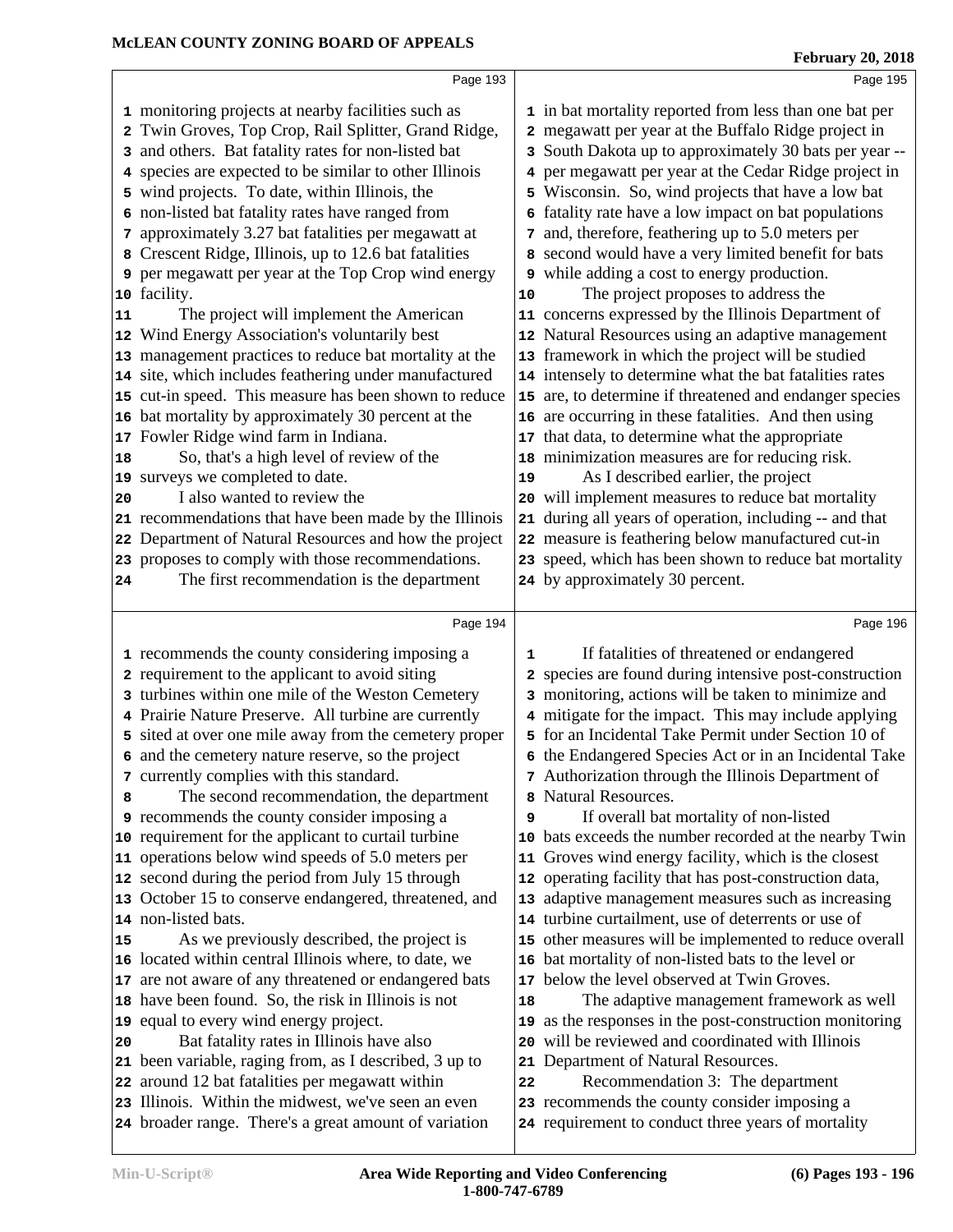|    | Page 197                                                     |              | Page 199                                                |
|----|--------------------------------------------------------------|--------------|---------------------------------------------------------|
|    | 1 monitoring to statistically quantify bird and bat          | 1            | We shortened this a bit. It has a lot of                |
|    | 2 mortality by species due to turbine operations.            | $\mathbf{2}$ | language in the letter, but at the end of the           |
| з  | The project is proposing to comply with                      |              | 3 recommendation it does say: Alternatively, the        |
| 4  | this recommendation by conducting two years of               |              | 4 applicant could consider sponsoring scientific        |
|    | intensive post-construction monitoring, the methods          |              | 5 research to measure and report the effects of         |
|    | of which will be reviewed and coordinated with the           |              | 6 turbine noise, vibration and flicker on aquatic       |
|    | 7 Illinois Department of Natural Resources to measure        |              | 7 organisms.                                            |
|    | 8 impacts to birds and bats and to determine if              | 8            | Currently all but two of the turbines                   |
|    | additional measures are needed to reduce mortality.          |              | 9 within the layout are sited outside of 500 feet from  |
| 9  | Two years of research at the Heartland                       |              | perennial streams. The two turbines that are sited      |
| 10 | 11 wind turbine has shown a similar level of bat             |              | 11 within 500 feet include Turbine 15, which is         |
|    |                                                              |              |                                                         |
|    | 12 mortality and a similar species composition of bat        |              | 12 249 feet from an unnamed tributary of Rooks Creek,   |
|    | 13 mortality by Dr. Capparella from Illinois State           | 13           | as well as Turbine 101, which is 343 feet from Rooks    |
|    | 14 University.                                               | 14           | Creek, and those are approximate.                       |
| 15 | The data we propose to collect during the                    | 15           | And we all heard, in the letter, the                    |
|    | 16 first year of post-construction monitoring will be        | 16           | Illinois DNR has expressed concern over impacts to      |
|    | 17 used to address the concerns expressed by the DNR.        | 17           | aquatic habitats from noise, vibration, and flicker;    |
| 18 | As described earlier, there are two                          | 18           | however, there have been no studies that have ever      |
|    | 19 potential outcomes that will trigger adaptive             | 19           | been conducted to look at is this an actual concern,    |
|    | 20 management, one is discovery of a threatened and          | 20           | are fish and mussels actually impacted by flicker or    |
|    | 21 endangered species, and two is estimation of bat          | 21           | noise from turbines.                                    |
|    | 22 mortality rate that exceeds that of the Twin Groves       | 22           | We do know that some species are more                   |
|    | 23 wind farm.                                                |              | 23 sensitive to stimuli such as noise and such, but no  |
| 24 | One of the potential outcomes of adaptive                    |              | 24 study has ever looked at the impacts of wind         |
|    |                                                              |              |                                                         |
|    | Page 198                                                     |              | Page 200                                                |
|    | 1 management will be conducting a third year of              |              | 1 turbines on fish and aquatics.                        |
|    | 2 post-construction monitoring as recommended by the         | $\mathbf{2}$ | The project proposes to leave these two                 |
|    | 3 Illinois DNR if a threatened or endangered species         |              | 3 turbines as is. These turbines are not impacted in    |
|    | 4 is found or mortality rates are higher than Twin           |              | 4 any INAI sites. So the proponent proposed to leave    |
|    | 5 Groves.                                                    |              | 5 those two turbines within 500 feet but conduct the    |
| 6  | The fourth recommendation of the Illinois                    |              |                                                         |
|    |                                                              |              | 6 research that needs to be conducted to determine is   |
|    | 7 Department of Natural Resources is: The department         |              | 7 there really an impact or not. So, that plan is       |
|    | 8 recommends that the county consider imposing a             |              | 8 currently under development; but in broader terms, a  |
|    | <b>9</b> requirement for the applicant to perform and report |              | <b>9</b> before and after study is being proposed to be |
|    | 10 fish and mussel surveys 100 meters up and downstream      | 10           | conducted. The methods will be reviewed and             |
|    | 11 of any proposed physical disturbance of any               |              | 11 coordinated with the Illinois Department of Natural  |
|    | 12 perennial stream channel or drain associated with         |              | 12 Resources to assess is this an impact, is this       |
|    | 13 Rook's Creek prior to the disturbance of the              |              | 13 something that we need to worry about in Illinois or |
|    | 14 channel.                                                  |              | 14 not. We submit this is a good study site to do that  |
| 15 | Currently there are no perennial instream                    | 15           | at. It's not an INAI site, and this will help with      |
|    | 16 impacts that are currently proposed by the project.       | 16           | this issue or determine if it is a real impact.         |
|    | 17 If this does become necessary, the project does           | 17           | The last recommendation from the Illinois               |
|    | 18 agree to conduct those surveys to determine if there      | 18           | Department of Natural Resources is: The department      |
|    | 19 will be impacts to fish or protected fish or              |              | 19 recommends the county consider assuring no wind      |
|    | 20 mussels.                                                  | 20           | turbines are sited within a half mile of the            |
| 21 | Recommendation Number 5: The department                      | 21           | Mackinaw River INAI site, which does include the        |
|    | 22 recommends the county consider opposing a                 | 22           | Henline Creek, which is a contributory to the           |
|    | 23 requirement for the applicant to avoid site               | 23           | Mackinaw River.                                         |
|    | 24 disturbance within 500 feet of the perennial stream.      | 24           | Currently there are no turbines located                 |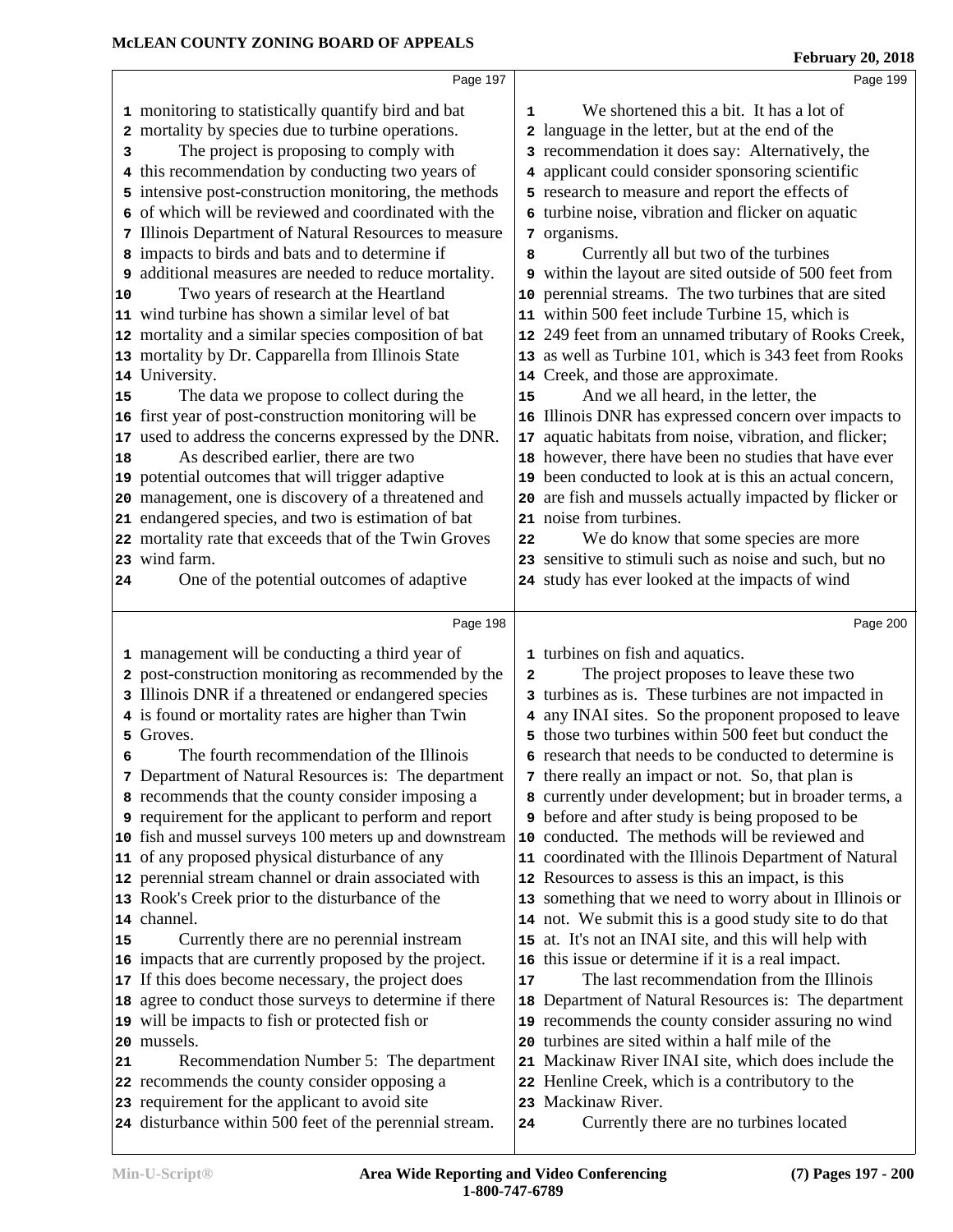|    | Page 201                                                                                                      |             | Page 203                                                                                                     |  |
|----|---------------------------------------------------------------------------------------------------------------|-------------|--------------------------------------------------------------------------------------------------------------|--|
|    | 1 within 3 and a half miles of the main river or the                                                          | $\mathbf 1$ | MR. DEAN: Okay. I think I am more clear.                                                                     |  |
|    | 2 main channel of the Mackinaw River. There are five                                                          |             | 2 It would be an accidental take. It wouldn't be a                                                           |  |
|    | 3 turbines that are sited within half a mile of                                                               |             | 3 deliberate take?                                                                                           |  |
|    | 4 Henline Creek, which is part of the Mackinaw River                                                          | 4           | MR. GOOD: Exactly. So, an incidental                                                                         |  |
|    | 5 INAI site. These turbines were cited at least 500                                                           |             | 5 take means -- certainly the project isn't purposely                                                        |  |
|    | 6 feet away from the creek. So, they are at least 500                                                         |             | 6 built to take a bat or bird -- if, incidentally, one                                                       |  |
|    | 7 feet from the creek but within a half mile.                                                                 |             | 7 occurred when one was not expected.                                                                        |  |
| 8  | The portion of Henline Creek that is                                                                          | 8           | MR. DEAN: Okay. Thank you. I thought                                                                         |  |
|    | 9 within the project area, while connected to the                                                             |             | 9 you were harvesting them for some reason.                                                                  |  |
|    | 10 Mackinaw River and providing potential aquatic                                                             | 10          | MR. GOOD: Oh, no. Sorry. Sorry I didn't                                                                      |  |
|    | 11 habitat for protected species, is a constructed and                                                        |             | 11 make that more clear.                                                                                     |  |
|    | 12 maintained drainage ditch that lacks high-quality                                                          | 12          | <b>MS. TURNER:</b> On number 4 you talk about                                                                |  |
|    | 13 forest riparian habitat and significant habitat for                                                        |             | 13 the study that was done at Heartland that didn't                                                          |  |
|    | 14 terrestrial species.                                                                                       |             | 14 change for two years as a reasoning for not doing                                                         |  |
| 15 | The nearest turbine within the layout is                                                                      |             | 15 the study for three years. The Heartland study is                                                         |  |
|    | 16 located approximately two and a half miles from any                                                        |             | 16 essentially with one turbine?                                                                             |  |
|    | 17 forest riparian habitat along Henline Creek. Two                                                           | 17          | MR. GOOD: It is.                                                                                             |  |
|    | 18 and a half miles is a long way.                                                                            | 18          | MS. TURNER: Can you extrapolate that out                                                                     |  |
| 19 | The project proposed to meet a minimum                                                                        |             | 19 into an entire farm like this and assume that it's                                                        |  |
|    | 20 setback of 500 feet from Henline Creek where there                                                         |             | 20 going to be the same thing?                                                                               |  |
|    | 21 is no forced riparian habitat, and that is a setback                                                       | 21          | MR. GOOD: Well, it's a single turbine and                                                                    |  |
|    | 22 that is consistent with a commitment Invenergy has<br>23 made with their project.                          | 22          | it has been a pretty intensive study by Dr.<br>23 Capparella, but that is a good question. In my             |  |
| 24 | The project will also commit to the                                                                           |             | 24 experience, you know, if we have two years of                                                             |  |
|    |                                                                                                               |             |                                                                                                              |  |
|    |                                                                                                               |             |                                                                                                              |  |
|    | Page 202                                                                                                      |             | Page 204                                                                                                     |  |
|    | 1 highest standards of protection to avoid impacts to                                                         |             | 1 mortality that are at consistent levels, then that's                                                       |  |
|    | 2 Henline Creek, including implementing a robust Storm                                                        |             | 2 a strong indication of what's going to happen in the                                                       |  |
|    | 3 Water Pollution Prevention Plan with additional                                                             |             | 3 future.                                                                                                    |  |
|    | 4 measures to ensure protection provisions are                                                                | 4           | In my experience, I've never had a project                                                                   |  |
|    | 5 continuously intact, including weekly inspections                                                           |             | 5 that has been monitored where we see a wildly                                                              |  |
|    | 6 and inspections after significant rain events.                                                              |             | 6 different result in year three. If we have                                                                 |  |
| 7  | With that, I'll take any questions you                                                                        |             | 7 consistent years in one and two, it's going to be                                                          |  |
|    | a have.                                                                                                       |             | 8 representative of the life of the project. But you                                                         |  |
| 9  | (QUESTIONS BY THE BOARD)                                                                                      |             | <b>9</b> have a good point.                                                                                  |  |
| 10 | MR. DEAN: I have a question on number 2                                                                       | 10          | MS. TURNER: And do you state in there you                                                                    |  |
|    | 11 from the IDNR. What is an incidental take                                                                  |             | 11 would do the studies for two years or for three                                                           |  |
| 12 | authorization?                                                                                                |             | 12 years if one and two were wildly different?                                                               |  |
| 13 | MR. GOOD: Sure. So an incidental take                                                                         | 13          | MR. GOOD: Yes. Thank you. I forgot to                                                                        |  |
|    | 14 authorization is basically an incidental take permit                                                       |             | 14 mention that. So, if mortality rates between the                                                          |  |
|    | 15 that can be obtained from the Illinois Department of                                                       |             | 15 year one and two are statistically different from                                                         |  |
|    | 16 Natural Resources. They call it an authorization                                                           |             | 16 each other, then the applicant will commit to                                                             |  |
|    | 17 permit. It's a permit that you apply for that                                                              |             | 17 completing a third year as well as if they find a                                                         |  |
| 18 | allows you to legally take endangered species.                                                                |             | 18 threatened or endangered species or if mortality                                                          |  |
| 19 | MR. DEAN: And the purpose of that is?                                                                         |             | 19 rates are higher than expected. So, yes, there's                                                          |  |
| 20 | MR. GOOD: The purpose of that is, if a                                                                        | 20          | that laid out in the management plan.                                                                        |  |
|    | 21 project is reasonably certain to take an endangered                                                        | 21          | MS. TURNER: And then at the Twin Groves                                                                      |  |
|    | 22 species, those proponents would potentially want to<br>23 apply for a permit to protect themselves in case |             | 22 wind farm, you continually indicate that in your<br>23 reasoning if any of the mortality rates come above |  |
|    | 24 they do, in fact, take an endangered species.                                                              |             | 24 the Twin Groves mortality rate, are they doing any                                                        |  |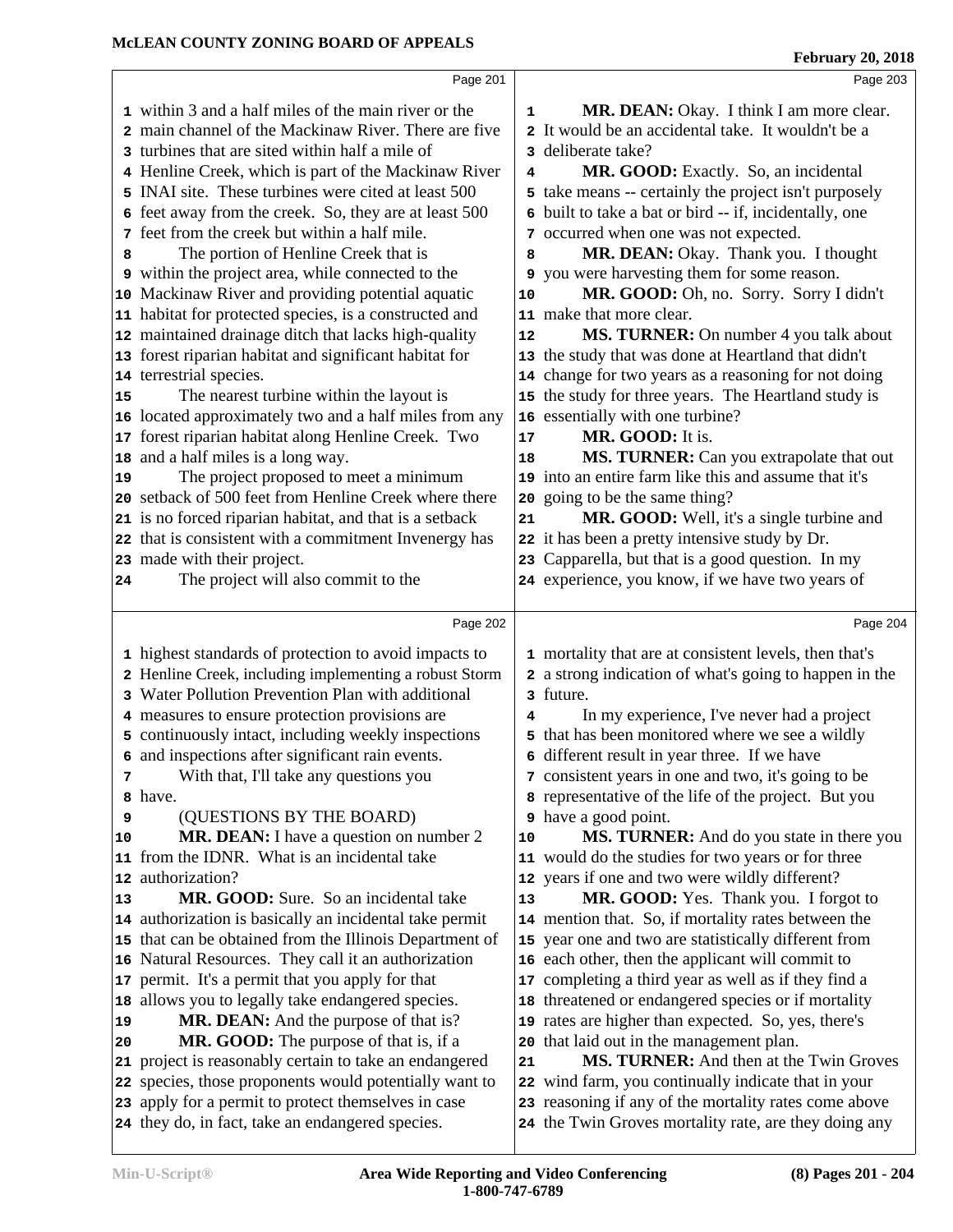|                                  | Page 205                                                                              |              | Page 207                                                                                               |  |
|----------------------------------|---------------------------------------------------------------------------------------|--------------|--------------------------------------------------------------------------------------------------------|--|
|                                  | 1 mitigation for mortality there? Are they slowing                                    |              | 1 this one? What number? What figure number?                                                           |  |
|                                  | 2 anything down? Do you know what they are doing?                                     | $\mathbf{2}$ | MR. DICK: I looked at figure 3, which                                                                  |  |
|                                  | 3 And are their levels average compared to other wind                                 |              | 3 doesn't have the photo but it has where the turbines                                                 |  |
|                                  | 4 farms?                                                                              |              | 4 are and where the streams are.                                                                       |  |
| 5                                | MR. GOOD: Sure. So, I think I can answer                                              | 5            | MS. TURNER: Okay. Thank you.                                                                           |  |
| 6                                | both of those. EDPR is implementing the AWEA                                          | 6            | <b>CHAIRMAN FINNIGAN:</b> Any other questions                                                          |  |
|                                  | 7 standards fleet wide, so that is feathering up to                                   |              | 7 from the board?                                                                                      |  |
|                                  | 8 manufacturing cut-in speed, which is shown to reduce                                | 8            | MS. TURNER: But it doesn't have the                                                                    |  |
|                                  | <b>9</b> bat mortality by 30 percent.                                                 |              | 9 streams labeled, correct? Oh, yeah it does. I see                                                    |  |
| 10                               | The second question: Twin Groves is the                                               |              | 10 it. Thank you.                                                                                      |  |
|                                  | 11 in the middle of the range of what we've seen in                                   | ${\bf 11}$   | <b>CHAIRMAN FINNIGAN:</b> Questions from staff?                                                        |  |
|                                  | 12 midwest. So, bat mortality has ranged from                                         | 12           | (QUESTIONS FROM STAFF)                                                                                 |  |
|                                  | 13 approximately 0.16 in South Dakota up to 30 bat                                    | 13           | MR. DICK: How many met towers did you                                                                  |  |
|                                  | 14 fatalities per megawatt per year in Wisconsin in                                   |              | 14 check the bat fatalities on?                                                                        |  |
|                                  | 15 Cedar Ridge. So, the estimate from Twin Groves is                                  | 15           | MR. GOOD: We recorded bat activity, not                                                                |  |
|                                  | 16 right there in the middle of that range. I feel                                    |              | 16 fatalities, at two met towers, three stations at                                                    |  |
|                                  | 17 like that's a reasonable standard to determine if                                  | 17           | each met tower, one near the ground, one raised to                                                     |  |
|                                  | 18 bat mortality is unreasonably high here and requires                               |              | 18 50 meters, and one raised to 80 meters.                                                             |  |
|                                  | 19 further action.                                                                    | 19           | MR. DICK: At the Twin Groves farm, do                                                                  |  |
| 20                               | MS. TURNER: And, again, that would be                                                 |              | 20 they feather the turbines at all to limit bat                                                       |  |
|                                  | 21 only if you don't find endangered -- any bats on the                               |              | 21 fatalities?                                                                                         |  |
|                                  | 22 endangered list and things like that?                                              | 22           | MR. GOOD: It's my understanding EDPR                                                                   |  |
| 23                               | MR. GOOD: Exactly. Yeah. So, the                                                      |              | 23 feathers their turbines fleet wide to reduce bat                                                    |  |
|                                  | 24 project would have to meet two standards: 1.) The                                  |              | 24 mortality. That would include Twin Groves.                                                          |  |
|                                  | Page 206                                                                              |              | Page 208                                                                                               |  |
|                                  |                                                                                       |              |                                                                                                        |  |
|                                  |                                                                                       |              |                                                                                                        |  |
|                                  | 1 bat mortality is going to have to be lower than Twin                                | $\mathbf 1$  | MR. DICK: And what months, again, would                                                                |  |
|                                  | 2 Groves; and 2.) Threatened or endangered species                                    |              | 2 they do that?                                                                                        |  |
|                                  | 3 would be found. Using a post-construction                                           | 3            | MR. GOOD: That would be from late summer                                                               |  |
|                                  | 4 monitoring plan I do believe you have and you have                                  |              | 4 through mid-October. I don't have the exact dates                                                    |  |
|                                  | 5 reviewed, but that plan will be reviewed as well as                                 |              | 5 in front of me. Typically, it's from the first of                                                    |  |
|                                  | 6 adaptive management framework within the Illinois                                   |              | 6 August through mid-October.                                                                          |  |
|                                  | 7 Department of Natural Resources.                                                    | 7            | MR. DICK: So, they would be doing that at                                                              |  |
| 8                                | <b>MS. TURNER:</b> Final question: Do we have a                                       |              | 8 this proposed wind farm as well?                                                                     |  |
|                                  | <b>9</b> map that shows where the towers are related in                               | 9            | MR. GOOD: Yes. Correct.                                                                                |  |
|                                  | 10 relation to streams? Do we have -- is there a map                                  | 10           | MR. DICK: That's all.                                                                                  |  |
|                                  | 11 in our beautiful giant book that shows that?                                       | 11           | <b>CHAIRMAN FINNIGAN:</b> Have you got some                                                            |  |
|                                  | <b>MS. ANTONIOLLI:</b> The answer is: We can                                          | 13           | 12 questions, Mr. Armstrong?                                                                           |  |
|                                  | 13 provide a more clear map, if you prefer.                                           | 14           | MR. ARMSTRONG: Yeah.                                                                                   |  |
|                                  | MS. TURNER: That would be great.                                                      | 15           | (QUESTIONS FROM MR. ARMSTRONG)<br>MR. ARMSTRONG: Yeah. Could you put up                                |  |
|                                  | And, actually, if you would include on<br>16 that, while you are doing it --          |              | 16 IDNR recommendation number 2 again, please?                                                         |  |
|                                  | MS. ANTONIOLLI: I'll take notes.                                                      | 17           | Do I understand that the applicant is                                                                  |  |
|                                  | <b>MS. TURNER:</b> -- a map that shows the                                            |              | 18 asking to not have to comply with IDNR                                                              |  |
|                                  | 19 turbine, the streams, and the residences. Thank                                    |              | 19 recommendation number 2?                                                                            |  |
|                                  | 20 you.                                                                               | 20           | MR. GOOD: The applicant is proposing an                                                                |  |
| 12<br>14<br>15<br>17<br>18<br>21 | MR. DICK: Ms. Turner, there's one I found                                             |              | 21 adaptive management framework to meet the                                                           |  |
|                                  | 22 that shows where streams are and where turbines are,                               |              | 22 regulations of the Illinois Department of Natural                                                   |  |
|                                  | 23 and it's in the jurisdictional appendix 12.<br>MS. TURNER: Okay. I am there. Is it |              | 23 Resources that would include feathering under<br>24 manufactured cut-in speed, studying the results |  |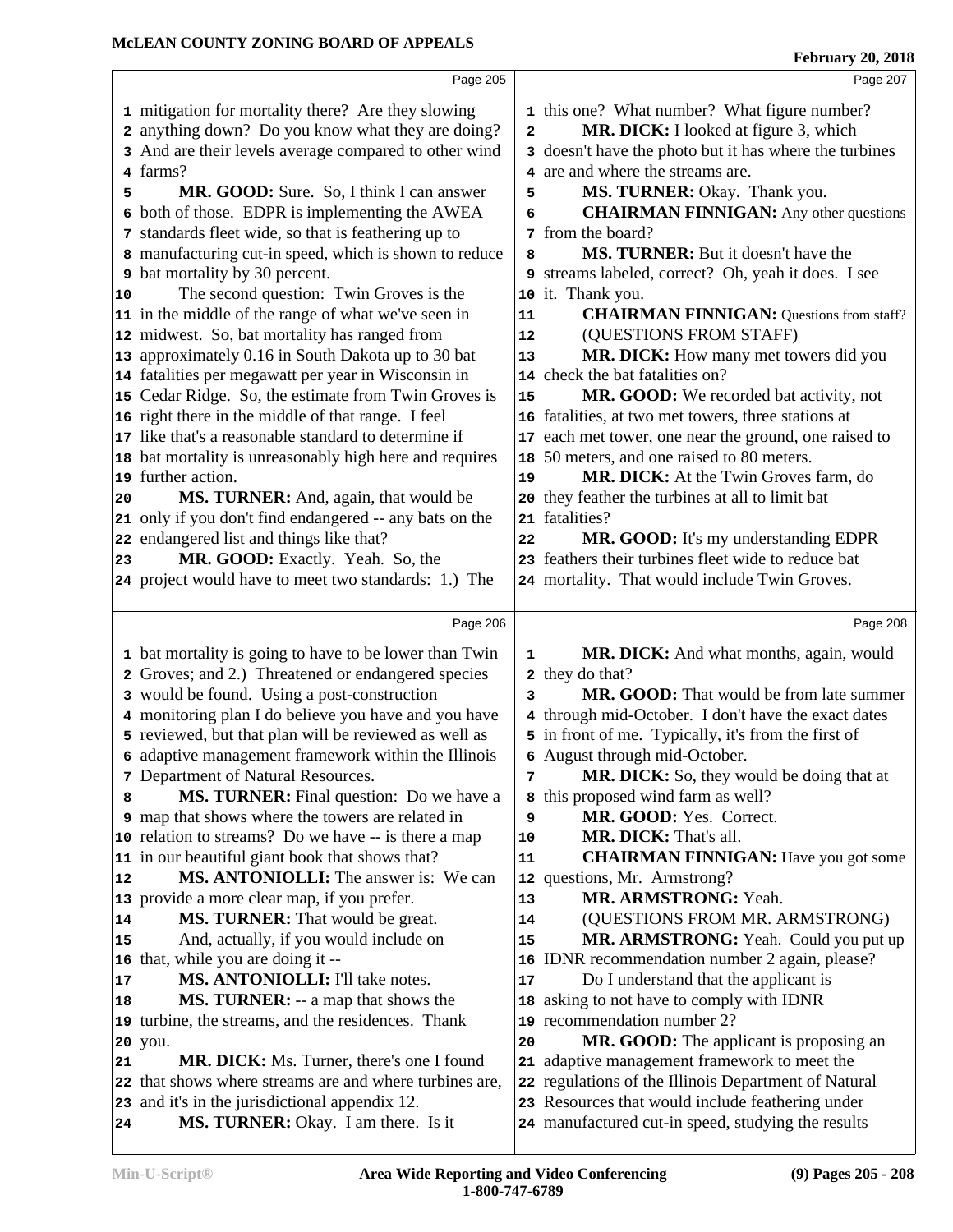|    | Page 209                                                                                                 |                | Page 211                                                                                               |  |
|----|----------------------------------------------------------------------------------------------------------|----------------|--------------------------------------------------------------------------------------------------------|--|
|    |                                                                                                          |                |                                                                                                        |  |
|    | 1 intensely, and coordinating with the DNR on<br>2 appropriate responses based on the triggers I         | $\overline{a}$ | 1 responses.<br>MR. ARMSTRONG: But it does not comply                                                  |  |
|    | 3 described.                                                                                             |                | 3 with the what the IDNR recommended to the county                                                     |  |
| 4  | MR. ARMSTRONG: So, IDNR recommendation                                                                   |                | 4 board; is that correct?                                                                              |  |
|    | 5 number 2 recommends that the board impose a                                                            | 5              | MR. GOOD: It meets the intent, and the                                                                 |  |
|    | 6 requirement that wind speeds or turbine speeds be                                                      |                | 6 goal is to work with the DNR to ensure we have a                                                     |  |
|    | 7 curtailed to between 5 meters per second -- excuse                                                     |                | 7 plan that the Illinois Department of Natural                                                         |  |
|    | 8 me -- less than 5 meters per second between July 15                                                    |                | 8 Resources is comfortable with.                                                                       |  |
|    | 9 through October 15, right?                                                                             | 9              | MR. ARMSTRONG: I am not asking whether it                                                              |  |
| 10 | MR. GOOD: Yes. That is what their                                                                        |                | 10 meets their intent. I am asking whether it meets                                                    |  |
|    | 11 recommendation says.                                                                                  |                | 11 the recommendation that the IDNR made to the county                                                 |  |
| 12 | MR. ARMSTRONG: But the applicant is                                                                      |                | 12 board.                                                                                              |  |
|    | 13 asking to not have to comply with that                                                                | 13             | MS. ANTONIOLLI: I object. He has asked                                                                 |  |
|    | 14 recommendation, correct?                                                                              |                | 14 and answered that question.                                                                         |  |
| 15 | MR. GOOD: The applicant is asking to                                                                     | 15             | <b>CHAIRMAN FINNIGAN: I think we get the</b>                                                           |  |
|    | 16 coordinate directly with the Illinois Department of                                                   |                | 16 idea what is going on.                                                                              |  |
|    | 17 Natural Resources to develop an adaptive management                                                   | 17             | MR. ARMSTRONG: Okay. Can you have                                                                      |  |
|    | 18 plan that would meet the intent of this                                                               |                | 18 number 3 up there? Can you put number 3 up there                                                    |  |
|    | 19 recommendation.                                                                                       |                | 19 please?                                                                                             |  |
| 20 | MR. ARMSTRONG: So, what you are really                                                                   | 20             | And IDNR recommendation number 3                                                                       |  |
|    | 21 saying is that they don't want to comply with this                                                    |                | 21 recommends that the county propose requiring three                                                  |  |
|    | 22 requirement; they want to wait and see what happens                                                   |                | 22 years of mortality monitoring, correct?                                                             |  |
|    | 23 and see if there is enough detrimental effect of not                                                  | 23             | MR. GOOD: Yes. That is what the letter                                                                 |  |
|    | 24 complying with the IDNR recommendation; and then, if                                                  |                | 24 says.                                                                                               |  |
|    |                                                                                                          |                |                                                                                                        |  |
|    |                                                                                                          |                |                                                                                                        |  |
|    | Page 210                                                                                                 |                | Page 212                                                                                               |  |
|    |                                                                                                          | 1              |                                                                                                        |  |
|    | 1 there's enough detrimental effect, then maybe they                                                     |                | MR. ARMSTRONG: And the applicant is                                                                    |  |
|    | 2 would re-visit it, and then maybe they would comply                                                    |                | 2 proposing to conduct monitoring for the first two                                                    |  |
| 4  | 3 with the IDNR recommendation, correct?<br>MR. GOOD: Yeah. So, the bat fatalities                       | 4              | 3 years of operation, correct?                                                                         |  |
|    |                                                                                                          |                | MR. GOOD: Yes, for the first two years,                                                                |  |
|    | 5 within the state of Illinois have been quite<br>6 variable, some have been very low, some have ranged  |                | 5 and a third year will be completed if mortality<br>6 exceeds the triggers that were described in the |  |
|    | 7 up to approximately 14 bats per megawatt. So, the                                                      |                | 7 plan.                                                                                                |  |
|    | 8 plan would be, if those fatality rates are below                                                       | 8              | MR. ARMSTRONG: Okay. So, the applicant                                                                 |  |
|    | 9 what has been recorded at the nearby Twin Groves                                                       |                | 9 is asking the county board to not follow the IDNR --                                                 |  |
|    | 10 wind energy facility or if an endangered species is                                                   |                | 10 strike that -- it is asking the county board to                                                     |  |
|    | 11 found, then yes. If those rates are below those,                                                      | 11             | amend IDNR's recommendation from a three-year                                                          |  |
|    | 12 no. 5.0 would not be reached.                                                                         |                | 12 monitoring plan to a two-year monitoring plan and                                                   |  |
| 13 | <b>MR. ARMSTRONG:</b> Okay. So, the applicant                                                            |                | 13 see if the effects are detrimental enough that we                                                   |  |
|    | 14 doesn't want to comply with recommendation number 2                                                   |                | 14 should do a third year, correct?                                                                    |  |
|    | 15 unless it turns out that it does no harm them and --                                                  | 15             | MR. GOOD: The plan is to do two years of                                                               |  |
| 16 | MS. ANTONIOLLI: I object. He's                                                                           |                | 16 intensive monitoring, coordinate with the DNR, and                                                  |  |
|    | 17 mischaracterizing the testimony.                                                                      |                | 17 then conduct a third year if the triggers are met.                                                  |  |
| 18 | MR. ARMSTRONG: Can you move to show                                                                      | 18             | MR. ARMSTRONG: And that's not what the                                                                 |  |
|    | 19 number, please, IDNR recommendation number 3?                                                         | 19             | IDNR recommends, correct?                                                                              |  |
| 20 | MR. GOOD: Yeah. I'll add one other item.                                                                 | 20             | MR. GOOD: So the applicant is proposing                                                                |  |
|    | 21 The approach proposed by the applicant is actually                                                    |                | 21 to coordinate with the IDNR to come up with a plan                                                  |  |
|    | 22 consistent with the US Fish and Wildlife Service                                                      | 22             | that they are satisfied with.                                                                          |  |
|    | 23 land-based guidelines for adaptive management when<br>24 assessing impact and determining appropriate | 23             | MR. ARMSTRONG: The IDNR recommends three<br>24 years of monitoring, right?                             |  |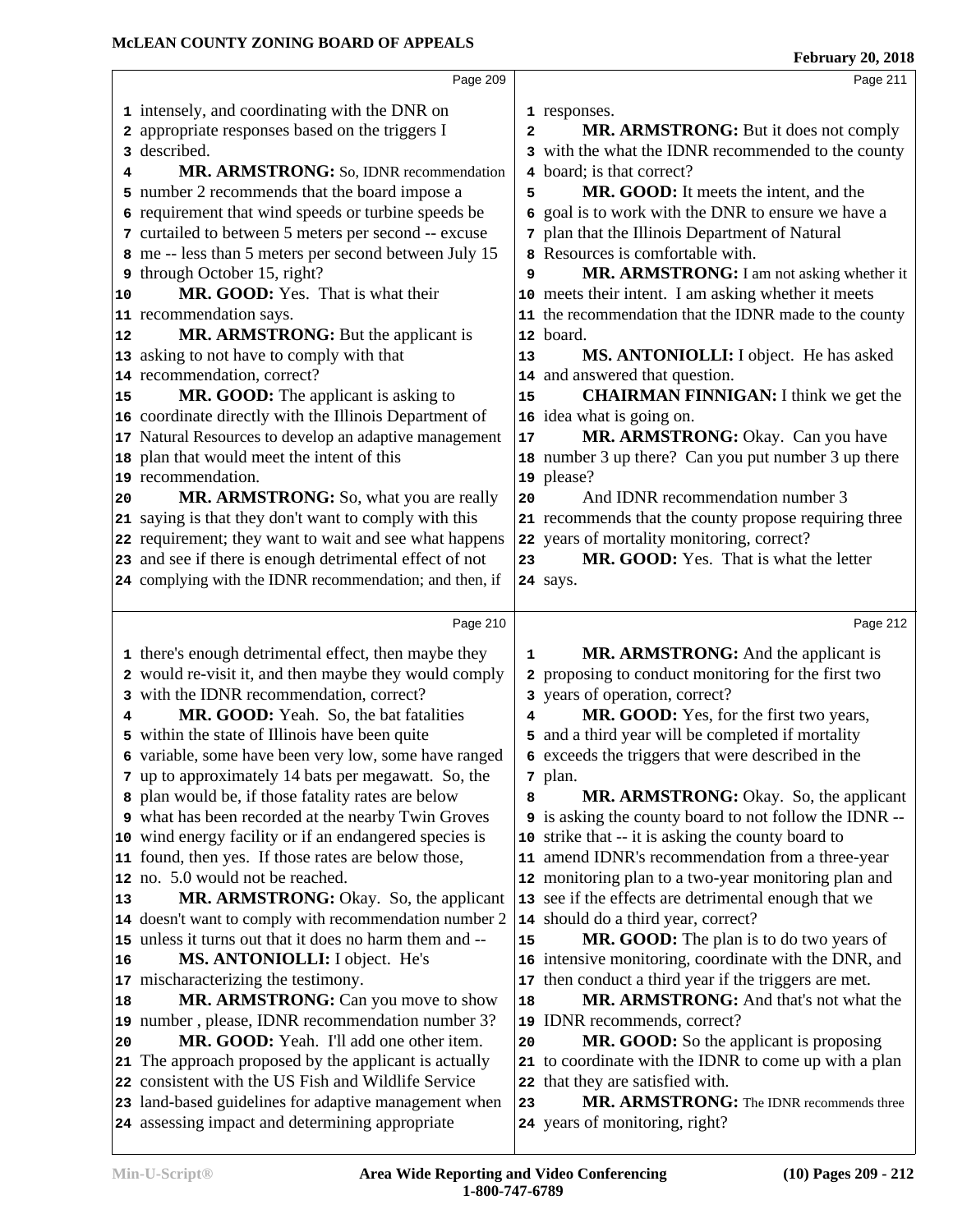|    | Page 213                                                                     |                | Page 215                                                                 |
|----|------------------------------------------------------------------------------|----------------|--------------------------------------------------------------------------|
| 1  | MR. GOOD: This is what the letter says.                                      |                | 1 know whether there will be any impacts?                                |
| 2  | Yeah, the applicant has made the case that bat                               | $\overline{2}$ | MR. GOOD: That correct. We would need to                                 |
|    | 3 mortality can be quite variable and to use                                 |                | 3 do the research.                                                       |
|    | 4 scientific methods as outlined in the Fish and                             | 4              | MR. ARMSTRONG: And the applicant wants                                   |
|    | 5 Wildlife Services guidelines and use a plan that's                         |                | 5 the McLean County Board to be the guinea pig for                       |
|    | 6 coordinated with the DNR to satisfy this                                   |                | 6 that research or to approve the applicant being a                      |
|    | 7 recommendation.                                                            |                | 7 guinea pig?                                                            |
| 8  | MR. ARMSTRONG: I won't belabor the point.                                    | 8              | MS. ANTONIOLLI: That question I object                                   |
|    | I will make the point that was a yes or no question.                         |                | $9$ to.                                                                  |
| 10 | Can you put up recommendation number 5,                                      | 10             | <b>CHAIRMAN FINNIGAN:</b> I think we've got the                          |
|    | 11 please? Recommendation number 5, the department                           |                | 11 point.                                                                |
|    | 12 recommends that the county impose a requirement to                        | ${\bf 12}$     | MR. ARMSTRONG: Can you put up                                            |
|    | 13 avoid sited turbines within 500 feet of a perennial                       |                | 13 recommendation number 6, please? Recommendation                       |
|    | 14 stream, correct?                                                          |                | 14 number 6 recommends that the county board impose a                    |
| 15 | MR. GOOD: The recommendation goes on to                                      |                | 15 requirement that no wind turbines be sited within a                   |
|    | 16 describe, alternatively, the applicant could                              |                | 16 half of a mile of the Mackinaw River INAI site,                       |
|    | 17 consider sponsoring scientific research to measure                        |                | 17 correct?                                                              |
|    | 18 and record the effects of turbine noise, vibration,                       | 18             | MR. GOOD: That is correct.                                               |
|    | 19 and flicker on aquatic organisms.                                         | 19             | MR. ARMSTRONG: And the Henline or --                                     |
| 20 | MR. ARMSTRONG: Okay. And there are two                                       |                | 20 excuse me. The Henline Creek is part of the                           |
|    | 21 turbines within 500 feet of perennial streams,                            |                | 21 Mackinaw River INAI site, right?                                      |
|    | 22 correct?                                                                  | 22             | MR. GOOD: That is correct. It is a                                       |
| 23 | MR. GOOD: Yes, sir. You are correct.                                         |                | 23 tributary to the Mackinaw River.                                      |
| 24 | MR. ARMSTRONG: So, does that mean that                                       | 24             | MR. ARMSTRONG: And the applicant is                                      |
|    |                                                                              |                |                                                                          |
|    |                                                                              |                |                                                                          |
|    | Page 214                                                                     |                | Page 216                                                                 |
|    | 1 the applicant is asking the county board to not                            |                | 1 proposing to place five turbines within half a mile                    |
|    | 2 follow the recommendation by the department to avoid                       |                | 2 of the Henline Creek, correct?                                         |
|    | 3 siting turbines within 500 feet and, instead, asking                       | 3              | MR. GOOD: Yes.                                                           |
|    | 4 the county board to make the alternative requirement                       | 4              | MR. ARMSTRONG: So the applicant is asking                                |
|    | 5 that the applicant sponsor scientific research to                          |                | 5 the county board to approve the application                            |
|    | 6 measure and report the effects of the turbines?                            |                | 6 notwithstanding that it doesn't comply with this                       |
| 7  | <b>MR. GOOD:</b> So, yes. The applicant is                                   |                | 7 IDNR recommendation, right?                                            |
|    | 8 proposing to be consistent with this recommendation                        | 8              | MR. GOOD: So, the applicant is asking the                                |
|    | <b>9</b> by completing scientific research and answering                     |                | <b>9</b> board to consider a setback that is consistent with             |
|    | 10 questions that have not been answered at wind                             |                | 10 what Invenergy committed to. Henline Creek is a                       |
|    | 11 projects to date, are turbine flicker, vibration and                      |                | 11 constructed and maintained drainage ditch that is                     |
|    | 12 noise having impacts on aquatic species.                                  |                | 12 connected to the Mackinaw River and it does provide                   |
| 13 | MR. ARMSTRONG: So, the applicant wants                                       |                | 13 potential habitat for aquatic species, but it does                    |
|    | 14 the county board to approve the applicant being the                       |                | 14 not provide for terrestrial species. The project is                   |
|    | 15 research area for this unknown issue; is that right?                      |                | 15 also at least two and a half miles from any forestry                  |
| 16 | MR. GOOD: So, as I said, the project is                                      |                | 16 areas along Henline Creek.                                            |
|    | 17 proposing to be consistent with this recommendation                       | 17             | MR. ARMSTRONG: I'll move to strike the                                   |
|    | 18 by sponsoring a scientific research to determine if                       |                | 18 answer as nonresponsive.                                              |
|    | 19 there are impacts to aquatic species.                                     | 19             | <b>CHAIRMAN FINNIGAN:</b> I thought he answered                          |
| 20 | MR. ARMSTRONG: Right. And we don't know                                      | 20             | your question, but I don't know.                                         |
|    | 21 if there will be impacts or not, right?                                   | 21             | MR. ARMSTRONG: In any event, five                                        |
| 22 | MR. GOOD: To date, no one has researched                                     |                | 22 turbines are proposed to be placed within half a                      |
|    | 23 this with wind energy projects.<br>MR. ARMSTRONG: So, obviously, we don't |                | 23 mile of Henline, correct? Is that true?<br>MR. GOOD: This is correct. |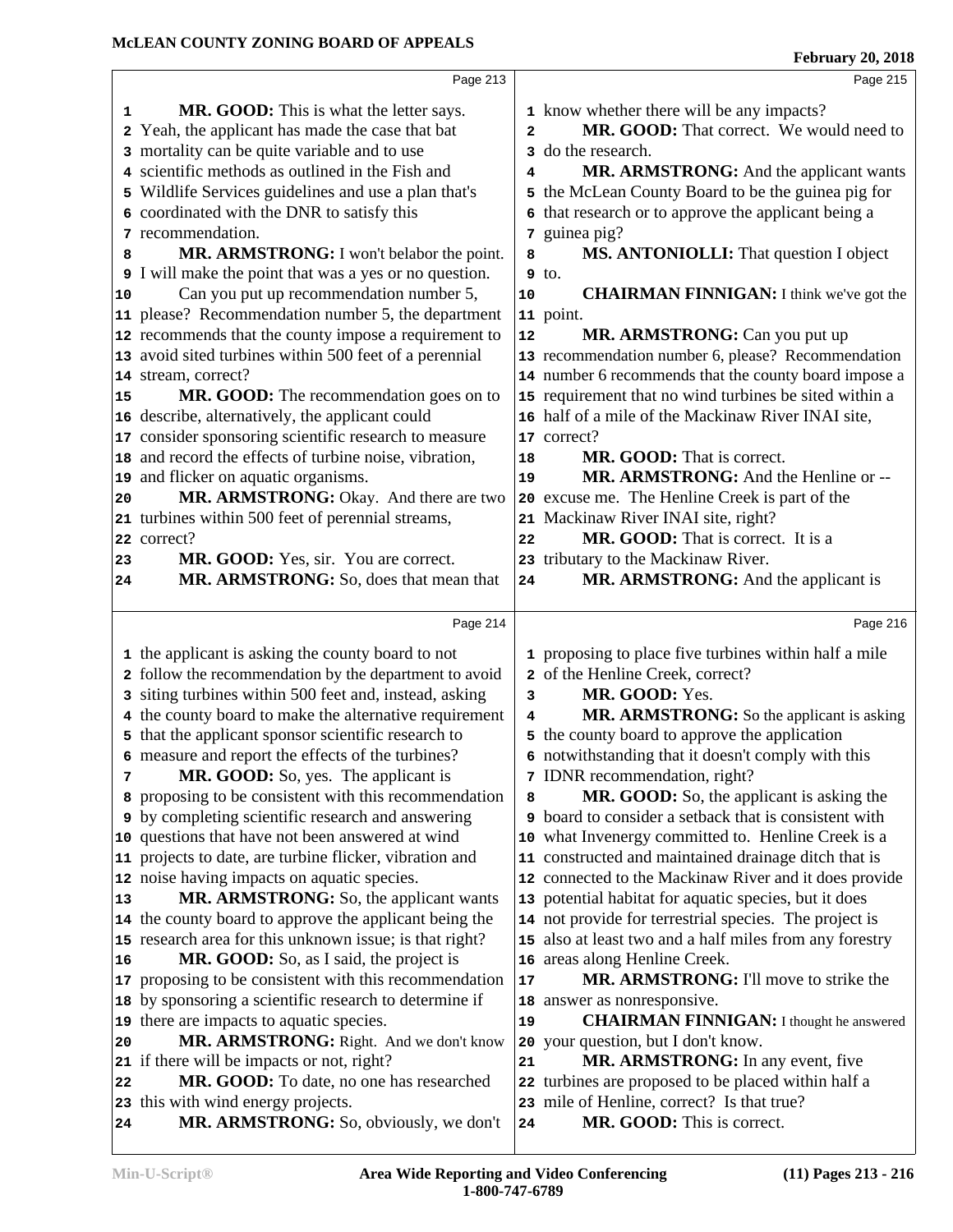|                | Page 217                                                                                                   |    | Page 219                                                                                                     |
|----------------|------------------------------------------------------------------------------------------------------------|----|--------------------------------------------------------------------------------------------------------------|
|                |                                                                                                            |    |                                                                                                              |
| 1              | MR. ARMSTRONG: That's all I have.                                                                          |    | 1 observed in Iowa. Those methods were reviewed with                                                         |
| 2              | <b>CHAIRMAN FINNIGAN:</b> Thank you. Would you                                                             |    | 2 the Fish and Wildlife Service in Rock Island, and                                                          |
|                | 3 turn that button off, please?                                                                            |    | 3 they approved of those.                                                                                    |
| 4              | Would anyone else in the audience have                                                                     | 4  | <b>MS. WINTERLAND:</b> Is that District 3 Fish                                                               |
|                | 5 questions of this witness? If they do, come                                                              | 5  | and Wildlife Service?                                                                                        |
|                | 6 forward.                                                                                                 | 6  | MR. GOOD: That is the field office within                                                                    |
| 7              | MS. WINTERLAND: Amy Winterland, 22825                                                                      |    | 7 Region 3 of the US Fish and Wildlife Service.                                                              |
| 8              | North 3075 East Road, Colfax.                                                                              | 8  | MS. WINTERLAND: The field office within                                                                      |
| 9              | <b>CHAIRMAN FINNIGAN:</b> Just for a point of                                                              |    | 9 Region 3?                                                                                                  |
|                | 10 reference, you are represented by Mr. Armstrong                                                         | 10 | MR. GOOD: Yes.                                                                                               |
|                | 11 tonight?                                                                                                | 11 | MS. WINTERLAND: When you reviewed that                                                                       |
| 12             | MS. WINTERLAND: I am.                                                                                      |    | 12 with the US Fish and Wildlife Service, did you                                                            |
| 13             | <b>CHAIRMAN FINNIGAN:</b> Okay. The way we are                                                             |    | 13 mention that there was a known eagle nest five miles                                                      |
|                | 14 going to do it: You can ask him. Don't ask any of                                                       |    | 14 north of your project?                                                                                    |
|                | 15 the same questions. Different ones is fine, but try                                                     | 15 | MR. GOOD: No. At the time, we had                                                                            |
|                | 16 not to be redundant. Thanks.                                                                            |    | 16 quarried all of the known nest records. At the time                                                       |
| 17             | (QUESTIONS BY MS. WINTERLAND)                                                                              |    | 17 the Illinois Department of Natural Resources said                                                         |
| 18             | MS. WINTERLAND: So, you mentioned there                                                                    |    | 18 there were no known records within ten miles. Since                                                       |
|                | 19 is a known eagle nest five miles north of the                                                           |    | 19 then, Dr. Capparella has let us know there's one                                                          |
|                | 20 project site, correct?                                                                                  |    | 20 known nest closer than ten miles, and that was the                                                        |
| 21             | MR. GOOD: That is correct.                                                                                 |    | 21 five-mile nest.                                                                                           |
| 22             | MS. WINTERLAND: And when you did your                                                                      | 22 | MS. WINTERLAND: Knowing that now, would                                                                      |
|                | 23 eagle nesting survey, did you go ten miles beyond                                                       |    | 23 the US Fish and Wildlife Service change their                                                             |
|                | 24 the project footprint?                                                                                  |    | 24 recommendations?                                                                                          |
|                |                                                                                                            |    |                                                                                                              |
|                | Page 218                                                                                                   |    | Page 220                                                                                                     |
| 1              | MR. GOOD: No. We surveyed within two                                                                       | 1  | MR. GOOD: If you asked the Fish and                                                                          |
|                | 2 miles of the boundary, which ended up being larger                                                       |    | 2 Wildlife Service, what they will tell you is, if you                                                       |
|                |                                                                                                            |    |                                                                                                              |
|                |                                                                                                            |    |                                                                                                              |
|                | 3 than the actual footprint. We surveyed an area much                                                      |    | 3 want to apply for an eagle take permit, we recommend                                                       |
|                | 4 larger than the turbine layout, but we did not go to                                                     |    | 4 that you survey out to ten miles to be consistent                                                          |
|                | 5 ten miles. We surveyed within two miles, which is                                                        |    | 5 with our assessment. The Fish and Wildlife Service                                                         |
|                | 6 consistent with the recommendations of the eagle                                                         |    | 6 will also tell you, and they have told us, that what                                                       |
|                | 7 conservation plan guide which suggest surveys should<br>8 be conducted within the inter-nest distance of |    | 7 we have done is sufficient to assess risk, but they<br>8 recommend going to ten miles if you want to apply |
|                | 9 eagles, and these survey protocols were reviewed                                                         |    | <b>9</b> for a permit to avoid additional analysis.                                                          |
|                | 10 with the Rock Island Fish and Wildlife Service prior                                                    | 10 |                                                                                                              |
|                | 11 to conducting the surveys.                                                                              |    | MS. WINTERLAND: So, wouldn't they say<br>11 what you have done is sufficient to reduce risk                  |
|                | MS. WINTERLAND: So, you are saying that                                                                    |    | 12 because you thought there were no nesting eagles in                                                       |
|                | 13 the Eagle Conservation Guidelines say not to do                                                         |    | 13 the area and you thought that the area was low risk?                                                      |
|                | 14 ten-mile eagle nest surveys because -- is that what                                                     | 14 | MR. GOOD: No. You know, the Fish and                                                                         |
|                | 15 you said?                                                                                               |    | 15 Wildlife Service, we review those protocols with the                                                      |
|                | MR. GOOD: Yeah. So, the Eagle                                                                              |    | 16 service. In our conversations with them, they                                                             |
|                | 17 Conservation Plan Guides document says surveys                                                          |    | 17 indicated what we have done they feel is sufficient                                                       |
|                | 18 should be conducted out to a distance equivalent to                                                     |    | 18 to assess risk. But if the applicant decides the                                                          |
|                | 19 the inter-nest distance. If you do not know the                                                         |    | 19 risk is high enough that they want to apply for an                                                        |
|                | 20 inter-nest distance for bald eagles, then it                                                            |    | 20 Eagle Take Permit, they recommend surveying to ten                                                        |
|                | 21 recommends going to ten miles.                                                                          |    | 21 miles.                                                                                                    |
| 12<br>16<br>22 | We proposed a two-mile survey buffer,                                                                      | 22 | MS. WINTERLAND: Can you define what                                                                          |
|                | 23 which actually exceeds typical inter-nest distances,                                                    | 23 | "take" means?                                                                                                |
|                | 24 but it's roughly equivalent to what has been                                                            | 24 | MR. GOOD: "Take" is under the Endangered                                                                     |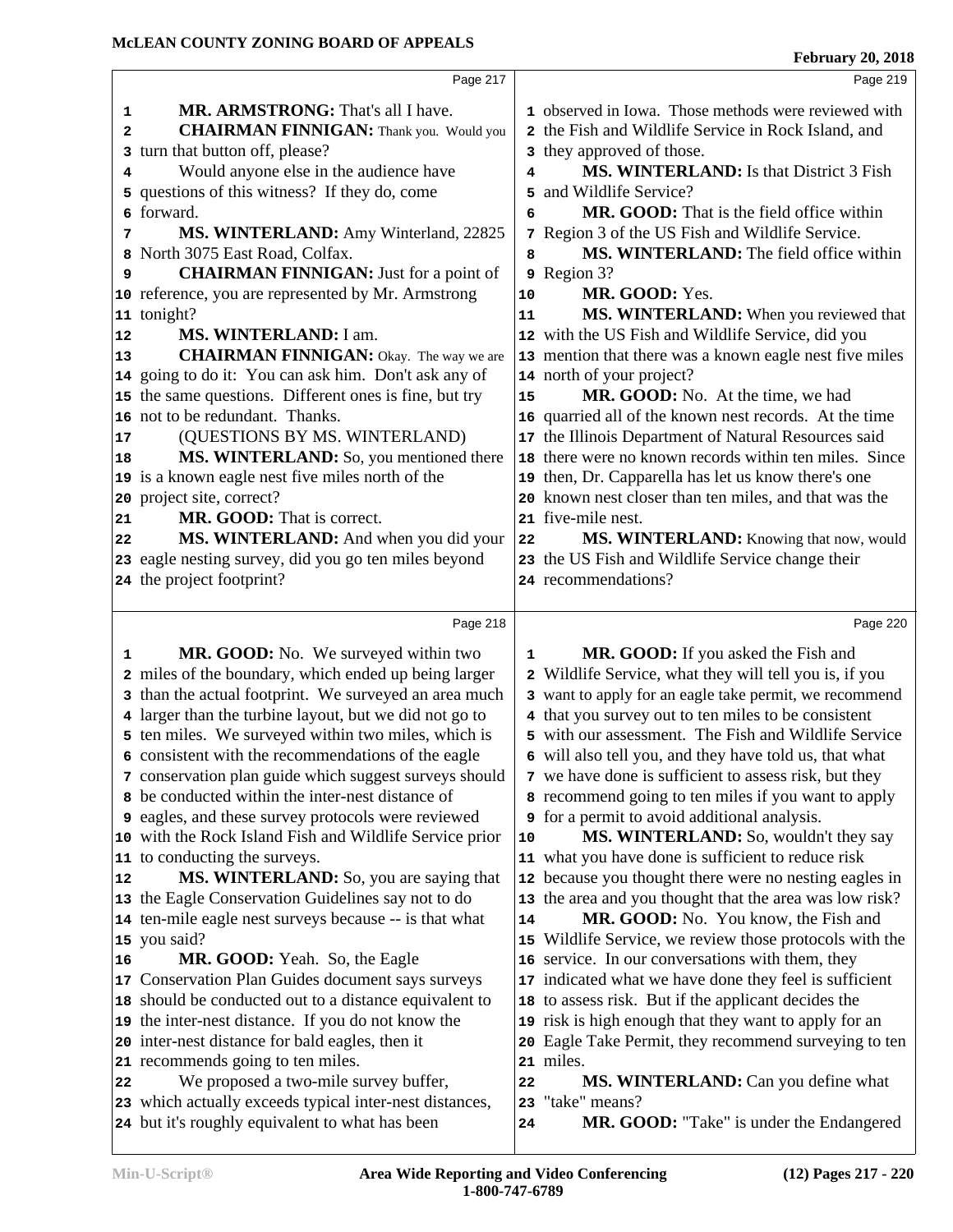|    | Page 221                                                                         |    | Page 223                                                                                                    |  |
|----|----------------------------------------------------------------------------------|----|-------------------------------------------------------------------------------------------------------------|--|
|    | 1 Species Act. It is basically killing an eagle or                               |    | 1 correct? Did I get it down right, that you had                                                            |  |
|    | 2 harm or harassment. I believe there's some exact                               |    | 2 eight observations of an upland-sandpiper?                                                                |  |
|    | 3 terms, but in general terms, harm or harassment.                               | 3  | MR. GOOD: That is correct.                                                                                  |  |
| 4  | MS. WINTERLAND: Does it include disturb,                                         | 4  | MS. WINTERLAND: And is an                                                                                   |  |
|    | 5 such as disturbing the hunting grounds or                                      |    | 5 upland-sandpiper endangered?                                                                              |  |
| 6  | abandonment of a nest?                                                           | 6  | MR. GOOD: Yes. I believe it is listed                                                                       |  |
| 7  | MS. ANTONIOLLI: Are you reading from a                                           |    | 7 endangered under the Illinois Endangered Species                                                          |  |
|    | 8 section of the rules and regulations?                                          | 8  | Act.                                                                                                        |  |
| 9  | MS. WINTERLAND: I am reading from my own                                         | 9  | MS. WINTERLAND: But didn't you go further                                                                   |  |
|    | 10 notes. I am asking the expert if "take" includes                              |    | 10 and say you have something about adaptive management                                                     |  |
|    | 11 disturbing as well as disrupting hunting grounds or                           |    | 11 strategies in place if threatened or endangered                                                          |  |
|    | 12 abandonment of the nest.                                                      |    | 12 species were found?                                                                                      |  |
| 13 | MS. ANTONIOLLI: I just want to clarify                                           | 13 | MR. GOOD: That's right. So, during                                                                          |  |
|    | 14 whether you are asking for a legal definition.                                |    | 14 carcass monitoring, if there's an endangered species                                                     |  |
| 15 | MS. WINTERLAND: What does "take" mean?                                           |    | 15 found as a carcass, that will trigger an adaptive                                                        |  |
| 16 | MS. ANTONIOLLI: He can answer in his                                             |    | 16 management response in coordination with the                                                             |  |
|    | 17 expert opinion.                                                               |    | 17 Illinois Department of Natural Resources.                                                                |  |
| 18 | MR. GOOD: Okay. So, your question is                                             | 18 | MS. WINTERLAND: So, only if a dead one is                                                                   |  |
|    | 19 does "take" include disturbance to -- you mentioned                           |    | 19 found?                                                                                                   |  |
|    | 20 a couple different areas. Can you clarify which                               | 20 | MR. GOOD: That's correct. That is the                                                                       |  |
|    | 21 one? You mentioned foraging and --                                            |    | 21 purpose of the post-construction monitoring, to                                                          |  |
| 22 | MS. WINTERLAND: Yeah. Destruction of                                             |    | 22 determine whether they are occurring. To date,                                                           |  |
|    | 23 their hunting ground or abandonment of nest.                                  |    | 23 there have been no upland-sandpipers found in                                                            |  |
| 24 | MR. GOOD: Yes. They have defined "take"                                          |    | 24 Illinois, despite their occurrence at wind projects.                                                     |  |
|    |                                                                                  |    |                                                                                                             |  |
|    |                                                                                  |    |                                                                                                             |  |
|    | Page 222                                                                         |    | Page 224                                                                                                    |  |
|    | 1 as, you know, if there's sufficient disturbance that                           | 1  | MS. WINTERLAND: So, does that also apply                                                                    |  |
|    | 2 caused the nest to be abandoned. That is an                                    |    | 2 to "take" as in disrupting? Because now I am going                                                        |  |
|    | 3 interpretation that the service has been consistent                            |    | 3 to switch gears from the upland-sandpiper to the                                                          |  |
|    | 4 with. As far as hunting grounds, I have not seen                               |    | 4 harrier because, in the IDNR report, I believe I saw                                                      |  |
|    | 5 that applied to date.                                                          |    | 5 it said that you always see harriers                                                                      |  |
| 6  | Yeah. For this project, there were no                                            |    | 6 pre-construction and never see them                                                                       |  |
|    | 7 eagles observed within the turbine layout as low-use                           |    | 7 post-construction. Is that true? Because they are                                                         |  |
|    | 8 throughout the rest of project area. So, that would                            |    | 8 disrupted.                                                                                                |  |
|    | <b>9</b> not apply to this project.                                              | 9  | MR. GOOD: What that report says or what                                                                     |  |
| 10 | MS. WINTERLAND: I thought you said you                                           | 10 | that letter says is there have been no fatalities                                                           |  |
|    | 11 saw a golden eagle in the project land?                                       |    | 11 found post-construction in Illinois. There are                                                           |  |
| 12 | MR. GOOD: That is right. We said we                                              |    | 12 fatalities found in other states, but to date none                                                       |  |
|    | 13 reported low use, but the risk -- observation of a                            |    | 13 have been found in Illinois.                                                                             |  |
|    | 14 single eagle does not equate to the idea that eagles                          | 14 | <b>MS. WINTERLAND:</b> I think what that report                                                             |  |
|    | 15 will incur fatalities. We believe the risk to be                              | 15 | said was that you don't find them post-construction                                                         |  |
|    | 16 very low at the site based on the observation of one                          |    | 16 because they hunt by sound and the turbine noise                                                         |  |
|    | 17 golden eagle over 346 hours of observation.                                   | 17 | disrupts their ability to hunt.                                                                             |  |
| 18 | MS. WINTERLAND: And a known nest within                                          | 18 | MR. GOOD: That is Illinois DNR's theory.                                                                    |  |
|    | 19 five miles of your site?                                                      |    | 19 There's one study in Europe that has documented some                                                     |  |
| 20 | MR. GOOD: That's correct. There is one                                           | 20 | potential avoidance, I believe a study in Wisconsin.                                                        |  |
|    | 21 known nest within five miles; however, typical bald                           |    | 21 However, I believe the main reason they are not                                                          |  |
|    | 22 eagle home ranges during the nesting season are much<br>23 smaller than that. |    | 22 found as fatalities is they are very low -- they<br>23 have a very low course in flight. They rarely fly |  |

within the area of the rotor swept area. They hunt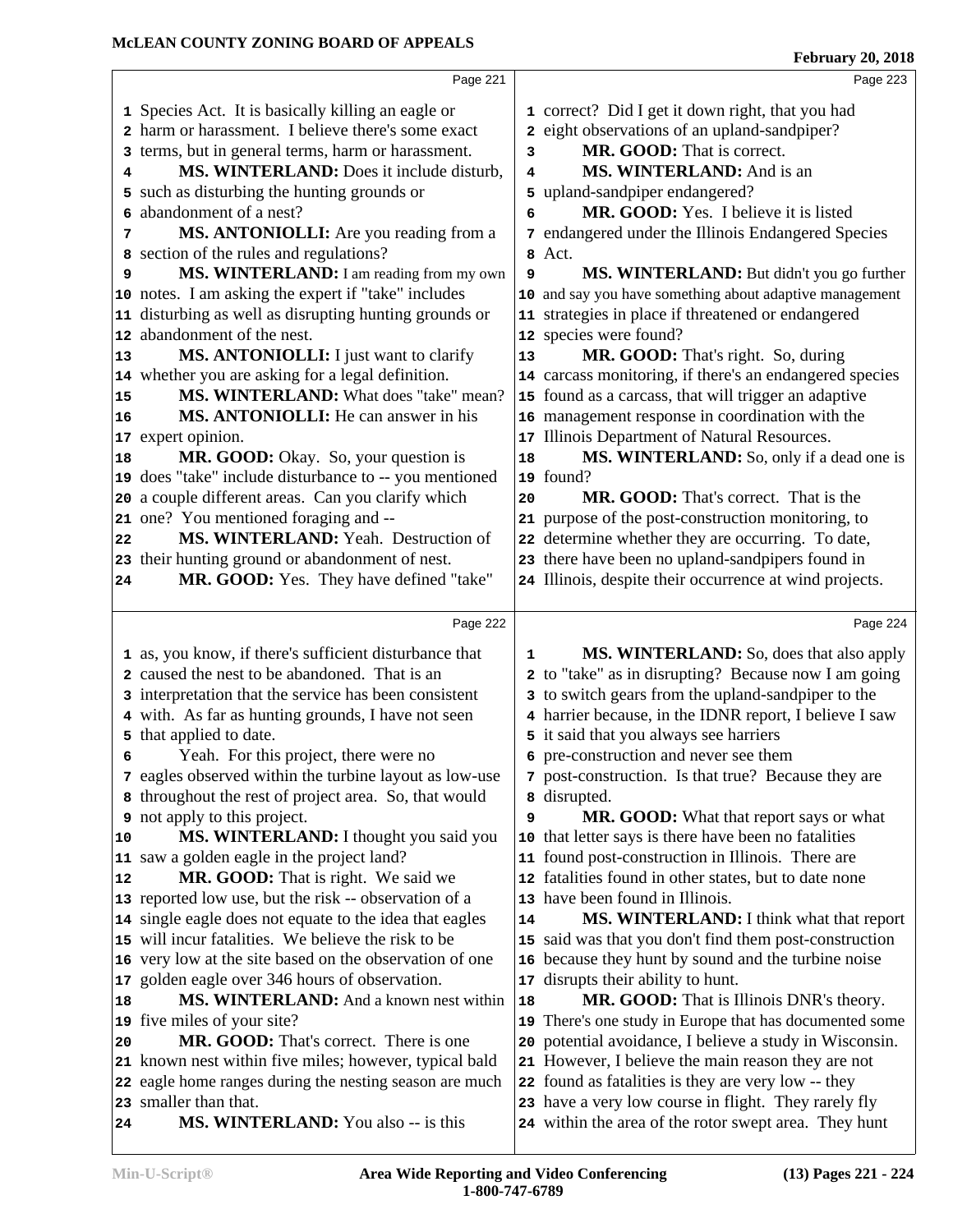|    | Page 225                                               |                         | Page 227                                                |  |
|----|--------------------------------------------------------|-------------------------|---------------------------------------------------------|--|
|    | 1 very low to the ground.                              |                         | 1 wind turbine?                                         |  |
| 2  | MS. WINTERLAND: So, I am not talking                   | $\overline{\mathbf{2}}$ | MR. GOOD: I don't know.                                 |  |
|    | 3 about dead harriers. I am talking about live         | 3                       | MS. WINTERLAND: Is it 550 feet?                         |  |
|    | 4 harriers being seen pre-construction and never seen  | 4                       | MR. GOOD: I don't know the answer to                    |  |
| 5  | post-construction in the same project.                 |                         | 5 that.                                                 |  |
| 6  | MS. ANTONIOLLI: What is the question?                  | 6                       | MS. WINTERLAND: Have you studied -- have                |  |
| 7  | MS. WINTERLAND: So my question is: Are                 |                         | 7 there been any studies around 550 feet tall           |  |
| 8  | they being disrupted from their hunting ground?        |                         | turbines?                                               |  |
| 9  | MS. ANTONIOLLI: Are you asking before or               | 9                       | MR. GOOD: What type of studies are you                  |  |
| 10 | after construction?                                    |                         | 10 referring to?                                        |  |
| 11 | MS. WINTERLAND: Post-construction. Given               | 11                      | <b>MS. WINTERLAND:</b> Any of these -- I guess          |  |
|    | 12 that the IDNR says they are never seen              |                         | 12 there haven't been any environmental studies around  |  |
|    | 13 post-construction, are they being disrupted from    |                         | 13 these turbines. Is that what you are saying?         |  |
|    | 14 their hunting ground due to the noise?              | 14                      | MR. GOOD: No. There has been over 300                   |  |
| 15 | MS. ANTONIOLLI: That is a speculative                  |                         | 15 post-construction monitor studies completed across   |  |
|    | 16 question. I object.                                 |                         | 16 the US. As far has if you are referring to           |  |
| 17 | <b>CHAIRMAN FINNIGAN:</b> If you can answer the        |                         | 17 mortality monitoring, none of the projects that I    |  |
|    | 18 question, answer it. If you can't, say you can't.   |                         | 18 have worked on that are publicly available are up to |  |
| 19 | MR. GOOD: It's certainly possible. You                 |                         | 19 550 feet. There currently are some studies going on  |  |
|    | 20 know, another theory is they fly too low so they    |                         | 20 some turbines but none that have research results    |  |
|    | 21 never encounter the rotor swept area.               |                         | 21 that are available; although, I wouldn't expect the  |  |
| 22 | I think, regardless, the project lacks                 |                         | 22 results be vastly different.                         |  |
|    | 23 nesting habitat, an important habitat for the       | 23                      | MS. WINTERLAND: Last question or last                   |  |
|    | 24 northern harrier. So, even if theoretically         |                         | 24 topic: The half mile setbacks from the Henline       |  |
|    |                                                        |                         |                                                         |  |
|    | Page 226                                               |                         | Page 228                                                |  |
|    | 1 something was displaced from the project, it's not   |                         | 1 Creek, did you provide any credible evidence as to    |  |
|    | 2 being displaced from important habitat.              |                         | 2 why that setback should not be imposed credible       |  |
| з  | MS. WINTERLAND: How far do harriers roam?              |                         | 3 evidence as in data?                                  |  |
| 4  | MR. GOOD: It depends on the season. In                 | 4                       | MS. ANTONIOLLI: This is the same question               |  |
|    | 5 the nesting season they are tied, you know, much     | 5.                      | that her counsel asked.                                 |  |
|    | 6 closer to their nests. I don't have the range off    | 6                       | <b>CHAIRMAN FINNIGAN:</b> That is true.                 |  |
|    | 7 the top of my head.                                  | 7                       | MS. WINTERLAND: Did he mention credible                 |  |
| 8  | During migration seasons, they can fly                 |                         | 8 evidence as in our ordinance?                         |  |
|    | 9 hundreds and hundreds of miles between summer areas  | 9                       | <b>CHAIRMAN FINNIGAN:</b> We cannot -- we went          |  |
|    | 10 and winter areas. The season that they are observed | 10                      | through the Henline Creek thing, so I think we are      |  |
|    | 11 in Illinois are, at least at this project, were in  |                         | 11 going to pass on that. That was kind of talked       |  |
|    | 12 the migration seasons in the winter, when they      |                         | 12 about and answered and everything.                   |  |
|    | 13 typically have a much broader home range.           | 13                      | MS. WINTERLAND: Thank you.                              |  |
| 14 | MS. WINTERLAND: So, given that, did you                | 14                      | <b>CHAIRMAN FINNIGAN:</b> Any other questions?          |  |
|    | 15 not say the Mackinaw is three miles from your       | 15                      | Come forward.                                           |  |
|    | 16 project? Is it not feasible that they could roam    | 16                      | (QUESTIONS BY TRAVIS TAYLOR).                           |  |
|    | 17 that far? That that habitat would not be suitable?  | 17                      | MR. TAYLOR: Travis Taylor, 28686 North                  |  |
| 18 | <b>MR. GOOD:</b> I believe there is suitable           | 18                      | 3050 East Road, Chenoa, Illinois.                       |  |
|    |                                                        |                         |                                                         |  |
|    | 19 habitat along the Mackinaw River. I do. I don't     | 19                      | A couple questions I have: You commonly                 |  |
|    | 20 believe there would be any impact on the project to |                         | 20 referred to the typical rotor or turbine path and    |  |
|    | 21 harriers at that distance.                          |                         | 21 the risk analysis to that. I was just wondering      |  |
| 22 | MS. WINTERLAND: Okay. So you mentioned                 |                         | 22 what are the heights and distances off the ground    |  |
|    | 23 the Heartland wind turbine, and that is one wind    | 23                      | that we would be looking at?                            |  |
|    | 24 turbine that has been studied. How tall is that     | 24                      | I mean these particular turbines are                    |  |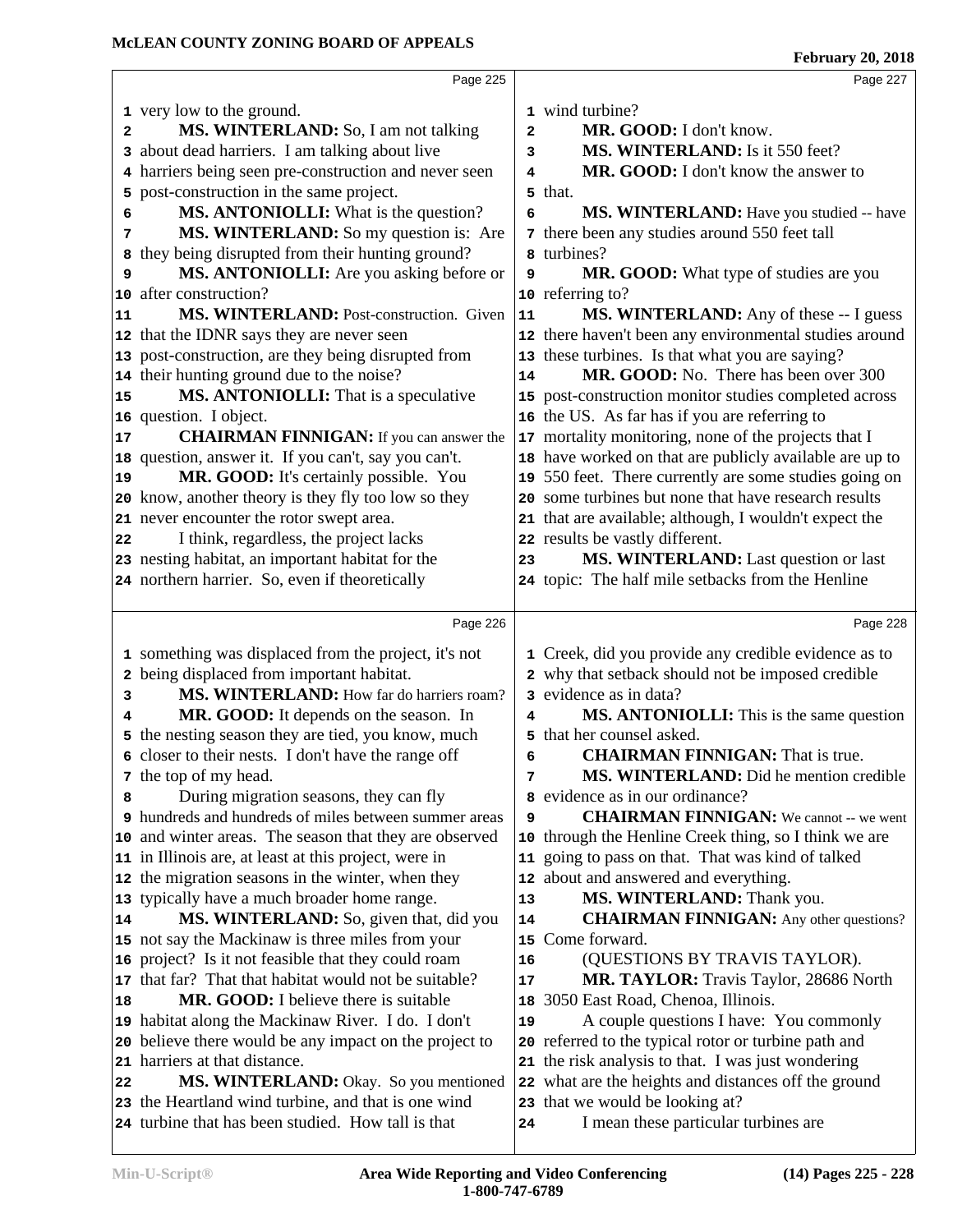|    | Page 229                                                                                                    |    | Page 231                                                                                                    |
|----|-------------------------------------------------------------------------------------------------------------|----|-------------------------------------------------------------------------------------------------------------|
|    |                                                                                                             |    |                                                                                                             |
|    | 1 larger than many of the others that you referred to                                                       |    | 1 since you said it is a lower flying or references to                                                      |
|    | 2 in McLean County. So I guess when you say typical                                                         |    | 2 that, what is -- I mean I figure you guys study                                                           |
|    | 3 rotor path, is it referring to ones that are                                                              |    | 3 them, so you probably know what that height is. And                                                       |
|    | 4 pre-existing in the county, or is it referring to                                                         |    | 4 with these being so big and low to the ground, is                                                         |
|    | 5 the ones that are proposed in this particular                                                             |    | 5 that something you could share?                                                                           |
|    | 6 project?                                                                                                  | 6  | MR. GOOD: Sure. Sure. So, when I am                                                                         |
| 7  | MR. GOOD: Sorry. Are you referring to                                                                       |    | 7 watching harriers, most of those flights are                                                              |
|    | 8 the northern area of potential risk?                                                                      | 8  | typically within five, maybe up to ten meters at                                                            |
| 9  | MR. TAYLOR: I have mean I am not very far                                                                   |    | 9 most above the ground. They fly very low to the                                                           |
|    | 10 away from where one of the monitoring stations are                                                       | 10 | ground looking for rodents, lizards, other                                                                  |
|    | 11 at my house itself. So, I don't know -- the bat                                                          |    | 11 ground-dwelling prey. So, pretty low, much lower                                                         |
|    | 12 study was kind of interesting to me, too, because                                                        |    | 12 than other raptors.                                                                                      |
|    | 13 you were talking about the 50 feet mark, and based                                                       | 13 | MR. TAYLOR: So, 10 meters, 3 times, so                                                                      |
|    | 14 off what I saw from the pictures and what is on the                                                      |    | 14 you are still looking 30 feet. So, it would still                                                        |
|    | 15 county Web site, they are normally like 47 feet off                                                      |    | 15 be below it.                                                                                             |
|    | 16 the ground. So, at the 50-feet mark on the                                                               | 16 | Have you conducted studies on wind                                                                          |
|    | 17 meteorologist tower, or whatever you guys refer to                                                       |    | 17 turbines in this size? Like, I was referring to                                                          |
|    | 18 it as, those would be affected. So, I guess not                                                          |    | 18 again, like, the size of turbines. Have you guys                                                         |
|    | 19 necessarily any particular bird or animal, but I                                                         |    | 19 done a lot of analysis and then later done the                                                           |
|    | 20 mean there's a larger span on these than what the                                                        |    | 20 studies after they have been put in for wind                                                             |
|    | 21 others. There is a lot of reference to other ones                                                        |    | 21 turbines that are this big?                                                                              |
|    | 22 in Illinois.                                                                                             | 22 | MR. GOOD: I am trying to think here as                                                                      |
| 23 | MS. ANTONIOLLI: So, could you clarify the                                                                   |    | 23 you are asking me questions. What is the tallest                                                         |
|    | 24 question? Just re-ask the question.                                                                      |    | 24 turbine I've ever researched? I am not very good                                                         |
|    |                                                                                                             |    |                                                                                                             |
|    | Page 230                                                                                                    |    | Page 232                                                                                                    |
| 1  | <b>MR. TAYLOR:</b> Is there a particular -- the                                                             |    | 1 pulling those numbers off the top of my head. I'd                                                         |
|    | 2 reference on the slides referred to a typical rotor                                                       |    | 2 say the tallest we've looked at has a mass of around                                                      |
|    | 3 turbine path in many of the -- so what is the height                                                      |    | 3 80 to 100 meters in height. So, it's in the                                                               |
|    | 4 and width of a typical rotor turbine path that you                                                        |    | 4 ballpark.                                                                                                 |
|    |                                                                                                             |    |                                                                                                             |
|    |                                                                                                             |    |                                                                                                             |
|    | 5 are referring to?                                                                                         | 5  | MR. TAYLOR: A big thing that was talked                                                                     |
| 6  | MR. GOOD: Sure. So, I guess maybe to go                                                                     |    | 6 about at previous meetings was the kind of turbines                                                       |
|    | 7 back, you asked the questions about bats and how                                                          |    | 7 that are being used with the blades and perspective                                                       |
|    | 8 high we've monitored, we actually monitored at                                                            |    | 8 to it, and we talked about how some of the                                                                |
|    | 9 50 meters, not 50 feet, so roughly three times the                                                        |    | <b>9</b> technology is newer coming out. So, I guess, have                                                  |
|    | 10 amount of feet.                                                                                          |    | 10 you noticed a difference in the turbines taking more                                                     |
| 11 | We recognize that turbines are getting                                                                      |    | 11 or less, based off of the newer versus older, like                                                       |
|    | 12 taller, so we asked the EDPR to install a pulley                                                         |    | 12 were your studies with the older turbines that were                                                      |
|    | 13 that would allow to us get a monitor up to                                                               |    | 13 smaller have you noticed there being more or less as                                                     |
|    | 14 80 meters, which is higher than is typically done in                                                     | 14 | it progressed to being larger or bigger turbines?                                                           |
|    | 15 most wind projects. We recognize that is a                                                               | 15 | Do you know what I mean? In comparison, is that                                                             |
|    | 16 potential concern. And we monitor bat activity at                                                        |    | 16 something? Because they are the newer, bigger, it                                                        |
|    | 17 three different heights to compare to previous                                                           |    | 17 would be a good comparison.                                                                              |
|    | 18 studies and we also try to get closer up to that                                                         | 18 | MR. GOOD: Yeah. So, there's kind of two                                                                     |
|    | 19 height. Those rates of use, it recorded all three                                                        |    | 19 factors. We have seen variation in similar size                                                          |
|    | 20 of those stations within the range recorded at other                                                     | 20 | turbines, variation in fatality rates in similar                                                            |
|    | 21 wind energy projects.                                                                                    |    | 21 size. Some projects kill a lot. Some have very low                                                       |
| 22 | MR. TAYLOR: I guess another question that                                                                   |    | 22 amounts. There's some research that has shown bat                                                        |
|    | 23 I have: There was a lot of talk about the northern<br>24 flight harrier. What is the flight height of -- |    | 23 fatality rates may have a general trend of being<br>24 higher in bigger turbines. That may be related to |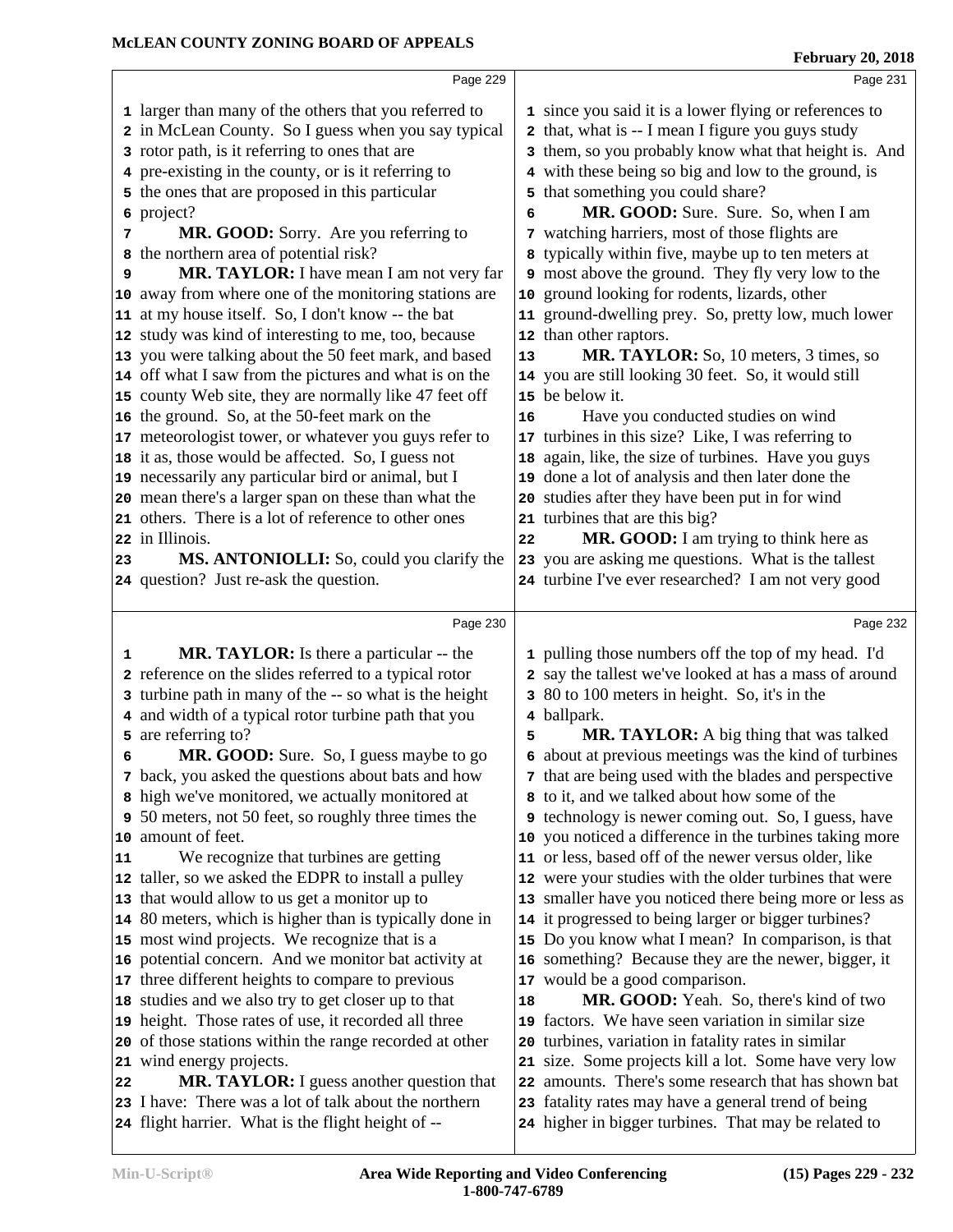|                 | Page 233                                                                                                       |    | Page 235                                              |  |
|-----------------|----------------------------------------------------------------------------------------------------------------|----|-------------------------------------------------------|--|
|                 | 1 its turbine size. It may be related to the cutting                                                           | 1  | MR. POWELL: Would you say that bats being             |  |
|                 | 2 speed of the turbines. Bird mortality has not shown                                                          |    | 2 killed would have an effect on the mosquito         |  |
|                 | 3 a similar trend from what the researchers have done.                                                         |    | 3 population?                                         |  |
|                 | 4 But you also have, again, there is the size                                                                  | 4  | <b>MS. ANTONIOLLI:</b> This question is not           |  |
|                 | 5 correlation, but there's also this geographic                                                                |    | 5 directly related to his testimony. It's up to the   |  |
|                 | 6 variation, and some projects kill more than others.                                                          |    | 6 board whether you will allow him to proceed.        |  |
|                 | 7 We wish we had better prediction tools, but we                                                               | 7  | <b>CHAIRMAN FINNIGAN:</b> I don't think he can        |  |
|                 | 8 don't. That is why we do post-construction                                                                   | 8  | answer that question. I mean I would say let's move   |  |
|                 | 9 monitoring, to verify is this site in the range that                                                         | 9  | on.                                                   |  |
|                 | 10 we think it will be.                                                                                        | 10 | MR. POWELL: Okay. I've been on my                     |  |
| 11              | MR. TAYLOR: I think that concludes my                                                                          | 11 | property for about five years. I kind of have a       |  |
|                 | 12 questions.                                                                                                  | 12 | little bit of surrounding wooded area. I have         |  |
| 13              | <b>CHAIRMAN FINNIGAN:</b> Thank you. Any other                                                                 |    | 13 observed the first bald eagle that I have seen     |  |
|                 | 14 questions?                                                                                                  |    | 14 within the past few months. Is it safe to say that |  |
| 15              | (QUESTIONS BY JEFF POWELL).                                                                                    | 15 | the project accounts for future bald eagle nests      |  |
| 16              | MR. PAUL: Jeff Powell, 32897 East 2700                                                                         | 16 | being developed in the area?                          |  |
| 17 <sub>2</sub> | North Road, Chenoa.                                                                                            | 17 | MR. GOOD: Right. Good question. So,                   |  |
| 18              | I heard a lot of talk about bats and                                                                           |    | 18 there were no found bald eagle nests within two    |  |
|                 | 19 birds. What I haven't heard about is insects. Are                                                           |    | 19 miles of the project. Could there be one that pops |  |
|                 | 20 there any requirements on endangered insects? I am                                                          | 20 | up in the future? I think, at the Mackinaw River,     |  |
|                 | 21 sure a lot of us heard the flight of the monarch                                                            |    | 21 we would expect eagle nests to potentially occur   |  |
|                 | 22 butterfly. What do these do to the monarch                                                                  |    | 22 there in the future. But the nearest habitat is    |  |
|                 | 23 butterfly?                                                                                                  |    | 23 located at least three and a half -- the nearest   |  |
| 24              | MR. GOOD: That is a good question. So,                                                                         |    | 24 suitable habitat is located along the Mackinaw,    |  |
|                 | Page 234                                                                                                       |    | Page 236                                              |  |
|                 |                                                                                                                |    |                                                       |  |
|                 |                                                                                                                |    |                                                       |  |
|                 | 1 if a species is listed, it doesn't, under the                                                                |    | 1 which is three and a half miles away. So, if bald   |  |
|                 | 2 Endangered Species Act, it doesn't matter if it's an                                                         |    | 2 eagle nests were to nest there in the future, we    |  |
|                 | 3 insect or a bird in the path, it receives                                                                    |    | 3 would not expect that to influence use of the site  |  |
|                 | 4 protection.                                                                                                  |    | 4 during their nesting season because it's so far     |  |
| 5               | Currently the monarch butterfly is not                                                                         |    | 5 away, and the project lacks high-quality foraging   |  |
|                 | 6 listen under the Endangered Species Act, although                                                            |    | 6 habitat such as larger lakes and rivers.            |  |
|                 | 7 the biologists are certainly monitoring populations,                                                         | 7  | MR. POWELL: Okay. I don't know if you                 |  |
| 8               | but it's currently not listed.                                                                                 | 8  | can answer this, but what happens if a bald eagle     |  |
| 9               | MR. POWELL: So, as of right now, you are                                                                       | 9  | does decide to build a nest close to one of these     |  |
|                 | 10 not required to make studies on how many they kill?                                                         | 10 | things?                                               |  |
| 11              | It's just not required yet?                                                                                    | 11 | MR. GOOD: So, what if a nest is built in              |  |
| 12<br>13        | MR. GOOD: That is right.                                                                                       | 13 | 12 the future?<br>MR. POWELL: Yeah.                   |  |
|                 | MR. POWELL: Okay. How about -- there's a                                                                       | 14 | MR. GOOD: Developers have some options.               |  |
|                 | 14 lot of talk about the bats and the killing of bats.<br>15 How about the effect of -- you know, I sit out in | 15 | They can coordinate with Fish and Wildlife Services   |  |
|                 |                                                                                                                | 16 | to determine the next appropriate steps of action.    |  |
|                 | 16 the evening in the summertime and watch these things<br>17 eat the mosquitoes at my house. Is there any     |    | 17 I have seen this happen at other projects. I don't |  |
|                 | 18 requirements or studies that need to be done about                                                          | 18 | expect it to be a problem at this project just based  |  |
|                 | 19 the bats that are taken, what effect does that have                                                         | 19 | on the proximity of the project to the highly         |  |
|                 | 20 on the health of residents around as far as mosquito                                                        | 20 | suitable habitat. But when that happens, you know,    |  |
| 21              | control?                                                                                                       | 21 | they can coordinate with Fish and Wildlife Services.  |  |
| 22              | <b>MS. ANTONIOLLI:</b> Are you asking a health                                                                 | 22 | There's options to study to see if those birds are    |  |
|                 | 23 effects question? Because he is not a health                                                                |    | 23 actually flying near turbines or not, or there's   |  |
|                 | 24 effects expert. Just rephrase.                                                                              |    | 24 options for developers to apply for permits in the |  |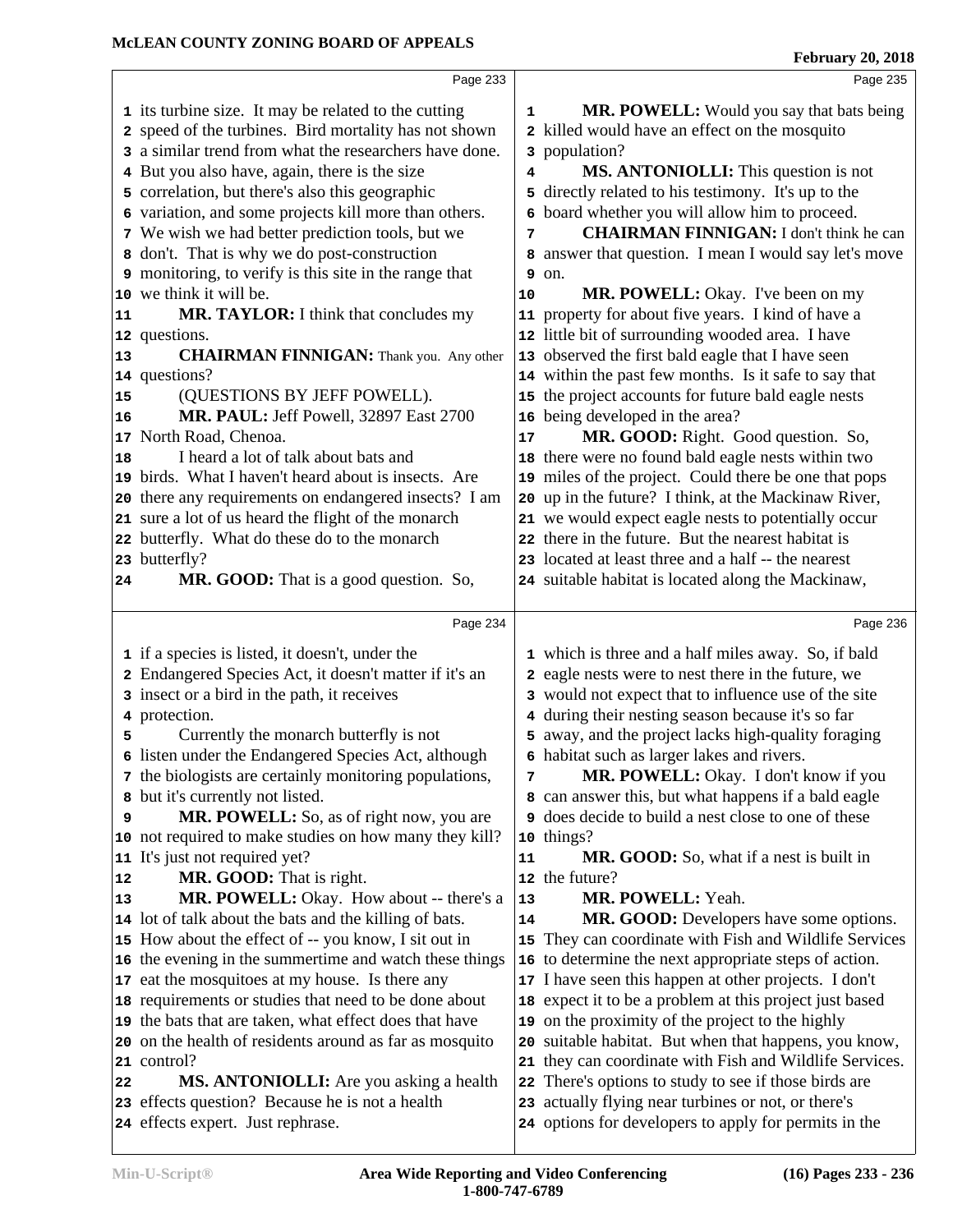|    | Page 237                                                                                                  |              | Page 239                                                                                                     |  |
|----|-----------------------------------------------------------------------------------------------------------|--------------|--------------------------------------------------------------------------------------------------------------|--|
|    | 1 future if there is a nest that appears near a                                                           |              | 1 center.                                                                                                    |  |
|    | 2 turbine.                                                                                                | $\mathbf{2}$ | So, I know what's going on here with this                                                                    |  |
| 3  | MR. POWELL: By permits in the future, you                                                                 |              | 3 turbine. I know why it's 343 feet from the stream,                                                         |  |
|    | 4 mean future turbines or permits as far as taking or                                                     |              | 4 because you can't move it the other two directions.                                                        |  |
|    | $5 -$                                                                                                     |              | 5 According to the zoning board, they recommended                                                            |  |
| 6  | MR. GOOD: A potential take permit; but,                                                                   |              | 6 500 feet. So, why are you putting it so close and                                                          |  |
|    | again, I don't expect that to be an issue here given                                                      |              | 7 going to cause issues with life in that perennial                                                          |  |
| 7  | how far we are from suitable habitat.                                                                     |              | 8 stream?                                                                                                    |  |
| 8  |                                                                                                           |              |                                                                                                              |  |
| 9  | MR. POWELL: Okay. Thank you.                                                                              | 9            | MR. GOOD: Yeah. Well, I guess, first                                                                         |  |
| 10 | <b>CHAIRMAN FINNIGAN:</b> Any other questions?                                                            |              | 10 off, I am not the developer. My job is to study the                                                       |  |
| 11 | (QUESTIONS BY DARYL HANEY).                                                                               |              | 11 impacts. But all I can say is that that's the                                                             |  |
| 12 | MR. HANEY: Daryl Haney, 31631 East 3100                                                                   |              | 12 distance that we estimated based on the layout we                                                         |  |
|    | 13 North Road, Chenoa. H-A-N-E-Y.                                                                         |              | 13 received.                                                                                                 |  |
| 14 | I am one of the commissioners on the                                                                      | 14           | MR. HANEY: Okay. That's all I have.                                                                          |  |
|    | 15 drainage district. Rooks Creek is our primary                                                          | 15           | <b>CHAIRMAN FINNIGAN: Thank you.</b>                                                                         |  |
|    | 16 concern.                                                                                               | 16           | Any other questions? I think we are in                                                                       |  |
| 17 | You quoted while ago you measured the                                                                     |              | 17 the clear.                                                                                                |  |
|    | 18 distance for T-101 to the stream at 343 feet; is                                                       | 18           | (FURTHER QUESTIONS BY MS. ANTONIOLLI)                                                                        |  |
|    | 19 that correct?                                                                                          | 19           | MS. ANTONIOLLI: Just one follow-up                                                                           |  |
| 20 | MR. GOOD: Yeah. Yep. That was the                                                                         | 20           | question. We heard a question about what would                                                               |  |
|    | 21 approximate measurement.                                                                               |              | 21 happen after the project is completed and if the                                                          |  |
| 22 | MR. HANEY: Okay. Is that to the edge of                                                                   |              | 22 nest is found. And, Mr. Good, can you tell us about                                                       |  |
|    | 23 the stream or the center stream?                                                                       |              | 23 the post-construction monitoring plan?                                                                    |  |
| 24 | MR. GOOD: Again, that's an approximate                                                                    | 24           | MR. GOOD: Sure. So, as part of the                                                                           |  |
|    |                                                                                                           |              |                                                                                                              |  |
|    |                                                                                                           |              |                                                                                                              |  |
|    | Page 238                                                                                                  |              | Page 240                                                                                                     |  |
|    |                                                                                                           |              |                                                                                                              |  |
|    | 1 measure to probably around the center of stream. It                                                     |              | 1 project, you know, there would be a bird and bat<br>2 conservation strategy that includes live project     |  |
|    | 2 was maybe using Google Earth, so there's some error<br>3 there, plus or minus a few feet.               |              | 3 monitoring. If a carcass is found near 15 and it's                                                         |  |
| 4  |                                                                                                           |              | 4 an eagle, it would be reported. And it also                                                                |  |
|    | MR. HANEY: Okay. I have been having                                                                       |              |                                                                                                              |  |
|    | 5 problems getting accurate figures from the project                                                      |              | 5 includes provisions to coordinate with the Fish and<br>6 Wildlife Service if a new nest or new information |  |
|    | 6 manager on this very subject. Every turbine I ask                                                       |              |                                                                                                              |  |
|    | 7 for I get a different number every time. She told                                                       | 8            | 7 becomes available.                                                                                         |  |
|    | 8 me the other day that stream was 470 feet away. So,                                                     | 9            | MS. ANTONIOLLI: Okay. Thank you.                                                                             |  |
| 10 | 9 why all these variables?                                                                                |              | And I also have exhibits of copies of his                                                                    |  |
|    | MS. ANTONIOLLI: Was your question why all<br>11 these errors? Did I hear you correctly?                   |              | 10 presentation to enter into the record as exhibits.                                                        |  |
| 12 | MR. HANEY: Yes. Because neither one of                                                                    |              | 11 So, we move the PDF copy of his presentation today                                                        |  |
|    |                                                                                                           |              | 12 into the record as Applicant's Exhibit I think we                                                         |  |
|    | 13 them is acceptable by our standards as a drainage<br>14 district.                                      | 14           | 13 are at 7.<br>MR. DICK: Yes.                                                                               |  |
| 15 |                                                                                                           | 15           |                                                                                                              |  |
| 16 | <b>MS. ANTONIOLLI:</b> Do you have a question<br>about wildlife for him?                                  |              | <b>CHAIRMAN FINNIGAN:</b> We'll put that on the<br>16 record.                                                |  |
| 17 |                                                                                                           |              |                                                                                                              |  |
|    | <b>MR. HANEY:</b> The turbine is too close to                                                             | 17<br>18     | (APPLICANT'S EXHIBIT 7 ADMITTED.)                                                                            |  |
|    | 18 the perennial stream and is a potential for problems                                                   |              | MS. ANTONIOLLI: Okay. That's all I have                                                                      |  |
|    | 19 according to DNR. So, what figure is correct? Or,                                                      | 20           | 19 for now.                                                                                                  |  |
|    | 20 do I have to measure it myself?                                                                        |              | <b>CHAIRMAN FINNIGAN:</b> I am trying to decide                                                              |  |
| 21 | They are recommending 500 feet, and that                                                                  |              | 21 if we want to take a break now.                                                                           |  |
|    | 22 is why I am trying to figure out, because we've got                                                    | 22           | <b>MR. DEAN:</b> Do you have a number for that                                                               |  |
|    | 23 our own standards beyond that. Because we do have<br>24 an easement of 200 feet, 100 feet each side of | 24           | 23 exhibit?<br><b>CHAIRMAN FINNIGAN:</b> It's 7. I think we                                                  |  |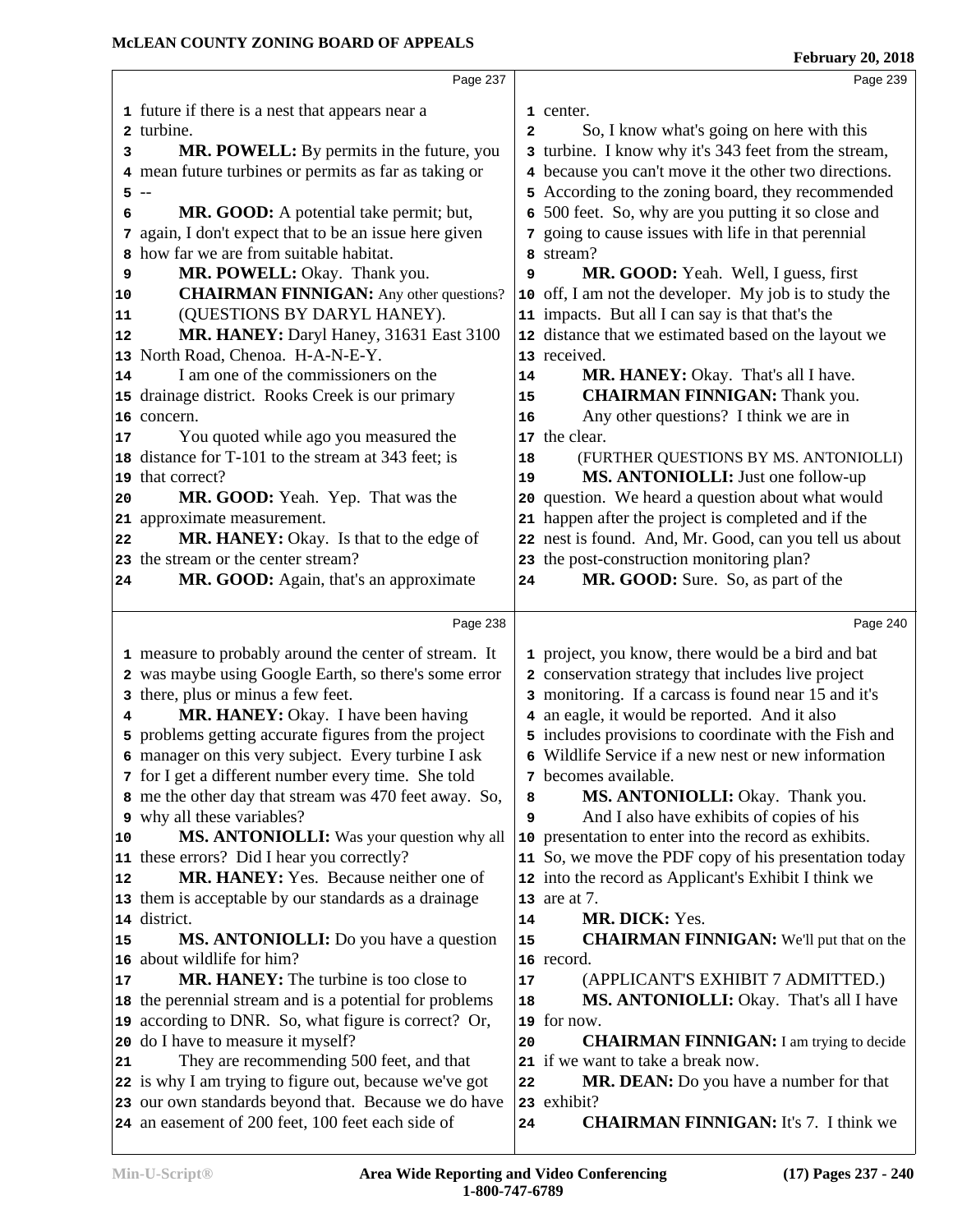|    | Page 241                                                                |            | Page 243                                                                                                        |  |
|----|-------------------------------------------------------------------------|------------|-----------------------------------------------------------------------------------------------------------------|--|
|    | 1 are going to take a ten-minute break.                                 | 1          | MS. ANTONIOLLI: Okay. And have you                                                                              |  |
| 2  | (BREAK TAKEN.)                                                          | 2          | testified on impacts to property values before?                                                                 |  |
| 3  | <b>CHAIRMAN FINNIGAN:</b> Back to order. Do you                         | 3          | MR. DeCLARK: Yes, I have.                                                                                       |  |
| 4  | have your next witness ready?                                           | 4          | MS. ANTONIOLLI: Okay. And how many years                                                                        |  |
| 5  | MS. ANTONIOLLI: I do. Mr. Gary DeClark                                  |            | 5 have you worked in this field?                                                                                |  |
| 6  | is here.                                                                | 6          | MR. DeCLARK: This is my 37th year.                                                                              |  |
| 7  | <b>CHAIRMAN FINNIGAN:</b> Would you like to be                          | 7          | MS. ANTONIOLLI: Okay. Thank you.                                                                                |  |
| 8  | sworn in?                                                               | 8          | So, at this time, I would present this                                                                          |  |
| 9  | (GARY K. DeCLARK SWORN IN.)                                             | 9          | witness as an expert on property values.                                                                        |  |
| 10 | <b>CHAIRMAN FINNIGAN:</b> Would you state your                          | ${\bf 10}$ | MR. ARMSTRONG: No objection.                                                                                    |  |
|    | 11 name and address and spell your last name?                           | 11         | <b>CHAIRMAN FINNIGAN:</b> He will be an expert.                                                                 |  |
| 12 | MR. DeCLARK: Gary DeClark. Spelled                                      | ${\bf 12}$ | MS. ANTONIOLLI: Thank you.                                                                                      |  |
|    | 13 G-a-r-y D-e-C-l-a-r-k. And my residence is 133                       | 13         | MR. DeCLARK: Good evening, ladies and                                                                           |  |
|    | 14 Clyde Avenue, in Evanston, Illinois.                                 |            | 14 gentlemen. My comment and remarks tonight will deal                                                          |  |
| 15 | MR. DEAN: Mr. Chairman, would it be                                     |            | 15 with the wind farms with regard to property and                                                              |  |
|    | 16 possible to get the handout prior so that we can                     |            | 16 adjacency issues having to do with pricing and                                                               |  |
|    | 17 kind of mark it up?                                                  |            | 17 value. The objective here is to present concepts                                                             |  |
| 18 | MS. ANTONIOLLI: The handout is on its                                   |            | 18 and consider potential impact of wind turbines on                                                            |  |
|    | 19 way. We are going to deliver a copy shortly. So,                     |            | 19 rural land values. In so doing, we are going to                                                              |  |
|    | 20 we'll give you one as soon as they are here.                         |            | 20 define market value and the conditions implicit in                                                           |  |
| 21 | MR. DEAN: Thank you.                                                    |            | 21 determining the sales price. We are going to                                                                 |  |
| 22 | (QUESTIONS BY MS. ANTONIOLLI.)                                          |            | 22 comment on the buyer preferences in addition to                                                              |  |
| 23 | MS. ANTONIOLLI: Mr. DeClark, where do you                               |            | 23 market value. We are going to describe the                                                                   |  |
|    | <b>24</b> work?                                                         |            | 24 characteristics that impact rural land prices. We                                                            |  |
|    |                                                                         |            |                                                                                                                 |  |
|    |                                                                         |            |                                                                                                                 |  |
|    | Page 242                                                                |            | Page 244                                                                                                        |  |
| 1  | MR. DeCLARK: I work with a company called                               |            | 1 are also going to introduce current sales trends of                                                           |  |
| 2  | Valbridge Property Advisors in Chicago.                                 |            | 2 rural land in Illinois and in Region 4, a section of                                                          |  |
| 3  | MS. ANTONIOLLI: And what is your                                        |            | 3 Illinois. And we'll talk about Region 4 later,                                                                |  |
|    | 4 profession?                                                           |            | 4 which includes McLean County.                                                                                 |  |
| 5  | MR. DeCLARK: I am a professional real                                   | 5          | We'll also consider the impact of wind                                                                          |  |
|    | 6 estate appraisal counselman.                                          |            | 6 turbines on rural land values, consider the                                                                   |  |
| 7  | <b>MR. DICK:</b> What is your educational                               |            | 7 opponent's view of wind turbines as a stigma. We'll                                                           |  |
| 8  | background?                                                             |            | 8 provide an analysis of recent sales activities for                                                            |  |
| 9  | MR. DeCLARK: I hold a master's of arts                                  |            | 9 McLean County and determine if existing wind                                                                  |  |
|    | 10 from the University of Georgia in real estate                        |            | 10 turbines have impacted properties and then have some                                                         |  |
|    | 11 development and urban analysis, and I also have a                    |            | 11 conclusionary commentary.                                                                                    |  |
|    | 12 bachelor's of finance from the University of<br>13 Illinois.         | 12         | So, the next step is what is market value.                                                                      |  |
| 14 |                                                                         |            | 13 Market value is commonly defined as follows: The                                                             |  |
|    | MS. ANTONIOLLI: And what professional                                   |            | 14 most probable price which a property should bring in                                                         |  |
| 16 | 15 organizations do you belong to?<br>MR. DeCLARK: I am a member of the |            | 15 a competitive and open market under all conditions<br>16 requisite to a fair sale, the buyer and seller each |  |
|    | 17 Appraisal Institute. I hold the MAI designation. I                   |            |                                                                                                                 |  |
|    | 18 am a member of the Counselors of Real Estate, the                    | 18         | 17 acting prudently, knowledgeably and assuming the                                                             |  |
|    | 19 CRE designation. I am a fellow with the Royal                        | 19         | price is not affected by undue stimulus.<br>Implicit in this definition are several                             |  |
|    | 20 Institution of Chartered Surveyors, and that would                   | 20         | other items, one of which is the consummation of a                                                              |  |
|    | 21 be under the FRICS designation. And I am also a                      |            | 21 sale as of a specified date and the passing of title                                                         |  |
|    | 22 member of the International Right of Way Association                 |            | 22 from seller to buyer under conditions that are such                                                          |  |
|    | 23 and have the AC designation for appraisal                            |            | 23 that the buyer and seller are prudent and                                                                    |  |
|    | 24 consulting.                                                          |            | 24 knowledgeable, and they are typically motivated and                                                          |  |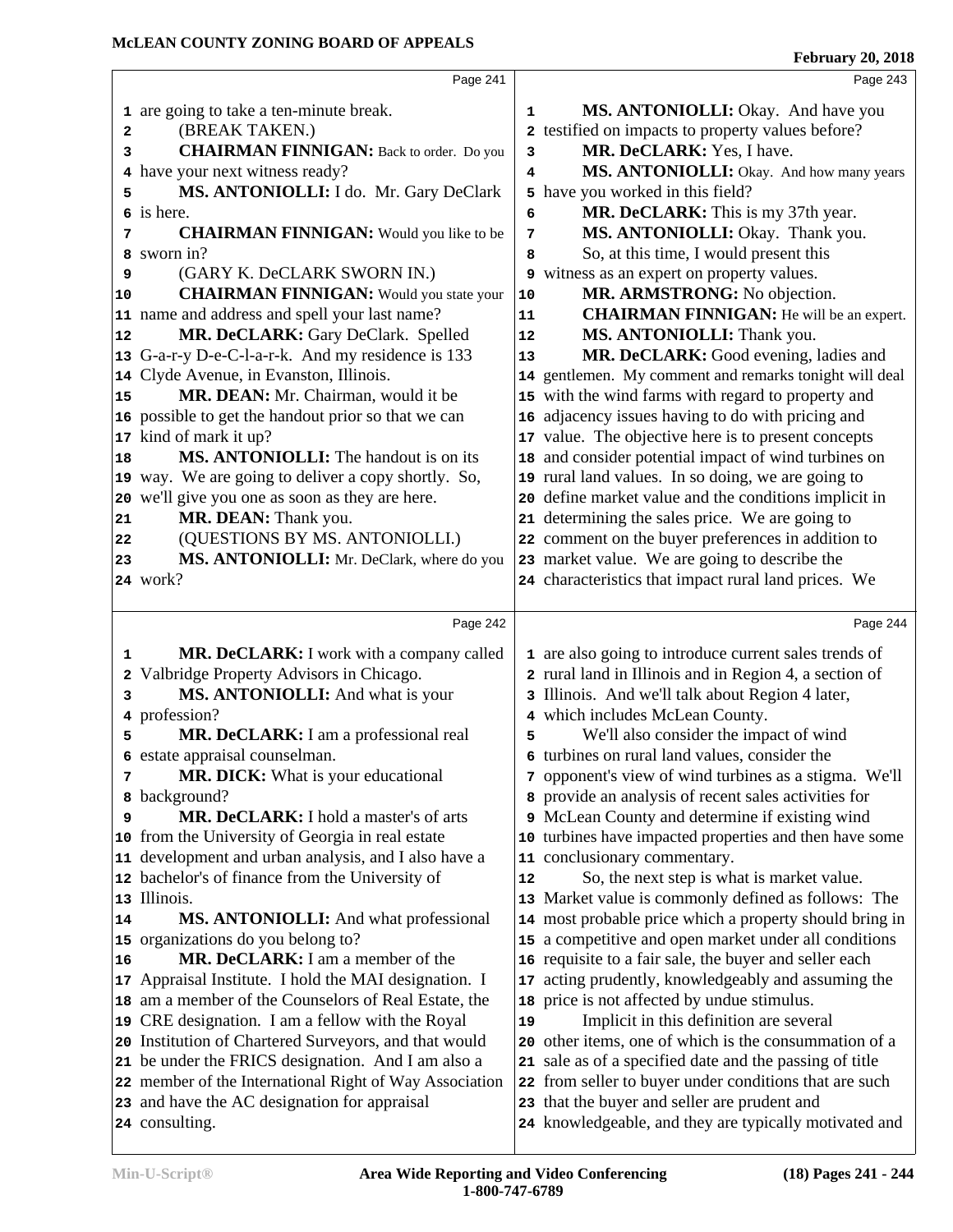|    | Page 245                                                                                                      |    | Page 247                                                                                                  |
|----|---------------------------------------------------------------------------------------------------------------|----|-----------------------------------------------------------------------------------------------------------|
|    | 1 each one acts in its own best interests. A                                                                  | 1  | They are affected by available cash that                                                                  |
|    | 2 reasonable time is allowed for exposure on the open                                                         |    | 2 the farmer has, the supply of land on the market,                                                       |
|    | 3 market and payment is made in terms of cash in US                                                           |    | 3 commodity and grain pricing, global and US policy                                                       |
|    | 4 dollars or in terms of financial arrangements                                                               |    | 4 changes centered around trade, tax, and ethenol as                                                      |
|    | 5 comparable to US dollars. And, lastly, the price                                                            |    | 5 examples. Other issues are interest rates, global                                                       |
|    | 6 involved represents the normal consideration for the                                                        |    | 6 demand for food, optimism in rural America and, of                                                      |
|    | 7 property sold unaffected by special or creative                                                             |    | 7 course, the number of interested land buyers.                                                           |
|    | 8 financing or sales associated with anyone with the                                                          | 8  | McLean County is situated in Region 4 of                                                                  |
|    | 9 sale.                                                                                                       |    | 9 the North Central Region as defined by the Illinois                                                     |
| 10 | The next flag deals with the issues of                                                                        |    | 10 Society of Professional Farm Managers and Rural                                                        |
|    | 11 market value versus home buyer preferences. A home                                                         |    | 11 Appraisers. We touched on this in a previous slide.                                                    |
|    | 12 can be thought about as a bundle of characteristics.                                                       | 12 | In Region 4, as in many other regions,                                                                    |
|    | 13 We all have experienced this with the size of the                                                          |    | 13 farmland is classified by productivity. We'll talk                                                     |
|    | 14 home, what is the square footage, how many bedrooms,                                                       |    | 14 about productivity later. But given the quality of                                                     |
|    | 15 how many bathrooms are there, what is the number of                                                        |    | 15 productivity from excellent down to fair and then,                                                     |
|    | 16 fireplaces, the land acreage, many criteria come                                                           |    | 16 in addition to that, initial categories of                                                             |
|    | 17 into play. When a price is agreed upon between                                                             |    | 17 recreational land, really land that is not suitable                                                    |
|    | 18 seller and buyer, there's an implicit understanding                                                        |    | 18 for agricultural use and simply other, which is                                                        |
|    | 19 that those characteristics have value to them.                                                             |    | 19 leftover as I'll call it, there have been some                                                         |
| 20 | There are a myriad of home buyer                                                                              |    | 20 general ranges in property values and purchase                                                         |
|    | 21 preferences, some of which we discussed, the size                                                          |    | 21 prices per acre.                                                                                       |
|    | 22 and location are prime, number of square feet of                                                           | 22 | Excellent productivity land can and has                                                                   |
|    | 23 living area, number of bathrooms or bedrooms, the                                                          |    | 23 traditionally run between 10,000 and 11 and a half                                                     |
|    | 24 presence of air-conditioning, neighborhood                                                                 |    | 24 thousand dollars an acre. And you can see from the                                                     |
|    | Page 246                                                                                                      |    | Page 248                                                                                                  |
|    |                                                                                                               |    |                                                                                                           |
|    | 1 characteristics, in other words, where the school                                                           |    | 1 chart that as you get down to productivity level,                                                       |
|    | 2 districts are relative to or how the school                                                                 |    | 2 the price has a tendency to drop.                                                                       |
|    | 3 districts are relative to the property, whether or                                                          | 3  | But, in addition to that, the change,                                                                     |
|    | 4 not there are any surrounding environmental                                                                 |    | 4 percentage change in dollars per acre from the prior                                                    |
|    | 5 conditions proximate to an amenity or a disamenity,                                                         |    | 5 year for excellent and good productivity land has                                                       |
|    | 6 what the view might be, and the list can go on                                                              |    | 6 dropped slightly.                                                                                       |
|    | 7 depending on property type and specificity.                                                                 | 7  | The level of transactions according to                                                                    |
| 8  | It's important to note the differences                                                                        |    | 8 this report has remained the same as a general                                                          |
|    | 9 between buyer preferences and market value. Buyer                                                           |    | 9 study, but the change from the prior year suggests a                                                    |
|    | 10 preferences, although considered implicitly in the                                                         |    | 10 downward trend.                                                                                        |
|    | 11 negotiated sales praise, can be entirely or                                                                | 11 | For a large percentage of the territory,                                                                  |
|    | 12 partially subjective.                                                                                      |    | 12 land values dipped throughout the beginning of 2016                                                    |
| 13 | Appraisers in the market analyze sale data                                                                    |    | 13 but seemed to level off thereafter.                                                                    |
|    | 14 based on the typical buyer's preferences by property                                                       | 14 | Although the number of 1031 tax deferred                                                                  |
|    | 15 type or market area as an example.                                                                         |    | 15 exchange buyers tends to be low, when a property has                                                   |
| 16 | As appraisers, all of us attempt to                                                                           |    | 16 1031 funds that need to be reinvestigated, those                                                       |
|    | 17 correlate the data to determine which                                                                      |    | 17 sales can see higher values, and I think that holds                                                    |
|    | 18 characteristics are most important to the market                                                           |    | 18 regardless of where you are and the property type                                                      |
|    |                                                                                                               |    | 19 you are considering.                                                                                   |
|    | 19 purchase.                                                                                                  |    |                                                                                                           |
| 20 | First off, let's talk about rural                                                                             | 20 | We found that recent in -- the study found                                                                |
|    | 21 landowners and what drives market value. According                                                         |    | 21 recent activities for sales vary by county in                                                          |
|    | 22 to the most recent Farm Journal publication released<br>23 in December 2017, farmland values are currently |    | 22 Region 4. Marshall, Putnam, Tazwell and Mason<br>23 Counties all saw slightly steady to slightly lower |

affected by the following key factors:

levels of land for sale. McLean, Livingston, and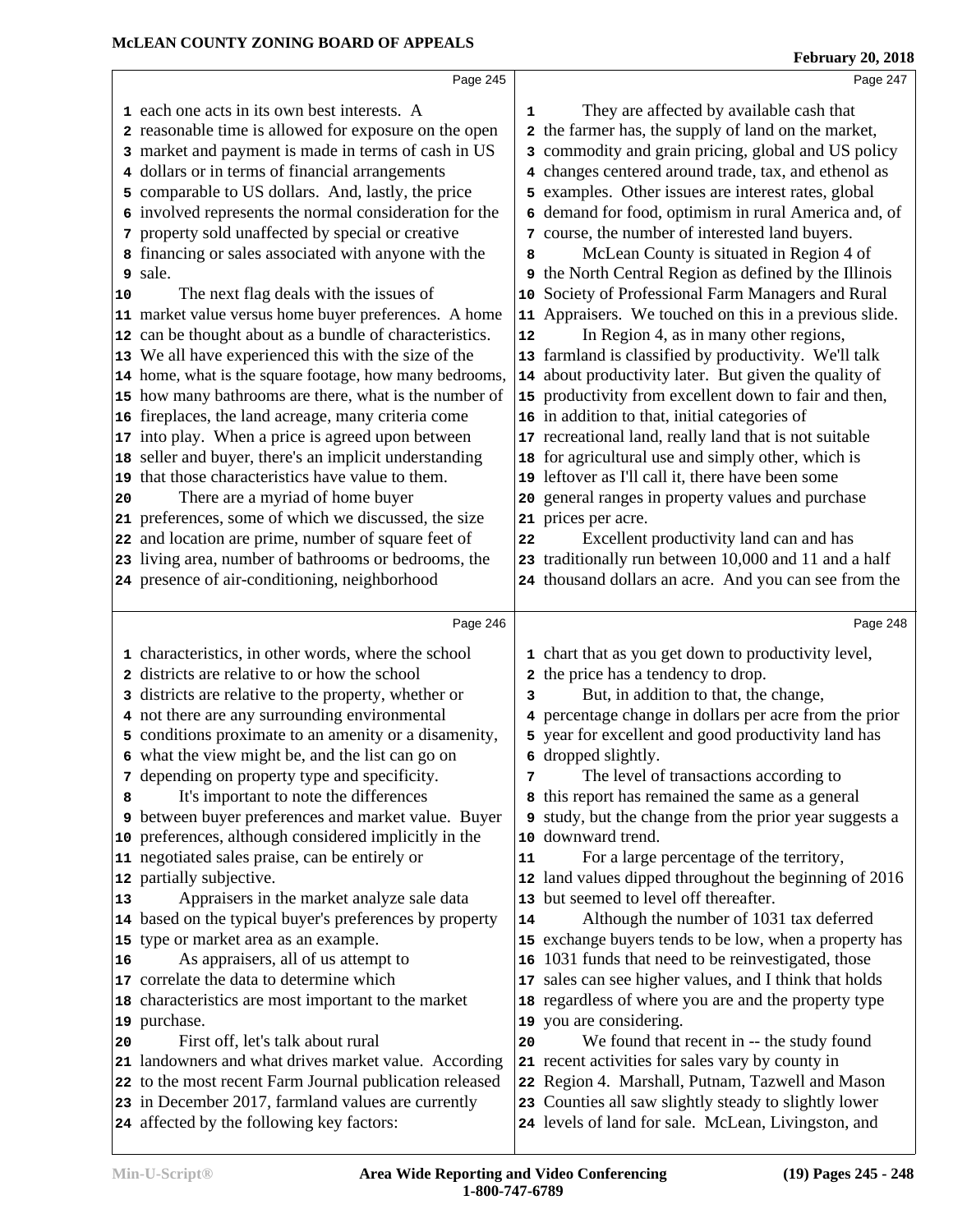|    | Page 249                                                     |              | Page 251                                                |  |
|----|--------------------------------------------------------------|--------------|---------------------------------------------------------|--|
|    | 1 Woodford Counties all continued to have a steady           |              | 1 land values according to this report.                 |  |
|    | 2 number of sales when compared to the prior year.           | $\mathbf{z}$ | It is said that some of the best wind at                |  |
| 3  | And then, Region 4 is described as having                    |              | 3 50 to 80 meters high exists in the region of this     |  |
|    | 4 adequate demand to meet most of the supply, but some       |              | 4 state.                                                |  |
|    | farms, not all farms, some farms sat on the market           | 5            | Wind turbines provide areas of Livingston,              |  |
| 6  | for an extended period of time.                              |              | 6 McLean, Tazwell, and Woodford Counties with income    |  |
| 7  | The next slide is the first slide relating                   | 7            | diversification beyond agricultural which makes         |  |
|    | 8 to a chart and a graph that we have in our packet,         |              | 8 these tracts more attractive to an investor.          |  |
|    | <b>9</b> and this chart just is a depiction of how the price | 9            | But some people say, well, wind turbines                |  |
|    | 10 per acre has changed over the course of time.             |              | 10 can be a detrimental condition. Some opponents have  |  |
|    | 11 Starting in the left at the Y axis of 2001 on this        |              | 11 argued that. They tend to be a -- they suggest       |  |
|    | 12 chart going up to 2016 you can generally see that         |              | 12 there tends to be a rural property diminution based  |  |
|    | 13 most specifications of land have escalated over time      |              | 13 on the perception that it creates stigma, area       |  |
|    | 14 and seem to have peeked in 2013 and '14, given the        |              | 14 stigma, scenic vista stigmas, nuisance stigma.       |  |
|    | 15 particular type you are looking at, and then, after       | 15           | Although there have been many studies in                |  |
|    | 16 that, have dropped slightly.                              |              | 16 particular recent times, the past few decades have   |  |
| 17 | But one thing we need to zero in on the                      |              | 17 had no studies that have suggested that there's a    |  |
|    | 18 next slide, as we touched on prior, is the                |              | 18 correlation to property values and wind turbines.    |  |
|    | 19 productivity index. Productivity, generally               |              | 19 There's clearly not a detriment here as they state.  |  |
|    | 20 speaking, is what can be expected to be yielded out       | 20           | We will consider in our further analysis                |  |
|    | 21 of a particular partial of ground. These are              |              | 21 here the actual recent sales data provided by the    |  |
|    | 22 determined locally by the University of Illinois          |              | 22 McLean County Assessor's records to determine        |  |
|    | 23 under Bulletin 811. Geologically speaking, there          |              | 23 whether the areas have been affected. So, if we      |  |
|    | 24 are some 800 soils in Illinois and these soils have       |              | 24 drill down to a microlevel analysis on recent McLean |  |
|    |                                                              |              |                                                         |  |
|    | Page 250                                                     |              | Page 252                                                |  |
|    | 1 ratings between a low of 47 generally with the             |              | 1 County sales data, we note the following:             |  |
|    | 2 highest rating being 147, again, by the University         | 2            | Although literature mentioned previously                |  |
| 3  | of Illinois classifications.                                 |              | 3 indicates that there's unlikely to be a               |  |
| 4  | Tracts in communities, in desirable                          |              | 4 statistically measurable change in sales prices due   |  |
|    | 5 communities, good transportation and market access         |              | 5 to proximity to wind turbines, we attempted to find   |  |
|    | 6 score the highest. No surprise there.                      |              | 6 such a trend using the best publicly available data.  |  |
| 7  | Soil topography, erosion, fertility loss,                    |              | 7 This effectively was a hypothesis.                    |  |
|    | 8 improper drainage or noxious weed infestations also        | 8            | We used McLean County Assessor's data from              |  |
|    | <b>9</b> contribute to tracts having a lower index rating.   |              | 9 August of 2017 that went back several years and       |  |
| 10 | Overall, the study suggests that the                         |              | 10 attempted to normalize sales of property for larger  |  |
|    | 11 farmland value trends are that supply of farmland in      | 11           | and smaller houses by dividing the property sales       |  |
|    | 12 the region has been relatively tight, indicating          |              | 12 price by the area of the house to get a dollars per  |  |
|    | 13 neither an overabundance nor lack of supply of            |              | 13 square foot of the house including land.             |  |
|    | 14 available tracts of land, and that in recent timing       | 14           | We also eliminated properties we found                  |  |
|    | 15 we have seen in that chart land values have softened      |              | 15 that had no sales price data. We can't use that.     |  |
|    | 16 in recent times due to several issues, some of which      |              | 16 It doesn't tell you anything.                        |  |
|    | 17 are federal reserve opting to increase interest           | 17           | We eliminated properties with a sales                   |  |
|    | 18 rates, which we've all experienced, consistently          |              | 18 price of less than \$5,000. We eliminated as a       |  |
|    | 19 dropping and lowering of commodity prices, grain          |              | 19 result of that token sales of money through \$100 or |  |
|    | 20 prices, and then as a result of that tightening cash      |              | 20 \$1 that might be seen on a deed. I will say, after  |  |
|    | 21 flow that farmers may have.                               |              | 21 looking at that data, inclusion of the properties    |  |
| 22 | Another situation, according to a 2017                       |              | 22 within sales prices of less than \$5,000 did not     |  |
|    | 23 Illinois Land Values and Lease Trends Report, the         |              | 23 significantly change the results in any way, but we  |  |
|    | 24 wind power industry has had a positive impact on          |              | 24 left it out.                                         |  |
|    |                                                              |              |                                                         |  |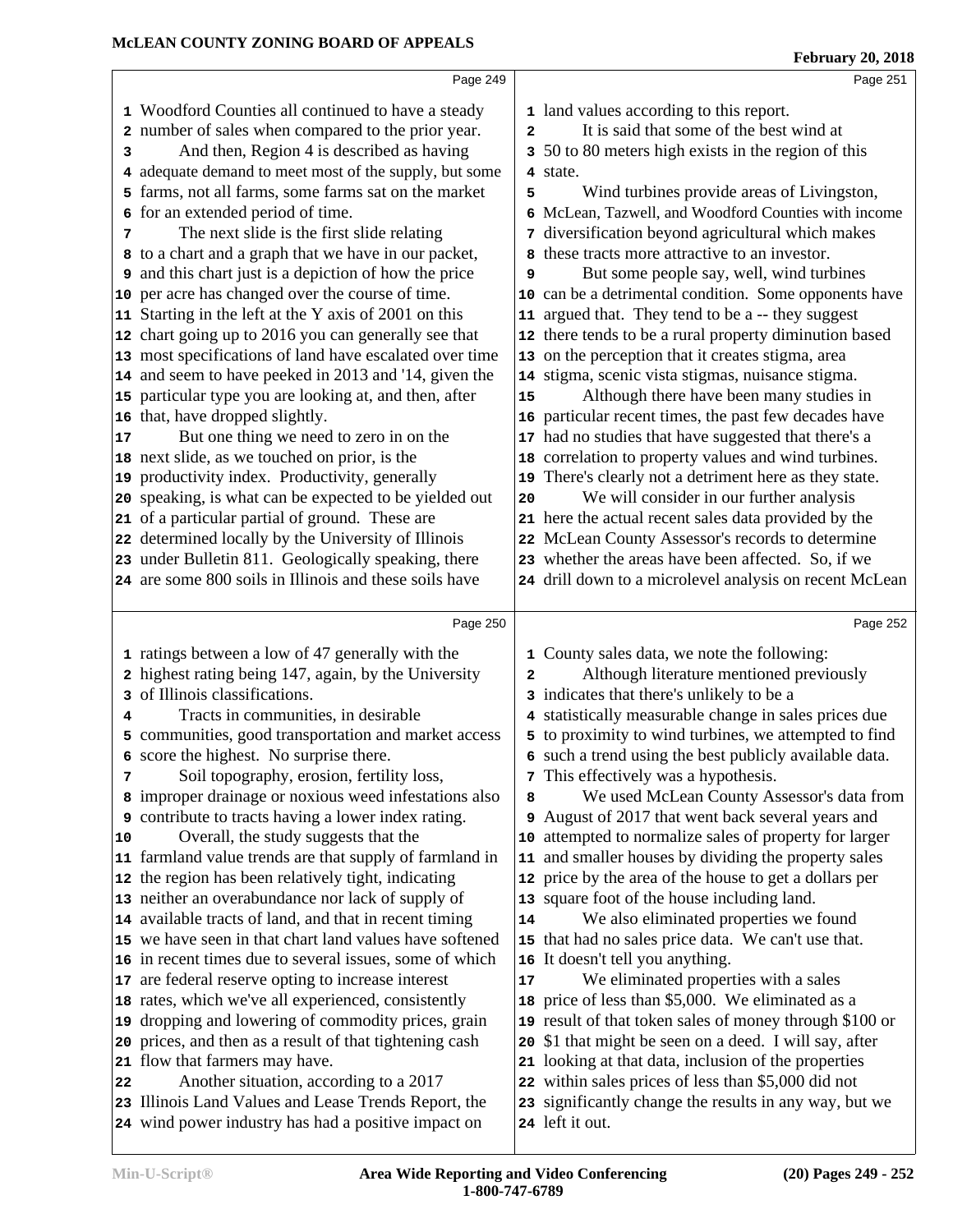|    | And on the other side of the coin, now we<br>1                                                              | 1  | In this particular instance, for                                                                                |
|----|-------------------------------------------------------------------------------------------------------------|----|-----------------------------------------------------------------------------------------------------------------|
|    | 2 also eliminated properties with sales prices over a                                                       |    | 2 properties within ten miles of turbines, the                                                                  |
|    | 3 million dollars and with more than 25 acres in an                                                         |    | 3 R-squared value indicates that there's no                                                                     |
|    | 4 attempt to focus more on typical house sales for the                                                      |    | 4 statistically significant trend and that                                                                      |
|    | 5 area.                                                                                                     |    | 5 98.6 percent of the data is not explained by this                                                             |
| 6  | Sales prior to 2004 were eliminated to                                                                      |    | 6 trendline, not explained.                                                                                     |
|    | 7 focus on recent trends. Inclusion of all county                                                           | 7  | Alternatively, if we were to assume that a                                                                      |
|    | data back to the earliest sales records reinforces<br>8                                                     |    | 8 trendline is significant, then homes within 10 miles                                                          |
|    | <b>9</b> that property values near turbines as has increased,                                               |    | <b>9</b> of turbines have increased in value at an average of                                                   |
| 10 | although slightly, has increased over time.                                                                 |    | 10 \$2.68 per square foot per year.                                                                             |
| 11 | But then, we now took a look at a                                                                           | 11 | And then we kept going. Now we looked at                                                                        |
| 12 | graph/chart of the information that we were able to                                                         |    | 12 5 miles, 5 miles out from the placements. For                                                                |
| 13 | gather from the McLean County Assessor, and in this                                                         |    | 13 properties within 5 miles, the R-squared value                                                               |
| 14 | chart we have on the vertical access, the Y access,                                                         |    | 14 indicates that there's no statistically significant                                                          |
| 15 | dollars per square foot of residence, and on the X                                                          |    | 15 trend. 98.9 percent of the data is not explained by                                                          |
| 16 | access we have 13 years of information.                                                                     |    | 16 trendline data. Again, however, if we were to                                                                |
| 17 | Effectively what we are looking at is                                                                       |    | 17 assume that the trendline were significant, then                                                             |
| 18 | distance of property from any wind turbines and on                                                          |    | 18 homes within 5 miles of turbines have increased in                                                           |
| 19 | the McLean County level to begin with, anywhere in                                                          |    | 19 value at an average of \$2.49 per square foot per                                                            |
| 20 | the county on this first chart.                                                                             |    | 20 year.                                                                                                        |
| 21 | Getting back to our hypothesis, if                                                                          | 21 | If you look down one more time or an                                                                            |
|    | 22 turbines have an impact on property values, we would                                                     |    | 22 additional time, within 2 miles of a turbine the                                                             |
|    | 23 expect to see a downward trend once Twin Groves 1                                                        |    | 23 same analysis was done. The R-squared value                                                                  |
|    | 24 and 2 and the White Oak Projects, the wind turbines                                                      |    | 24 indicates that there was no statistically                                                                    |
|    |                                                                                                             |    |                                                                                                                 |
|    | Page 254                                                                                                    |    | Page 256                                                                                                        |
|    |                                                                                                             |    |                                                                                                                 |
|    |                                                                                                             |    |                                                                                                                 |
|    | 1 projects were built in 2007, 2008, and 2011,                                                              |    | 1 significant trend and that 99.1 percent of the data                                                           |
| з  | 2 respectively.                                                                                             |    | 2 not explained by this trendline. However, if we                                                               |
|    | In a statistical since, the R-squared                                                                       |    | 3 were to assume that the trendline were significant,<br>4 then homes within 2 miles of turbines have increased |
|    | 4 value which is the coefficient determination in a                                                         |    |                                                                                                                 |
|    | 5 statistical linear aggression analysis indicates                                                          |    | 5 in value at an average of \$2.16 per square foot in a                                                         |
|    | 6 that there's no statistically significant trend of                                                        | 7  | 6 year.                                                                                                         |
|    | 7 the data presented on the previous chart and that                                                         |    | And then, lastly, within 1 mile of                                                                              |
|    | 8 99.8 percent of the data variation is not explained                                                       |    | 8 turbines, again, the same analysis was conducted.                                                             |
| 10 | <b>9</b> by the trendline that has been put into that chart.<br>Trendline is a coefficient of               |    | The R-squared value indicates that there's no                                                                   |
|    |                                                                                                             |    | 10 statistically significant trend and that                                                                     |
| 12 | 11 determination effectively, as I said before, which                                                       |    | 11 94.2 percent of the data is not explained by this<br>12 trendline. However, if we were to assume that the    |
| 13 | usually is a minimization of the differences between<br>any one spot on the graph and the trendline itself. |    |                                                                                                                 |
| 14 |                                                                                                             |    | 13 trendline were significant, then homes within 1 mile                                                         |
| 15 | Those are attempted to be minimized statistically                                                           |    | 14 of turbines have increased at an average of \$7.25                                                           |
| 16 | speaking.<br>However, if we were to assume that the                                                         | 16 | 15 per square foot per year.<br>So where does that leave us? We can take                                        |
| 17 |                                                                                                             | 17 |                                                                                                                 |
| 18 | trendline were significant, then countywide homes                                                           | 18 | from this that farmland, because of its expanse and                                                             |
| 19 | have increased at an average of \$3.60 per square                                                           | 19 | relatively low unit values compared to urban                                                                    |
| 20 | foot per year looking at that data.                                                                         |    | properties, has seldom been found to be affected by                                                             |
| 21 | But then we took it a step further. In                                                                      |    | 20 wind structures so long has no material damage can<br>21 be shown. We all understand that.                   |
|    | the next chart we looked at properties that were                                                            | 22 |                                                                                                                 |
|    | 22 within ten miles of turbines, and that was, again,<br>23 over the same timeframe and same dollars of per | 23 | The value of large parcels and<br>agricultural use, being multiple acreage seem far                             |

Page 253

Page 255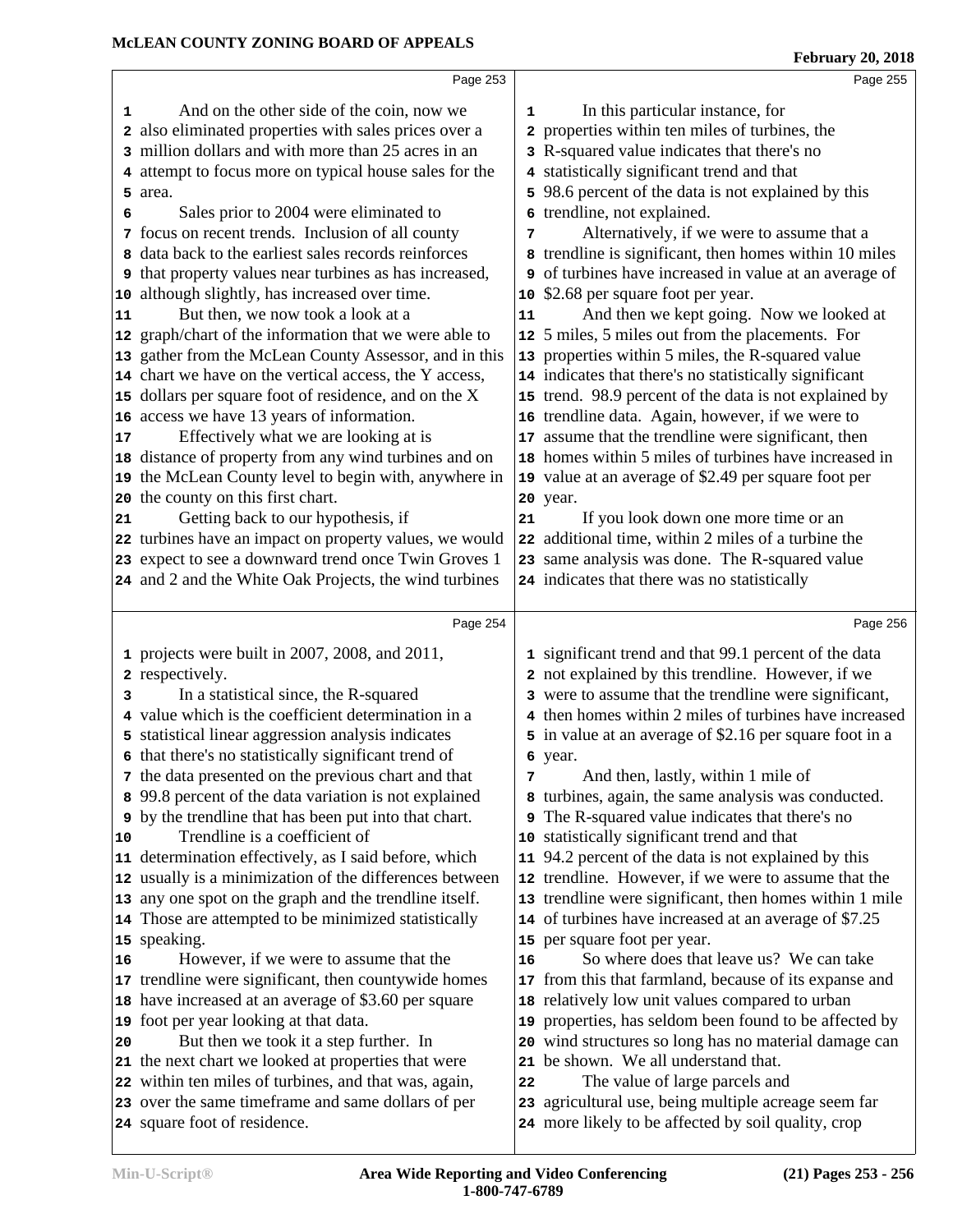|    | Page 257                                                |              | Page 259                                                |  |
|----|---------------------------------------------------------|--------------|---------------------------------------------------------|--|
|    | 1 production, and transaction factors like              |              | 1 wind farms that were installed, there should have     |  |
|    | 2 availability of water and the cost of mortgage        |              | 2 been a drop in pricing, if there, in fact, is a       |  |
|    | 3 financing than any indirect impacts from wind         |              | 3 detrimental condition.                                |  |
|    | 4 turbines and that property values in rural areas      | 4            | MS. TURNER: Okay.                                       |  |
|    | 5 will be most affected by local employment and the     | 5            | MR. DeCLARK: But the statistics don't say               |  |
|    | presence of recreational opportunities such as          |              | 6 that. The statistics suggest that there doesn't       |  |
|    | 7 summer homes, open space, golf courses and the like.  |              | 7 exist such a condition.                               |  |
| 8  | Lastly then, given this, where do we go?                | 8            | MS. TURNER: Okay. Was there anything                    |  |
| 9  | There was a recent study conducted, the notification    |              | 9 else that you noticed? And we kind of buzzed          |  |
|    | 10 of this is noted on this slide, but an excerpt of    |              | 10 through this. As you are looking at statistics, are  |  |
|    | 11 this study is that, as I noted here, we find that    |              | 11 there more houses that are selling below or above    |  |
|    | 12 the developer being open and transparent, a          |              | 12 the line as you are any closer or farther away?      |  |
|    | 13 community being able to influence the outcome and    | 13           | You know, because the more expensive                    |  |
|    | 14 having a say in the process are all statistically    |              | 14 houses can impact that.                              |  |
|    | 15 significant predicators of a process perceived as    | 15           | So, were there any here things that you                 |  |
|    | 16 being fair with an open and transparent developer    |              | 16 noticed or that we could notice if we looked at this |  |
|    | 17 having the largest effect. We also find developer    |              | 17 a little bit closer that would indicate?             |  |
|    | 18 transparency and ability to influence outcomes to    | 18           | MR. DeCLARK: Well, by statistics, again,                |  |
|    | 19 have statistically significant relationships to a    |              | 19 the theory should be that this line is the best fit. |  |
|    | 20 more positive attitude, with those findings holding  |              | 20 So that should mean that all of them above equal all |  |
|    | 21 when anesthetics, landscape, and wind turbine sound  |              | 21 of them that are below as far as numbers go. It      |  |
|    | 22 consideration are controlled for.                    |              | 22 doesn't always hold, but that is generally the case. |  |
| 23 | And that concludes my commentary.                       | 23           | MS. TURNER: Right. Right. And that is                   |  |
| 24 | <b>CHAIRMAN FINNIGAN: Questions from the</b>            |              | 24 what I am asking, if you noticed anything that       |  |
|    |                                                         |              |                                                         |  |
|    | Page 258                                                |              | Page 260                                                |  |
|    | 1 board?                                                |              | 1 wasn't generally the case.                            |  |
| 2  | (QUESTIONS BY THE BOARD).                               | $\mathbf{z}$ | MR. DeCLARK: I did not. Because we                      |  |
| 3  | MR. BANGERT: Gary, does your data                       |              | 3 attempted to take the outliers out that clearly were  |  |
|    | 4 differentiate between the participating and           |              | 4 no good, the \$100 sales, \$1 sales that were there   |  |
|    | 5 nonparticipating landowners in your study as to       |              | 5 for purposes other than arm's length maneuvers.       |  |
|    | 6 property values?                                      |              | 6 This is really information that was provided by the   |  |
| 7  | MR. DeCLARK: No, it does not.                           |              | 7 assessor and we just looked at it.                    |  |
| 8  | MR. BANGERT: Thank you.                                 | 8            | MS. TURNER: Okay. One last question:                    |  |
| 9  | MS. TURNER: Can we go back to one of your               |              | 9 What is considered statistically significant?         |  |
|    | 10 graphs, maybe the second-to-least one? There you     | 10           | MR. DeCLARK: Well, if you go back to the                |  |
|    | 11 go. All right.                                       |              | 11 days of college statistics, math class, whatever,    |  |
| 12 | I am not a math person or a statistics                  |              | 12 whatever the case may be, I think the correlation is |  |
|    | 13 person or anything like that, so I need you to walk  |              | 13 that, if you're coefficient of determination, your   |  |
|    | 14 me through what you are saying here. And you said    |              | 14 R-squared factor, is 100 percent or 1.0, that says   |  |
|    | 15 it on all of them, so that is why I said it doesn't  |              | 15 that every time there's a 1 to 1 correspondence that |  |
|    | 16 matter which one.                                    |              | 16 every time this occurs this will occur.              |  |
| 17 | So, what you are saying is the trend up                 | 17           | MS. TURNER: And what you are saying is                  |  |
|    | 18 you are finding, or the line that is indicated there |              | 18 this never got above 97 or got below 97?             |  |
|    | 19 by the dots, the little dots, what you are saying is | 19           | MR. DeCLARK: Because we are down to less                |  |
|    | 20 there's no significant difference statistically in   |              | 20 than 1 percentage in some instances, 2 percentage    |  |
|    | 21 value from 2004 to 2018?                             |              | 21 points in others.                                    |  |
| 22 | MR. DeCLARK: Yeah. What I am saying --                  | 22           | MS. TURNER: Okay.                                       |  |
|    | 23 yes. Because you should have seen, if there was a    | 23           | <b>CHAIRMAN FINNIGAN:</b> Questions from the            |  |

staff?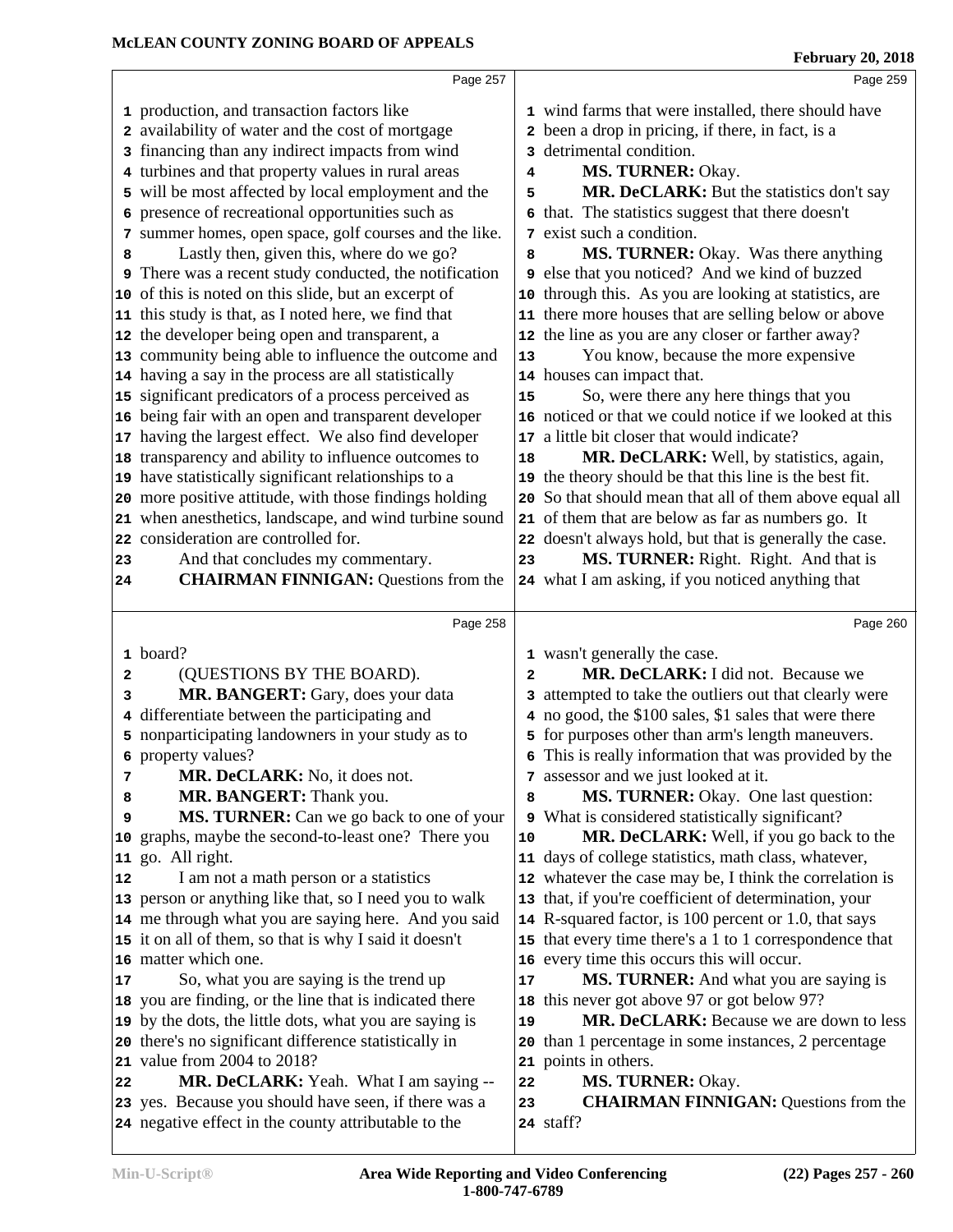|                                                                               |                                                                                                                                                                                                                                                                                                                                                                                                                                                                                                                                                                                                              | Page 263                                                                                                |                                                                                                                                                                                                                                                                                                                                                                                                                                                                                                                                                                                                                                                                                                                                                                     |
|-------------------------------------------------------------------------------|--------------------------------------------------------------------------------------------------------------------------------------------------------------------------------------------------------------------------------------------------------------------------------------------------------------------------------------------------------------------------------------------------------------------------------------------------------------------------------------------------------------------------------------------------------------------------------------------------------------|---------------------------------------------------------------------------------------------------------|---------------------------------------------------------------------------------------------------------------------------------------------------------------------------------------------------------------------------------------------------------------------------------------------------------------------------------------------------------------------------------------------------------------------------------------------------------------------------------------------------------------------------------------------------------------------------------------------------------------------------------------------------------------------------------------------------------------------------------------------------------------------|
|                                                                               |                                                                                                                                                                                                                                                                                                                                                                                                                                                                                                                                                                                                              |                                                                                                         |                                                                                                                                                                                                                                                                                                                                                                                                                                                                                                                                                                                                                                                                                                                                                                     |
|                                                                               |                                                                                                                                                                                                                                                                                                                                                                                                                                                                                                                                                                                                              |                                                                                                         |                                                                                                                                                                                                                                                                                                                                                                                                                                                                                                                                                                                                                                                                                                                                                                     |
|                                                                               |                                                                                                                                                                                                                                                                                                                                                                                                                                                                                                                                                                                                              |                                                                                                         |                                                                                                                                                                                                                                                                                                                                                                                                                                                                                                                                                                                                                                                                                                                                                                     |
|                                                                               | 4                                                                                                                                                                                                                                                                                                                                                                                                                                                                                                                                                                                                            |                                                                                                         |                                                                                                                                                                                                                                                                                                                                                                                                                                                                                                                                                                                                                                                                                                                                                                     |
|                                                                               | 5                                                                                                                                                                                                                                                                                                                                                                                                                                                                                                                                                                                                            |                                                                                                         |                                                                                                                                                                                                                                                                                                                                                                                                                                                                                                                                                                                                                                                                                                                                                                     |
|                                                                               |                                                                                                                                                                                                                                                                                                                                                                                                                                                                                                                                                                                                              |                                                                                                         |                                                                                                                                                                                                                                                                                                                                                                                                                                                                                                                                                                                                                                                                                                                                                                     |
| 7 your trendline significantly if they weren't there?                         |                                                                                                                                                                                                                                                                                                                                                                                                                                                                                                                                                                                                              |                                                                                                         |                                                                                                                                                                                                                                                                                                                                                                                                                                                                                                                                                                                                                                                                                                                                                                     |
| MR. DeClark: Well, I suppose, if you                                          | 8                                                                                                                                                                                                                                                                                                                                                                                                                                                                                                                                                                                                            | MR. DeCLARK: Correct.                                                                                   |                                                                                                                                                                                                                                                                                                                                                                                                                                                                                                                                                                                                                                                                                                                                                                     |
| 9 start plucking data out, the trendline will vary.                           | 9                                                                                                                                                                                                                                                                                                                                                                                                                                                                                                                                                                                                            | MR. ARMSTRONG: And that is something you                                                                |                                                                                                                                                                                                                                                                                                                                                                                                                                                                                                                                                                                                                                                                                                                                                                     |
| 10 But then the question becomes: Well, why are you                           |                                                                                                                                                                                                                                                                                                                                                                                                                                                                                                                                                                                                              |                                                                                                         |                                                                                                                                                                                                                                                                                                                                                                                                                                                                                                                                                                                                                                                                                                                                                                     |
| 11 plucking anything out and if you are plucking it out                       |                                                                                                                                                                                                                                                                                                                                                                                                                                                                                                                                                                                                              |                                                                                                         |                                                                                                                                                                                                                                                                                                                                                                                                                                                                                                                                                                                                                                                                                                                                                                     |
| 12 for good reason, there should be a good reason for                         | 12                                                                                                                                                                                                                                                                                                                                                                                                                                                                                                                                                                                                           | MR. DeCLARK: Yes.                                                                                       |                                                                                                                                                                                                                                                                                                                                                                                                                                                                                                                                                                                                                                                                                                                                                                     |
| 13 it, and I don't know what that good reason might be.                       | 13                                                                                                                                                                                                                                                                                                                                                                                                                                                                                                                                                                                                           | MR. ARMSTRONG: In fact, you've done that                                                                |                                                                                                                                                                                                                                                                                                                                                                                                                                                                                                                                                                                                                                                                                                                                                                     |
| MR. DICK: Do you think this is unique in                                      |                                                                                                                                                                                                                                                                                                                                                                                                                                                                                                                                                                                                              |                                                                                                         |                                                                                                                                                                                                                                                                                                                                                                                                                                                                                                                                                                                                                                                                                                                                                                     |
|                                                                               | 15                                                                                                                                                                                                                                                                                                                                                                                                                                                                                                                                                                                                           | MR. DeCLARK: Yes.                                                                                       |                                                                                                                                                                                                                                                                                                                                                                                                                                                                                                                                                                                                                                                                                                                                                                     |
| MR. DeCLARK: I did no appraisal work nor                                      | 16                                                                                                                                                                                                                                                                                                                                                                                                                                                                                                                                                                                                           |                                                                                                         |                                                                                                                                                                                                                                                                                                                                                                                                                                                                                                                                                                                                                                                                                                                                                                     |
| 17 did I value any homes here. I just went with what                          | 17                                                                                                                                                                                                                                                                                                                                                                                                                                                                                                                                                                                                           |                                                                                                         |                                                                                                                                                                                                                                                                                                                                                                                                                                                                                                                                                                                                                                                                                                                                                                     |
|                                                                               | 18                                                                                                                                                                                                                                                                                                                                                                                                                                                                                                                                                                                                           |                                                                                                         |                                                                                                                                                                                                                                                                                                                                                                                                                                                                                                                                                                                                                                                                                                                                                                     |
|                                                                               | 19                                                                                                                                                                                                                                                                                                                                                                                                                                                                                                                                                                                                           |                                                                                                         |                                                                                                                                                                                                                                                                                                                                                                                                                                                                                                                                                                                                                                                                                                                                                                     |
|                                                                               |                                                                                                                                                                                                                                                                                                                                                                                                                                                                                                                                                                                                              |                                                                                                         |                                                                                                                                                                                                                                                                                                                                                                                                                                                                                                                                                                                                                                                                                                                                                                     |
|                                                                               |                                                                                                                                                                                                                                                                                                                                                                                                                                                                                                                                                                                                              |                                                                                                         |                                                                                                                                                                                                                                                                                                                                                                                                                                                                                                                                                                                                                                                                                                                                                                     |
|                                                                               |                                                                                                                                                                                                                                                                                                                                                                                                                                                                                                                                                                                                              |                                                                                                         |                                                                                                                                                                                                                                                                                                                                                                                                                                                                                                                                                                                                                                                                                                                                                                     |
|                                                                               |                                                                                                                                                                                                                                                                                                                                                                                                                                                                                                                                                                                                              |                                                                                                         |                                                                                                                                                                                                                                                                                                                                                                                                                                                                                                                                                                                                                                                                                                                                                                     |
|                                                                               |                                                                                                                                                                                                                                                                                                                                                                                                                                                                                                                                                                                                              |                                                                                                         |                                                                                                                                                                                                                                                                                                                                                                                                                                                                                                                                                                                                                                                                                                                                                                     |
|                                                                               |                                                                                                                                                                                                                                                                                                                                                                                                                                                                                                                                                                                                              |                                                                                                         |                                                                                                                                                                                                                                                                                                                                                                                                                                                                                                                                                                                                                                                                                                                                                                     |
|                                                                               |                                                                                                                                                                                                                                                                                                                                                                                                                                                                                                                                                                                                              |                                                                                                         |                                                                                                                                                                                                                                                                                                                                                                                                                                                                                                                                                                                                                                                                                                                                                                     |
| Page 262                                                                      |                                                                                                                                                                                                                                                                                                                                                                                                                                                                                                                                                                                                              | Page 264                                                                                                |                                                                                                                                                                                                                                                                                                                                                                                                                                                                                                                                                                                                                                                                                                                                                                     |
| 1 other words --                                                              | 1                                                                                                                                                                                                                                                                                                                                                                                                                                                                                                                                                                                                            | MR. ARMSTRONG: Did you walk any of the                                                                  |                                                                                                                                                                                                                                                                                                                                                                                                                                                                                                                                                                                                                                                                                                                                                                     |
| MR. DeCLARK: Assessments? No, because,                                        |                                                                                                                                                                                                                                                                                                                                                                                                                                                                                                                                                                                                              | 2 properties?                                                                                           |                                                                                                                                                                                                                                                                                                                                                                                                                                                                                                                                                                                                                                                                                                                                                                     |
| again, these were transactions. They were sales.                              | 3                                                                                                                                                                                                                                                                                                                                                                                                                                                                                                                                                                                                            | MR. DeCLARK: No. I drove by and observed                                                                |                                                                                                                                                                                                                                                                                                                                                                                                                                                                                                                                                                                                                                                                                                                                                                     |
| MS. TURNER: So, these were what they                                          |                                                                                                                                                                                                                                                                                                                                                                                                                                                                                                                                                                                                              | 4 from the car, from the road.                                                                          |                                                                                                                                                                                                                                                                                                                                                                                                                                                                                                                                                                                                                                                                                                                                                                     |
| landed on. Oh, they were sales?                                               | 5                                                                                                                                                                                                                                                                                                                                                                                                                                                                                                                                                                                                            | MR. ARMSTRONG: And you did that with some                                                               |                                                                                                                                                                                                                                                                                                                                                                                                                                                                                                                                                                                                                                                                                                                                                                     |
| <b>MR. DeCLARK: Sales.</b>                                                    |                                                                                                                                                                                                                                                                                                                                                                                                                                                                                                                                                                                                              | 6 of the properties but not all of the properties,                                                      |                                                                                                                                                                                                                                                                                                                                                                                                                                                                                                                                                                                                                                                                                                                                                                     |
| MS. TURNER: So not just pure assessment                                       |                                                                                                                                                                                                                                                                                                                                                                                                                                                                                                                                                                                                              | 7 correct?                                                                                              |                                                                                                                                                                                                                                                                                                                                                                                                                                                                                                                                                                                                                                                                                                                                                                     |
| 8 data, but they were the assessed value of the sales,                        | 8                                                                                                                                                                                                                                                                                                                                                                                                                                                                                                                                                                                                            | <b>MR. DeCLARK: Pardon?</b>                                                                             |                                                                                                                                                                                                                                                                                                                                                                                                                                                                                                                                                                                                                                                                                                                                                                     |
| correct?                                                                      | 9                                                                                                                                                                                                                                                                                                                                                                                                                                                                                                                                                                                                            | MR. ARMSTRONG: And you did that with some                                                               |                                                                                                                                                                                                                                                                                                                                                                                                                                                                                                                                                                                                                                                                                                                                                                     |
| <b>MR. DeCLARK:</b> These were transactions that                              |                                                                                                                                                                                                                                                                                                                                                                                                                                                                                                                                                                                                              | 10 of the properties but not all of the properties,                                                     |                                                                                                                                                                                                                                                                                                                                                                                                                                                                                                                                                                                                                                                                                                                                                                     |
| occurred during these timeframes for these prices.                            |                                                                                                                                                                                                                                                                                                                                                                                                                                                                                                                                                                                                              | 11 correct?                                                                                             |                                                                                                                                                                                                                                                                                                                                                                                                                                                                                                                                                                                                                                                                                                                                                                     |
| MS. TURNER: Okay.                                                             | 12                                                                                                                                                                                                                                                                                                                                                                                                                                                                                                                                                                                                           | MR. DeCLARK: Correct.                                                                                   |                                                                                                                                                                                                                                                                                                                                                                                                                                                                                                                                                                                                                                                                                                                                                                     |
| <b>CHAIRMAN FINNIGAN: Mr. Armstrong? You</b>                                  | 13                                                                                                                                                                                                                                                                                                                                                                                                                                                                                                                                                                                                           | MR. ARMSTRONG: You know colloquially what                                                               |                                                                                                                                                                                                                                                                                                                                                                                                                                                                                                                                                                                                                                                                                                                                                                     |
| 14 have to state your name again.                                             |                                                                                                                                                                                                                                                                                                                                                                                                                                                                                                                                                                                                              | 14 we refer to as a before-and-after appraisal study                                                    |                                                                                                                                                                                                                                                                                                                                                                                                                                                                                                                                                                                                                                                                                                                                                                     |
| (QUESTIONS BY MR. ARMSTRONG)                                                  |                                                                                                                                                                                                                                                                                                                                                                                                                                                                                                                                                                                                              | $15$ is?                                                                                                |                                                                                                                                                                                                                                                                                                                                                                                                                                                                                                                                                                                                                                                                                                                                                                     |
| MR. ARMSTRONG: My name is Brian                                               | 16<br>17                                                                                                                                                                                                                                                                                                                                                                                                                                                                                                                                                                                                     | MR. DeCLARK: Yes.                                                                                       |                                                                                                                                                                                                                                                                                                                                                                                                                                                                                                                                                                                                                                                                                                                                                                     |
| 17 Armstrong. I represent the objectors or some of the                        | 18                                                                                                                                                                                                                                                                                                                                                                                                                                                                                                                                                                                                           | MR. ARMSTRONG: What is that?                                                                            |                                                                                                                                                                                                                                                                                                                                                                                                                                                                                                                                                                                                                                                                                                                                                                     |
| 18 objectors.                                                                 |                                                                                                                                                                                                                                                                                                                                                                                                                                                                                                                                                                                                              | MR. DeCLARK: When you are taking look at                                                                |                                                                                                                                                                                                                                                                                                                                                                                                                                                                                                                                                                                                                                                                                                                                                                     |
| Can you explain exactly what you were                                         | 20                                                                                                                                                                                                                                                                                                                                                                                                                                                                                                                                                                                                           | 19 a property in the before scenario, you are                                                           |                                                                                                                                                                                                                                                                                                                                                                                                                                                                                                                                                                                                                                                                                                                                                                     |
| asked to do here for this project?<br>MR. DeCLARK: I was asked to take a look | 21                                                                                                                                                                                                                                                                                                                                                                                                                                                                                                                                                                                                           | estimating a market value for that property but<br>there's some sort of qualifier or issue or condition |                                                                                                                                                                                                                                                                                                                                                                                                                                                                                                                                                                                                                                                                                                                                                                     |
| 22 at what was occurring in the general area with                             |                                                                                                                                                                                                                                                                                                                                                                                                                                                                                                                                                                                                              | 22 that you need to address that either has occurred or                                                 |                                                                                                                                                                                                                                                                                                                                                                                                                                                                                                                                                                                                                                                                                                                                                                     |
| 23 regard to pricing and to do a literature review                            |                                                                                                                                                                                                                                                                                                                                                                                                                                                                                                                                                                                                              | 23 is assumed to have occurred to then allow you to                                                     |                                                                                                                                                                                                                                                                                                                                                                                                                                                                                                                                                                                                                                                                                                                                                                     |
|                                                                               | Page 261<br>(QUESTIONS BY THE STAFF)<br>MR. DICK: Do you think it's odd that<br>there's such a difference between some of the prices<br>4 of these homes as far as being under 50,000 in 2016<br>and then some of them 340,000?<br>Does that -- couldn't one of those change<br>15 the terms of the value of these homes in an area?<br>18 the assessor put out and looked at that<br>19 specifically.<br>MR. DICK: Thank you.<br>MR. DeCLARK: These are purchase prices<br>22 according to the assessor.<br>MS. TURNER: I got one more. Did you take<br>24 into consideration any contested assessments? In | 1<br>22<br>24                                                                                           | MR. ARMSTRONG: And you stated you did not<br>2 perform an actual appraisal on any of the<br>3 properties, correct?<br>MR. DeCLARK: Correct.<br>MR. ARMSTRONG: And you didn't appraise<br>6 any property anywhere in the county for this<br>7 project, correct?<br>10 professionally are certainly capable of doing,<br>11 correct?<br>14 throughout your career, right?<br>MR. ARMSTRONG: Obviously -- not<br>obviously. You didn't visit any of the properties<br>that appear in any of your graphs, did you?<br>MR. DeCLARK: Not directly, no; but I did<br>20 drive in the rain many days in the general area to<br>21 get a feel of what we had.<br>MR. ARMSTRONG: Okay. You, obviously,<br>23 didn't go into any of the properties?<br>MR. DeCLARK: I did not. |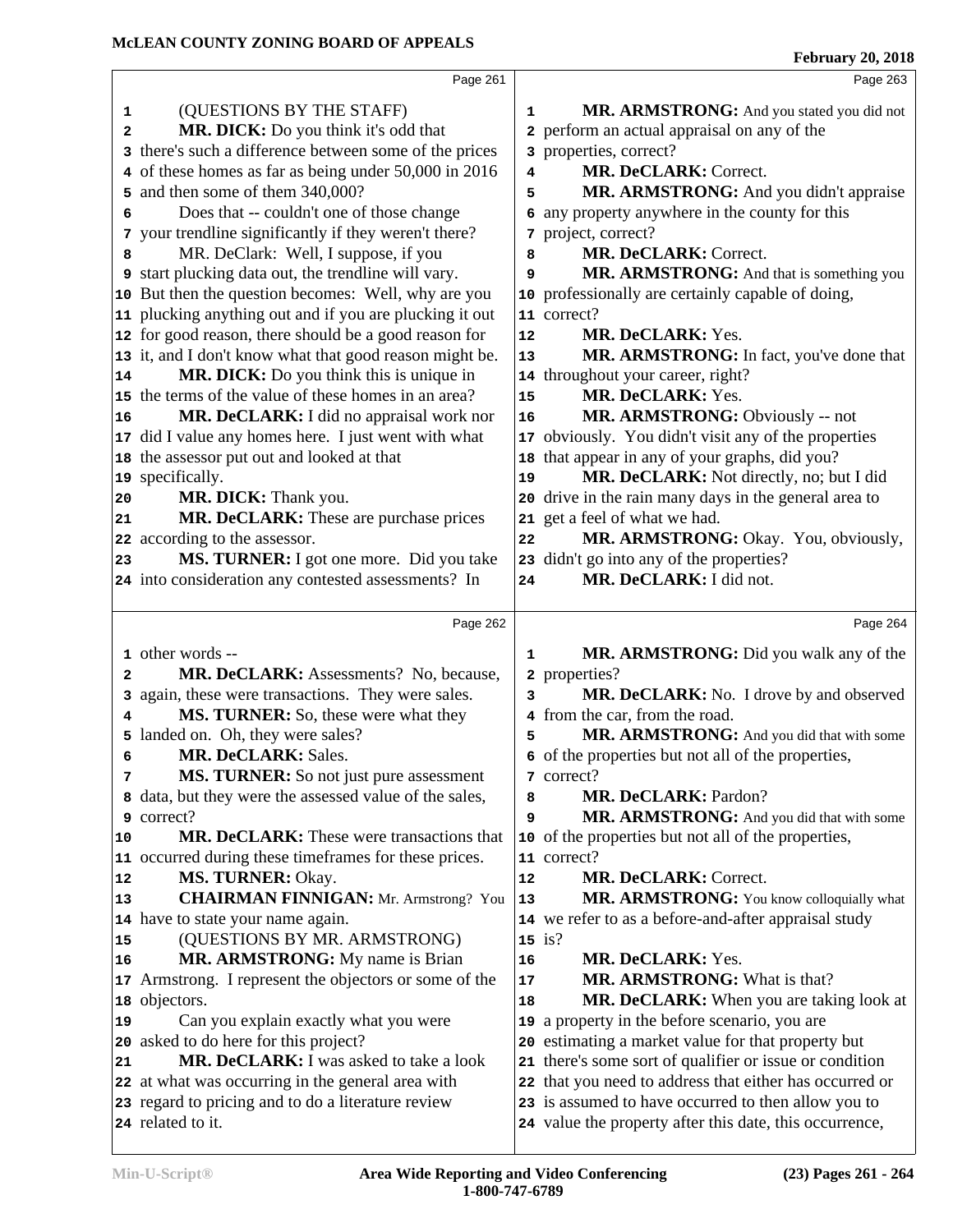|    | Page 265                                                   |                         | Page 267                                                |
|----|------------------------------------------------------------|-------------------------|---------------------------------------------------------|
|    | 1 this whatever.                                           |                         | 1 question.                                             |
| 2  | <b>MR. ARMSTRONG:</b> So, a plausible                      | $\overline{\mathbf{c}}$ | MR. ARMSTRONG: Well --                                  |
| 3  | before-and-after study would be appraising a piece         | 3                       | <b>CHAIRMAN FINNIGAN:</b> If you want to offer          |
| 4  | of property before a wind turbine is constructed on        | 4                       | that later on in your testimony, you can do that.       |
|    | 5 it and then appraising that same piece of property       | 5                       | MR. ARMSTRONG: If I showed you that study               |
|    | 6 after the wind turbine is constructed on it,             |                         | 6 right now, would you review it and reevaluate your    |
|    | 7 correct?                                                 |                         | 7 statement?                                            |
| 8  | MR. DeCLARK: That would be a before and                    | 8                       | MR. DeCLARK: I think that would be                      |
| 9  | after, yes.                                                |                         | 9 inappropriate. I could take a look at it. But to      |
| 10 | MR. ARMSTRONG: And you didn't do that                      |                         | 10 render an opinion right now I think would be         |
|    | 11 here, correct?                                          |                         | 11 improper.                                            |
| 12 | MR. DeCLARK: I did not.                                    | 12                      | MR. ARMSTRONG: Well, I am going to hand                 |
| 13 | MR. ARMSTRONG: And it would also be                        |                         | 13 you the study, and I've even highlighted it for your |
|    | 14 plausible, an appraisal study, you would also           |                         | 14 convenience, if you look at page 29.                 |
|    | 15 appraise a property that does not have any wind         | 15                      | MS. ANTONIOLLI: Okay. I am going to                     |
|    | 16 turbine or wind farm facilities on it but is            |                         | 16 object because we just went over this.               |
| 17 | adjacent to or near a property that has such               | 17                      | MR. ARMSTRONG: Well, he said he is not                  |
|    | 18 facilities on it and compare the value of that          |                         | 18 aware of it. I am now going to make him aware of     |
|    | 19 property before the wind facilities were constructed    | 19 it.                  |                                                         |
|    | 20 and after the wind facilities were constructed?         | 20                      | <b>CHAIRMAN FINNIGAN:</b> It's up to you. If            |
| 21 | MR. DeCLARK: That could be done.                           |                         | 21 you want to look at the study, you can do that. If   |
| 22 | MR. ARMSTRONG: And you didn't do that                      |                         | 22 you don't, that's okay.                              |
|    | 23 here either, correct?                                   | 23                      | MR. DeCLARK: I'll not do it.                            |
| 24 | MR. DeCLARK: Correct.                                      | 24                      | <b>CHAIRMAN FINNIGAN: Because I think we</b>            |
|    |                                                            |                         |                                                         |
|    | Page 266                                                   |                         | Page 268                                                |
| 1  | MR. ARMSTRONG: And you haven't done that                   |                         | 1 said we are going to let you enter that as evidence   |
| 2  | for the White Oak wind farm, correct?                      |                         | 2 when you present your case.                           |
| 3  | MR. DeCLARK: I did not.                                    | 3                       | MR. ARMSTRONG: I am sorry. I just want                  |
| 4  | MR. ARMSTRONG: And you haven't done that                   |                         | 4 -- did you say you will not do it right now?          |
| 5  | for either the Twin Groves wind farms, have you?           | 5                       | MR. DeCLARK: Right. Right. Right.                       |
| 6  | MR. DeCLARK: Correct.                                      | 6                       | MR. ARMSTRONG: Okay. Will you allow an                  |
| 7  | MR. ARMSTRONG: You testified that in the                   |                         | 7 offer of proof?                                       |
|    | 8 past few decades there have been no studies that         | 8                       | <b>CHAIRMAN FINNIGAN:</b> In general, that is           |
|    | <b>9</b> have correlated the presence of wind turbines and |                         | 9 not what we do here. Most of the time, when we have   |
| 10 | reduction in property values, correct?                     |                         | 10 something like this, we need to have the person that |
| 11 | MR. DeCLARK: I think I said that. Yes.                     |                         | 11 is presenting the evidence here, and not that we     |
| 12 | MR. ARMSTRONG: I take then that you are                    |                         | 12 wouldn't take it as for what the worth of the study, |
|    | 13 not familiar with the study by Steven Gibbons from      |                         | 13 but we don't have anyone here to verify it.          |
|    |                                                            |                         | MR. ARMSTRONG: I think the objector                     |
|    | 14 the London School of Economics that was done in         | 14                      |                                                         |
|    | 15 2014?                                                   |                         | 15 should be permitted reasonable cross examination     |
| 16 | MR. DeCLARK: Not that I recall.                            |                         | 16 under Klaeren, and I think this is a reasonable      |
| 17 | MR. ARMSTRONG: Did you know that Gibbons                   |                         | 17 cross examination. It's going to be two questions.   |
| 18 | found a loss of property value of 5 to 6 percent for       | 18                      | <b>CHAIRMAN FINNIGAN:</b> If you make them              |
| 19 | property from which a wind turbine was visible?            |                         | 19 short, do it.                                        |
| 20 | MS. ANTONIOLLI: I object. He just said                     | 20                      | MR. ARMSTRONG: Again, Mr. DeClark, since                |
| 21 | he is not aware of that report.                            |                         | 21 you are not aware of the study, I assume you are not |
| 22 | MR. ARMSTRONG: It's cross examination.                     |                         | 22 aware tat Gibbons found a loss of property value of  |
| 23 | <b>CHAIRMAN FINNIGAN:</b> If he doesn't know               |                         | 23 5 to 6 percent for properties where a wind turbine   |
|    | 24 what the study is, I don't think he can answer the      |                         | 24 is visible?                                          |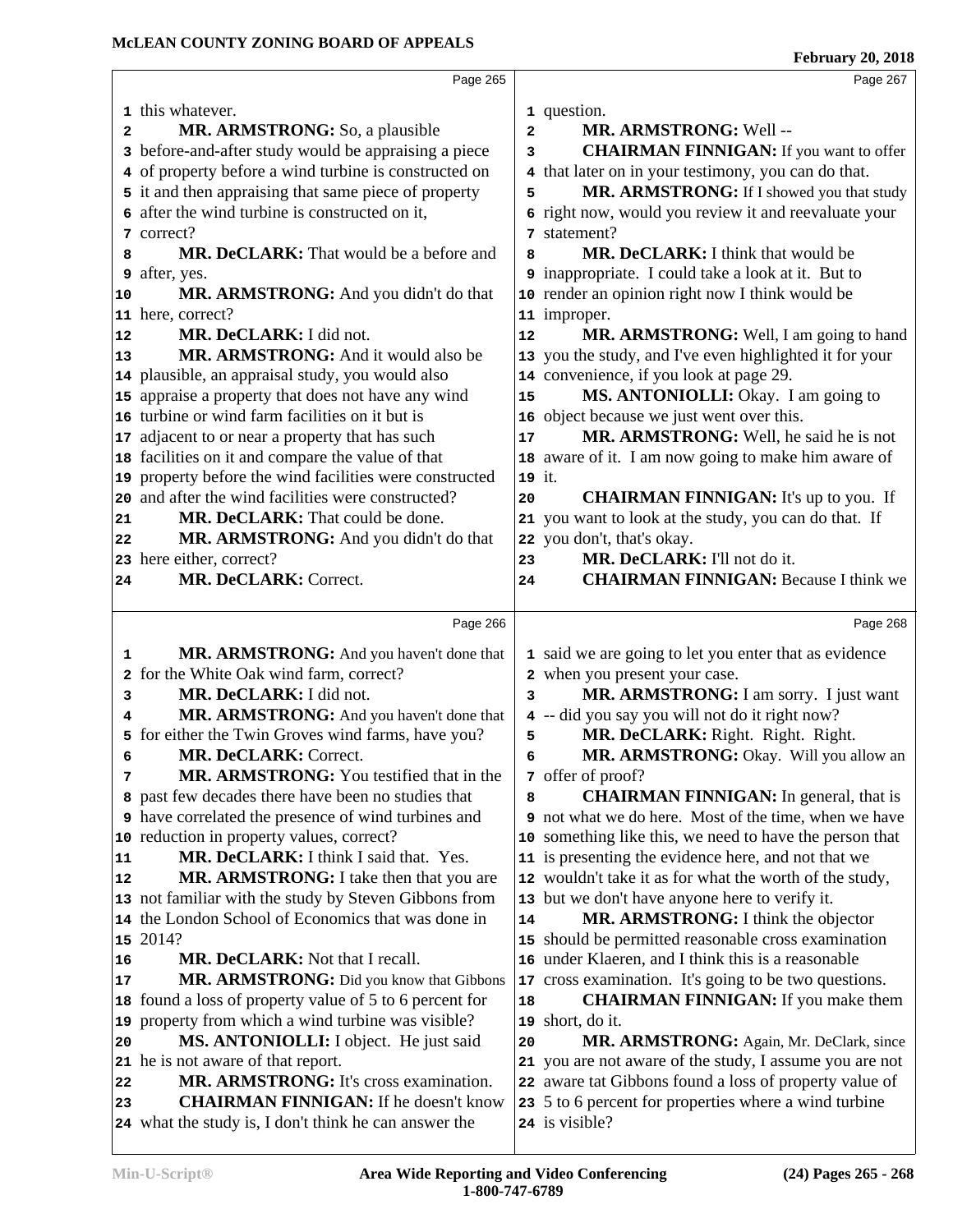| Page 269                                                          |                                                                                                                                                                                                                                                                                                                                                                                                                                                                                                                                                                                                                                                                                                                                                                                                              | Page 271                                                                                 |
|-------------------------------------------------------------------|--------------------------------------------------------------------------------------------------------------------------------------------------------------------------------------------------------------------------------------------------------------------------------------------------------------------------------------------------------------------------------------------------------------------------------------------------------------------------------------------------------------------------------------------------------------------------------------------------------------------------------------------------------------------------------------------------------------------------------------------------------------------------------------------------------------|------------------------------------------------------------------------------------------|
|                                                                   |                                                                                                                                                                                                                                                                                                                                                                                                                                                                                                                                                                                                                                                                                                                                                                                                              | 1 that they publish is a standard on environmental                                       |
|                                                                   |                                                                                                                                                                                                                                                                                                                                                                                                                                                                                                                                                                                                                                                                                                                                                                                                              | 2 contamination, correct?                                                                |
| MR. ARMSTRONG: Because he just said he                            | 3                                                                                                                                                                                                                                                                                                                                                                                                                                                                                                                                                                                                                                                                                                                                                                                                            | MR. DeCLARK: I believe that to be true.                                                  |
|                                                                   | 4                                                                                                                                                                                                                                                                                                                                                                                                                                                                                                                                                                                                                                                                                                                                                                                                            | MR. ARMSTRONG: And that standard defines                                                 |
|                                                                   |                                                                                                                                                                                                                                                                                                                                                                                                                                                                                                                                                                                                                                                                                                                                                                                                              | a stigma as an intangible factor that affects market                                     |
| MS. ANTONIOLLI: I object. He can do this                          |                                                                                                                                                                                                                                                                                                                                                                                                                                                                                                                                                                                                                                                                                                                                                                                                              | 6 value, right?                                                                          |
| during his testimony.                                             | 7                                                                                                                                                                                                                                                                                                                                                                                                                                                                                                                                                                                                                                                                                                                                                                                                            | MR. DeCLARK: There are many definitions,                                                 |
| MR. ARMSTRONG: Are you offering to bring                          |                                                                                                                                                                                                                                                                                                                                                                                                                                                                                                                                                                                                                                                                                                                                                                                                              | 8 but that seems like a reasonable one.                                                  |
|                                                                   | 9                                                                                                                                                                                                                                                                                                                                                                                                                                                                                                                                                                                                                                                                                                                                                                                                            | MR. ARMSTRONG: Okay. Is there another                                                    |
| do it now?                                                        |                                                                                                                                                                                                                                                                                                                                                                                                                                                                                                                                                                                                                                                                                                                                                                                                              | 10 definition that you think is better?                                                  |
| MS. ANTONIOLLI: No.                                               | 11                                                                                                                                                                                                                                                                                                                                                                                                                                                                                                                                                                                                                                                                                                                                                                                                           | MR. DeCLARK: I am not reciting it, but I                                                 |
| <b>CHAIRMAN FINNIGAN:</b> I don't think we are                    |                                                                                                                                                                                                                                                                                                                                                                                                                                                                                                                                                                                                                                                                                                                                                                                                              | 12 am sure a wordsmith would.                                                            |
|                                                                   | 13                                                                                                                                                                                                                                                                                                                                                                                                                                                                                                                                                                                                                                                                                                                                                                                                           | MR. ARMSTRONG: And when you do                                                           |
|                                                                   |                                                                                                                                                                                                                                                                                                                                                                                                                                                                                                                                                                                                                                                                                                                                                                                                              | 14 appraisals, you follow the standards promulgated by                                   |
|                                                                   |                                                                                                                                                                                                                                                                                                                                                                                                                                                                                                                                                                                                                                                                                                                                                                                                              | 15 that association, correct?                                                            |
|                                                                   | 16                                                                                                                                                                                                                                                                                                                                                                                                                                                                                                                                                                                                                                                                                                                                                                                                           | MR. DeCLARK: Yes. You generally do. You                                                  |
|                                                                   |                                                                                                                                                                                                                                                                                                                                                                                                                                                                                                                                                                                                                                                                                                                                                                                                              | 17 are right.                                                                            |
|                                                                   | 18                                                                                                                                                                                                                                                                                                                                                                                                                                                                                                                                                                                                                                                                                                                                                                                                           | MR. ARMSTRONG: One of the -- the                                                         |
|                                                                   |                                                                                                                                                                                                                                                                                                                                                                                                                                                                                                                                                                                                                                                                                                                                                                                                              | 19 standards about environmental contamination, the                                      |
|                                                                   |                                                                                                                                                                                                                                                                                                                                                                                                                                                                                                                                                                                                                                                                                                                                                                                                              | 20 association doesn't limit that type of issue to                                       |
|                                                                   |                                                                                                                                                                                                                                                                                                                                                                                                                                                                                                                                                                                                                                                                                                                                                                                                              | 21 strictly chemical contamination, correct?                                             |
|                                                                   |                                                                                                                                                                                                                                                                                                                                                                                                                                                                                                                                                                                                                                                                                                                                                                                                              | MR. DeCLARK: I don't remember exactly how                                                |
|                                                                   |                                                                                                                                                                                                                                                                                                                                                                                                                                                                                                                                                                                                                                                                                                                                                                                                              | 23 it was defined, but I would say generally it's not                                    |
|                                                                   |                                                                                                                                                                                                                                                                                                                                                                                                                                                                                                                                                                                                                                                                                                                                                                                                              | 24 only chemicals.                                                                       |
|                                                                   |                                                                                                                                                                                                                                                                                                                                                                                                                                                                                                                                                                                                                                                                                                                                                                                                              |                                                                                          |
| Page 270                                                          |                                                                                                                                                                                                                                                                                                                                                                                                                                                                                                                                                                                                                                                                                                                                                                                                              | Page 272                                                                                 |
|                                                                   |                                                                                                                                                                                                                                                                                                                                                                                                                                                                                                                                                                                                                                                                                                                                                                                                              |                                                                                          |
| 1 an amenity or disamenity, right?                                | 1                                                                                                                                                                                                                                                                                                                                                                                                                                                                                                                                                                                                                                                                                                                                                                                                            | MR. ARMSTRONG: Do you recall that it can                                                 |
| MR. DeCLARK: I did.                                               |                                                                                                                                                                                                                                                                                                                                                                                                                                                                                                                                                                                                                                                                                                                                                                                                              | 2 include things such as airport noise and traffic                                       |
| MR. ARMSTRONG: And you mentioned that a                           | 4                                                                                                                                                                                                                                                                                                                                                                                                                                                                                                                                                                                                                                                                                                                                                                                                            | 3 noise?                                                                                 |
| 4 disamenity could we something that interferes with a            | 5                                                                                                                                                                                                                                                                                                                                                                                                                                                                                                                                                                                                                                                                                                                                                                                                            | MR. DeCLARK: That could be.                                                              |
| 5 view from the property, right?                                  |                                                                                                                                                                                                                                                                                                                                                                                                                                                                                                                                                                                                                                                                                                                                                                                                              | MR. ARMSTRONG: Could it include things                                                   |
| MR. DeCLARK: That is a possibility. That<br>7 is the next line.   | 7                                                                                                                                                                                                                                                                                                                                                                                                                                                                                                                                                                                                                                                                                                                                                                                                            | 6 like power lines?                                                                      |
|                                                                   | 8                                                                                                                                                                                                                                                                                                                                                                                                                                                                                                                                                                                                                                                                                                                                                                                                            | MR. DeCLARK: Yes.<br>MR. ARMSTRONG: And that association                                 |
| <b>MR. ARMSTRONG:</b> Right. And some home<br>9                   |                                                                                                                                                                                                                                                                                                                                                                                                                                                                                                                                                                                                                                                                                                                                                                                                              |                                                                                          |
| buyers could consider a wind turbine a disamenity,<br>10 correct? |                                                                                                                                                                                                                                                                                                                                                                                                                                                                                                                                                                                                                                                                                                                                                                                                              | 9 recognizes that environmental contaminants can be a<br>10 stigma on property, correct? |
| <b>MR. DeCLARK:</b> Apparently that is true.                      | 11                                                                                                                                                                                                                                                                                                                                                                                                                                                                                                                                                                                                                                                                                                                                                                                                           | MR. DeCLARK: It can be.                                                                  |
| MR. ARMSTRONG: And you mentioned also in                          | 12                                                                                                                                                                                                                                                                                                                                                                                                                                                                                                                                                                                                                                                                                                                                                                                                           | MR. ARMSTRONG: And a stigma can reduce                                                   |
| 13 one of your slides stigma, right?                              |                                                                                                                                                                                                                                                                                                                                                                                                                                                                                                                                                                                                                                                                                                                                                                                                              | 13 property values, correct?                                                             |
| MR. DeCLARK: I did.                                               | 14                                                                                                                                                                                                                                                                                                                                                                                                                                                                                                                                                                                                                                                                                                                                                                                                           | MR. DeCLARK: It can.                                                                     |
| MR. ARMSTRONG: And you are familiar with                          | 15                                                                                                                                                                                                                                                                                                                                                                                                                                                                                                                                                                                                                                                                                                                                                                                                           | MR. ARMSTRONG: The intangible effect of a                                                |
| 16 the International Association of Assessing Officers,           |                                                                                                                                                                                                                                                                                                                                                                                                                                                                                                                                                                                                                                                                                                                                                                                                              | 16 stigma can actually even be greater than the cost to                                  |
| correct?<br>17                                                    |                                                                                                                                                                                                                                                                                                                                                                                                                                                                                                                                                                                                                                                                                                                                                                                                              | 17 remove that stigma, right?                                                            |
| MR. DeCLARK: Yes.                                                 | 18                                                                                                                                                                                                                                                                                                                                                                                                                                                                                                                                                                                                                                                                                                                                                                                                           | MR. DeCLARK: Again, that is possible.                                                    |
| MR. ARMSTRONG: And that body drafts                               | 19                                                                                                                                                                                                                                                                                                                                                                                                                                                                                                                                                                                                                                                                                                                                                                                                           | MR. ARMSTRONG: And if you are appraising                                                 |
| standards for making appraisals of property,<br>20                | 20                                                                                                                                                                                                                                                                                                                                                                                                                                                                                                                                                                                                                                                                                                                                                                                                           | a property that has a stigma, you have to adjust the                                     |
| 21 correct?                                                       |                                                                                                                                                                                                                                                                                                                                                                                                                                                                                                                                                                                                                                                                                                                                                                                                              | 21 value, the appraised value of that property, to                                       |
| <b>MR. DeCLARK:</b> For assessment purposes,                      |                                                                                                                                                                                                                                                                                                                                                                                                                                                                                                                                                                                                                                                                                                                                                                                                              | 22 reflect the typical cost of overcoming the stigma,                                    |
| that is correct.<br>23<br>MR. ARMSTRONG: And one of the standards |                                                                                                                                                                                                                                                                                                                                                                                                                                                                                                                                                                                                                                                                                                                                                                                                              | 23 correct?<br>MR. DeCLARK: That is one of the                                           |
| 1<br>3<br>6<br>8<br>11<br>12<br>18<br>23                          | <b>MS. ANTONIOLLI:</b> He doesn't have the study<br>2 in front of him.<br>4 didn't want to look at it. I'll happy to hand it to<br>5 him.<br>7<br>9 Mr. DeClark back or we can bring him back, or we can<br>10<br>13 going to get anywhere with this testimony because he<br>14 is not going to answer your question, and I don't<br>15 think he has to. So, we are going to go back to<br>16 what we told you originally. You can present your<br>17 evidence later.<br>MR. ARMSTRONG: In one of your slides, you<br>19 mentioned that -- you talk about some of the<br>20 preferences that home buyers have such as lot size,<br>21 square foot of living, etc., correct?<br>MR. DeCLARK: I did.<br>22<br>MR. ARMSTRONG: And you also mentioned<br>24 surrounding environmental conditions in proximity to | 5<br>22                                                                                  |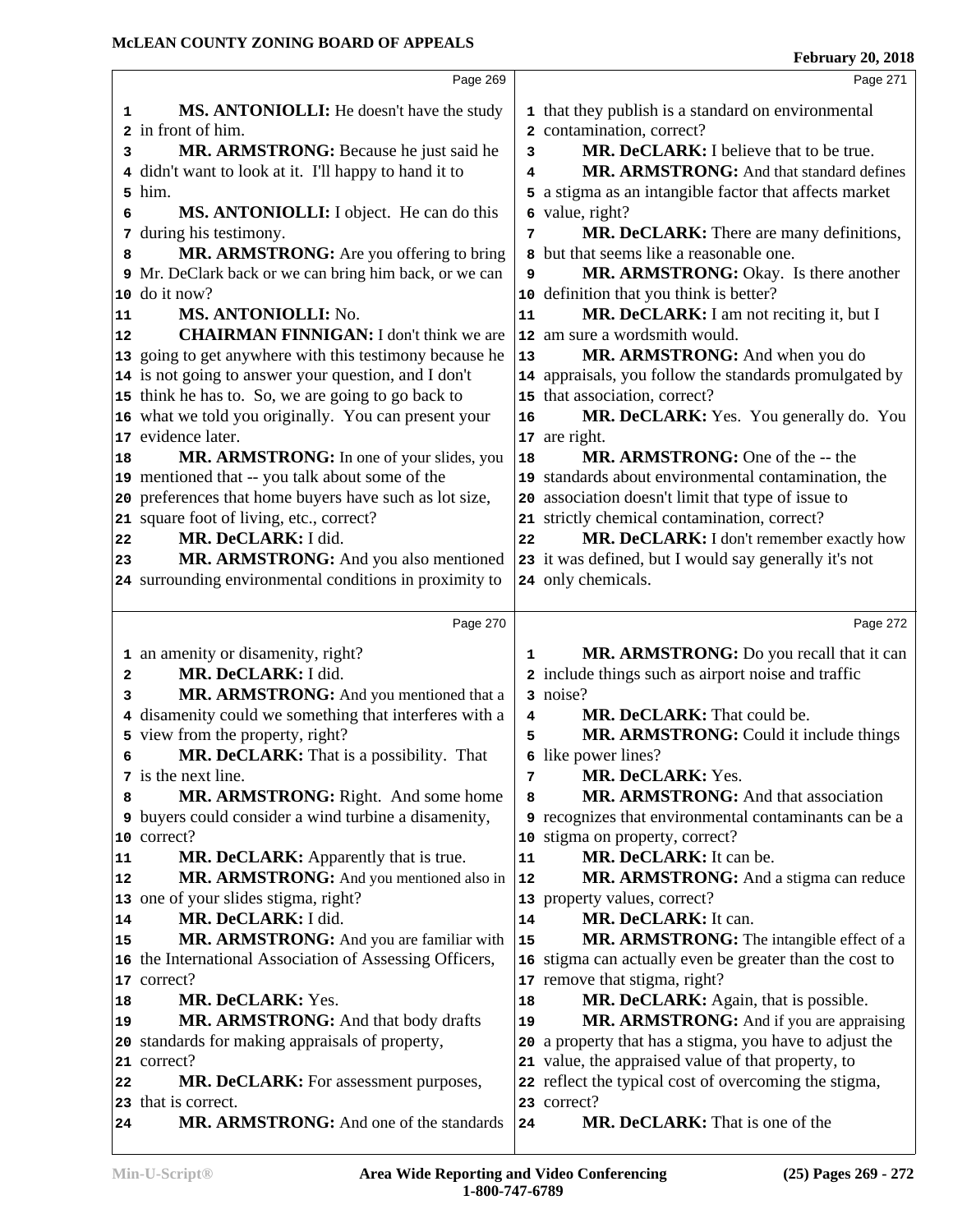|    | Page 273                                                  |                         | Page 275                                                                                        |  |
|----|-----------------------------------------------------------|-------------------------|-------------------------------------------------------------------------------------------------|--|
|    | 1 considerations typically considered. It's not           | 1                       | MR. ARMSTRONG: And a nonparticipating                                                           |  |
|    | 2 exclusive.                                              |                         | 2 property owner is, obviously, someone who is not                                              |  |
| 3  | MR. ARMSTRONG: And each stigma can affect                 |                         | 3 going to have any facility on their property?                                                 |  |
| 4  | each individual property differently, correct?            | 4                       | MR. DeCLARK: Again, understood.                                                                 |  |
| 5  | MR. DeCLARK: Possibly, yes.                               | 5                       | MR. ARMSTRONG: If a property owner has                                                          |  |
| 6  | MR. ARMSTRONG: A wind turbine could be a                  |                         | 6 entered into an agreement with a wind energy company                                          |  |
| 7  | visual stigma, correct, a scenic stigma?                  |                         | 7 and the wind energy company is going to pay the                                               |  |
| 8  | MR. DeCLARK: It might be.                                 | 8                       | property owner for say 25 years for a right to use                                              |  |
| 9  | MR. ARMSTRONG: A wind farm could also                     |                         | 9 some portion of the property owner's land, that                                               |  |
|    | 10 constitute an area stigma, correct?                    |                         | 10 increases the value of that property because it                                              |  |
| 11 | MR. DeCLARK: Again, I am sure some people                 |                         | 11 creates an income stream for that property, right?                                           |  |
|    | 12 think so.                                              | 12                      | MS. ANTONIOLLI: I object. This is beyond                                                        |  |
| 13 | MR. ARMSTRONG: And it could even                          |                         | 13 his testimony.                                                                               |  |
|    | 14 constitute a nuisance stigma, correct?                 | 14                      | <b>CHAIRMAN FINNIGAN:</b> We never talked about                                                 |  |
| 15 | MR. DeCLARK: I think I stated nuisances                   | 15                      | that in his testimony I don't think.                                                            |  |
|    | 16 are possible.                                          | 16                      | MR. ARMSTRONG: If we had two exact                                                              |  |
| 17 | MR. ARMSTRONG: Regarding the properties                   |                         | 17 replicas of property, and one had a lease on it                                              |  |
|    | 18 that you selected for inclusion in your graphs in      |                         | 18 where a wind farm was going to pay the property                                              |  |
|    | 19 your report, your report doesn't provide any details   |                         | 19 owner for 25 years, and the other property did not                                           |  |
|    | 20 about those properties, does it?                       |                         | 20 have a lease on it, the property with the lease on                                           |  |
| 21 | MR. DeCLARK: It does not.                                 |                         | 21 it that was going to be paid for 25 years would be                                           |  |
| 22 | MR. ARMSTRONG: So no information about                    |                         | 22 appraised at a higher value than the other property,                                         |  |
|    | 23 the size of the house?                                 |                         | 23 correct?                                                                                     |  |
| 24 | MR. DeCLARK: Not in the report, no.                       | 24                      | MR. DeCLARK: If everything else is equal?                                                       |  |
|    |                                                           |                         |                                                                                                 |  |
|    | Page 274                                                  |                         | Page 276                                                                                        |  |
|    |                                                           |                         |                                                                                                 |  |
| 1  | MR. ARMSTRONG: And no information about                   | 1                       | MR. ARMSTRONG: Correct.                                                                         |  |
|    | 2 the condition of the house, correct?                    | $\overline{\mathbf{2}}$ | MR. DeCLARK: I suppose that might exist.                                                        |  |
| 3  | MR. DeCLARK: Correct.                                     |                         | 3 However, it would also depend on the circumstances                                            |  |
| 4  | MR. ARMSTRONG: No information about how                   |                         | 4 of the lease on the other property.                                                           |  |
| 5  | many acres the house sits on, correct?                    | 5                       | MR. ARMSTRONG: There's a lease on only                                                          |  |
| 6  | <b>MR. DeCLARK: Correct.</b>                              |                         | 6 one property.                                                                                 |  |
| 7  | MR. ARMSTRONG: Can you tell us what                       | 7                       | MR. DeCLARK: Okay. I see. All right.                                                            |  |
|    | 8 percentage of the sales you included in your report     | 8                       | So then, the answer is you are looking at the lease                                             |  |
|    | 9 were purchased by people who intended to actually       | 9                       | payments as an indicator or supporter of value.                                                 |  |
|    | 10 live on the property as opposed to, say, just farm     | 10                      | MR. ARMSTRONG: And everything else being                                                        |  |
|    | 11 the property?                                          | 11                      | equal, between those two parcels, but one having a                                              |  |
| 12 | MR. DeCLARK: No.                                          |                         | 12 lease with an income stream and one not with an                                              |  |
| 13 | MR. ARMSTRONG: And I think one of the                     |                         | 13 income stream, the property with the lease with the                                          |  |
|    | 14 board members asked you this, but I want to make       |                         | 14 income stream you would appraise at a higher value,                                          |  |
|    | 15 sure. You did not separate participating property      |                         | 15 correct?                                                                                     |  |
|    | 16 owners from nonparticipating property owners in any    | 16                      | MS. ANTONIOLLI: Again, I object. This is                                                        |  |
|    | 17 of your review of any of the properties, correct?      | 17                      | getting beyond his discussion.                                                                  |  |
| 18 | MR. DeCLARK: Correct.                                     | 18                      | MR. ARMSTRONG: We discussed it.                                                                 |  |
| 19 | MR. ARMSTRONG: And you understand, when I                 | 19                      | MS. ANTONIOLLI: It's going further beyond                                                       |  |
|    | 20 say participating property owner, that means someone   |                         | 20 this.                                                                                        |  |
|    | 21 who is participating in the wind farm in the form      | 21                      | <b>CHAIRMAN FINNIGAN:</b> If you want to answer                                                 |  |
|    | 22 of, for example, easement to allow construction of a   | 22                      | the question, you can.                                                                          |  |
| 24 | 23 turbine on the property?<br>MR. DeCLARK: I understand. | 23                      | MR. DeCLARK: The answer is yes, and it<br>24 would be reflected in a higher price ultimately if |  |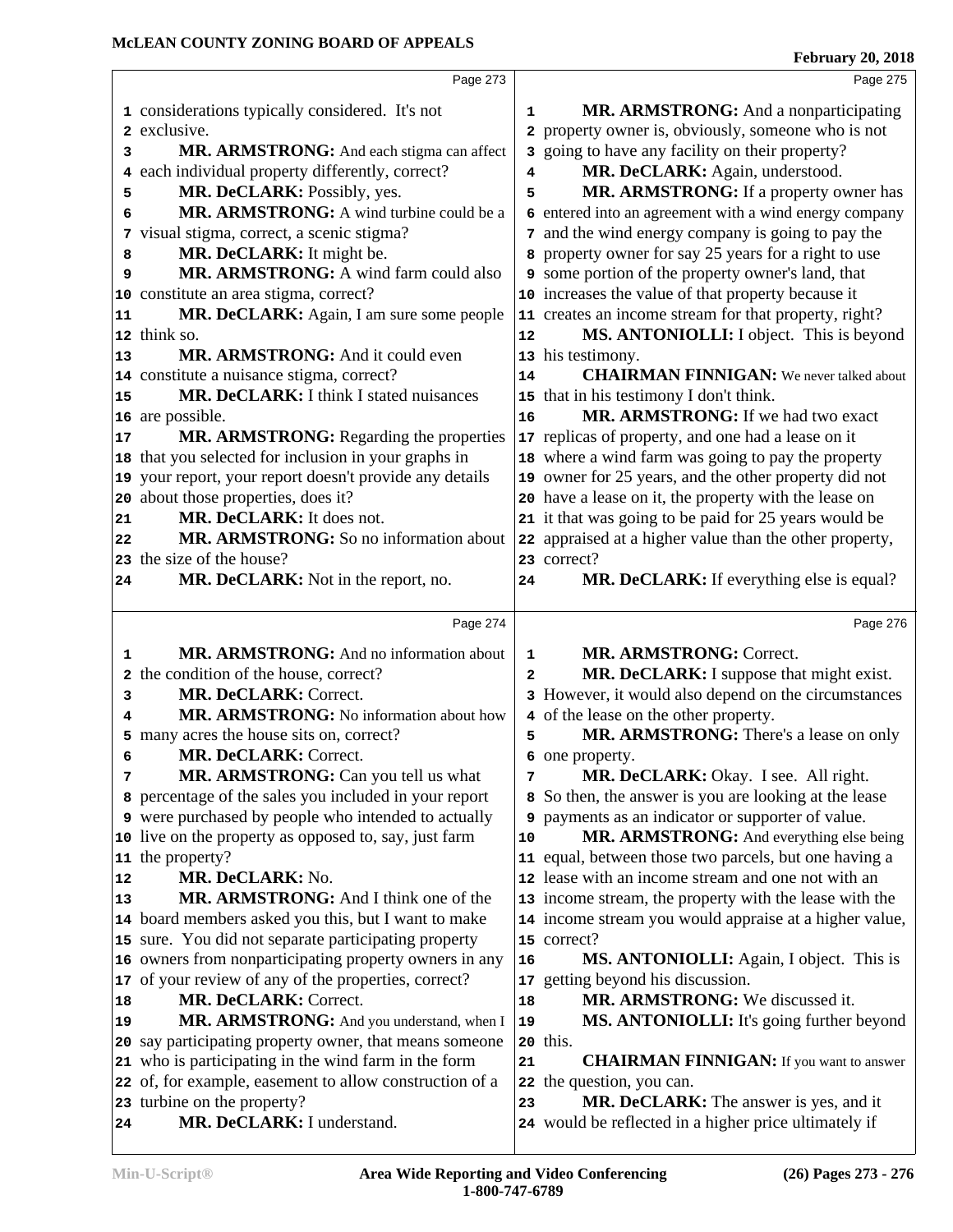|    | Page 277                                                             |                         | Page 279                                                                                            |  |
|----|----------------------------------------------------------------------|-------------------------|-----------------------------------------------------------------------------------------------------|--|
|    | 1 that property were to have transacted.                             | $\mathbf{1}$            | MR. DeCLARK: Could have.                                                                            |  |
| 2  | MR. ARMSTRONG: You testified that you                                | $\overline{\mathbf{2}}$ | MR. ARMSTRONG: But you chose not to?                                                                |  |
| 3  | eliminated properties with no sales price data,                      | 3                       | <b>MR. DeCLARK: Statistically it's</b>                                                              |  |
| 4  | correct?                                                             |                         | 4 insignificant.                                                                                    |  |
| 5  | MR. DeCLARK: Yes.                                                    | 5                       | MR. ARMSTRONG: Well, wouldn't that have                                                             |  |
| 6  | MR. ARMSTRONG: How many properties did                               |                         | 6 allowed you to exclude some properties that you                                                   |  |
| 7  | you eliminate for that reason?                                       |                         | 7 eliminated because they are no longer token sales as                                              |  |
| 8  | MR. DeCLARK: Fifteen or 20.                                          |                         | 8 you referred to them as?                                                                          |  |
| 9  | MR. ARMSTRONG: How many of those 15 or 20                            | 9                       | MR. DeCLARK: But I said it was 15 or so                                                             |  |
| 10 | were within two miles of the wind turbine?                           |                         | 10 properties that were taken away; but out of several                                              |  |
| 11 | MR. DeCLARK: I think, out of 15 or 20, it                            |                         | 11 hundred that is a very, very small amount.                                                       |  |
|    | 12 was the entire McLean County area. So, a fraction                 | 12                      | MR. ARMSTRONG: Your graph with all the                                                              |  |
|    | 13 of that.                                                          |                         | 13 property sales for McLean County --                                                              |  |
| 14 | MR. ARMSTRONG: So you don't know?                                    | 14                      | MS. TURNER: Can you give us a slide                                                                 |  |
| 15 | MR. DeCLARK: I don't know specifically,                              |                         | 15 number?                                                                                          |  |
|    | 16 but I suggest it's a fraction of it.                              | 16                      | MR. ARMSTRONG: He didn't number his                                                                 |  |
| 17 | MR. ARMSTRONG: Since you eliminated those                            | 17                      | pages. I numbed them myself as 22. I think that is                                                  |  |
|    | 18 properties from the study, you have no idea how                   |                         | 18 right.                                                                                           |  |
|    | 19 those properties might have affected the results of               | 19                      | MR. DeCLARK: The one entitled McLean                                                                |  |
|    | 20 your study, correct?                                              | 20                      | County?                                                                                             |  |
| 21 | MR. DeCLARK: Well, if they were at a \$0                             | 21                      | MR. ARMSTRONG: Right. There are not                                                                 |  |
|    | 22 or \$100 purchase price, they were clearly anomalies              |                         | 22 hundreds of sales reported on that graph, are there?                                             |  |
|    | 23 that shouldn't be statistically included anyway, so               | 23                      | MR. DeCLARK: Less than 200 in my                                                                    |  |
|    | 24 I didn't.                                                         |                         | 24 estimate.                                                                                        |  |
|    |                                                                      |                         |                                                                                                     |  |
|    |                                                                      |                         |                                                                                                     |  |
|    | Page 278                                                             |                         | Page 280                                                                                            |  |
| 1  | <b>MR. ARMSTRONG:</b> Excuse me?                                     | 1                       |                                                                                                     |  |
| 2  | MR. DeCLARK: I said I didn't.                                        |                         | MR. ARMSTRONG: You also said that you<br>2 eliminated properties that sold for over a million       |  |
| 3  | MR. ARMSTRONG: I am sorry. Just because                              |                         | 3 dollars and properties over 25 acres?                                                             |  |
| 4  | a deed reflects a nominal amount doesn't mean that                   | 4                       | MR. DeCLARK: Correct.                                                                               |  |
|    | 5 is the actual transaction amount; you are aware of                 | 5                       |                                                                                                     |  |
|    | 6 that, correct?                                                     |                         | MR. ARMSTRONG: Did they have to meet both<br>6 of those criteria for you to eliminate them, or just |  |
| 7  | MR. DeCLARK: Well, I've seen it that that                            |                         | 7 one of those?                                                                                     |  |
|    | 8 is the case. I've also seen it where it is not the                 | 8                       | MR. DeCLARK: One of them.                                                                           |  |
|    | <b>9</b> case. However, the baseline information we were             | 9                       | MR. ARMSTRONG: So, if a property sold for                                                           |  |
|    | 10 working with was sales data provided to us by the                 |                         | 10 over a million dollars but it was only 20 acres you                                              |  |
|    | 11 assessor.                                                         |                         | 11 eliminated it, correct?                                                                          |  |
| 12 | MR. ARMSTRONG: You know what green sheets                            | 12                      | MR. DeCLARK: Yes.                                                                                   |  |
|    | 13 are, what we refer to as green sheets?                            | 13                      | MR. ARMSTRONG: And if a property was over                                                           |  |
| 14 | MR. DeCLARK: Correct.                                                |                         | 14 25 acres but sold for \$800,000 you eliminated it,                                               |  |
| 15 | MR. ARMSTRONG: Those are reports on file                             |                         | 15 correct?                                                                                         |  |
|    | 16 with the state that reflect the actual sales price                | 16                      | MR. DeCLARK: Yes.                                                                                   |  |
|    | 17 of a parcel of property, correct?                                 | 17                      | MR. ARMSTRONG: Do you know how many                                                                 |  |
| 18 | MR. DeCLARK: Yes.                                                    | 18                      | parcels you eliminated from your study for those                                                    |  |
| 19 | MR. ARMSTRONG: You didn't review any                                 |                         | 19 reasons?                                                                                         |  |
| 20 | green sheets for any of these properties that you                    | 20                      | MR. DeCLARK: No. I think it was all                                                                 |  |
|    | 21 eliminated?                                                       |                         | 21 involved in that 15 estimate to begin with.                                                      |  |
| 22 | MR. DeCLARK: I did not.                                              | 22                      | MR. ARMSTRONG: Do you know how many                                                                 |  |
| 23 | MR. ARMSTRONG: That is something you<br>24 could have done, correct? |                         | 23 parcels are in the footprint of the wind farm area<br>24 that are over 25 acres?                 |  |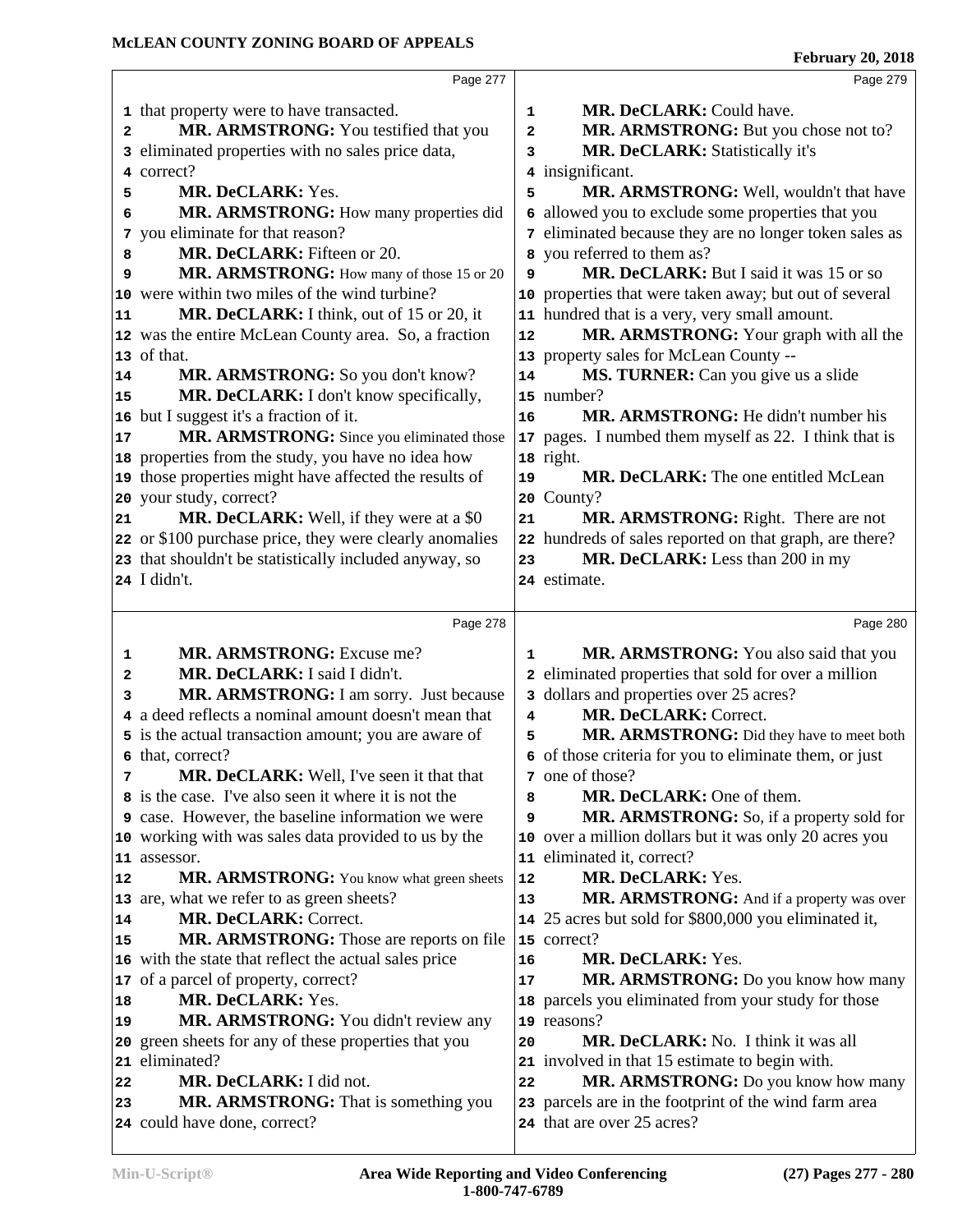|       | Page 281                                                                                |                | Page 283                                                                                        |  |
|-------|-----------------------------------------------------------------------------------------|----------------|-------------------------------------------------------------------------------------------------|--|
| 1     | MR. DeCLARK: No.                                                                        | 1              | MR. DeCLARK: They are.                                                                          |  |
| 2     | MR. ARMSTRONG: Do you think there are a                                                 | $\overline{a}$ | MR. ARMSTRONG: And only two of those                                                            |  |
| 3     | lot of parcels over 25 acres in McLean County?                                          |                | 3 sales are above your trendline, correct?                                                      |  |
| 4     | MR. DeCLARK: I don't know.                                                              | 4              | MR. DeCLARK: They are.                                                                          |  |
| 5     | MR. ARMSTRONG: How many times have you                                                  | 5              | MR. ARMSTRONG: And if you turn to the                                                           |  |
| 6     | studied properties in McLean County in your career?                                     |                | 6 next page, your graph of properties sold within one                                           |  |
| 7     | MR. DeCLARK: Half a dozen.                                                              |                | 7 mile of the turbine, your chart there shows nine                                              |  |
| 8     | MR. ARMSTRONG: And I assume also, for                                                   |                | 8 property sales since 2012, correct?                                                           |  |
|       | <b>9</b> these properties that you eliminated, because they                             | 9              | MR. DeCLARK: Correct.                                                                           |  |
|       | 10 were over a million dollars or they were more than                                   | 10             | MR. ARMSTRONG: And seven of those sales                                                         |  |
|       | 11 25 acres, you don't know how many of those                                           |                | 11 are below your trendline, correct?                                                           |  |
|       | 12 properties were within one mile of a wind turbine or                                 | 12             | MR. DeCLARK: Correct.                                                                           |  |
|       | 13 proposed wind turbine, do you?                                                       | 13             | MR. ARMSTRONG: And two of those sales are                                                       |  |
| 14    | MR. DeCLARK: Off the top of my head, I do                                               |                | 14 above your trendline, correct?                                                               |  |
|       |                                                                                         |                | MR. DeCLARK: Yes.                                                                               |  |
|       | 15 not.<br>MR. ARMSTRONG: And you don't know how far                                    | 15<br>16       | MR. ARMSTRONG: And those two sales above                                                        |  |
| 16    |                                                                                         |                |                                                                                                 |  |
|       | 17 any of them were from any wind turbines in terms of                                  |                | 17 the trendline on this page, within one mile of a                                             |  |
|       | 18 distance, correct?                                                                   |                | 18 turbine, are somewhere between 300 and \$350 per<br>19 square foot?                          |  |
| 19    | MR. DeCLARK: Of those subcategories, no.<br>MR. ARMSTRONG: Would you turn to your       |                | MR. DeCLARK: Yes.                                                                               |  |
| 20    |                                                                                         | 20             | MR. ARMSTRONG: Those are the same two                                                           |  |
|       | 21 graph of reports within two miles of wind turbines?<br>22 I think it's number 26.    | 21             |                                                                                                 |  |
|       |                                                                                         |                | 22 sales that were shown on your previous graph of                                              |  |
| 23    | MR. DeCLARK: I have it.                                                                 |                | 23 sales within two miles of a turbine, correct?<br>MR. DeCLARK: Yes.                           |  |
| 24    | MR. ARMSTRONG: Are you aware that the                                                   | 24             |                                                                                                 |  |
|       |                                                                                         |                |                                                                                                 |  |
|       |                                                                                         |                | Page 284                                                                                        |  |
|       | Page 282                                                                                |                |                                                                                                 |  |
|       | 1 White Oak wind farm opened in 2011?                                                   | 1              | MR. ARMSTRONG: Do you know anything about                                                       |  |
| 2     | MR. DeCLARK: '11, correct.                                                              |                | 2 those two properties?                                                                         |  |
| 3     | <b>CHAIRMAN FINNIGAN:</b> We have the copies                                            | 3              | MR. DeCLARK: No.                                                                                |  |
| 4     | now. We are going to distribute those if that is                                        | 4              | MR. ARMSTRONG: You didn't visit those                                                           |  |
|       | 5 all right.                                                                            | 5              | properties?                                                                                     |  |
| 6     | MS. ANTONIOLLI: Yes. Let's do that. So                                                  | 6              | MR. DeCLARK: I did not.                                                                         |  |
|       | 7 Wind Farms and Rural Property Values, a copy of                                       | 7              | MR. ARMSTRONG: Do you know if those                                                             |  |
|       | 8 Mr. DeClark's presentation, would be submitted into                                   |                | 8 properties are properties that participate in a wind                                          |  |
|       | 9 the record as Applicant's Exhibit 9.                                                  |                | 9 farm?                                                                                         |  |
| 10    | (APPLICANT'S EXHIBIT 9 ADMITTED.)                                                       | 10             | MR. DeCLARK: No.                                                                                |  |
| 11    | MR. DICK: This one was 8, the West one                                                  | 11             | MR. ARMSTRONG: So, you don't know if                                                            |  |
|       | 12 that you hadn't distributed yet. We are looking at                                   | 12             | those properties are receiving income from a wind                                               |  |
| 13 9. |                                                                                         |                | 13 farm, do you?                                                                                |  |
| 14    | MS. ANTONIOLLI: Okay.                                                                   | 14             | MR. DeCLARK: I don't.                                                                           |  |
| 15    | MR. ARMSTRONG: Just to get our place                                                    | 15             | MR. ARMSTRONG: If those properties were                                                         |  |
|       | 16 again, do you recall that the White Oak wind farm                                    |                | 16 receiving income from a wind farm, and you were to                                           |  |
|       | 17 opened in 2011, correct?                                                             | 17             | appraise those properties, would that increase your                                             |  |
| 18    | MR. DeCLARK: Yes.                                                                       |                | 18 appraised value of those properties as compared to                                           |  |
| 19    | MR. ARMSTRONG: Now, looking at your graph                                               |                | 19 if they did not have a wind farm or if they were not                                         |  |
|       | 20 of sales within two miles of turbines, since 2012,                                   |                | 20 receiving income from a wind farm?                                                           |  |
|       | 21 you show 12 sales of property, correct?                                              | 21             | MR. DeCLARK: If they were paying higher                                                         |  |
| 22    | MR. DeCLARK: Correct.                                                                   |                | 22 rent, then certainly.                                                                        |  |
| 23    | MR. ARMSTRONG: And ten of those sales you<br>24 show are below your trendline, correct? | 23             | MR. ARMSTRONG: If we were to eliminate<br>24 those two properties, all of your sales within two |  |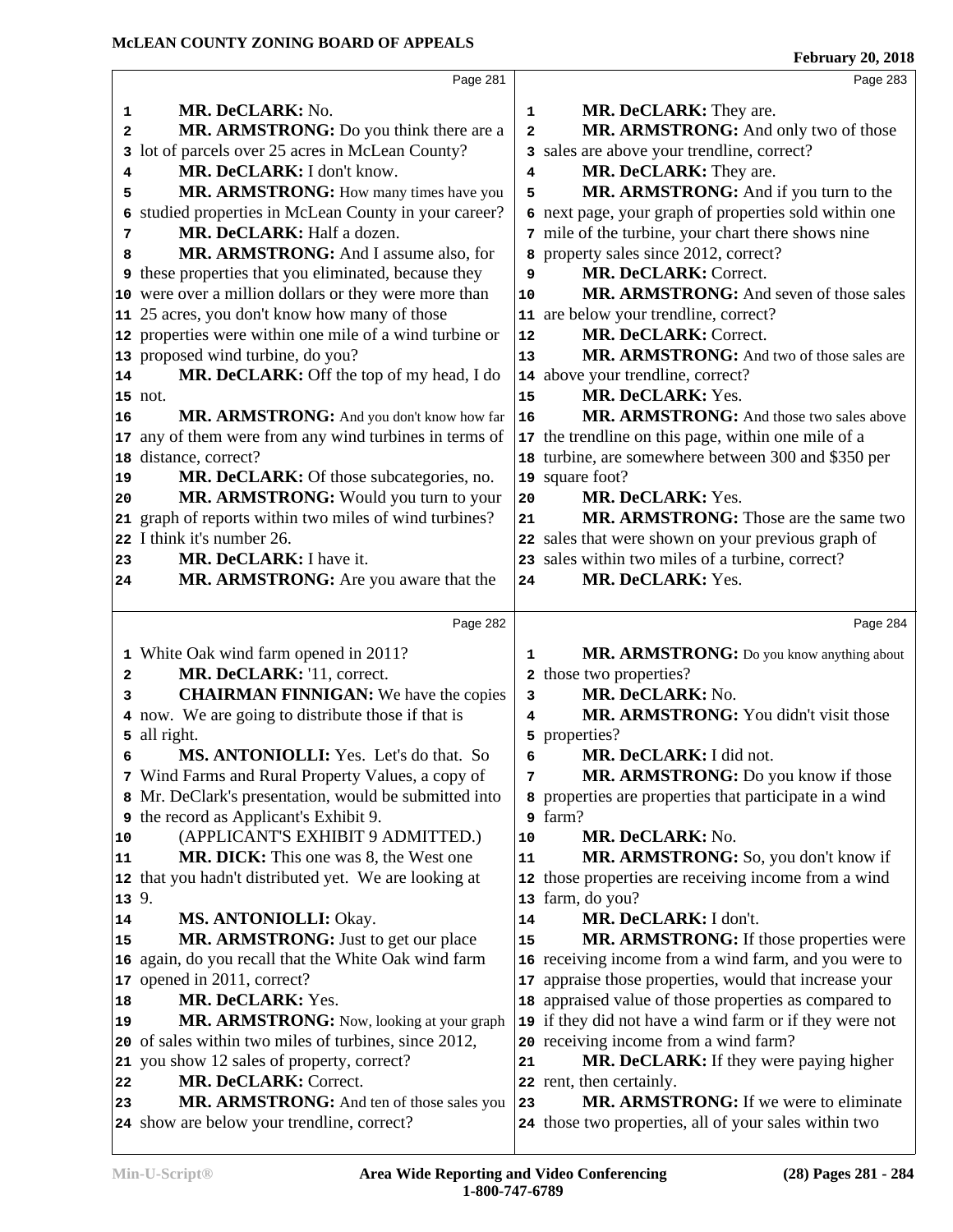|    | Page 285                                                                                        |              | Page 287                                                                                       |
|----|-------------------------------------------------------------------------------------------------|--------------|------------------------------------------------------------------------------------------------|
|    | 1 miles and within one mile are below your trendline,                                           | 1            | <b>MR. DeCLARK: Yes.</b>                                                                       |
|    | 2 correct?                                                                                      | $\mathbf{2}$ | MR. ARMSTRONG: And then, when you get                                                          |
| 3  | MR. DeCLARK: That is true.                                                                      |              | 3 within one mile of a wind turbine, your increase in                                          |
| 4  | MR. ARMSTRONG: Since 2012.                                                                      |              | 4 value jumps up to \$7.25 per square foot, correct?                                           |
| 5  | MR. DeCLARK: That is true. But if you                                                           | 5            | MR. DeCLARK: On an average basis,                                                              |
| 6  | start taking statistics out of here your trendline                                              |              | 6 correct.                                                                                     |
| 7  | changes.                                                                                        | 7            | <b>MR. ARMSTRONG:</b> Correct. Now, this                                                       |
| 8  | MR. ARMSTRONG: Now, your trends show that                                                       |              | 8 increase in value is due to property owners                                                  |
| 9  | the increases in property values decrease the closer                                            |              | 9 receiving income from a wind farm, isn't it?                                                 |
| 10 | the property gets to a wind turbine, correct?                                                   | 10           | MR. DeCLARK: I don't know that.                                                                |
| 11 | MR. DeCLARK: I am sorry. Repeat that.                                                           | 11           | MR. ARMSTRONG: But you can't rule that                                                         |
| 12 | MR. ARMSTRONG: Your graphs show that the                                                        |              | 12 out here, can you?                                                                          |
|    | 13 closer a property gets to the wind turbine the                                               | 13           | MR. DeCLARK: I don't know that.                                                                |
|    | 14 smaller the increase in value?                                                               | 14           | MR. ARMSTRONG: You don't know whether you                                                      |
| 15 | MR. DeCLARK: No. I don't think so,                                                              |              | 15 can rule that out?                                                                          |
|    | 16 because in the one-mile radius, I show the average                                           | 16           | MR. DeCLARK: I don't know the background                                                       |
|    | 17 increase over the course of time being seven and a                                           |              | 17 of the specific sales. I didn't investigate that.                                           |
|    | 18 quarter square foot per year, and that is the                                                |              | 18 I only had the assessor's information.                                                      |
|    | 19 highest amongst them of the previous several charts.                                         | 19           | MR. ARMSTRONG: Because you didn't                                                              |
| 20 | MR. ARMSTRONG: Let's go through it. So,                                                         |              | 20 investigate; is that correct?                                                               |
|    | 21 within ten miles of a turbine, you have an average                                           | 21           | MR. DeCLARK: I looked at statistics.                                                           |
|    | 22 value of the -- the average increase in value is                                             | 22           | MR. ARMSTRONG: And you weren't asked to                                                        |
|    | 23 \$2.68 a square foot, correct?                                                               |              | 23 investigate it, were you?                                                                   |
| 24 | MR. DeCLARK: That's correct.                                                                    | 24           | MR. DeCLARK: Correct.                                                                          |
|    |                                                                                                 |              |                                                                                                |
|    | Page 286                                                                                        |              | Page 288                                                                                       |
| 1  | MR. ARMSTRONG: If you go to your                                                                | 1            | MR. ARMSTRONG: Do you know of any reason                                                       |
| 2  | five-mile chart, the average increase in value goes                                             |              | 2 why the two properties that are over \$300 a square                                          |
|    | 3 down to \$2.49 a square foot, right?                                                          |              | 3 foot would be over \$300 a square foot when the other                                        |
| 4  | MR. DeCLARK: 2.68 down to 2.49, correct.                                                        |              | 4 properties sold in the same years were down below                                            |
| 5  | MR. ARMSTRONG: So, at least according to                                                        |              | 5 \$150 a square foot?                                                                         |
| 6  | your chart, when one moves to five miles closer to a                                            | 6            | MR. DeCLARK: No.                                                                               |
|    | 7 wind turbine, the square foot value is 19 cents less                                          | 7            | MR. ARMSTRONG: If you go to the page                                                           |
|    | 8 per square foot, correct?                                                                     |              | 8 containing your conclusions, you say the farmland is                                         |
| 9  | MR. DeCLARK: Yes. It's increased,                                                               |              | 9 seldom found to be affected by wind structure. Do                                            |
|    | 10 increased, lesser dollar amount.                                                             |              | 10 you see that?                                                                               |
| 11 | MR. ARMSTRONG: Yeah, but it's a smaller                                                         | 11           | MR. DeCLARK: Correct.                                                                          |
|    | 12 increase the closer you get. We'll get to that.                                              | 12           | MR. ARMSTRONG: What is your source for                                                         |
|    | 13 That is my premise, the closer you get to the wind                                           |              | 13 that statement?                                                                             |
|    | 14 farm the smaller the increase in value.                                                      | 14           | MR. DeCLARK: By the statistics we have                                                         |
| 15 | MR. DeCLARK: But except for the last one,                                                       |              | 15 presented here, there's no significant or material                                          |
|    | 16 which is triple what the others.                                                             |              | 16 diminution of value, and from what I read in other                                          |
| 17 | MR. ARMSTRONG: Exactly. Exactly.                                                                |              | 17 studies.                                                                                    |
| 18 | Now, when you go to two miles within a                                                          | 18           | MR. ARMSTRONG: Excluding the Gibbons                                                           |
|    |                                                                                                 |              | 19 study that I cited to you, correct?                                                         |
|    |                                                                                                 |              |                                                                                                |
|    | 19 wind farm, the increase in value is only \$2.16 a                                            | 20           |                                                                                                |
| 21 | 20 square foot, correct?<br>MR. DeCLARK: Yes.                                                   | 21           | MR. DeCLARK: I know nothing about the<br>Gibbons study.                                        |
| 22 |                                                                                                 | 22           |                                                                                                |
|    | MR. ZIMMERMAN: And, obviously, that is<br>23 three miles closer than the five-mile graph but 33 |              | MR. ARMSTRONG: You also say that the<br>23 value of large parcels of agricultural use are more |
|    | 24 cents per square foot less, correct?                                                         |              | 24 affected by soil quality than wind turbines,                                                |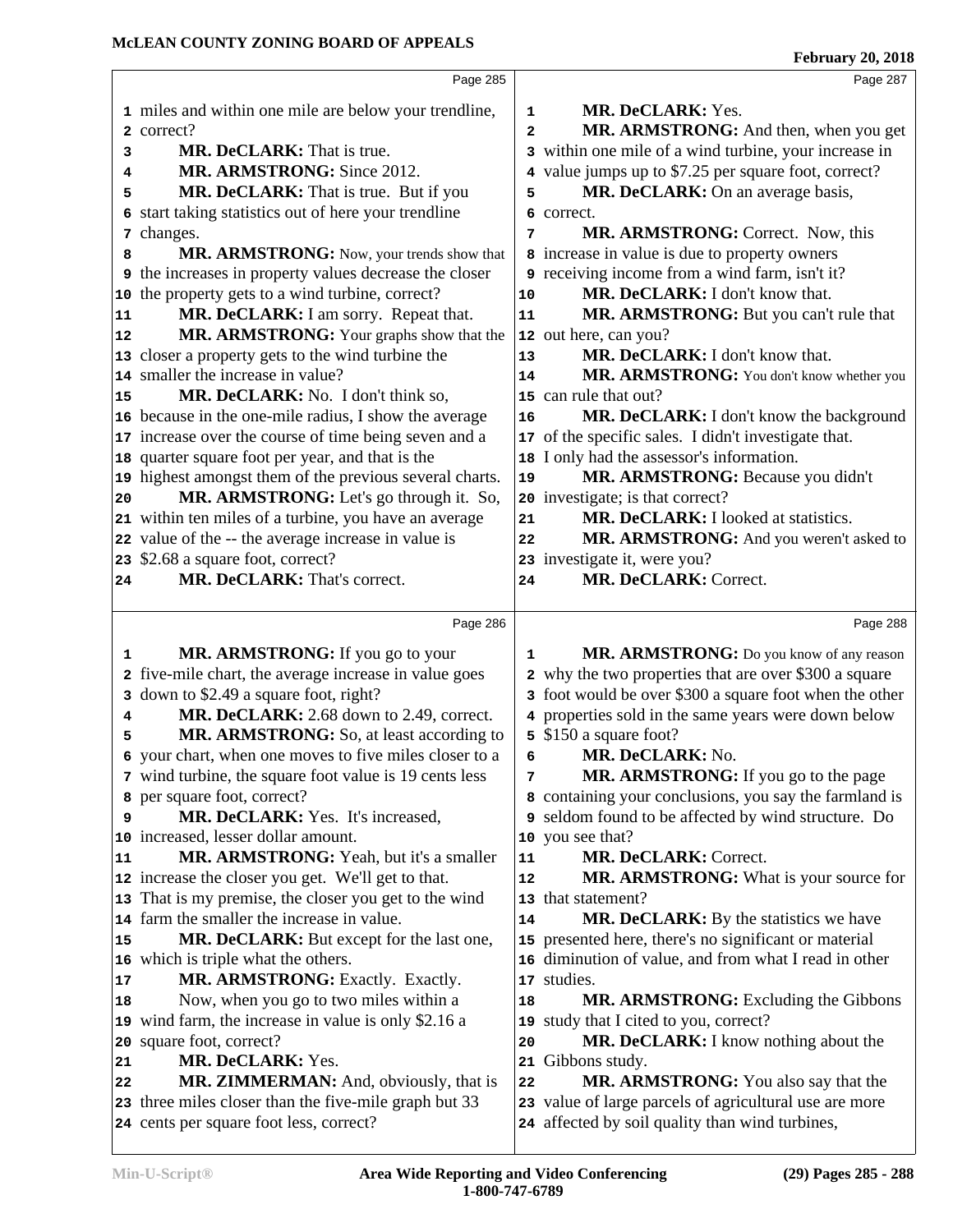|    | Page 289                                                                                                              |            | Page 291                                                                                                     |  |
|----|-----------------------------------------------------------------------------------------------------------------------|------------|--------------------------------------------------------------------------------------------------------------|--|
|    | 1 correct?                                                                                                            |            |                                                                                                              |  |
|    | MR. DeCLARK: Yes.                                                                                                     |            | 1 hands more times than after? Like, after they were<br>2 constructed, did houses more often sell, or was it |  |
| 2  |                                                                                                                       |            | 3 something that was consistent all the way through?                                                         |  |
| 3  | MR. ARMSTRONG: Again, this doesn't tell<br>4 us anything about how the wind turbines effect                           |            | 4 Like, the number of sales I guess is what I was                                                            |  |
|    | 5 nonparticipating properties, does it?                                                                               |            | 5 trying to figure out because I don't know                                                                  |  |
| 6  | MR. DeCLARK: Correct.                                                                                                 |            | 6 specifically what years the other turbines were                                                            |  |
| 7  | MR. ARMSTRONG: And you also conclude the                                                                              |            | 7 constructed, so it's hard for me to understand.                                                            |  |
|    | property values in rural areas will be most affected                                                                  |            | 8 This year was there more sales because they were                                                           |  |
| 8  | <b>9</b> by local employment and recognize recreational                                                               |            | 9 constructed or not constructed, or overall was it a                                                        |  |
|    | 10 opportunities can, correct?                                                                                        |            | 10 more consistent sales from year to year? I mean I                                                         |  |
| 11 | MR. DeCLARK: Yes.                                                                                                     |            | 11 didn't get a chance to count them all.                                                                    |  |
| 12 | MR. ARMSTRONG: Again, this doesn't tell                                                                               | 12         | MR. DeCLARK: In the years between 2004                                                                       |  |
|    | 13 us anything about what the effect of the wind                                                                      |            | 13 and roughly 2010, it looked like maybe nine on                                                            |  |
|    | 14 turbines are on the values of nonparticipating                                                                     |            | 14 average sold per year in the McLean County chart, is                                                      |  |
|    | 15 properties, does it?                                                                                               |            | 15 what I tally. And then, 2010 and after, it looks                                                          |  |
| 16 | MR. DeCLARK: Correct.                                                                                                 |            | 16 like maybe an average of 11.                                                                              |  |
| 17 | MR. ARMSTRONG: Just a minute. I think                                                                                 | $17$       | MR. TAYLOR: So maybe a little bit more.                                                                      |  |
| 18 | that is all I have. That's all I have. Thank you.                                                                     |            | 18 Not a significant amount but a little more.                                                               |  |
| 19 | <b>CHAIRMAN FINNIGAN:</b> Thank you. Anyone                                                                           | 19         | Do you know if any of the houses that you                                                                    |  |
|    | 20 else have questions of this witness? Come forward.                                                                 |            | 20 have in the survey or in your graphs were the same                                                        |  |
| 21 | (QUESTIONS BY MR. TAYLOR)                                                                                             |            | 21 houses resold later?                                                                                      |  |
| 22 | MR. TAYLOR: Travis Taylor, 28686 North                                                                                | 22         | MR. DeCLARK: No, I don't.                                                                                    |  |
| 23 | 3015 East Road, Chenoa, Illinois.                                                                                     | 23         | MR. TAYLOR: You don't, okay. Have you                                                                        |  |
| 24 | I have a couple questions. All of the                                                                                 |            | 24 ever done any studies on properties after they have                                                       |  |
|    |                                                                                                                       |            |                                                                                                              |  |
|    |                                                                                                                       |            |                                                                                                              |  |
|    | Page 290                                                                                                              |            | Page 292                                                                                                     |  |
|    |                                                                                                                       |            |                                                                                                              |  |
|    | 1 home values refer to not incorporated within the                                                                    |            | 1 be decommissioned, on the value of houses or                                                               |  |
|    | 2 county, correct? Or, were they taking into account                                                                  |            | 2 property once they have been taken down?                                                                   |  |
| 3  | any of the incorporated area into it?                                                                                 | 3          | You know, let's say 25 to 30 years down                                                                      |  |
| 4  | MR. DeCLARK: Generally all unincorporated                                                                             |            | 4 the road, I was just curious if he has ever done                                                           |  |
| 5  | areas as I recall.                                                                                                    |            | 5 anything or if that is in the studies he has                                                               |  |
| 6  | MR. TAYLOR: I was just -- because I know                                                                              |            | 6 provided.                                                                                                  |  |
|    | 7 specifically in some of the years mentioned there's                                                                 | 7          | MS. ANTONIOLLI: And just to clarify, by                                                                      |  |
|    | 8 quite -- you know, like 2007 and 2008 there's more<br><b>9</b> development in subdivisions and stuff like that, and |            | 8 decommissioned, you are talking about the wind<br>9 turbines?                                              |  |
|    | 10 I was just curious if any of those -- you know, you                                                                | 10         | MR. TAYLOR: Yeah, that have been removed                                                                     |  |
|    | 11 get more houses on the market at the same time in an                                                               |            | 11 or taken down or something.                                                                               |  |
|    | 12 incorporated area, it could vary some of the                                                                       | ${\bf 12}$ | MR. DeCLARK: I have not.                                                                                     |  |
|    | 13 statistics there as well, is my main thought there.                                                                | 13         | MR. TAYLOR: Okay. I think that is all my                                                                     |  |
|    | 14 Because lately there doesn't seem to be as many                                                                    |            | 14 questions. I appreciate it.                                                                               |  |
|    | 15 undeveloped incorporated housing areas.                                                                            | 15         | <b>CHAIRMAN FINNIGAN:</b> Any other questions?                                                               |  |
| 16 | Was there a big difference in transactions                                                                            | 16         | I think that is it.                                                                                          |  |
|    | 17 before and after? Like, has there been a boom in                                                                   | 17         | MS. ANTONIOLLI: Thank you.                                                                                   |  |
|    | 18 transactions of houses selling more frequently? Do                                                                 | 18         | <b>CHAIRMAN FINNIGAN:</b> Thank you.                                                                         |  |
|    | 19 you know? Before the turbines or after or one                                                                      | 19         | MS. ANTONIOLLI: We have a few outstanding                                                                    |  |
|    | 20 versus the other?                                                                                                  |            | 20 exhibits that we discussed earlier that I would like                                                      |  |
| 21 | MR. DeCLARK: I think the charts suggest                                                                               |            | 21 to enter into the record now. We had -- I had                                                             |  |
|    | 22 no.                                                                                                                |            | 22 presented the post-construction monitoring study                                                          |  |
| 23 | MR. TAYLOR: Did you notice before the                                                                                 |            | 23 plan for the Bright Stalk wind project at the last                                                        |  |
|    | 24 turbines were built, did some of the houses change                                                                 |            | 24 hearing, the night of hearings, and we did not enter                                                      |  |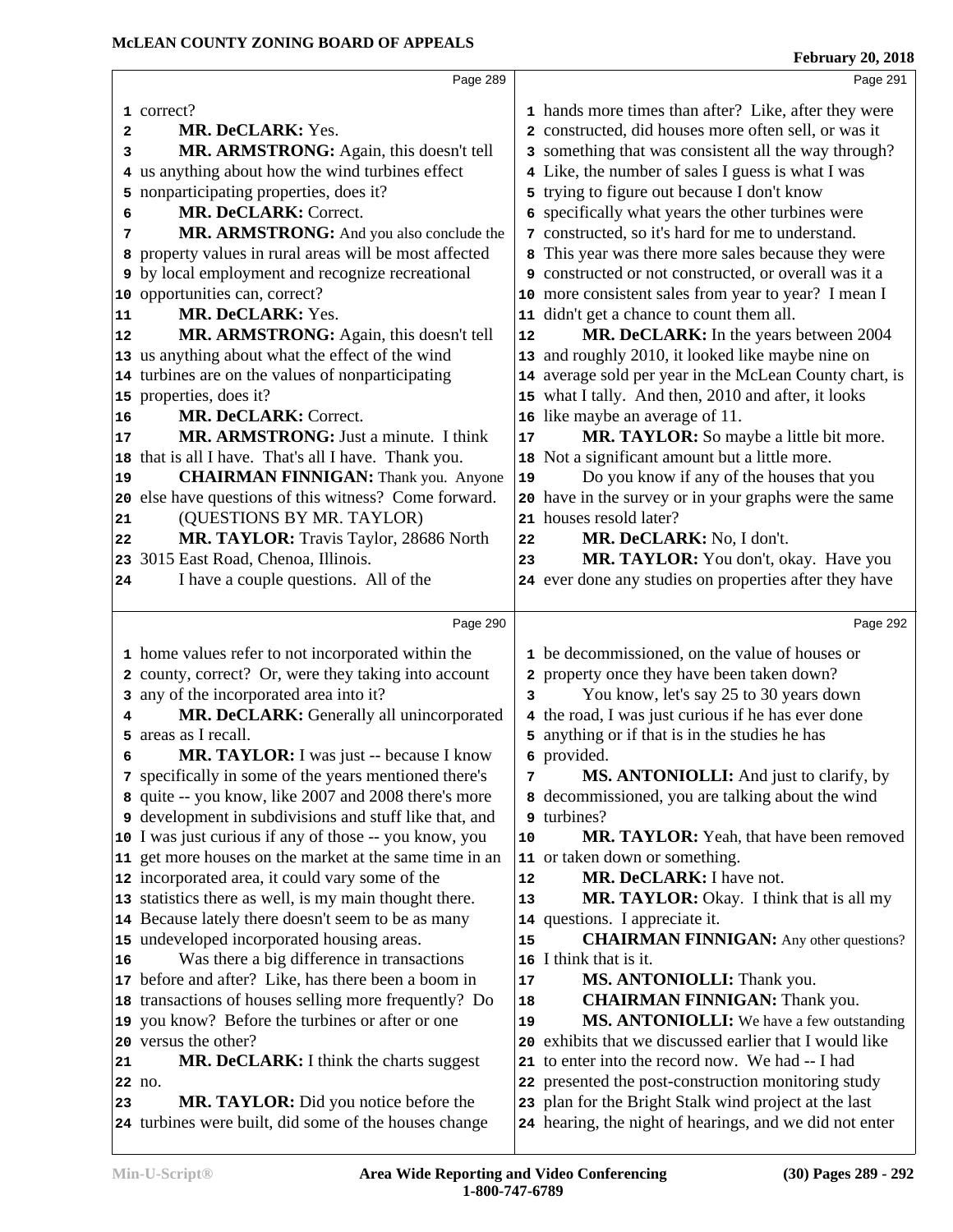|          | Page 293                                                             |              | Page 295                                                                     |  |
|----------|----------------------------------------------------------------------|--------------|------------------------------------------------------------------------------|--|
|          | 1 it into the record then, but I would like to do so                 | $\mathbf{1}$ | MS. ANTONIOLLI: Okay. At this time I                                         |  |
|          | 2 now as Applicant's Exhibit 6.                                      |              | 2 present Allison as an expert in wildlife as well as                        |  |
| 3        | (APPLICANT'S EXHIBIT 6 ADMITTED.)                                    |              | 3 environmental policy at EDPR.                                              |  |
| 4        | <b>CHAIRMAN FINNIGAN:</b> We can do that.                            | 4            | MR. ARMSTRONG: No objection.                                                 |  |
| 5        | MS. ANTONIOLLI: Okay. And next is the CV                             | 5            | <b>CHAIRMAN FINNIGAN:</b> No objection. It                                   |  |
|          | 6 of Mr. Rhett Good who testified earlier tonight on                 |              | 6 okay. We can do that.                                                      |  |
|          | 7 wildlife. I would like to move that into the record                |              | MR. ARMSTRONG: Do you have a copy of that                                    |  |
|          | 8 as Applicant's Exhibit 8.                                          |              | 8 I can have?                                                                |  |
| 9        | (APPLICANT'S EXHIBIT 8 ADMITTED.)                                    | 9            | MS. ANTONIOLLI: Yes. Actually, if                                            |  |
| 10       | <b>CHAIRMAN FINNIGAN: Okay.</b>                                      |              | 10 there's no objection, I can go ahead and move a copy                      |  |
| 11       | MS. ANTONIOLLI: So next, we have with us                             |              | 11 of her presentation into the record now.                                  |  |
|          | 12 today Allison Poe from EDP Renewables to talk about               | 12           | <b>CHAIRMAN FINNIGAN:</b> Yeah, we would like to                             |  |
|          | 13 environmental affairs. Would you like to proceed                  |              | 13 have that.                                                                |  |
|          | 14 with her presentation now?                                        | 14           | (APPLICANT'S EXHIBIT NUMBER 10 ADMITTED.)                                    |  |
| 15       | <b>CHAIRMAN FINNIGAN:</b> That would be fine.                        | 15           | MS. ANTONIOLLI: Okay. Great.                                                 |  |
|          | 16 Would you like to be sworn in?                                    | 16           | MS. POE: So, tonight I'll be giving a                                        |  |
| 17       | MS POE: Yes.                                                         | 17           | general overview of EDP Renewables Environmental                             |  |
| 18       | (ALLISON POE PLACED UNDER OATH.)                                     |              | 18 Affairs Team and environmental corporate culture                          |  |
| 19       | <b>CHAIRMAN FINNIGAN:</b> State your name and                        |              | 19 that we promote at EDPR.                                                  |  |
|          | 20 address and spell your last name.                                 | 20           | Well, I would like to go through and                                         |  |
| 21       | Ms. POE: Allison Poe, P-o-e. 808 Travis                              |              | 21 introduce the EDPR as an industry environmental                           |  |
|          | 22 Street, Suite 700, Houston, Texas.                                |              | 22 leader. As you know, wind energy is considered a                          |  |
| 23       | MR. DICK: Could you spell your first                                 |              | 23 green energy source. It's renewable clean energy                          |  |
|          | 24 name?                                                             |              | 24 and does not burn fossil fuels to provide energy.                         |  |
|          |                                                                      |              |                                                                              |  |
|          |                                                                      |              |                                                                              |  |
|          | Page 294                                                             |              | Page 296                                                                     |  |
| 1        | MS. POE: A-l-l-i-s-o-n.                                              |              |                                                                              |  |
| 2        | (QUESTIONS BY MS. ANTONIOLLI).                                       |              | 1 We take pride in that and strive to be leaders in                          |  |
| 3        |                                                                      |              | 2 the industry as far as minimizing environmental                            |  |
|          | MS. ANTONIOLLI: Ms. Poe, what is your<br>4 role with EDP Renewables? | 4            | 3 impacts from our development.                                              |  |
| 5        |                                                                      |              | So, EDPR, as I mentioned earlier, we                                         |  |
|          | MS. POE: I am an environmental manager                               |              | 5 participate in leadership roles or are a siting                            |  |
|          | 6 and I work primarily in the eastern and central<br>7 states.       | 7            | 6 committee and other organizations.<br>We also have leadership roles in the |  |
| 8        | MS. ANTONIOLLI: What is your educational                             |              | 8 development and industry support of the first ever                         |  |
| 9        | background?                                                          |              | 9 industry-wide wildlife best energy practice, which                         |  |
| 10       | MS. POE: I have a bachelor's degree from                             |              | 10 is turbine feathering below cut-in speed. Rhett                           |  |
|          | 11 University of Transylvania and master's from the                  |              | 11 Good discussed that practice in the earlier                               |  |
|          | 12 University of Western Ontario in zoology and                      |              | 12 presentation.                                                             |  |
|          | 13 evolution.                                                        | 13           | We developed one of the first companywide                                    |  |
|          | MS. ANTONIOLLI: Okay. Thank you. What                                |              | 14 environmental policies in 2009, and we continue to                        |  |
|          | 15 professional organizations are you involved with?                 |              | 15 improve that as new technologies and advancements                         |  |
|          | MS. POE: I am involved with the American                             |              | 16 come to light.                                                            |  |
|          | 17 Wind Energy Association Siting Committee and the                  | 17           | We built one of the first departments                                        |  |
|          | 18 American Wind Wildlife Institute.                                 |              | 18 directed at environmental affairs. We have a team                         |  |
| 14<br>16 | MS. ANTONIOLLI: What are your roles or                               | 19           | of seven people that are directly dedicated to                               |  |
|          | 20 responsibilities with the American Wind Energy                    |              | 20 working on environmental practices and affairs at                         |  |
|          | 21 Association?                                                      |              | 21 the company.                                                              |  |
| 19<br>22 | MS. POE: I participate in various                                    | 22           | We are a founding member and a current                                       |  |
|          | 23 strategy groups, specifically the bat working group               |              | 23 participant of AWWI.                                                      |  |
|          | 24 as well as just the general siting group.                         | 24           | All of our operating US wind farms have                                      |  |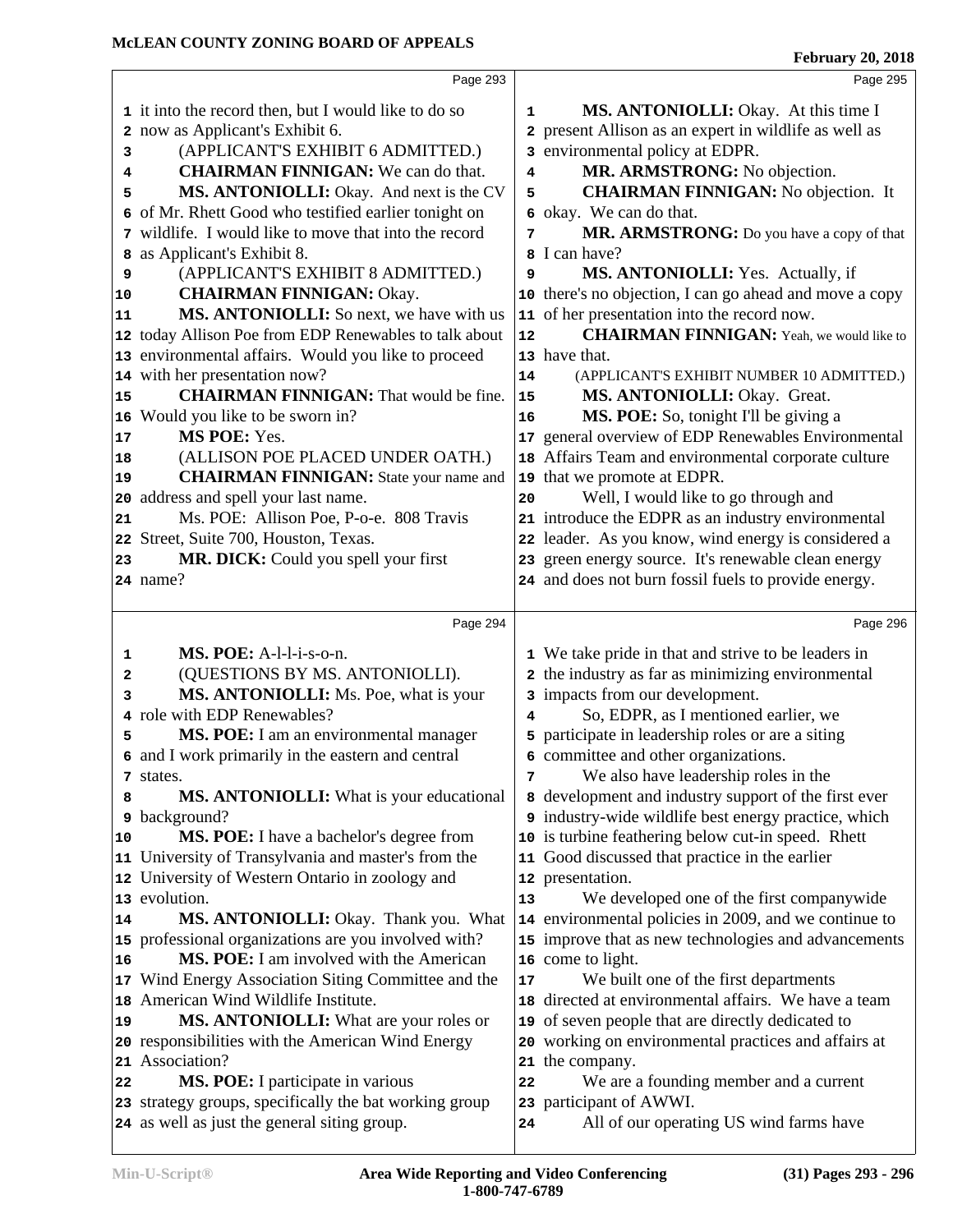|                | Page 297                                                                                                                                                                                                                                                                                                                                                                                                                                                                                                                 | Page 299                                                                                                                                                                                                                                                                                                                                                                                                                                                                                                                                |  |
|----------------|--------------------------------------------------------------------------------------------------------------------------------------------------------------------------------------------------------------------------------------------------------------------------------------------------------------------------------------------------------------------------------------------------------------------------------------------------------------------------------------------------------------------------|-----------------------------------------------------------------------------------------------------------------------------------------------------------------------------------------------------------------------------------------------------------------------------------------------------------------------------------------------------------------------------------------------------------------------------------------------------------------------------------------------------------------------------------------|--|
| 3<br>5<br>6    | 1 developed bird and bat conservation strategies in<br>2 accordance with US Fish and Wildlife Service<br>guidelines, and that includes operating wind farms<br>4 that were installed before 2012 when those<br>guidelines came out.<br>We are also the first company to develop a<br>7 companywide carcass removal standard operating<br>8 procedure. That carcass removal operating procedure<br><b>9</b> is to minimize impacts to eagles or turkey vultures,<br>10 etc., that may be attracted to the site. Let's say | 1 which really a high-level screening. So, when the<br>2 project is just, you know, coming to light, usually<br>3 we are looking at a larger area for the potential<br>4 development, and we'll do kind of a high-level<br>5 screening, and oftentimes that is at the county<br>6 level. So, we'll use publicly available data, GIS<br>7 data, the Wetland's Inventory data to do kind of a<br>8 high-level assessment of whether or not there are<br>any big, obvious triggers that might deter us from<br>10 developing in that area. |  |
| 14             | 11 if there was a cow carcass or something like that, a<br>12 deer carcass onsite that would attract scavengers.<br>13 So, we've implemented a removal program.<br>And we are also registered under ISO<br>15 14,001 and have implemented a robust environmental                                                                                                                                                                                                                                                         | If there are no obvious triggers, then we<br>11<br>12 will move on to Tier 2, which is a site<br>13 characterization study, and that's when our<br>14 potential project is narrowed down to a particular<br>15 site. So, for this project, we started with McLean                                                                                                                                                                                                                                                                       |  |
| 17<br>20       | 16 management system.<br>Next, I would like to go through just an<br>18 overview of the components of developing a project<br>19 from an environmental standpoint.<br>First, we start with agency coordination.<br>21 And I say we start with agency coordination, we<br>22 start, we hit that in the middle, and then we end<br>23 with agency coordination.                                                                                                                                                            | 16 County as kind of a larger area and then that was<br>17 narrowed down to a larger project area. And then,<br>18 from there, then the turbine layout is established,<br>19 usually later on. So, during Tier 2 we'll also look<br>20 at publicly available data. This is when we start<br>21 our agency coordination through letters and reaching<br>22 out to the agency to ask for feedback and provide<br>23 any information that they may have on any issues                                                                      |  |
| 24             | Our philosophy is that working with the                                                                                                                                                                                                                                                                                                                                                                                                                                                                                  | 24 that they might see for developing this area.                                                                                                                                                                                                                                                                                                                                                                                                                                                                                        |  |
|                |                                                                                                                                                                                                                                                                                                                                                                                                                                                                                                                          |                                                                                                                                                                                                                                                                                                                                                                                                                                                                                                                                         |  |
| 4<br>5         | Page 298<br>1 agencies early and often is really our best road to<br>2 developing a project successfully that will have<br>3 minimal impacts to wildlife and other environmental<br>resources.<br>From there, we discuss any potential<br>6 wildlife issues with the agencies as well as use our<br>7 consultants to help us determine what risks there<br>8 may be to wildlife through surveys and other<br>9 research.                                                                                                 | Page 300<br>Moving on from there, we move into Tier 3<br>1<br>2 which are the specific wildlife surveys. Again,<br>3 from, the initial agency coordination, we determine<br>4 what species may need some additional surveys, so<br>5 those are implemented through consultants.<br>Once we've collected the Tier 3 data, we<br>6<br>7 go back to the agencies and present the results and<br>8 get any sort of feedback that they may have on<br>9 potential risk and any additional surveys that may                                   |  |
| 10<br>12<br>17 | We also conduct wetland delineations and<br>11 investigate the occurrence of cultural resources.<br>After we've done all of these things at<br>13 the pre-construction level, then, during<br>14 construction, we have an environmental management<br>15 plan, and also during operation we have a management<br>16 plan that guides those practices.<br>First, I'll go through a pretty high level                                                                                                                      | 10 be needed.<br>From there, we continue with our risk<br>${\bf 11}$<br>12 assessment. During this, we implement measures to<br>13 avoid, minimize, and mitigate risk, if needed. We<br>14 document this entire process in our bird and bat<br>15 conservation strategy as well as an environmental<br>16 risk matrix that we make for each individual<br>17 project.                                                                                                                                                                   |  |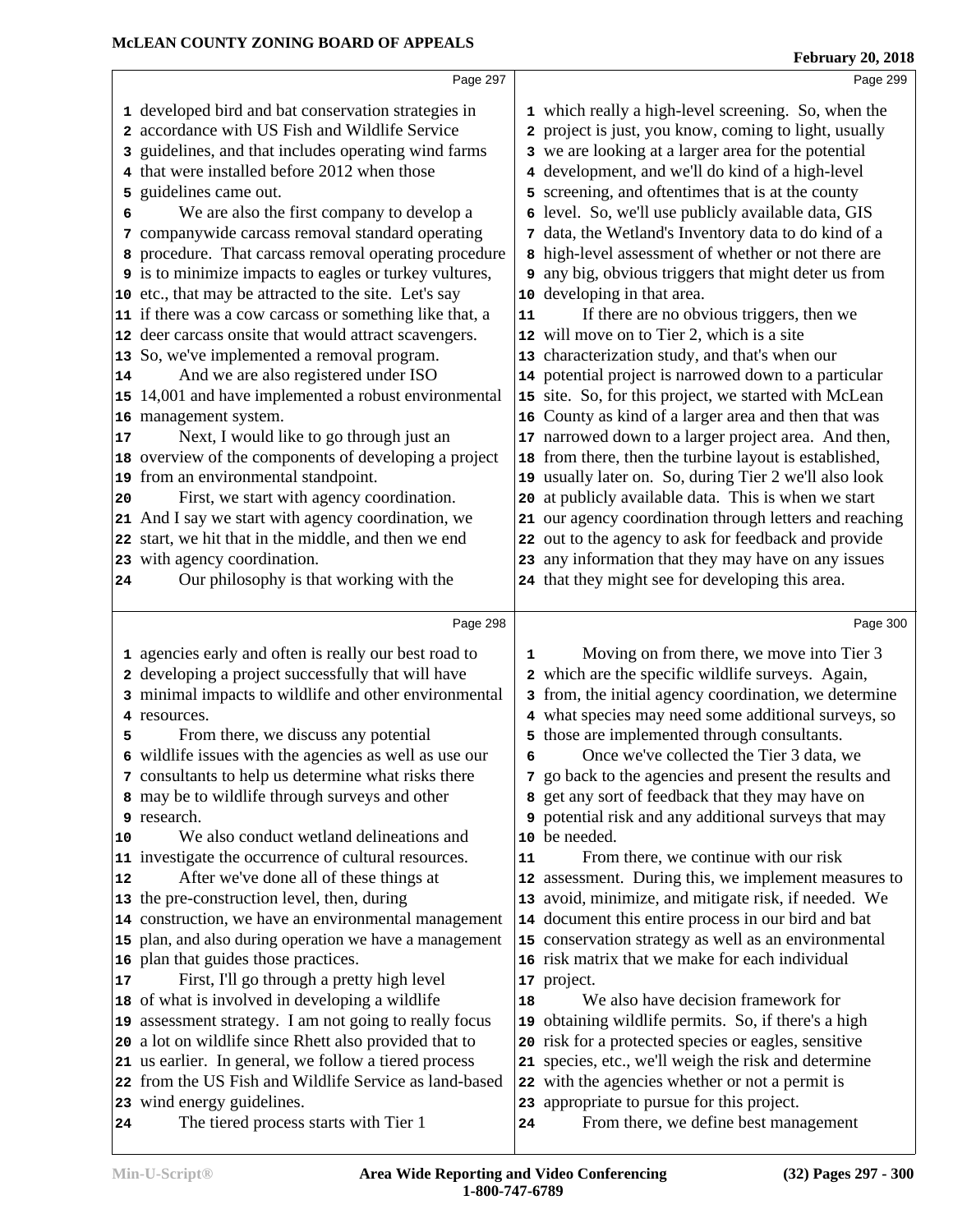|    | Page 301                                                                                              |              | Page 303                                                                                               |  |
|----|-------------------------------------------------------------------------------------------------------|--------------|--------------------------------------------------------------------------------------------------------|--|
|    | 1 practices. As I mentioned earlier, we have the                                                      |              | 1 areas are investigated for wetlands.                                                                 |  |
|    | 2 carcass removal program. We may provide some                                                        | $\mathbf{2}$ | The consultants begin this work by                                                                     |  |
|    | 3 recommendations if there are going to be any                                                        |              | 3 performing a desktop analysis to identify potential                                                  |  |
|    | 4 overhead distribution lines. And, also, lighting                                                    |              | 4 wetlands and water bodies in the project, and then                                                   |  |
|    | 5 practices to minimize avian impact, so lighting at                                                  |              | 5 they go out and do a field delineation using methods                                                 |  |
|    | 6 the substation also.                                                                                |              | 6 described in the Army Corps Wetland Delineation                                                      |  |
| 7  | We also, when possible, install unguided                                                              |              | 7 Manual and the Regional Supplement to the Corp of                                                    |  |
| 8  | permanent bat towers, and that minimizes the risk to                                                  |              | 8 Engineers Wetland Delineation Manual for the                                                         |  |
| 9  | birds as well.                                                                                        |              | 9 Midwest.                                                                                             |  |
| 10 | So, I mentioned bird and bat conservation                                                             | 10           | The wetlands delineations for this project                                                             |  |
|    | 11 strategies, so I'll explain a bill bit more what                                                   |              | 11 were conducted during the fall of 2017, and the                                                     |  |
|    | 12 this entails. It's really a written record of                                                      |              | 12 total impacts for the current layout of the project                                                 |  |
|    | 13 actions taken to avoid, minimize, and compensate for                                               |              | 13 are 463 square feet of permanent impacts -- so,                                                     |  |
|    | 14 potential adverse impacts to both birds and bats and                                               |              | 14 those are impacts from roads primarily -- and 822                                                   |  |
|    | 15 then also other nonflying species. This document is                                                |              | 15 square feet of temporary impacts. So, as currently                                                  |  |
|    | 16 specific to the project. So, we create a new                                                       |              | 16 designed, the maximum permanent impacts, which are                                                  |  |
|    | 17 document for every project that has the specific                                                   | 17           | 0.01 acres, are below the tenth of an acre                                                             |  |
|    | 18 issues to that project. This document serves as a                                                  |              | 18 notification threshold of the US Army Corp of                                                       |  |
|    | 19 survey record so we'll have every report or survey                                                 |              | 19 Engineers Nationwide Permit 12 for Utility Line                                                     |  |
|    | 20 that was conducted for the project in one place so                                                 |              | 20 Activities.                                                                                         |  |
|    | 21 that we can look at the information there. We'll                                                   | 21           | And, of course, all appropriate erosion                                                                |  |
|    | 22 also record the agency coordination record here. So                                                |              | 22 control measures will be implemented to protect any                                                 |  |
|    | 23 any e-mail, phone conversation, meeting notes that                                                 |              | 23 wetlands that aren't necessarily or aren't going to                                                 |  |
|    | 24 we have with the agencies will be included in this                                                 |              | 24 be impacted but may be in the limits of disturbance.                                                |  |
|    |                                                                                                       |              |                                                                                                        |  |
|    |                                                                                                       |              |                                                                                                        |  |
|    | Page 302                                                                                              |              | Page 304                                                                                               |  |
|    | 1 document.                                                                                           |              | 1 So, those measures will be implemented and enforced.                                                 |  |
| 2  | This document also contains a record of                                                               | $\mathbf{2}$ | In addition to wetland delineation, we                                                                 |  |
| 3  | best management practices that will be implemented                                                    |              | 3 also had a cultural resources investigation                                                          |  |
| 4  | during construction and operation, so things like                                                     |              | 4 completed for the project. This started with a                                                       |  |
| 5  | lighting, speed limits to minimize any impact to                                                      |              | 5 desktop analysis in July of 2017. Field surveys                                                      |  |
|    | 6 terrestrial animals, etc.                                                                           |              | 6 were completed in November of 2017; that was                                                         |  |
| 7  | And in the BBCS, there's also a detailed                                                              |              | 7 primarily a pedestrian field visit.                                                                  |  |
|    | 8 adapted management measure. So, specifically for                                                    | 8            | Two additional resources were identified                                                               |  |
|    | <sup>9</sup> this project, we will include any adaptive                                               |              | <b>9</b> from the original resources that were identified in                                           |  |
|    | 10 management measures that may be appropriate similar                                                |              | 10 the desktop analysis. Two additional were                                                           |  |
|    | 11 to what Rhett reviewed in his presentation on the                                                  |              | 11 identified and can easily be avoided from impact                                                    |  |
|    | 12 adaptive management for bat curtailment, endangered                                                |              | 12 from the construction and operation of the wind                                                     |  |
|    | 13 species, etc. I will note that this document is                                                    |              | 13 project.                                                                                            |  |
|    | 14 usually prepared before construction, so we are                                                    | 14           | We've coordinated with the State Historic                                                              |  |
|    | 15 beginning that process now, and it is a living                                                     |              | 15 Preservation Office, and that is ongoing. Based on                                                  |  |
|    | 16 document. So, as developments occur in the project,                                                |              | 16 the lack of sites identified from the pedestrian                                                    |  |
|    | 17 say there's an endangered species take, we would                                                   |              | 17 survey and the ongoing agricultural activity within                                                 |  |
|    | 18 update the BBCS to reflect any changes to what is                                                  |              | 18 the project area, it's determined that the project                                                  |  |
|    | 19 going on with the project.                                                                         |              | 19 is unlikely to have any adverse effects on                                                          |  |
| 20 | As I mentioned earlier, we do investigate                                                             |              | 20 archeological sites or historic properties.                                                         |  |
|    | 21 the occurrence of wetlands in the project area,                                                    | 21           | Shifting gears a little bit to                                                                         |  |
|    | 22 specifically within areas of potential ground                                                      |              | 22 construction. So, once we've done all of our                                                        |  |
|    | 23 disturbance. So, any turbine areas, roads,<br>24 collection lines, etc., any infrastructure, those |              | 23 pre-construction studies, we shift gears to ensure<br>24 that the project is adhering to regulatory |  |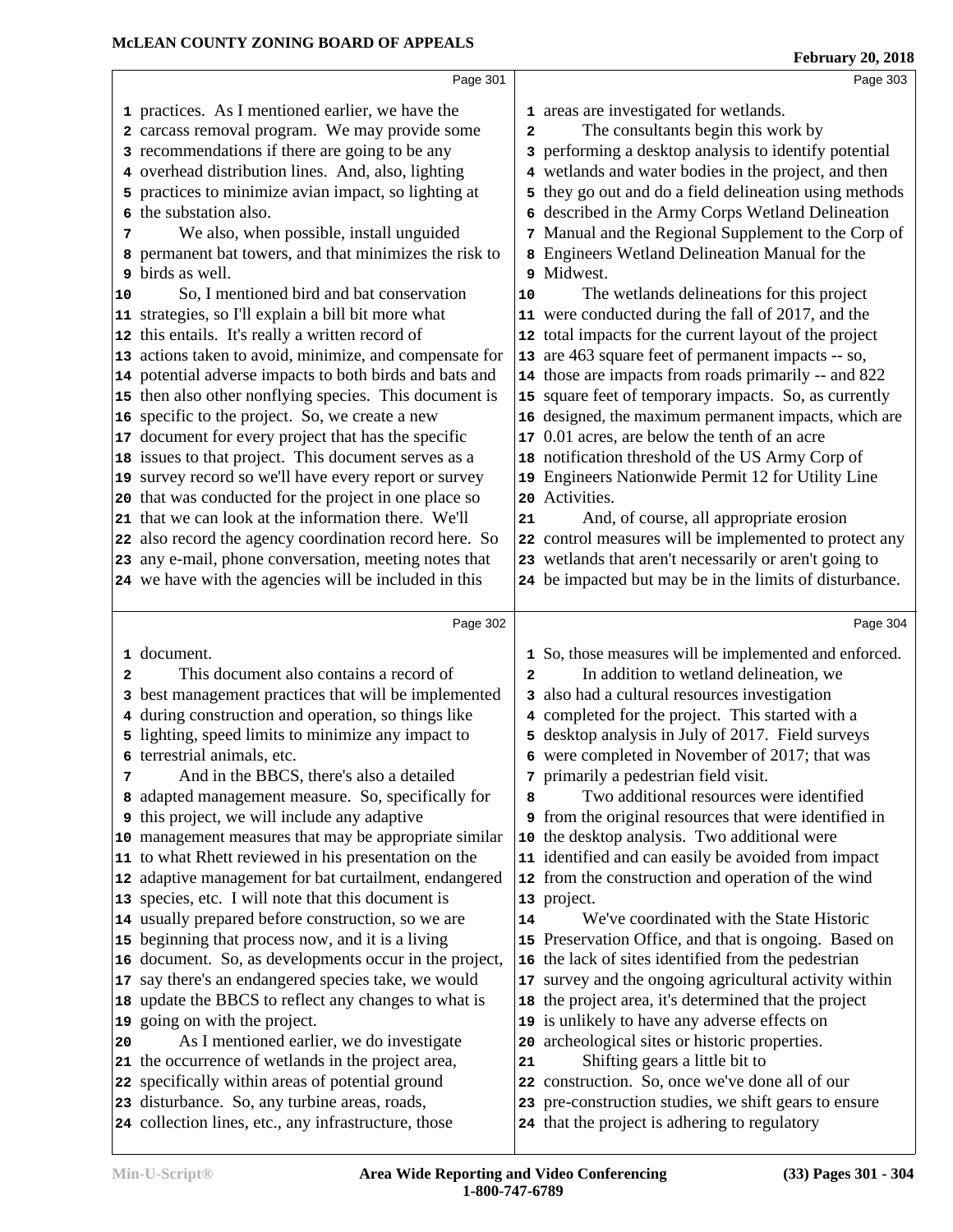|    | Page 305                                                                  |                         | Page 307                                                                                                      |
|----|---------------------------------------------------------------------------|-------------------------|---------------------------------------------------------------------------------------------------------------|
|    | 1 requirements, any permit conditions that we have,                       |                         | 1 post-construction monitoring, we may implement an                                                           |
|    | 2 and any voluntarily commitments that we've set                          | $\overline{\mathbf{c}}$ | adaptive management strategy if certain events                                                                |
|    | 3 forth. Those are tracked in our environmental                           |                         | 3 happen that we didn't necessarily anticipate from                                                           |
|    | 4 obligations database and through our project                            |                         | 4 the Tier 3 pre-construction surveys.                                                                        |
|    | 5 obligations tracker. So, we often have a long list                      | 5                       | Our environmental compliance is also                                                                          |
|    | 6 of things that we want to do to minimize the impacts                    |                         | 6 tracked through our environmental health and safety                                                         |
| 7  | and we keep track of those through that.                                  | 7                       | management system. It's a Web-based system that our                                                           |
| 8  | We continue with stakeholder consultation.                                | 8                       | operation folks can enter any health and safety                                                               |
|    | 9 We also develop a SWPPP as part of the National                         |                         | <b>9</b> issues or any environmental issues like such as                                                      |
|    | 10 Pollutant Discharge Elimination System.                                |                         | 10 spills onsite, etc.                                                                                        |
| 11 | During construction, we have an                                           | 11                      | We continue with stakeholder consultation.                                                                    |
|    | 12 environmental construction monitoring consultant as                    | 12                      | Once we collect the post-construction monitoring                                                              |
|    | 13 well as a biomonitor, if necessary, if there are                       |                         | 13 data, we circle up with the agencies and present                                                           |
|    | 14 sensitive species that need to be avoided during                       |                         | 14 those results to them and work with them on any                                                            |
|    | 15 construction.                                                          |                         | 15 adaptive management that may be necessary.                                                                 |
| 16 | This third-party consultant ensures                                       | 16                      | We implement the BBCS for the best                                                                            |
|    | 17 compliance with obligations and also provides                          | 17                      | management practices that we defined in that                                                                  |
|    | 18 training and wildlife considerations to the                            | 18                      | document.                                                                                                     |
|    | 19 construction crew.                                                     | 19                      | We also have a WIRS, which is a wildlife                                                                      |
| 20 | During this time we also define best                                      |                         | 20 instant reporting system. That is something that we                                                        |
|    | 21 management practices and communicate those to our                      |                         | 21 voluntarily implement at all of our operating                                                              |
|    | 22 construction crew. Any sensitive habitat areas such                    |                         | 22 projects. We train our operational folks, if they                                                          |
|    | 23 as raptor nests or wetlands that have been                             |                         | 23 see a dead bird or bat or anything near the turbines                                                       |
|    | 24 identified during the pre-construction phase are                       |                         | 24 when they are going out to work on the turbines, we                                                        |
|    |                                                                           |                         |                                                                                                               |
|    | Page 306                                                                  |                         |                                                                                                               |
|    |                                                                           |                         | Page 308                                                                                                      |
|    | 1 avoided or impact is minimized, and that is                             |                         | 1 ask them to report that to us, and then we usually                                                          |
|    | 2 communicated to construction personnel either                           |                         | 2 follow up with them to identify what the animal may                                                         |
|    | 3 through flagging or fencing that, you know, kind of                     |                         | 3 be and take any appropriate actions if needed. And                                                          |
|    | 4 cordons off those areas.                                                |                         | 4 it's also just a great way for us to really keep                                                            |
| 5  | Where feasible, we may modify construction                                |                         | 5 track of what is going on at our projects.                                                                  |
|    | 6 timing activities to avoid impact on nesting raptors                    | 6                       | Additionally, we implement our carcass                                                                        |
|    | 7 to avoid disturbing them during that sensitive time.                    |                         | 7 removal procedures when necessary.                                                                          |
| 8  | Additionally, during bird nesting season,                                 | 8                       | Another part of the operations                                                                                |
|    | 9 we will minimize risk of disturbance and avoid                          |                         | 9 environmental strategy is we do an environmental                                                            |
|    | 10 clearing any treed areas that may contain nests.                       |                         | 10 visitor orientation in addition to the safety                                                              |
|    | 11 So, that is usually during the time, you know,                         | 11                      | orientation that all of the crews must undergo, we                                                            |
|    | 12 spring through early summer.                                           | 12                      | also have environmental awareness orientation.                                                                |
| 13 | All right. Moving on to operations, I had                                 | 13                      | And with that, I'll take questions.                                                                           |
|    | 14 mentioned the tiered process previously stopping at                    | 14                      | (QUESTIONS BY THE BOARD)                                                                                      |
|    | 15 Tier 3 for the pre-construction wildlife surveys.                      | 15                      | MS. TURNER: I have a few. Has EDP ever                                                                        |
| 16 | Tier 4 stars during operation, which is                                   |                         | 16 not proceeded with a project purely due to                                                                 |
|    | 17 post-construction monitoring. We talked a little                       | 17                      | environmental reasons, you know, on your first --                                                             |
|    | 18 bit about that earlier, so I won't go into extreme                     |                         | 18 even on your high view or the next tier.                                                                   |
|    | 19 detail there.                                                          | 19                      | MS. POE: I would say from a high view,                                                                        |
| 20 | But through the post-construction                                         |                         | 20 yes. Usually at Tiers 1 and 2, you know, if we're                                                          |
|    | 21 monitoring we collect data for this project over the                   |                         | 21 reviewing a database and see that there's a national                                                       |
|    | 22 course of at least two years with the potential to                     |                         | 22 park nearby or a large bat hibernaculum or something                                                       |
| 24 | 23 add a third year if warranted.<br>Depending on what we identify during |                         | 23 like that, we would likely provide that information<br>24 to our development team and make a decision from |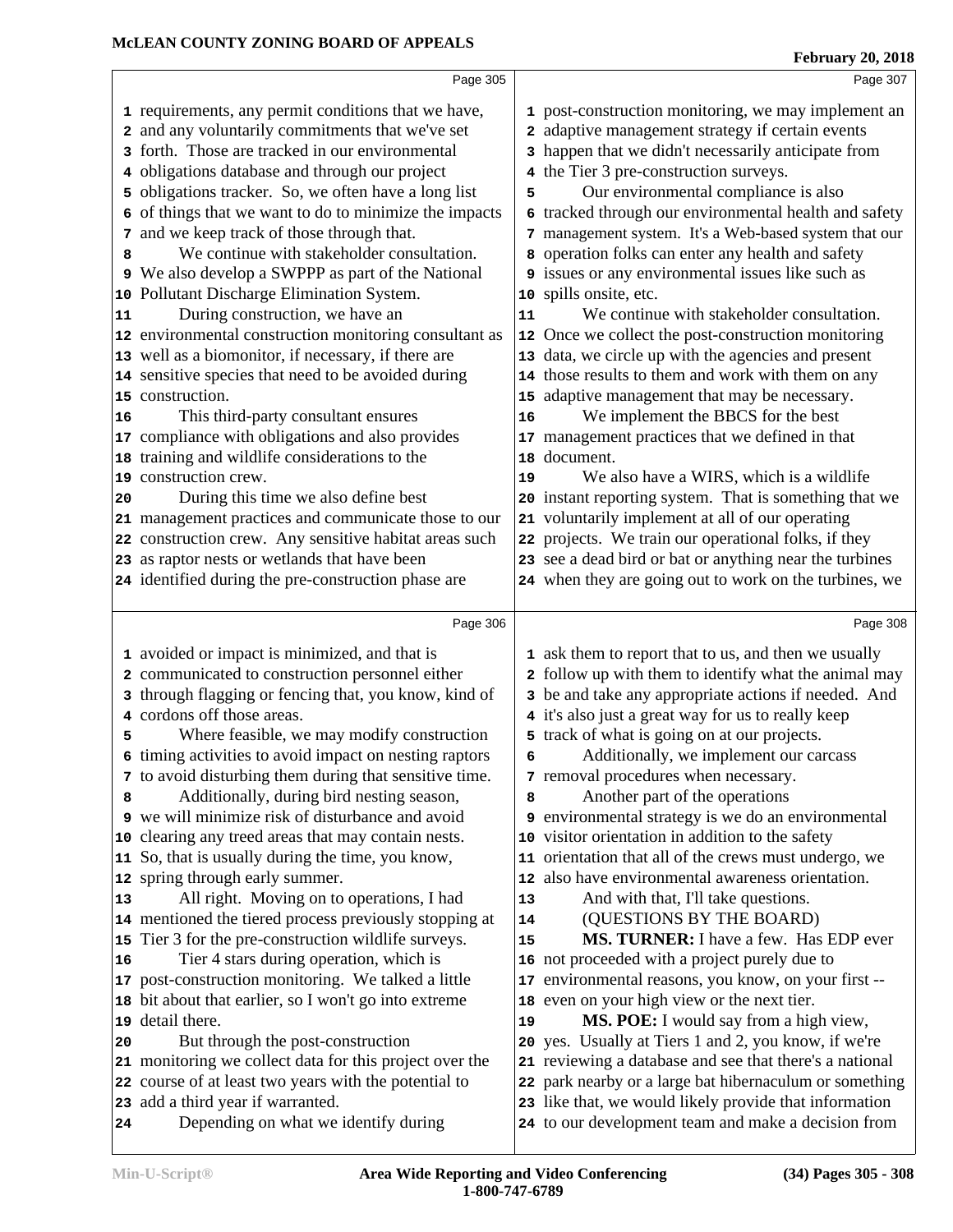|    | Page 309                                                |    | Page 311                                                   |
|----|---------------------------------------------------------|----|------------------------------------------------------------|
|    | 1 there; but we have walked away from an area very      |    | 1 report. If it's an endangered species or an eagle        |
|    | 2 early on.                                             |    | 2 or a sensitive species, then I would immediately         |
| 3  | MS. TURNER: Okay. What is wildlife                      |    | 3 contact the agencies at work to figure out the next      |
| 4  | training or training on wildlife considerations?        | 4  | step. So, I would say, you know, within a day              |
| 5  | Can you give me some examples of you said               | 5  | usually of a report being submitted.                       |
|    | you do some training with your staff on that?<br>6      | 6  | MS. TURNER: How many days are reports                      |
| 7  | MS. POE: Sure. So, during construction,                 |    | 7 submitted? I mean you guys have a lot of different       |
|    | 8 we focus primarily on things like storm water,        |    | 8 things out there. I would imagine this would be a        |
|    | 9 pollution, wetland disturbance, things like that.     | 9  | common occurrence.                                         |
|    | 10 But, also, you know, we'll train them on speed limit | 10 | MS. POE: It's fairly common depending on                   |
|    | 11 enforcement so that they are less likely to injure   |    | 11 the time of year. Certain times of the year in          |
|    | 12 an animal by driving too quickly. We also go over    |    | 12 different parts of the country there may be more        |
|    | 13 some of the issues that, you know, they may get      |    | 13 reported carcasses, also depending on how long the      |
|    | 14 questions, you know, from interested folks about     |    | 14 wind farm has been in operation. So, if it's a          |
|    | 15 what are some of the issues with wind farms. So, we  |    | 15 brand new project, there are crews at the turbines      |
|    | 16 kind of do a general environmental training, but for |    | 16 more frequently. That said, all turbines are            |
|    | 17 our construction folks we like to really focus on    |    | 17 typically visited once a month at least for some        |
|    | 18 things that they may impact, like erosion control,   |    | 18 sort of maintenance or check.                           |
|    | 19 things like that.                                    | 19 | MS. TURNER: Have any of these reports                      |
| 20 | MS. TURNER: You state that you do studies               |    | 20 ever resulted or indicated a need for adaptive          |
|    | 21 for two years and then take adaptive measures if     |    | 21 measures to be taken on the turbines?                   |
|    | 22 need be, or that influences your adaptive measures.  | 22 | MS. POE: To my knowledge, no. These                        |
|    | 23 What happens after the adaptive measures are taken?  |    | 23 measures, it's a little bit different than              |
| 24 | MS. POE: So, usually we'll do additional                |    | 24 post-construction monitoring in that                    |
|    |                                                         |    |                                                            |
|    | Page 310                                                |    | Page 312                                                   |
|    |                                                         |    |                                                            |
|    | 1 evaluations to make sure that those adaptive          |    | 1 post-construction monitoring is a standardized           |
|    | 2 measures were appropriate and effective, and then     |    | 2 search. Consultants are going out at specific            |
|    | 3 continue to follow up and coordinate with the         | 3  | intervals.                                                 |
|    | 4 agencies.                                             | 4  | The WIRS is more -- it's kind of random.                   |
| 5  | MS. TURNER: That was my next question.                  | 5  | So, unless we are finding a threat to an endangered        |
|    | 6 So, you continue to communicate with the agencies on  |    | 6 species or an eagle or something like that, it's not     |
|    | 7 that?                                                 |    | 7 really likely to trigger adaptive management.            |
| 8  | MS. POE: Yes.                                           |    | 8 Although, we do typically keep an eye, and if we are     |
| 9  | MS. TURNER: Do the agencies have                        |    | <b>9</b> starting to get a lot of incidental reports, then |
|    | 10 reporting requirements for you at those years? Do    |    | 10 we'll keep an eye on that project and be aware that     |
|    | 11 they follow up with you if you don't get in touch    | 11 | there may be a problem. But so far, to my                  |
|    | 12 with them?                                           |    | 12 knowledge, there hasn't really been much adaptive       |
| 13 | MS. POE: It really depends on the office.               |    | 13 management.                                             |
|    | 14 So, we at EDPR really value our relationship with    | 14 | MS. TURNER: Okay. Thank you.                               |
|    | 15 the agencies and we work in a lot of different       | 15 | MR. BANGERT: So would it be your office                    |
|    | 16 states, but we often work repeatedly in states. So,  | 16 | that responds to the Illinois Department of Natural        |
|    | 17 we are very proactive at following up and making     | 17 | Resources and their recommendations?                       |
|    | 18 sure that we continue that good working relationship | 18 | MS. POE: Yes.                                              |
|    | 19 and trust with the agencies.                         | 19 | MR. BANGERT: And so does your opinion                      |
| 20 | MS. TURNER: Okay. How often does EDP                    | 20 | differ from the earlier testimony that we had today        |
|    | 21 review your WIRS reports that you have?              |    | 21 from Rhett Good?                                        |
| 22 | MS. POE: So, I personally get an e-mail                 | 22 | MS. POE: So, no.                                           |
|    | 23 every time a WIRS incident is submitted from the     | 23 | MR. BANGERT: So, you collaborate with him                  |
|    | 24 operations. So, I'll get an e-mail, I review the     |    | 24 on that? Because that -- on that report from the        |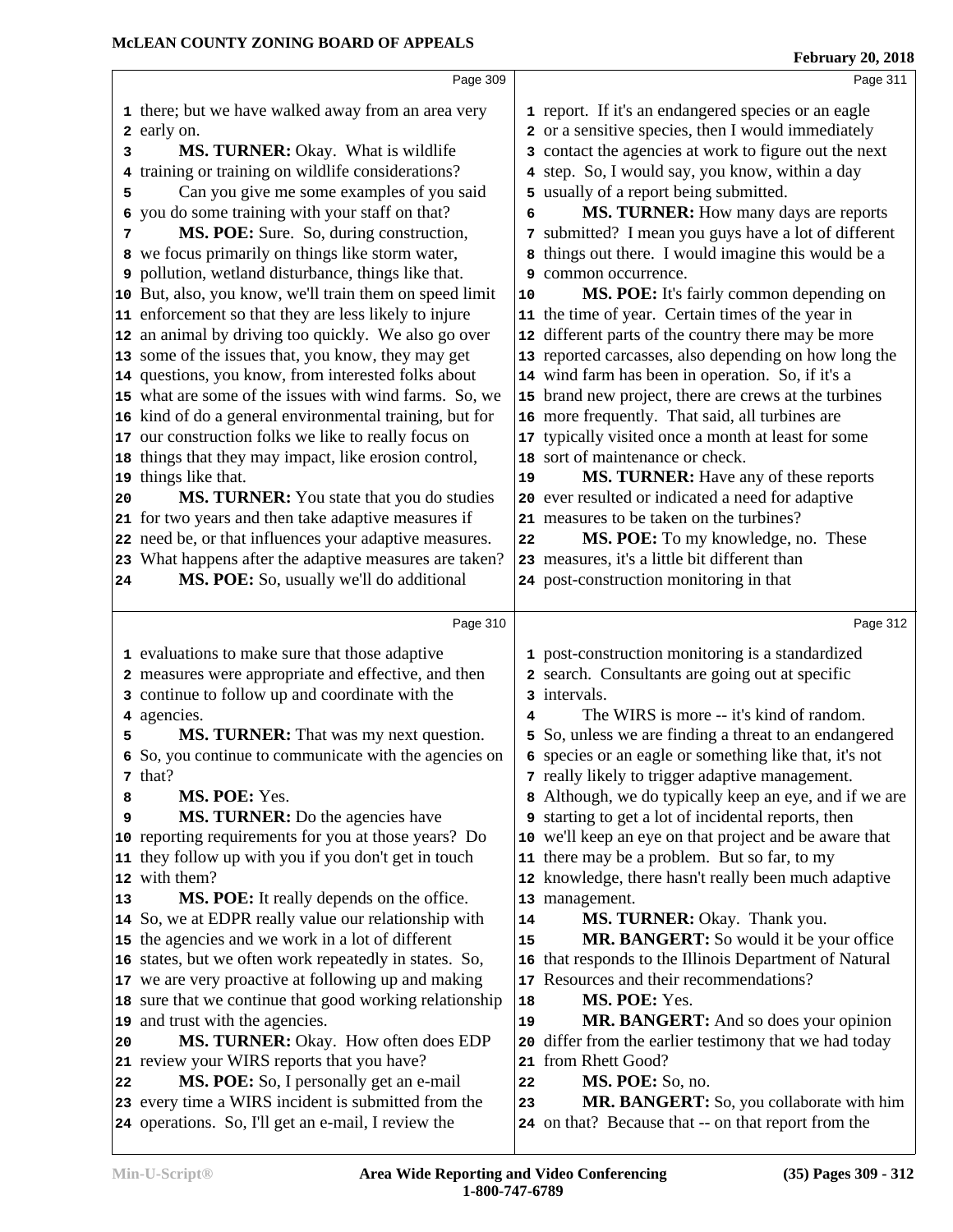|    | Page 313                                                   |                   | Page 315                                                      |
|----|------------------------------------------------------------|-------------------|---------------------------------------------------------------|
|    | 1 Illinois Department of Natural Resources, on the         | 1                 | (QUESTIONS BY MR. ARMSTRONG)                                  |
|    | 2 recommendation pages, you helped develop those with      | $\overline{a}$    | MR. ARMSTRONG: Of course.                                     |
|    | 3 Rhett, or did he do those on his own?                    | 3                 | Were you here when Mr. Haney from the                         |
| 4  | MS. POE: Help develop the recommendations                  | 4                 | drainage district spoke?                                      |
|    | 5 or responses?                                            | 5                 | MS. POE: Earlier this evening?                                |
| 6  | MR. BANGERT: Responses.                                    | 6                 | MR. ARMSTRONG: Yes.                                           |
| 7  | MS. POE: We work together.                                 | 7                 | MS. POE: Yes.                                                 |
| 8  | MR. BANGERT: That brings up another                        | 8                 | MR. ARMSTRONG: He expressed some                              |
|    | <b>9</b> question. When I was -- and this may be for staff |                   | <b>9</b> inability to get information about the distance from |
|    | 10 or maybe you. When we were looking at those             |                   | 10 a wind turbine to the creek that his district is           |
|    | 11 responses earlier on the -- ours look abbreviated.      |                   | 11 responsible for?                                           |
|    | 12 There's two of them.                                    | $12 \overline{ }$ | MS. POE: I did hear them.                                     |
| 13 | MR. DEAN: We just got the other one                        | 13                | MR. ARMSTRONG: Are you able to provide                        |
|    | 14 later.                                                  |                   | 14 him with the correct information that he is seeking?       |
| 15 | MR. BANGERT: Okay. I think I am missing                    | 15                | MS. POE: The information I have is that                       |
|    | 16 that one. We were looking at a different sheet,         |                   | 16 T-15 is 249 feet from an unnamed -- from unnamed           |
|    | 17 something that we got last week. Okay. Thank you.       |                   | 17 tributary Rooks Creek, and Turbine 101 is 343 feet         |
| 18 | <b>CHAIRMAN FINNIGAN: Questions from the</b>               |                   | 18 from Rooks Creek.                                          |
|    | 19 staff?                                                  | 19                | MR. ARMSTRONG: Thank you. You would                           |
| 20 | (QUESTIONS BY THE STAFF)                                   |                   | 20 agree with me that EDPR is generally concerned with        |
| 21 | MR. DICK: Have you been involved with the                  |                   | 21 potential for harm to a wildlife from the wind             |
|    | 22 feathering of the turbines in the wind farms over       |                   | 22 turbines, correct?                                         |
|    | 23 the years, and are you involved in developing a         | 23                | MS. POE: That is correct.                                     |
|    | 24 policy to change that feathering process?               | 24                | MR. ARMSTRONG: And you would agree with                       |
|    |                                                            |                   |                                                               |
|    | Page 314                                                   |                   | Page 316                                                      |
| 1  | MS. POE: I've been involved with                           |                   | 1 me that you do whatever you can, you meaning EDPR,          |
|    | 2 implementing our best management practice,               |                   | 2 does whatever it can to minimize that harm, correct?        |
|    | 3 feathering below manufacturer's cut-in speed. We         | 3                 | MS. POE: Within reason, correct.                              |
|    | 4 just started that. That MMP came out from AWEA in        | 4                 | MR. ARMSTRONG: What does within reason                        |
|    | 5 2015 I believe.                                          |                   | 5 mean?                                                       |
| 6  | <b>MS. ANTONIOLLI:</b> Allison, can you say the            | 6                 | MS. POE: I mean specifically, you know,                       |
|    | 7 long form of BMP?                                        |                   | 7 we also want to develop wind projects to minimize           |
| 8  | MS. POE: Yeah. Best management practice.                   |                   | 8 our carbon emissions, etc., And so we weigh the             |
|    | 9 AWEA is American Wind Energy Association.                |                   | <b>9</b> pros and cons of developing a wind project with how  |
| 10 | I am sorry. What was the second part of                    |                   | 10 high a risk may be to a wildlife, and also we              |
|    | 11 your question?                                          |                   | 11 consider population impacts, things like that.             |
| 12 | MR. DICK: Have you noticed a trend in how                  | 12                | MR. ARMSTRONG: So, the potential harm to                      |
|    | 13 that feathering is taking place in terms of how you     |                   | 13 wildlife, for example, is acceptable to EDPR up to a       |
|    | 14 are adjusting it over time?                             |                   | 14 certain level?                                             |
| 15 | MS. POE: We are just starting to look at                   | 15                | MS. POE: We acknowledge that some                             |
|    | 16 that. So, no. So far we have not done any               |                   | 16 wildlife risk may result from the operation of a           |
|    | 17 statistical comparison of the data yet.                 | 17                | wind project.                                                 |
| 18 | MR. DICK: Have you noticed, since you                      | 18                | MR. ARMSTRONG: And apart from wildlife                        |
|    | 19 started doing that, that there are less carcasses?      |                   | 19 there may be some -- there's potential for                 |
|    | MS. POE: Not specifically, but I haven't                   |                   | 20 environmental harm as well, correct?                       |
| 20 |                                                            |                   |                                                               |
|    | 21 really looked at that.                                  | 21                | MS. POE: Specifically what do you mean?                       |
| 22 | MR. DICK: That's all I have.                               | 22                | MR. ARMSTRONG: Well, for example, you do                      |
| 23 | <b>CHAIRMAN FINNIGAN:</b> Any questions,                   |                   | 23 wetland studies before they construct a wind farm?         |
|    | 24 Mr. Armstrong?                                          | 24                | MS. POE: That is correct.                                     |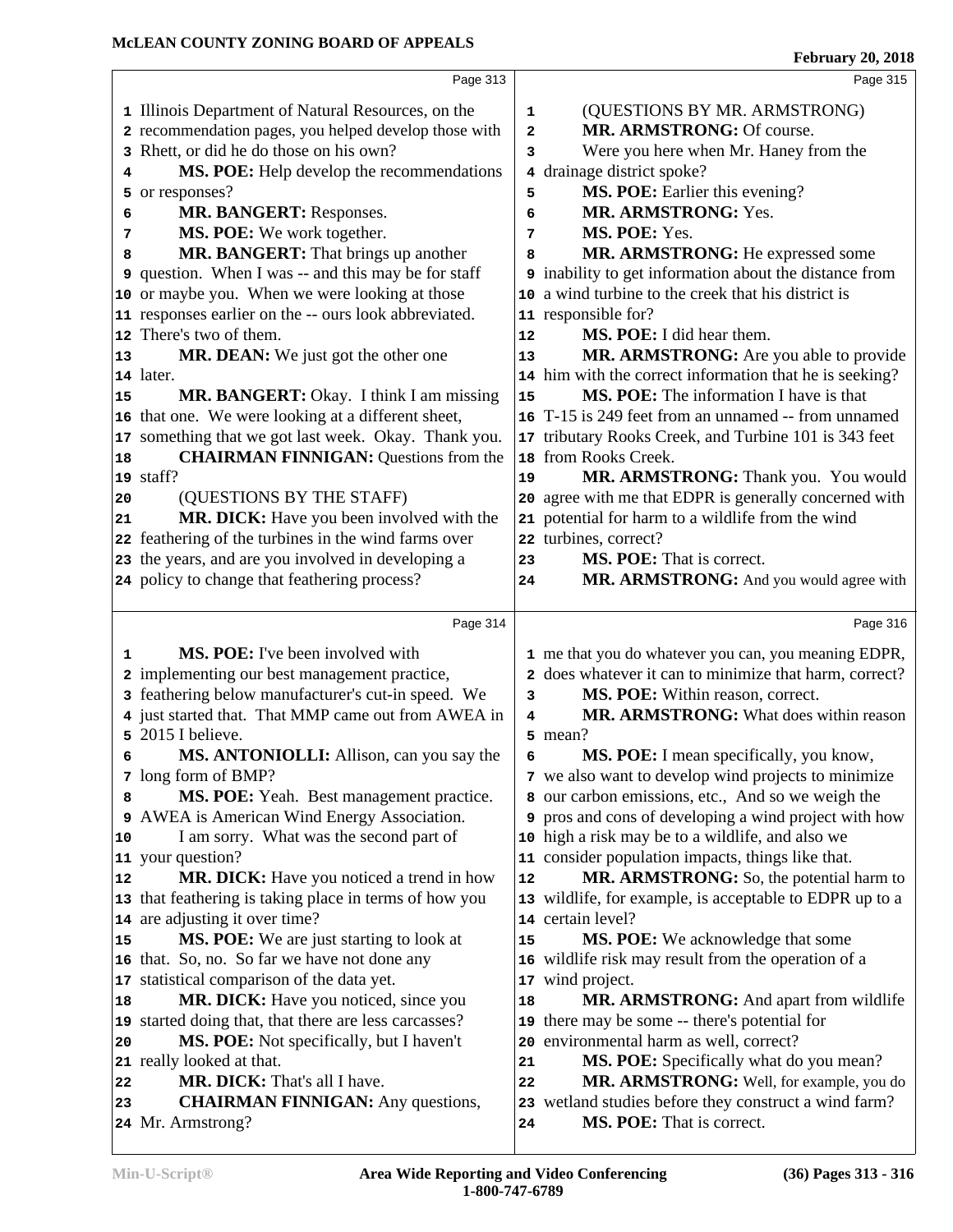|          | Page 317                                                |              | Page 319                                                                                                  |
|----------|---------------------------------------------------------|--------------|-----------------------------------------------------------------------------------------------------------|
| 1        | MR. ARMSTRONG: And the purpose of that is               | $\mathbf{1}$ | MR. ARMSTRONG: So the desire to avoid                                                                     |
|          | 2 to try to minimize any potential harm to those        |              | 2 potential harm to wildlife and the environment is                                                       |
|          | wetlands; is that correct?                              |              | 3 only as good as EDPR can make money on a wind farm,                                                     |
| 4        | MS. POE: That is correct.                               |              | 4 correct?                                                                                                |
| 5        | MR. ARMSTRONG: Besides wetlands, are                    | 5            | MS. ANTONIOLLI: I object. This, about                                                                     |
| б.       | there other environmental studies that you do in        |              | 6 making money, is not part of her testimony.                                                             |
| 7        | preparation for designing and building a wind farm?     | 7            | <b>CHAIRMAN FINNIGAN:</b> If you can rephrase                                                             |
| 8        | MS. POE: Do you mean in addition to the                 |              | 8 the question a little bit, I think she can answer                                                       |
|          | 9 Tier 3 wildlife surveys that I indicated?             |              | $9$ it.                                                                                                   |
| 10       | MR. ARMSTRONG: Excluding the wildlife                   | 10           | <b>MR. ARMSTRONG:</b> The stated desire to                                                                |
|          | 11 surveys.                                             |              | 11 minimize the potential harm doesn't trump the IDNR's                                                   |
| 12       | MS. POE: Wetlands would be the primary                  |              | 12 recommendation for this board, does it?                                                                |
|          | 13 environmental impact survey that we do.              | 13           | MS. POE: Can you repeat the question?                                                                     |
| 14       | MR. ARMSTRONG: And, again, the                          | 14           | MR. ARMSTRONG: Yeah. The desire to                                                                        |
|          | 15 environmental studies and wildlife study is to try   |              | 15 construct the wind farm is greater than the IDNR's                                                     |
|          | 16 to minimize the harm that would result from the      |              | 16 recommendation to this board as far as EDPR is                                                         |
|          | 17 operation of the wind turbines?                      |              | 17 concerned, isn't it?                                                                                   |
|          | MS. POE: Correct.                                       | 18           | MS. POE: There are some recommendations                                                                   |
| 18<br>19 | MR. ARMSTRONG: And do you understand that               |              |                                                                                                           |
|          | 20 the Illinois Department of Natural Resources has a   |              | 19 that we don't fully agree with, but I do feel, from<br>20 my conversation with Keith Shank, that those |
|          | 21 part of its role to protect wildlife and to protect  |              |                                                                                                           |
|          | 22 the environment?                                     |              | 21 recommendations are up for discussion as he<br>22 indicated in our conversation.                       |
| 23       | MS. POE: I do.                                          | 23           | MR. ARMSTRONG: Okay. But we haven't seen                                                                  |
| 24       | MR. ARMSTRONG: But you don't consider it                |              | 24 anything from him to that effect, correct?                                                             |
|          |                                                         |              |                                                                                                           |
|          | Page 318                                                |              | Page 320                                                                                                  |
|          | 1 necessary to comply with all of the recommendations   | $\mathbf{1}$ | MS. POE: Not in writing.                                                                                  |
|          | 2 that the IDNR has made to the board in order to       | 2            | MR. ARMSTRONG: We've only seen what was                                                                   |
|          | 3 construct the wind farm, correct?                     |              | 3 presented tonight, correct?                                                                             |
| 4        | MS. POE: I had a very positive call with                | 4            | MS. POE: That is correct.                                                                                 |
| 5        | Keith Shanks of IDNR a few weeks ago asking him         | 5            | MR. ARMSTRONG: Do you expect Mr. Shank to                                                                 |
|          | 6 specifically about some of the recommendations that   | 6            | present you with revised recommendations any time in                                                      |
|          | 7 he was likely to make for this project and expressed  |              | 7 the next week or two?                                                                                   |
|          | 8 some concern that we may not be able to comply with   | 8            | MS. POE: We are continuing to coordinate                                                                  |
|          | 9 some of those due to restrictions with site layout,   |              | 9 with him. I can't speak to whether or not he will                                                       |
|          | 10 etc. We had a very candid, open conversation, and    |              | 10 provide that or not.                                                                                   |
|          | 11 he indicated to me that he would likely make these   | 11           | MR. ARMSTRONG: That's all I have.                                                                         |
|          | 12 recommendations because those were his opinions but  | 12           | <b>CHAIRMAN FINNIGAN:</b> Thank you.                                                                      |
|          | 13 he would be open to discuss and asked us to discuss  | 13           | Thank you.                                                                                                |
|          | 14 and offer alternative solutions to the county.       | 14           | Anyone in the audience have questions of                                                                  |
| 15       | MR. ARMSTRONG: The recommendations that                 |              | 15 this witness? Come forward.                                                                            |
|          | 16 he made to the county board are the ones that        | 16           | (QUESTIONS BY TIM JOLLY.)                                                                                 |
|          | 17 Mr. Good showed in his presentation tonight; is that | 17           | <b>MR. JOLLY:</b> Tim Jolly, 26759 East 2700                                                              |
|          | 18 correct?                                             |              | 18 North Road, Chenoa.                                                                                    |
| 19       | MS. POE: That is correct.                               | 19           | Does it take fossil fuels to create the                                                                   |
| 20       | MR. ARMSTRONG: At least four of those                   |              | 20 turbines?                                                                                              |
|          | 21 recommendations are recommendations that EDPR is     | 21           | MS. POE: Some. Yep.                                                                                       |
|          | 22 asking the board to allow them to deviate from,      | 22           | MR. JOLLY: Do they use actual fossil                                                                      |
|          | 23 correct?                                             |              | 23 fuels within the turbine itself during operations?                                                     |
| 24       | MS. POE: That is correct.                               | 24           | MS. POE: I am not a turbine technician,                                                                   |
|          |                                                         |              |                                                                                                           |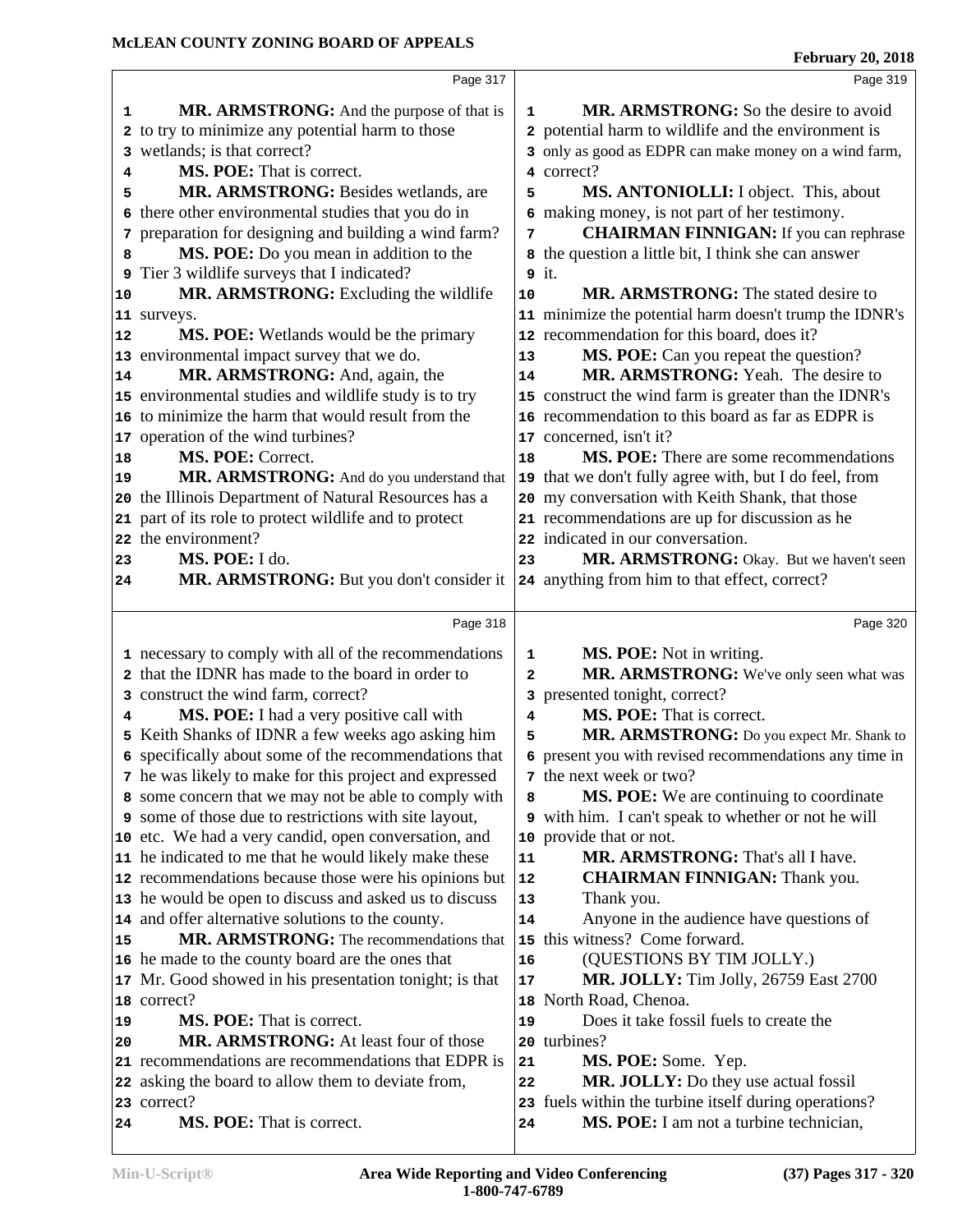|    | Page 321                                                               |                | Page 323                                                                                   |
|----|------------------------------------------------------------------------|----------------|--------------------------------------------------------------------------------------------|
|    | 1 but I do believe there's some lubricant oil that is                  | 1              | MS. POE: I don't know.                                                                     |
|    | 2 used.                                                                | $\overline{a}$ | MR. JOLLY: But you are the environmental                                                   |
| 3  | <b>MR. JOLLY:</b> Do those lubricant oils have                         | 3              | person for this project, correct?                                                          |
|    | 4 the possibility of leaking and affecting the                         | 4              | MS. POE: That is correct.                                                                  |
|    | 5 surrounding farm ground?                                             | 5              | MR. JOLLY: Would you be aware of any                                                       |
| 6  | MS. POE: I would say there could be some                               |                | 6 hazardous materials like that or should you be aware                                     |
|    | 7 potential. To that, we do have a spill prevention                    |                | 7 of them?                                                                                 |
|    | 8 counter -- sorry -- spill prevention control                         | 8              | MS. POE: When our SBCC and SWPPPs                                                          |
|    | <b>9</b> countermeasure in place that allows us to act if              | 9              | prepared, then those will be identified by the                                             |
|    | 10 there's a problem and to correct that problem.                      |                | 10 consultant that prepares those, so we will be aware                                     |
| 11 | MR. JOLLY: Have you had problems in the                                |                | 11 of it then.                                                                             |
|    | 12 past with that conversation?                                        | 12             | MR. JOLLY: Have you had any -- well, I                                                     |
| 13 | MS. POE: To my knowledge, no. But, you                                 |                | 13 won't ask that.                                                                         |
|    | 14 know, I can't --                                                    | 14             | You are not aware of any other hazardous                                                   |
| 15 | MR. JOLLY: There has been no oil leakage                               |                | 15 materials in construction of, say, the blades or                                        |
|    | 16 of any turbine in any of your projects?                             | 16             | anything else? There is no hazardous materials in                                          |
| 17 | MS. POE: That I have specifically worked                               | 17             | anything else; are you willing to say that?                                                |
|    | 18 on, no. That said, I don't work on every project                    | 18             | MS. POE: I am unaware of any.                                                              |
|    | 19 that we have.                                                       | 19             | MR. JOLLY: Okay. Thank you.                                                                |
| 20 | MR. JOLLY: Are you aware of any of the                                 | 20             | (QUESTIONS BY MS. WINTERLAND.)                                                             |
|    | 21 history of the project?                                             | 21             | MS. WINTERLAND: Amy Winterland, 22825                                                      |
| 22 | MS. POE: Off the top of my head, no.                                   |                | 22 North 3075 East Road, Colfax.                                                           |
| 23 | MR. JOLLY: Would it be fair so say that                                | 23             | So you guys have Twin Groves, right, 1 and                                                 |
|    | 24 there has been oil leakage?                                         | 24 2?          |                                                                                            |
|    |                                                                        |                |                                                                                            |
|    | Page 322                                                               |                | Page 324                                                                                   |
| 1  | MS. POE: It would be reasonable to say                                 | 1              | <b>MS. POE:</b> That is correct.                                                           |
|    | 2 that.                                                                | $\mathbf{2}$   | MS. WINTERLAND: So, would it be possible                                                   |
| 3  | MR. JOLLY: Okay. Thank you. Are there                                  |                | 3 for you guys to give us a report on the spills or                                        |
|    | 4 other hazardous materials in the construction of                     |                | 4 the oil leakage that has happened at Twin Groves,                                        |
|    | 5 these wind turbines?                                                 |                | 5 say, an average over a year or something?                                                |
| 6  | MS. POE: Things like gasoline in                                       | 6              | MS. POE: I could check into that.                                                          |
|    | 7 vehicles, again, oil, and we do have measures in                     | 7              | <b>MS. WINTERLAND:</b> And let us know when?                                               |
|    | 8 place and spill prevention plans in place if there                   |                | 8 Like, at tomorrow's meeting or something?                                                |
|    | <b>9</b> are spills to go with those.                                  | 9              | MS. POE: I can check into that and let                                                     |
| 10 | MR. JOLLY: Does that include the vehicles                              |                | 10 you know by tomorrow.                                                                   |
|    | 11 that transport, service vehicles, service and things                | 11             | MS. WINTERLAND: I think that is kind of                                                    |
|    | 12 like that?                                                          |                | 12 what we are getting to, is kind of get an idea of                                       |
| 13 | MS. POE: Yes.                                                          |                | 13 how often those spills would happen. And you would                                      |
| 14 | MR. JOLLY: Have you had any instances                                  |                | 14 have actual data of that?                                                               |
|    | 15 where those have spilled gasoline, diesel on the                    | 15             | MS. POE: Yeah.                                                                             |
|    | 16 farm ground or even roadways?                                       | 16             | MS. WINTERLAND: So, you talked a little                                                    |
| 17 | MS. POE: Yes.                                                          |                | 17 bit about wetlands. I went through the materials.                                       |
| 18 | <b>MR. JOLLY:</b> Same principles apply as far                         |                | 18 I did not see a turbine siting on 100-year                                              |
|    | 19 as cleanup?                                                         |                | 19 floodplain map of any kind. Have you guys done                                          |
| 20 | MS. POE: Yes.                                                          |                | 20 something like that?                                                                    |
| 21 | MR. JOLLY: How about the paint on all the                              | 21             | MS. POE: I believe that the consultants                                                    |
|    | 22 turbines and everything. There's hazardous                          |                |                                                                                            |
|    |                                                                        |                |                                                                                            |
|    |                                                                        | 22             | typically look at that. I don't know at this time.                                         |
|    | 23 materials in those as well; would that be fair to<br><b>24</b> say? | 23             | MS. WINTERLAND: Would it be possible for<br>24 you guys to put your proposed turbines on a |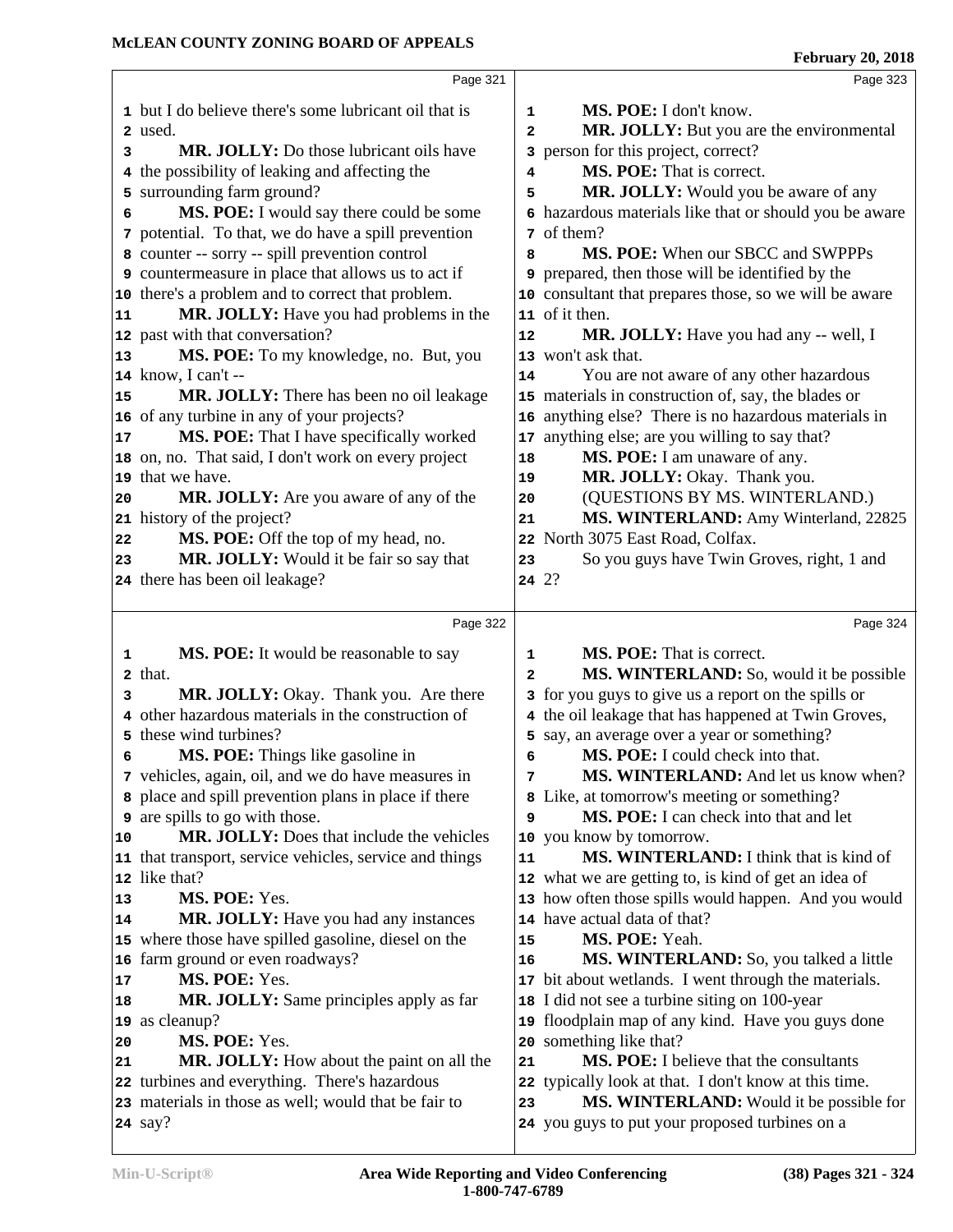|    | MCLEAN COUNTY ZONING BOARD OF APPEALS                        | <b>February 20, 2018</b> |                                                               |  |  |
|----|--------------------------------------------------------------|--------------------------|---------------------------------------------------------------|--|--|
|    | Page 325                                                     |                          |                                                               |  |  |
|    | 1 floodplain map so that we could look at that               |                          | 1 ever just taken it and go, oh, if we move this, this        |  |  |
|    | 2 visually to make sure that there are no turbines           |                          | 2 and this and just go forward or remove this just to         |  |  |
|    | 3 near that?                                                 |                          | 3 make it -- has that ever happened in a project, just        |  |  |
| 4  | MS. POE: I could look into that for you.                     |                          | 4 take what they say and just okay and do the next            |  |  |
| 5  | MS. WINTERLAND: And, like, bring that                        |                          | 5 step or not?                                                |  |  |
| 6  | tomorrow, too, or the next day?                              | 6                        | MS. POE: That is a good question. You                         |  |  |
| 7  | MS. ANTONIOLLI: Yeah, I don't know if we                     |                          | 7 know, I think that most of the agencies that we work        |  |  |
| 8  | can guarantee it tomorrow, but we'll take that back.         |                          | 8 with understand that project development is pretty          |  |  |
| 9  | MS. WINTERLAND: I think you spoke very                       |                          | <b>9</b> complex and that they can provide guidance to us,    |  |  |
| 10 | briefly about some of the archeological artifacts            |                          | 10 but unless there's absolute legal jurisdiction, say        |  |  |
|    | 11 and said that there was low potential for unearthing      |                          | 11 over an endangered species or something like that,         |  |  |
|    | 12 anything. I guess I don't know if that is the right       |                          | 12 it is just that, it's guidance, and we definitely          |  |  |
|    | 13 word to use or not. Could you speak a little bit to       |                          | 13 take it into consideration, but we have to balance         |  |  |
|    | 14 what would happen if you ran into an archeological        |                          | 14 that with some of the other considerations of              |  |  |
|    | 15 significant something?                                    |                          | 15 development.                                               |  |  |
| 16 | MS. POE: Sure, and this is part of -- I                      | 16                       | MR. TAYLOR: So, long and short, no as the                     |  |  |
|    | 17 did mention this earlier. This is part of                 |                          | 17 whole.                                                     |  |  |
|    | 18 environmental training that we do for our                 | 18                       | Have you guys ever done a study on the                        |  |  |
|    | 19 construction and operations folks. It's called an         |                          | 19 fossil fuel usage for construction and                     |  |  |
|    | 20 unanticipated discoveries plan. So, if, during            |                          | 20 deconstruction? Because we are looking -- it's not         |  |  |
|    | 21 construction, the crew unearths either an artifact        |                          | 21 a onetime. It's an in and out, and I could see             |  |  |
|    | 22 or some sort of burial ground or things like that,        |                          | 22 maybe going in it's not too bad, but when you are          |  |  |
|    | 23 there are protocols in place. The first being to          |                          | 23 bulldozing and moving a lot of earth and dirt, is          |  |  |
|    | 24 stop work immediately and contact myself, and then I      |                          | 24 that a study that has ever been done or something          |  |  |
|    | Page 326                                                     |                          | Page 328                                                      |  |  |
|    | 1 would work with the State Historic Preservation            |                          | 1 considered?                                                 |  |  |
|    | 2 Office to determine our next steps. So, we are             | 2                        | MS. POE: So, looking at the amount of                         |  |  |
|    | 3 definitely sensitive to that and don't want to             |                          | 3 fossil fuel actually involved in building a project?        |  |  |
|    | 4 disturb anything that we didn't anticipate was             | 4                        | MR. TAYLOR: Yeah, and in deconstruction.                      |  |  |
|    | 5 there.                                                     |                          | 5 And he brought up a valid point about the oil usage         |  |  |
| 6  | MS. WINTERLAND: I just want to go on the                     |                          | 6 I would never have thought about, but I have been           |  |  |
|    | 7 record and say I appreciate that. I don't know what        |                          | 7 around equipment my whole life in central Illinois          |  |  |
|    | 8 you might run into, but there are historical Indian        |                          | 8 and we use quite a bit of grease just greasing up           |  |  |
|    | <b>9</b> tribes in that area, and I think that is good. That |                          | <b>9</b> the equipment every day, so I imagine that is there, |  |  |
|    | 10 is it.                                                    |                          | 10 too. Is that something you do studies on?                  |  |  |
| 11 | <b>CHAIRMAN FINNIGAN:</b> Any other questions?               | 11                       | MS. POE: I am unaware of that, but I can                      |  |  |
| 12 | (QUESTIONS BY MR. TAYLOR)                                    |                          | 12 look into that and get back to you.                        |  |  |
| 13 | MR. TAYLOR: Travis Taylor, 28686 North                       | 13                       | MR. TAYLOR: You guys were talking a lot                       |  |  |
|    | 14 30350 East Road, Chenoa, Illinois.                        |                          | 14 about safety and animals. Do you make sure --              |  |  |
| 15 | Has your company ever just -- I came to                      |                          | 15 because you talked about having meetings about like        |  |  |
|    | 16 some of the meetings, past meetings, and now I feel       |                          | 16 if you come across animals and carcasses and such          |  |  |
|    | 17 like the IDNR has a lot of rules and regulations          |                          | 17 like that, when a lot of construction projects             |  |  |
|    | 18 that everybody has to follow and kind of go with.         |                          | 18 happen there's a lot of subcontractors in and out.         |  |  |
|    | 19 Has your company ever just taken their suggestion         |                          | 19 So, are those meetings that you have with each             |  |  |
|    | 20 and done it, I mean without trying to alter               |                          | 20 individual subcontractor, is that something that you       |  |  |
|    | 21 anything?                                                 |                          | 21 send out an e-mail saying, like, make sure your            |  |  |
| 22 | I mean I feel like that has been a bit of                    |                          | 22 drivers do this and that, and there isn't an actual        |  |  |
|    | 23 a problem. It has been a big discussion on green          |                          | 23 safety meeting and meetings like this, like,               |  |  |
|    | 24 energy. So, I mean my big question is: Have they          |                          | 24 regularly before the contractors are allowed to            |  |  |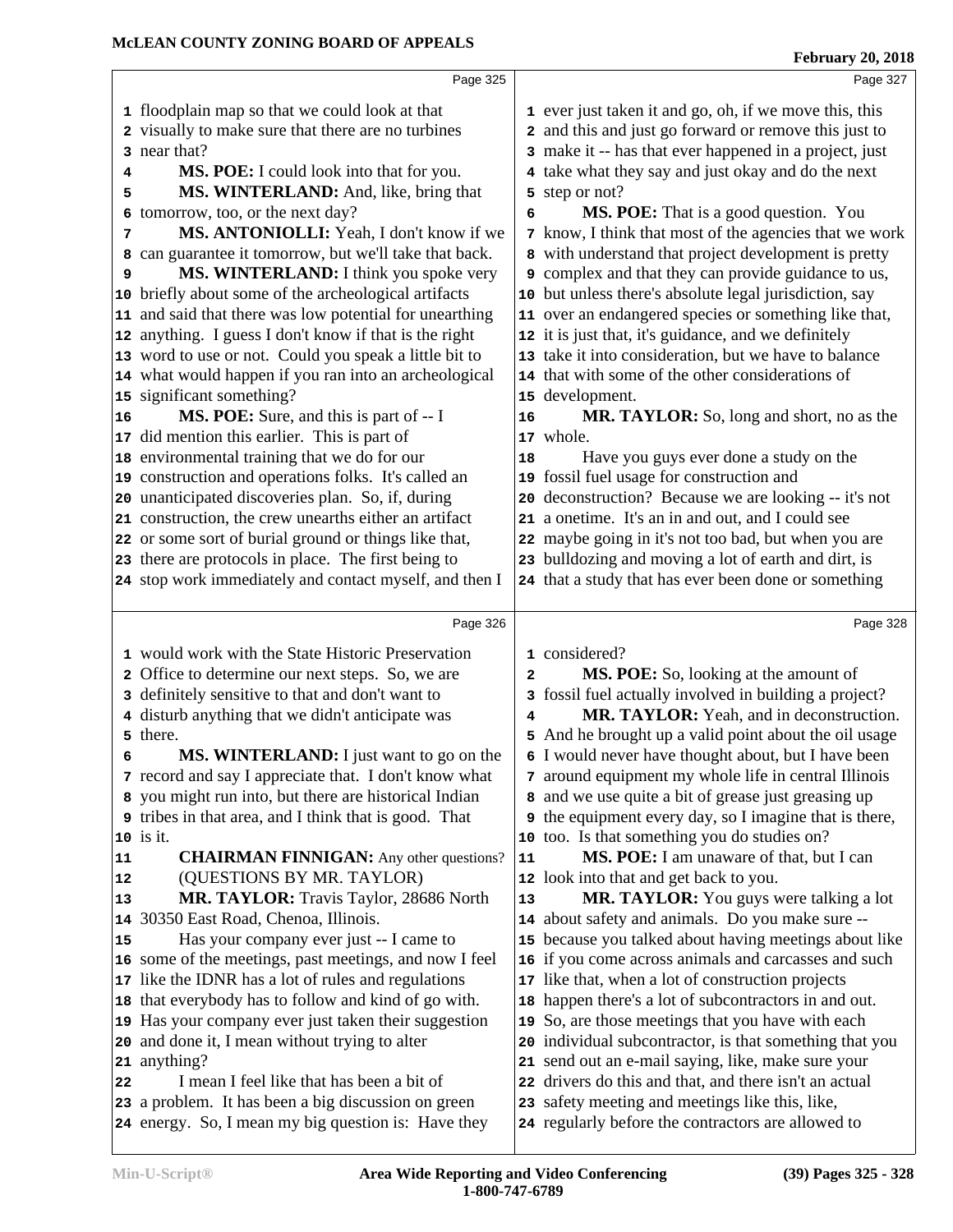|    | Page 329                                                                                                         |              | Page 331                                                                                   |
|----|------------------------------------------------------------------------------------------------------------------|--------------|--------------------------------------------------------------------------------------------|
|    | 1 commence work, or is it just something that happens?                                                           |              | 1 shifting it around again. But we try to have that                                        |
| 2  | MS. POE: So, that is a good question, and                                                                        |              | 2 consistency, again, because of our relationship with                                     |
| 3  | that is something that is a bit difficult to manage.                                                             |              | 3 the agencies and local people, etc.                                                      |
|    | 4 So what we do for our environmental trainings, we                                                              | 4            | MR. TAYLOR: On other wind projects, have                                                   |
|    | 5 don't do it just once. At the beginning of                                                                     |              | 5 you had that in the past?                                                                |
|    | 6 construction we'll have kind of a big construction                                                             | 6            | MS. POE: We have. Uh-huh.                                                                  |
|    | 7 kickoff, and then, as subcontractors are coming on                                                             | 7            | MR. TAYLOR: Have you ever had to move a                                                    |
| 8  | board, we'll have additional trainings as well as we                                                             |              | 8 wind turbine because you have come across artifacts?                                     |
| 9  | provide the training to the construction manager and                                                             |              | <b>9</b> There was a question that you have a policy for it,                               |
|    | 10 we task him with insuring that that is being                                                                  |              | 10 but has that ever actually occurred?                                                    |
|    | 11 implemented.                                                                                                  | 11           | MS. POE: To any knowledge, no.                                                             |
| 12 | Additionally, we do have the third-party                                                                         | 12           | MR. TAYLOR: Okay. On the application, I                                                    |
|    | 13 consultant that visits the site regularly and                                                                 |              | 13 noticed that there was, like, at least one                                              |
|    | 14 inspects all of the construction activities to                                                                |              | 14 alternative wind turbine. To comply with the IDNR,                                      |
|    | 15 ensure that those are in compliance with all of our                                                           |              | 15 could that possibly be used to remove one from                                          |
| 16 | permits and our best management practices. If they                                                               |              | 16 another creek? Have studies been done on that one                                       |
| 17 | aren't, then he does additional trainings or kind of                                                             |              | 17 as well as others, or is that one that is something                                     |
| 18 | debriefs with the construction crew if there are any                                                             |              | 18 just -- do you know what I am referring to?                                             |
| 19 | problems.                                                                                                        | 19           | MS. ANTONIOLLI: I am not sure which                                                        |
| 20 | <b>MR. TAYLOR:</b> That makes sense. Is there                                                                    |              | 20 recommendation you are referring to, or is there --                                     |
| 21 | anybody assigned to the project, start to finish,                                                                |              | 21 or are you saying generally?                                                            |
| 22 | that is, you know, like going into it, like, now                                                                 | 22           | MR. TAYLOR: Well, there's one in                                                           |
|    | 23 even to the end of -- like, I say the end of the                                                              |              | 23 particular that is closest to the creek. I don't                                        |
|    | 24 project, but that is twenty years and not a real                                                              |              | 24 have my map with me.                                                                    |
|    |                                                                                                                  |              |                                                                                            |
|    | Page 330                                                                                                         |              |                                                                                            |
|    |                                                                                                                  |              | Page 332                                                                                   |
|    | 1 good example. I understand that. But is there,                                                                 | 1            | <b>UNIDENTIFIED VOICE: 15.</b>                                                             |
|    | 2 generally speaking, somebody that start to finish                                                              | $\mathbf{2}$ | MR. TAYLOR: 15, that is in the triangle                                                    |
|    | 3 stays with the project all the way through, or is                                                              |              | 3 essentially. I mean is it something that has been                                        |
|    | 4 that only -- does it -- for example, when she was up                                                           |              | 4 considered that you could remove that one and put                                        |
|    | 5 here she was, like, well I had transitioned as the                                                             |              | 5 one in an alternative spot to reduce impact? Is                                          |
|    | 6 construction happened and then transitioned and it's                                                           |              | 6 that something that you've looked at?                                                    |
|    | 7 going. Once it's active and going, is that going to                                                            | 7            | MS. ANTONIOLLI: Are you familiar with the                                                  |
|    | 8 be a different person? Is there anybody that stays                                                             |              | alternatives spots?                                                                        |
|    | <b>9</b> with the project that is going to be accountable                                                        | 9            | MS. POE: I am not familiar with the                                                        |
|    | 10 from not tomorrow but, you know, as soon as you guys                                                          |              | 10 alternative spots.                                                                      |
|    | 11 or everything goes through, from start to finish I                                                            | 11           | <b>UNIDENTIFIED VOICE:</b> Yes, it is.                                                     |
|    | 12 guess?                                                                                                        | ${\bf 12}$   | MR. TAYLOR: Does it actually say that?                                                     |
| 13 | MS. POE: In an ideal world, yes. That                                                                            | 13           | Oh, yeah, I think it's T-15 Rooks Creek, but if you                                        |
|    | 14 said, you know, depending on workloads, projects                                                              |              | 14 are not familiar with the alternative.                                                  |
|    | 15 that I am managing that are going into construction,                                                          | 15           | MS. POE: And I do believe we've looked at                                                  |
|    | 16 etc., our team may shift it around. We do have our                                                            |              | 16 that.                                                                                   |
|    | 17 EDPR corporate environmental policy that we all                                                               | $17\,$       | MR. TAYLOR: I just noticed that that                                                       |
| 18 | consistently follow. So, one could expect that the                                                               | 18           | seems to be a big impact, and I am familiar with the                                       |
| 19 | way I do things would be the same as a colleague                                                                 | 19           | area around there. Thank you. I think is all my                                            |
| 20 | does things.                                                                                                     | 20           | questions for now.                                                                         |
| 21 | But, again, ideally we would like to do                                                                          | 21           | MS. POE: Thanks.                                                                           |
| 22 | that. I mean, for this project I started it a                                                                    | 22           | <b>CHAIRMAN FINNIGAN:</b> Counsel says no.                                                 |
|    | 23 couple years ago, and then I was on maternity leave<br>24 for a while, and I just got back, so we are kind of | 23<br>24     | MS. WINTERLAND: Can I ask one question?<br><b>CHAIRMAN FINNIGAN:</b> Counsel says no. Come |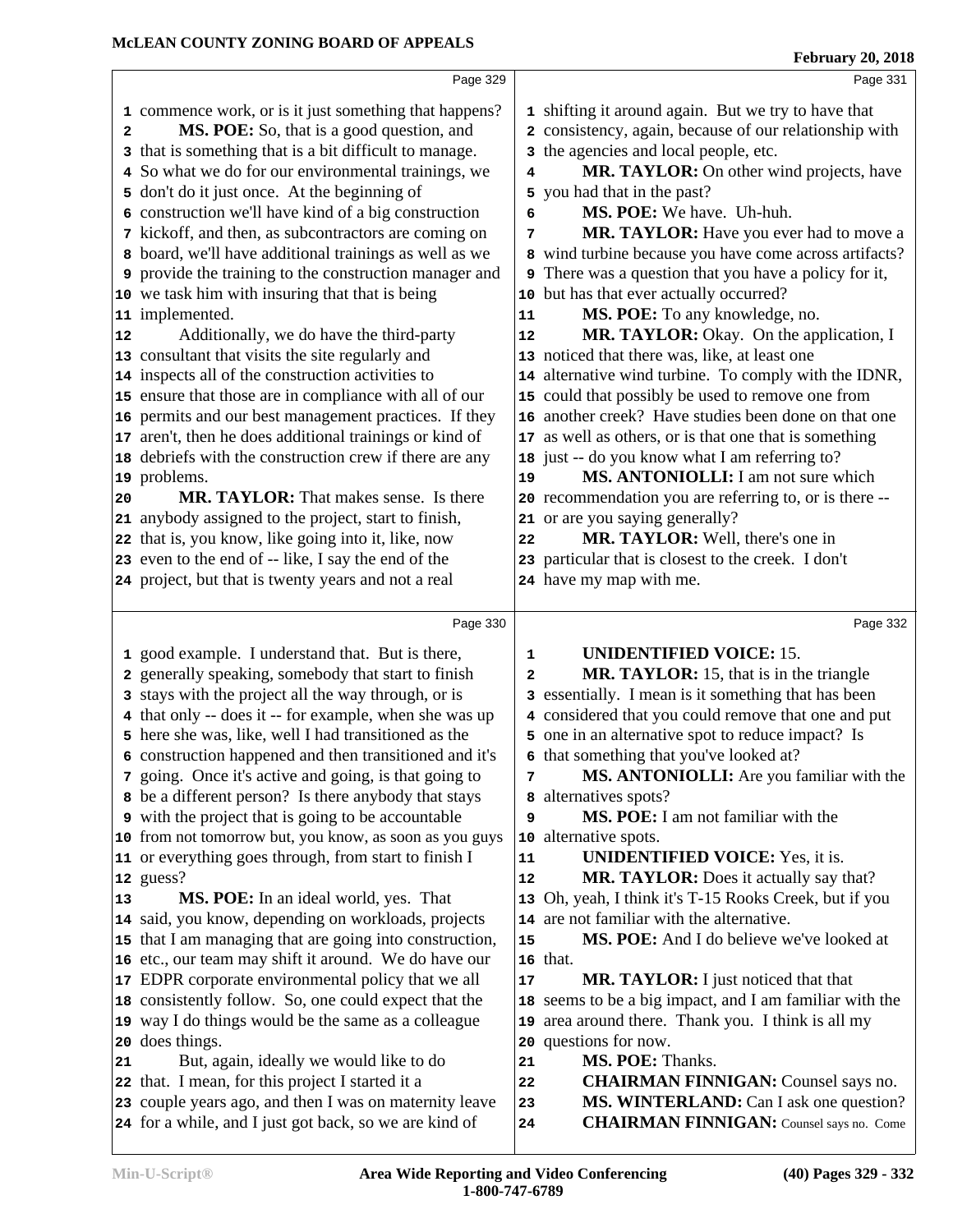|    | Page 333                                                                    | Page 335                                                  |
|----|-----------------------------------------------------------------------------|-----------------------------------------------------------|
|    | 1 on. Make it quick.                                                        | CERTIFICATE OF REPORTER                                   |
| 2  | (QUESTIONS BY MS. WINTERLAND)                                               |                                                           |
| 3  | MS. WINTERLAND: Just one, I promise. Amy                                    |                                                           |
|    | 4 Winterland. So, I have one more question. As we                           |                                                           |
|    | 5 were talking about monitoring carcasses and deaths                        | I, Holly Wingstrom, CSR #84-003888, reported              |
|    | 6 underneath turbines, would you guys be open to                            |                                                           |
|    | 7 allowing a group, say a group of biologists or                            | in machine shorthand the proceedings had in the           |
|    | 8 something, access to the turbines to periodically                         | above-entitled cause and transcribed the same by          |
|    | 9 monitor under the turbines?                                               |                                                           |
|    |                                                                             | computer-aided transcription, which I hereby certify to   |
| 10 | MS. POE: That is something I can look                                       |                                                           |
|    | 11 into. We have in the past had the visitors to the                        | be a true and accurate transcript of the proceedings had. |
|    | 12 wind farm to, you know, follow the consultant's                          |                                                           |
|    | 13 around there doing the carcass monitoring to kind of                     |                                                           |
|    | 14 see how they are doing it. So, that is something I<br>15 could check on. |                                                           |
|    |                                                                             |                                                           |
| 16 | MS. WINTERLAND: Or they could do it at a                                    |                                                           |
|    | 17 different time than your consultants as opposed to                       |                                                           |
|    | 18 the same time? That way you could, like, kill two                        |                                                           |
|    | 19 birds with one stone. Do you know what I mean? I                         |                                                           |
|    | 20 really didn't mean it like that. I am sorry.                             |                                                           |
| 21 | MS. POE: That is something that I could                                     |                                                           |
|    | 22 look into for you.                                                       |                                                           |
| 23 | MS. WINTERLAND: Okay. I know that there                                     | HOLLY WINGSTROM, CSR, CRR, RPR                            |
|    | 24 are people that would love to volunteer to do that.                      |                                                           |
|    |                                                                             |                                                           |
|    | Page 334                                                                    |                                                           |
| 1  | MS. POE: Thanks.                                                            |                                                           |
| 2  | <b>CHAIRMAN FINNIGAN:</b> Any other questions?                              |                                                           |
| 3  | I don't see anybody, and that is going to                                   |                                                           |
|    | 4 be it for tonight. So, we are going to reconvene                          |                                                           |
|    | 5 tomorrow night at 6:00 in this room. Tomorrow night                       |                                                           |
|    | 6 at 6:00. See you then.                                                    |                                                           |
| 7  | (MEETING ADJOURNED AT 9:49 P.M.)                                            |                                                           |
| 8  |                                                                             |                                                           |
| 9  |                                                                             |                                                           |
| 10 |                                                                             |                                                           |
| 11 |                                                                             |                                                           |
| 12 |                                                                             |                                                           |
| 13 |                                                                             |                                                           |
| 14 |                                                                             |                                                           |
| 15 |                                                                             |                                                           |
| 16 |                                                                             |                                                           |
| 17 |                                                                             |                                                           |
| 18 |                                                                             |                                                           |
| 19 |                                                                             |                                                           |
| 20 |                                                                             |                                                           |
| 21 |                                                                             |                                                           |
| 22 |                                                                             |                                                           |
|    |                                                                             |                                                           |

  **February 20, 2018**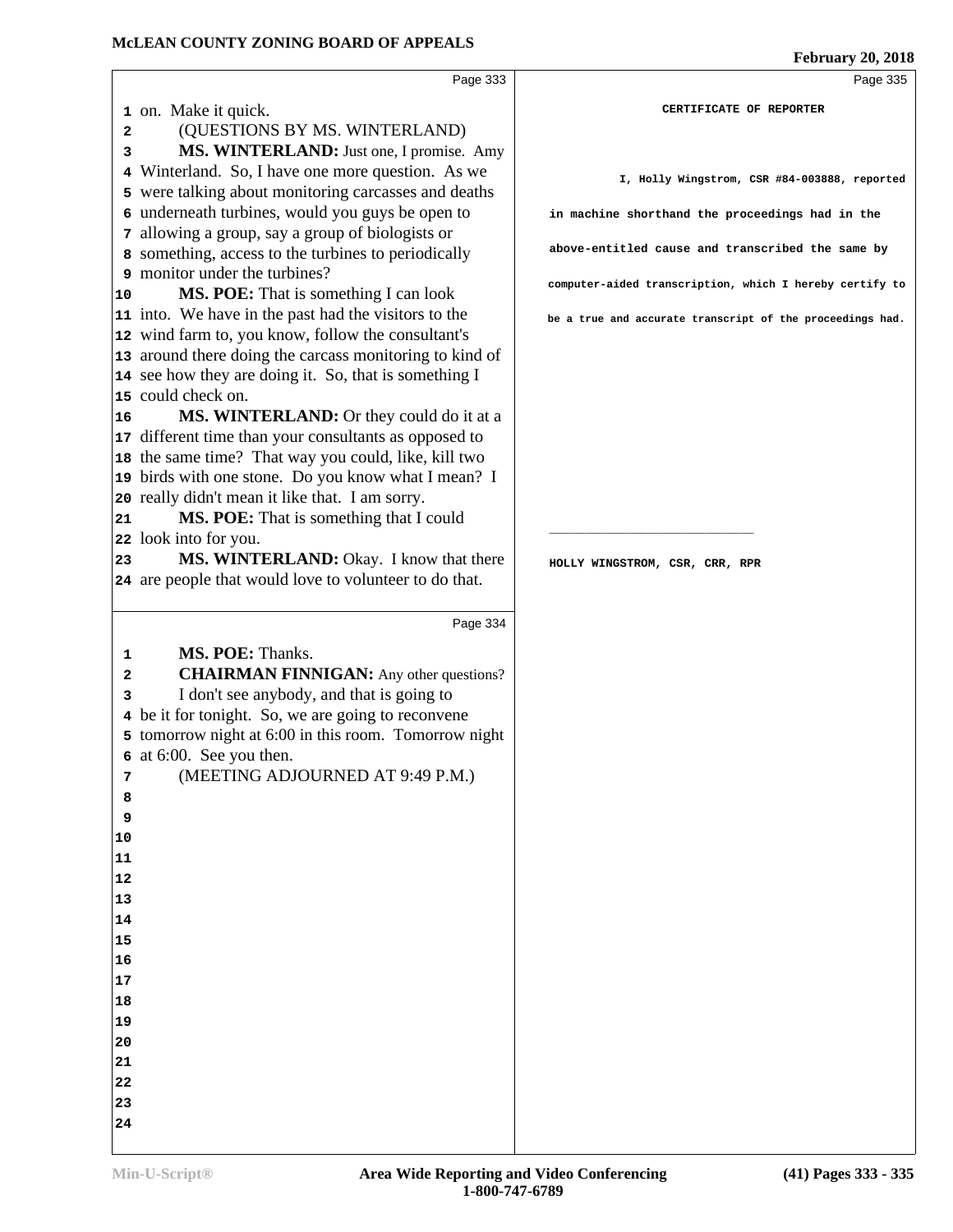|                       | 238:19;239:5;          | 195:12;196:13,18;       | affirmed (1)              | 214:4;318:14;                               |
|-----------------------|------------------------|-------------------------|---------------------------|---------------------------------------------|
| \$                    | 246:21;248:7;250:22;   | 197:19,24;206:6;        | 175:24                    | 331:14;332:5,10,14                          |
|                       | 251:1;261:22;286:5     | 208:21;209:17;210:23;   | again (30)                | <b>Alternatively (3)</b>                    |
| \$0(1)                | account(1)             | 223:10,15;302:9,12;     | 176:2;177:17;             | 199:3;213:16;255:7                          |
| 277:21                | 290:2                  | 307:2,15;309:21,22,23;  | 205:20;208:1,16;          | alternatives (1)                            |
| \$1(2)                | accountable (1)        | 310:1;311:20;312:7,12   | 231:18;233:4;237:7,       | 332:8                                       |
| 252:20;260:4          | 330:9                  | add(2)                  | 24;250:2;254:22;          | Although (9)                                |
| \$100(3)              | accounts(1)            | 210:20;306:23           | 255:16;256:8;259:18;      | 192:10;227:21;                              |
| 252:19;260:4;277:22   | 235:15                 | adding $(1)$            | 262:3,14;268:20;          | 234:6;246:10;248:14;                        |
| \$150(1)              | accurate(1)            | 195:9                   | 272:18;273:11;275:4;      | 251:15;252:2;253:10;                        |
| 288:5                 | 238:5                  | addition (6)            | 276:16;282:16;289:3,      | 312:8                                       |
| \$2.16(2)             | acknowledge (1)        | 243:22;247:16;          | 12;300:2;317:14;          | always $(2)$                                |
| 256:5;286:19          | 316:15                 | 248:3;304:2;308:10;     | 322:7;330:21;331:1,2      | 224:5;259:22                                |
| \$2.49(2)             | acoustic (2)           | 317:8                   | agencies $(15)$           | amend $(1)$                                 |
| 255:19;286:3          | 181:1;182:20           | additional (11)         | 180:19;298:1,6;           | 212:11                                      |
| \$2.68(2)             | acoustical (1)         | 197:9;202:3;220:9;      | 300:7,22;301:24;          | amenity $(2)$                               |
| 255:10;285:23         | 182:15                 | 255:22;300:4,9;304:8,   | 307:13;310:4,6,9,15,      | 246:5;270:1                                 |
| \$3.60(1)             | $\arccos(5)$           | 10;309:24;329:8,17      | 19;311:3;327:7;331:3      | America (1)                                 |
| 254:18                | 247:21,24;248:4;       | <b>Additionally (3)</b> | agency $(7)$              | 247:6                                       |
| \$300(2)              | 249:10:303:17          | 306:8;308:6;329:12      | 297:20,21,23;             | American (9)                                |
| 288:2,3               | acreage(2)             | address $(9)$           | 299:21,22;300:3;          | 181:1;189:24;                               |
| \$350(1)              | 245:16;256:23          | 177:10,12,17,19;        | 301:22                    | 190:17;191:22;193:11;                       |
| 283:18                | acres(10)              | 195:10;197:17;241:11;   | aggression (1)            | 294:16,18,20;314:9                          |
| \$5,000(2)            | 184:10;253:3;274:5;    | 264:22;293:20           | 254:5                     | amongst(1)                                  |
| 252:18,22             | 280:3,10,14,24;281:3,  | adequate $(1)$          | ago(3)                    | 285:19                                      |
| \$7.25(2)             | 11;303:17              | 249:4                   | 237:17;318:5;330:23       | amount(9)                                   |
| 256:14;287:4          | across(4)              | adhering $(1)$          | agree $(4)$               | 188:18;194:24;                              |
| \$800,000(1)          | 192:12;227:15;         | 304:24                  | 198:18;315:20,24;         | 230:10;278:4,5;                             |
| 280:14                | 328:16;331:8           | adjacency $(1)$         | 319:19                    | 279:11;286:10;291:18;                       |
|                       | Act(8)                 | 243:16                  | agreed $(1)$              | 328:2                                       |
| $\mathbf A$           | 188:22;190:2;196:6;    | adjacent $(3)$          | 245:17                    | amounts $(3)$                               |
|                       | 221:1;223:8;234:2,6;   | 185:14;190:12;          | agreement $(1)$           | 185:9,15;232:22                             |
| abandoned (1)         | 321:9                  | 265:17                  | 275:6                     | Amy $(4)$                                   |
| 222:2                 | acting(1)              | <b>ADJOURNED (1)</b>    | agricultural (6)          | 179:12;217:7;                               |
| abandonment (3)       | 244:17                 | 334:7                   | 185:4;247:18;251:7;       | 323:21;333:3                                |
| 221:6,12,23           | action(2)              | adjust $(1)$            | 256:23;288:23;304:17      | analysis $(13)$                             |
| abbreviated (1)       | 205:19;236:16          | 272:20                  | ahead $(2)$               | 220:9;228:21;                               |
| 313:11                | actions (3)            | adjusting $(1)$         | 177:14;295:10             | 231:19;242:11;244:8;                        |
| ability $(2)$         | 196:3;301:13;308:3     | 314:14                  | air-conditioning (1)      | 251:20,24;254:5;                            |
| 224:17;257:18         | active(1)              | <b>ADMITTED (5)</b>     | 245:24                    | 255:23;256:8;303:3;                         |
| able $(4)$            | 330:7                  | 240:17;282:10;          | airport $(1)$             | 304:5,10                                    |
| 253:12;257:13;        | activities (6)         | 293:3,9;295:14          | 272:2                     | analyze $(1)$                               |
| 315:13;318:8          | 185:8;244:8;248:21;    | advancements (1)        | Allison (5)               | 246:13                                      |
| above $(8)$           | 303:20;306:6;329:14    | 296:15                  | 293:12,18,21;295:2;       | anesthetics (1)                             |
| 204:23;231:9;         | Activity (5)           | adverse $(2)$           | 314:6                     | 257:21                                      |
| 259:11,20;260:18;     | 183:7,24;207:15;       | 301:14;304:19           | $A-l-l-i-s-o-n(1)$        | animal $(3)$                                |
| 283:3,14,16           | 230:16;304:17          | <b>Advisors (1)</b>     | 294:1                     | 229:19;308:2;309:12                         |
| absent $(1)$          | acts (1)               | 242:2                   | allow $(6)$               | animals $(3)$                               |
| 187:11                | 245:1                  | affairs $(4)$           | 230:13;235:6;             | 302:6;328:14,16                             |
| absolute $(1)$        | actual(9)              | 293:13;295:18;          | 264:23;268:6;274:22;      | Anna-bat $(1)$                              |
| 327:10                | 199:19;218:3;          | 296:18,20               | 318:22                    | 182:20                                      |
| AC(1)                 | 251:21;263:2;278:5,    | affect $(1)$            | allowed $(3)$             | anomalies (1)                               |
| 242:23                | 16;320:22;324:14;      | 273:3                   | 245:2;279:6;328:24        | 277:22                                      |
| acceptable(2)         | 328:22                 | affected (13)           | allowing $(1)$            | answered (4)                                |
| 238:13;316:13         | actually(12)           | 185:8;229:18;           | 333:7                     | 211:14;214:10;                              |
| access(5)             | 199:20;206:15;         | 244:18;246:24;247:1;    | allows $(2)$              | 216:19;228:12                               |
| 250:5;253:14,14,16;   | 210:21;218:23;230:8;   | 251:23;256:19,24;       | 202:18;321:9              | anticipate $(2)$                            |
| 333:8                 | 236:23;272:16;274:9;   | 257:5;277:19;288:9,     | along $(4)$               | 307:3;326:4                                 |
| accidental (1)        | 295:9;328:3;331:10;    | 24;289:8                | 201:17;216:16;            | Antoniolli (71)                             |
| 203:2                 | 332:12                 | affecting $(1)$         | 226:19;235:24             | 176:23,24;177:2,15,                         |
| accordance (1)        | adapted $(1)$          | 321:4                   | alter $(1)$               | 23, 24; 178: 4, 8, 14, 19,                  |
|                       |                        |                         |                           |                                             |
| 297:2<br>according(8) | 302:8<br>adaptive (22) | affects $(1)$<br>271:5  | 326:20<br>alternative (6) | 23;179:7;206:12,17;<br>210:16;211:13;215:8; |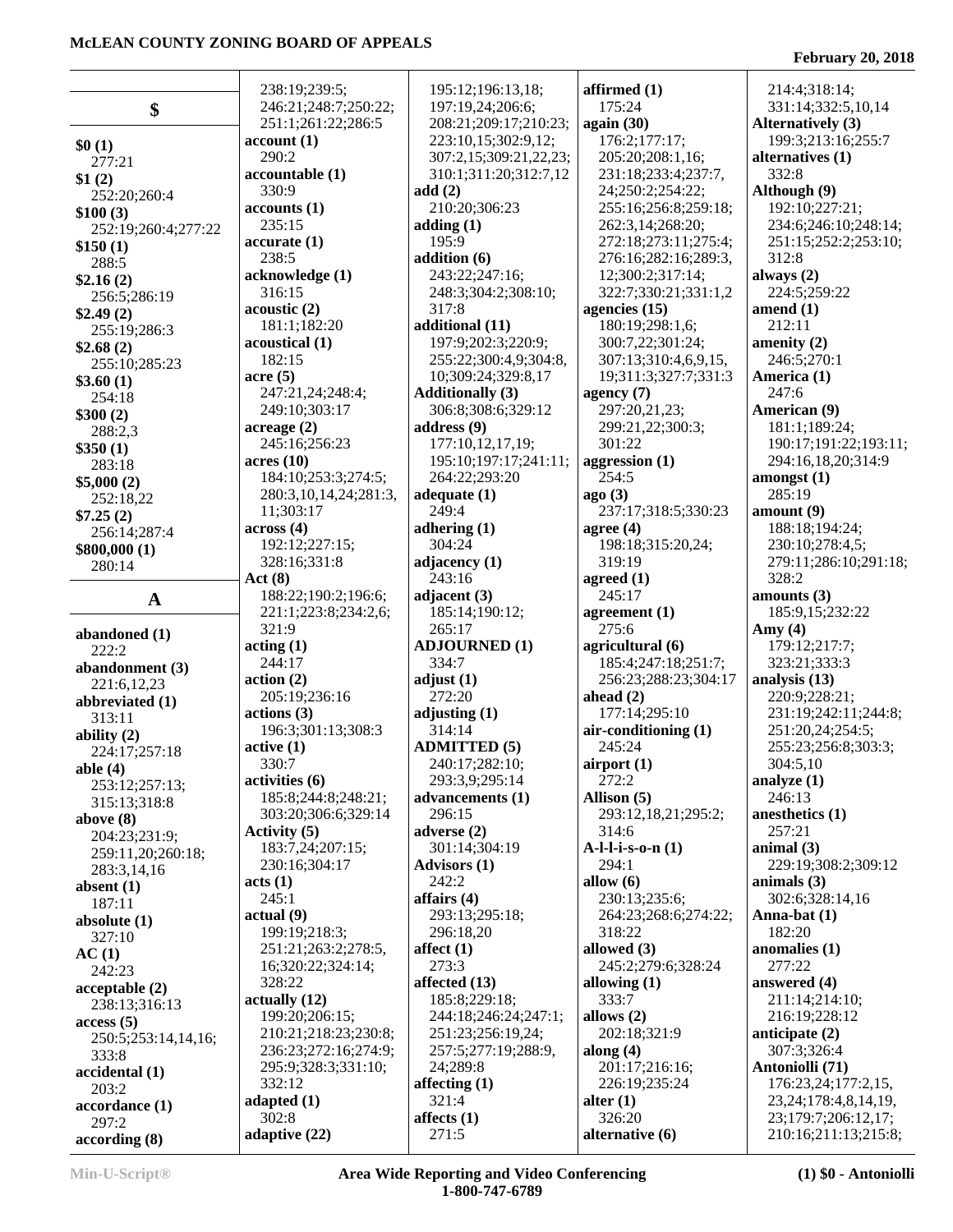| 221:7,13,16;225:6,9,          | appropriate (9)                                        | 266:1,4,7,12,17,22;           | 176:8                                 | 214:2;220:9;300:13;                           |
|-------------------------------|--------------------------------------------------------|-------------------------------|---------------------------------------|-----------------------------------------------|
| 15;228:4;229:23;              | 195:17;209:2;                                          | 267:2,5,12,17;268:3,6,        | associated (2)                        | 301:13;306:6,7,9;                             |
|                               |                                                        |                               |                                       |                                               |
| 234:22;235:4;238:10,          | 210:24;236:16;300:23;                                  | 14, 20; 269: 3, 8, 18, 23;    | 198:12;245:8                          | 319:1                                         |
| 15;239:18,19;240:8,           | 302:10;303:21;308:3;                                   | 270:3,8,12,15,19,24;          | <b>Association (9)</b>                | avoidance (1)                                 |
| 18;241:5,18,22,23;            | 310:2                                                  | 271:4,9,13,18;272:1,5,        | 191:22;242:22;                        | 224:20                                        |
| 242:3,14;243:1,4,7,12;        | approve $(3)$                                          | 8, 12, 15, 19; 273: 3, 6, 9,  | 270:16;271:15,20;                     | avoided (3)                                   |
| 266:20;267:15;269:1,          | 214:14;215:6;216:5                                     | 13, 17, 22; 274: 1, 4, 7, 13, | 272:8;294:17,21;314:9                 | 304:11;305:14;306:1                           |
| 6, 11; 275: 12; 276: 16,      | approved (1)                                           | 19;275:1,5,16;276:1,5,        | <b>Association's (1)</b>              | aware $(16)$                                  |
|                               |                                                        |                               |                                       |                                               |
| 19;282:6,14;292:7,17,         | 219:3                                                  | 10,18;277:2,6,9,14,17;        | 193:12                                | 192:17,21;194:17;                             |
| 19;293:5,11;294:2,3,8,        | approximate (3)                                        | 278:1,3,12,15,19,23;          | assume $(8)$                          | 266:21;267:18,18;                             |
| 14, 19; 295: 1, 9, 15;        | 199:14;237:21,24                                       | 279:2,5,12,16,21;             | 203:19;254:16;                        | 268:21,22;278:5;                              |
| 314:6;319:5;325:7;            | Approximately (9)                                      | 280:1,5,9,13,17,22;           | 255:7,17;256:3,12;                    | 281:24;312:10;321:20;                         |
| 331:19;332:7                  | 182:9;186:14;193:7,                                    | 281:2,5,8,16,20,24;           | 268:21;281:8                          | 323:5,6,10,14                                 |
| apart $(1)$                   | 16;195:3,24;201:16;                                    | 282:15,19,23;283:2,5,         | assumed $(1)$                         | awareness (1)                                 |
| 316:18                        | 205:13;210:7                                           | 10, 13, 16, 21; 284: 1, 4, 7, | 264:23                                | 308:12                                        |
|                               |                                                        |                               |                                       |                                               |
| Apparently (1)                | aquatic $(7)$                                          | 11,15,23;285:4,8,12,          | assuming $(1)$                        | away (10)                                     |
| 270:11                        | 199:6,17;201:10;                                       | 20;286:1,5,11,17;             | 244:17                                | 186:15;194:5;201:6;                           |
| appear $(1)$                  | 213:19;214:12,19;                                      | 287:2,7,11,14,19,22;          | assuring $(1)$                        | 229:10;236:1,5;238:8;                         |
| 263:18                        | 216:13                                                 | 288:1,7,12,18,22;             | 200:19                                | 259:12;279:10;309:1                           |
| appears $(1)$                 | aquatics (1)                                           | 289:3,7,12,17;295:4,7;        | attempt (2)                           | AWEA(4)                                       |
| 237:1                         | 200:1                                                  | 314:24;315:1,2,6,8,13,        | 246:16;253:4                          | 191:24;205:6;314:4,                           |
| appendix $(1)$                | archeological (3)                                      | 19,24;316:4,12,18,22;         | attempted (4)                         | 9                                             |
|                               |                                                        |                               |                                       |                                               |
| 206:23                        | 304:20;325:10,14                                       | 317:1,5,10,14,19,24;          | 252:5,10;254:14;                      | AWWI(1)                                       |
| applicant (31)                | area (49)                                              | 318:15,20;319:1,10,14,        | 260:3                                 | 296:23                                        |
| 176:12,13,18;194:2,           | 182:13,17;184:20;                                      | 23;320:2,5,11                 | attitude (1)                          | axis(1)                                       |
| 10;198:9,23;199:4;            | 185:3, 10, 22; 186: 23, 23;                            | Army $(2)$                    | 257:20                                | 249:11                                        |
| 204:16;208:17,20;             | 187:9;188:17;189:22;                                   | 303:6,18                      | Attorney (1)                          |                                               |
| 209:12,15;210:13,21;          | 190:12,19;191:14;                                      | around $(12)$                 | 176:8                                 | $\bf{B}$                                      |
| 212:1,8,20;213:2,16;          | 201:9;214:15;218:3;                                    | 194:22;227:7,12;              | Attorney's (1)                        |                                               |
| 214:1,5,7,13,14;215:4,        | 220:13,13;222:8;                                       | 232:2;234:20;238:1;           | 176:9                                 | bachelor's (4)                                |
|                               |                                                        |                               |                                       |                                               |
| 6,24;216:4,8;220:18           | 224:24,24;225:21;                                      | 247:4;328:7;330:16;           | attract(1)                            | 178:10,16;242:12;                             |
|                               |                                                        |                               |                                       |                                               |
| Applicant's (9)               | 229:8;235:12,16;                                       | 331:1;332:19;333:13           | 297:12                                | 294:10                                        |
| 240:12,17;282:9,10;           | 245:23;246:15;251:13;                                  | arrangements (1)              | attracted (1)                         | back $(15)$                                   |
| 293:2,3,8,9;295:14            | 252:12;253:5;261:15;                                   | 245:4                         | 297:10                                | 186:1;230:7;241:3;                            |
|                               |                                                        |                               |                                       |                                               |
| application (2)               | 262:22;263:20;273:10;                                  | artifact(1)                   | attractive (1)                        | 252:9;253:8,21;258:9;                         |
| 216:5;331:12                  | 277:12;280:23;290:3,                                   | 325:21                        | 251:8                                 | 260:10;269:9,9,15;                            |
| applied $(1)$                 | 12;299:3,10,16,17,24;                                  | artifacts (2)                 | attributable (1)                      | 300:7;325:8;328:12;                           |
| 222:5                         | 302:21;304:18;309:1;                                   | 325:10;331:8                  | 258:24                                | 330:24                                        |
| apply (9)                     | 326:9;332:19                                           | arts(1)                       | audience (2)                          | background (5)                                |
| 202:17,23;220:3,8,            | areas(33)                                              | 242:9                         | 217:4;320:14                          | 178:9;179:11;242:8;                           |
| 19:222:9:224:1:               | 181:10,12;182:7,8;                                     | assess $(5)$                  | August (2)                            | 287:16:294:9                                  |
| 236:24;322:18                 | 185:7,7,17,17;186:1,2,                                 | 180:6;192:3;200:12;           | 208:6;252:9                           | bad(1)                                        |
| applying $(1)$                |                                                        | 220:7,18                      | <b>Authorization (4)</b>              | 327:22                                        |
|                               | 4,4,12,24;189:13,17;                                   |                               |                                       |                                               |
| 196:4                         | 190:23;216:16;221:20;                                  | assessed $(1)$                | 196:7;202:12,14,16                    | balance $(1)$                                 |
| appraisal (7)                 | 226:9, 10; 251:5, 23;                                  | 262:8                         | availability (1)                      | 327:13                                        |
| 242:6,17,23;261:16;           | 257:4;289:8;290:5,15;                                  | assessing $(2)$               | 257:2                                 | bald $(17)$                                   |
| 263:2;264:14;265:14           | 302:22,23;303:1;                                       | 210:24;270:16                 | available (8)                         | 181:9,12,18;182:2;                            |
| appraisals $(2)$              | 305:22;306:4,10                                        | assessment $(17)$             | 227:18,21;240:7;                      | 186:11, 14, 16, 17, 21;                       |
| 270:20;271:14                 | argued $(1)$                                           | 180:23;181:2,3,6,7;           | 247:1;250:14;252:6;                   | 187:1;218:20;222:21;                          |
|                               | 251:11                                                 | 184:3,8,21;186:8,9;           | 299:6.20                              | 235:13,15,18;236:1,8                          |
| appraise (4)<br>263:5;265:15; | arm's(1)                                               | 190:5;220:5;262:7;            | Avenue (1)                            | Ball $(2)$                                    |
| 276:14;284:17                 | 260:5                                                  | 270:22;298:19;299:8;          | 241:14                                | 178:11,17                                     |
|                               |                                                        |                               |                                       |                                               |
|                               | <b>ARMSTRONG (199)</b>                                 | 300:12                        | average $(14)$                        | ballpark $(1)$                                |
| 272:21;275:22;                | 179:4;208:12,13,14,                                    | assessments $(2)$             | 205:3;254:18;255:9,                   | 232:4                                         |
| appraised (3)<br>284:18       | 15;209:4,12,20;210:13,                                 | 261:24;262:2                  | 19;256:5,14;285:16,21,                | <b>Bangert</b> (10)                           |
| <b>Appraisers (3)</b>         | 18;211:2,9,17;212:1,8,                                 | Assessor $(5)$                | 22;286:2;287:5;                       | 175:7,8;258:3,8;                              |
| 246:13,16;247:11              | 18,23;213:8,20,24;                                     | 253:13;260:7;                 | 291:14,16;324:5                       | 312:15, 19, 23; 313: 6, 8,                    |
| appraising (3)                | 214:13,20,24;215:4,12,                                 | 261:18,22;278:11              | avian(4)                              | 15                                            |
| 265:3,5;272:19                | 19, 24; 216: 4, 17, 21;                                | Assessor's (3)                | 180:24;181:13,14;                     | based $(14)$                                  |
|                               |                                                        |                               | 301:5                                 |                                               |
| appreciate $(2)$              | 217:1,10;243:10;                                       | 251:22;252:8;287:18           |                                       | 183:24;185:20;                                |
| 292:14;326:7                  | 262:13,15,16,17;263:1,                                 | assigned $(1)$                | avoid (13)                            | 187:15,19;189:20;                             |
| approach $(1)$<br>210:21      | 5,9,13,16,22;264:1,5,9,<br>13, 17; 265: 2, 10, 13, 22; | 329:21<br>Assistant (1)       | 190:23;194:2;<br>198:23;202:1;213:13; | 209:2;222:16;229:13;<br>232:11;236:18;239:12; |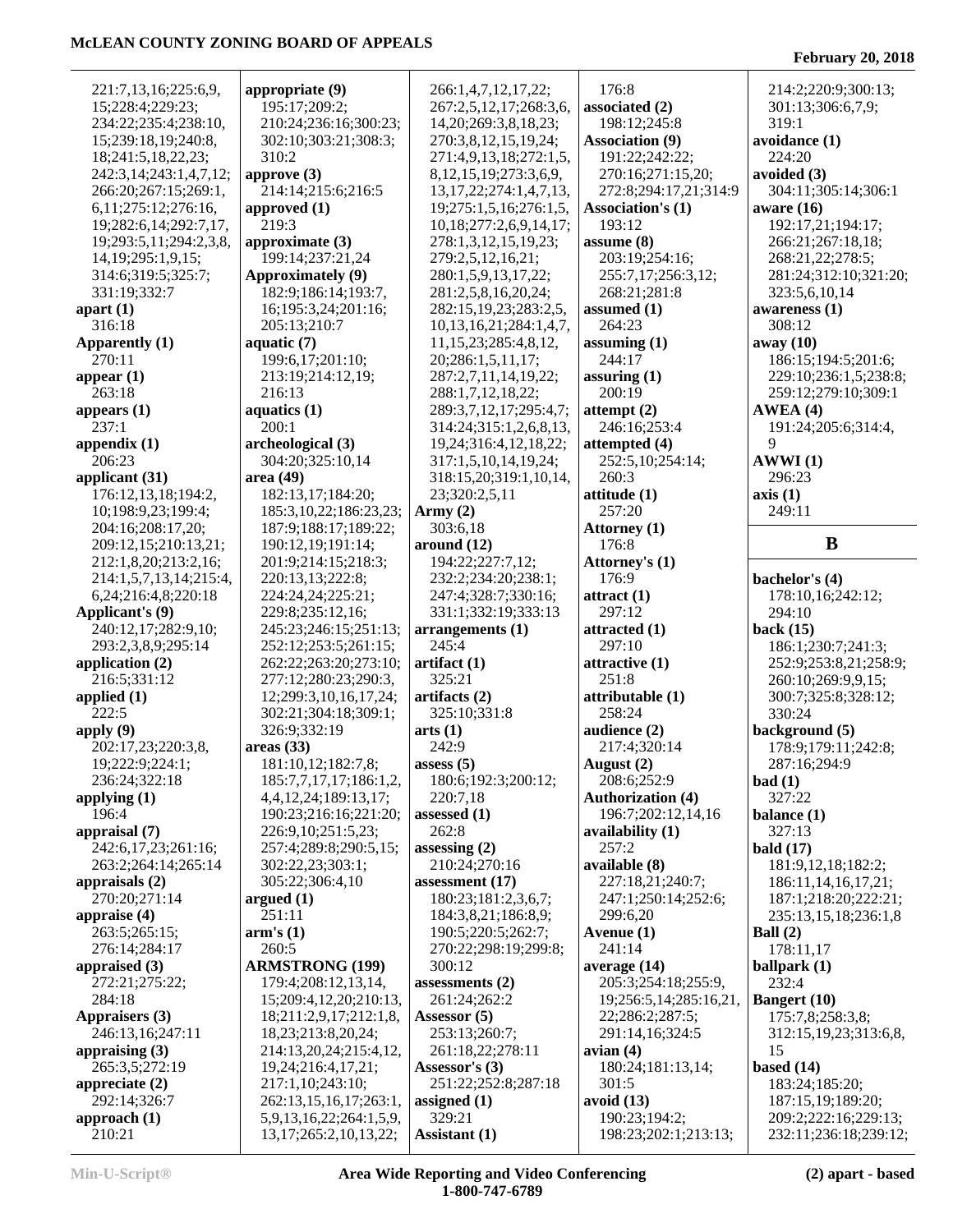**February 20, 2018**

|                                              |                                               |                       |                          | 264:4                                |
|----------------------------------------------|-----------------------------------------------|-----------------------|--------------------------|--------------------------------------|
| 246:14;251:12;304:15<br>baseline (1)         | belts $(3)$<br>184:9,15;185:12                | 215:5,14;216:5,9;     | burial $(1)$<br>325:22   | carbon(1)                            |
| 278:9                                        |                                               | 235:6;239:5;258:1,2;  |                          | 316:8                                |
|                                              | benefit $(1)$                                 | 274:14;308:14;318:2,  | burn(1)                  |                                      |
| basically (3)                                | 195:8                                         | 16,22;319:12,16;329:8 | 295:24                   | carcass (10)                         |
| 185:7;202:14;221:1                           | Besides $(1)$<br>317:5                        | bodies(1)<br>303:4    | business $(1)$           | 223:14,15;240:3;                     |
| basis $(1)$<br>287:5                         | best $(15)$                                   | body(1)               | 175:23<br>butterfly (3)  | 297:7,8,11,12;301:2;<br>308:6;333:13 |
| bat $(82)$                                   | 191:24;193:12;                                | 270:19                | 233:22,23;234:5          | carcasses (4)                        |
| 180:5,12;181:1,2;                            | 245:1;251:2;252:6;                            | bolstering (1)        | button $(2)$             | 311:13;314:19;                       |
| 182:14,15,22,23,24;                          | 259:19;296:9;298:1;                           | 176:17                | 177:6;217:3              | 328:16;333:5                         |
| 183:2,5,8,9,10,19,19,                        | 300:24;302:3;305:20;                          | book $(1)$            | buyer $(9)$              | career $(3)$                         |
| 22, 24; 184: 1, 3, 5, 6, 13,                 | 307:16;314:2,8;329:16                         | 206:11                | 243:22;244:16,22,        | 179:14;263:14;281:6                  |
| 13;191:20,22,24;192:2,                       | Beth $(1)$                                    | boom $(1)$            | 23;245:11,18,20;246:9,   | Carlton $(2)$                        |
| 4, 7, 8, 13, 13, 17, 23, 23;                 | 175:19                                        | 290:17                | 9                        | 175:17,18                            |
| 193:3,3,6,7,8,13,16;                         | better $(2)$                                  | both $(8)$            | buyers $(4)$             | case $(12)$                          |
| 194:20,22;195:1,1,5,6,                       | 233:7;271:10                                  | 179:22;180:15,18;     | 247:7;248:15;            | 175:4;176:5,12,18;                   |
| 14, 20, 23; 196: 9, 16;                      | beyond $(6)$                                  | 184:6;192:8;205:6;    | 269:20;270:9             | 202:23;213:2;259:22;                 |
| 197:1,11,12,21;203:6;                        | 217:23;238:23;                                | 280:5;301:14          | buyer's $(1)$            | 260:1,12;268:2;278:8,                |
| 205:9,12,13,18;206:1;                        | 251:7;275:12;276:17,                          | boundary (1)          | 246:14                   | 9                                    |
| 207:14,15,20,23;210:4;                       | 19                                            | 218:2                 | buzzed $(1)$             | $\cosh(3)$                           |
| 213:2;229:11;230:16;                         | big(10)                                       | brand(1)              | 259:9                    | 245:3;247:1;250:20                   |
| 232:22;240:1;294:23;                         | 183:4;231:4,21;                               | 311:15                |                          | categories (1)                       |
| 297:1;300:14;301:8,                          | 232:5;290:16;299:9;                           | break $(3)$           | $\mathbf C$              | 247:16                               |
| 10;302:12;307:23;                            | 326:23,24;329:6;                              | 240:21;241:1,2        |                          | cause $(1)$                          |
| 308:22                                       | 332:18                                        | Brian $(2)$           | call $(5)$               | 239:7                                |
| bathrooms (2)                                | bigger $(3)$                                  | 175:7;262:16          | 175:2,5;202:16;          | caused $(1)$                         |
| 245:15,23                                    | 232:14,16,24                                  | brief (2)             | 247:19;318:4             | 222:2                                |
| bats $(24)$                                  | bill(1)                                       | 180:21;191:7          | called (2)               | Cedar $(2)$                          |
| 183:3,3,4,4;184:19;                          | 301:11                                        | briefly $(2)$         | 242:1;325:19             | 195:4;205:15                         |
| 191:16,16;192:16;                            | biologist (2)                                 | 182:14;325:10         | came $(3)$               | Cemetery (3)                         |
| 194:14,17;195:3,8;                           | 178:7,22                                      | Bright $(1)$          | 297:5;314:4;326:15       | 194:3,5,6                            |
| 196:10,16;197:8;                             | biologists (3)                                | 292:23                | can (82)                 | census $(1)$                         |
| 205:21;210:7;230:7;                          | 179:18;234:7;333:7                            | bring(4)              | 175:23;177:5;186:5;      | 181:17                               |
| 233:18;234:14,14,19;                         | biology $(2)$                                 | 244:14;269:8,9;       | 190:8;202:15;203:18;     | center $(3)$                         |
| 235:1;301:14                                 | 178:11;179:1                                  | 325:5                 | 205:5;206:12;210:18;     | 237:23;238:1;239:1                   |
| BBCS(3)                                      | biomonitor (1)                                | brings $(1)$          | 211:17,18;213:3,10;      | centered $(1)$                       |
| 302:7,18;307:16                              | 305:13                                        | 313:8                 | 215:12;217:14;220:22;    | 247:4                                |
| beautiful (1)                                | bird(15)                                      | broader (4)           | 221:16,20;225:17;        | central (6)                          |
| 206:11                                       | 180:4;182:7;190:12;                           | 186:23;194:24;        | 226:8;235:7;236:8,15,    | 192:18,22;194:16;                    |
| become $(1)$                                 | 192:2;197:1;203:6;                            | 200:8;226:13          | 21;239:11,22;241:16;     | 247:9;294:6;328:7                    |
| 198:17                                       | 229:19;233:2;234:3;                           | brought $(1)$         | 245:12;246:6,11;         | cents $(2)$                          |
| becomes $(2)$                                | 240:1;297:1;300:14;                           | 328:5                 | 247:22,24;248:17;        | 286:7,24                             |
| 240:7;261:10                                 | 301:10;306:8;307:23                           | brown (1)             | 249:12,20;251:10;        | certain $(4)$                        |
| bedrooms (2)                                 | birds $(6)$                                   | 183:4                 | 256:16,20;258:9;         | 202:21;307:2;                        |
| 245:14,23                                    | 197:8;233:19;                                 | Buffalo (1)           | 259:14;262:19;266:24;    | 311:11;316:14                        |
| before-and-after (2)                         | 236:22;301:9,14;                              | 195:2                 | 267:4,21;269:6,9,9,16;   | certainly (5)                        |
| 264:14;265:3                                 | 333:19                                        | buffer $(1)$          | 272:1,9,11,12,14,16;     | 203:5;225:19;234:7;                  |
| begin $(3)$                                  | bit $(19)$                                    | 218:22                | 273:3;274:7;276:22;      | 263:10;284:22                        |
| 253:19;280:21;303:2                          | 179:10;181:21,23;                             | build $(1)$           | 279:14;287:12,15;        | certificates (1)                     |
| beginning $(3)$                              | 185:24;186:7;199:1;                           | 236:9                 | 289:10;293:4;295:6,8,    | 178:15                               |
| 248:12;302:15;329:5                          | 235:12;259:17;291:17;                         | building $(2)$        | 10;301:21;304:11;        | chair $(1)$                          |
| belabor $(1)$                                | 301:11;304:21;306:18;                         | 317:7;328:3           | 307:8;309:5;314:6;       | 176:10                               |
| 213:8                                        | 311:23;319:8;324:17;                          | built $(5)$           | 316:1,2;319:3,7,8,13;    | <b>CHAIRMAN</b> (63)                 |
| belong $(1)$                                 | 325:13;326:22;328:8;                          | 203:6;236:11;254:1;   | 324:9;325:8;327:9;       | 175:2,16,21;177:5,9,                 |
| 242:15                                       | 329:3                                         | 290:24;296:17         | 328:11;332:23;333:10     | 14;179:2,5;207:6,11;                 |
| below $(18)$                                 | blades $(2)$                                  | bulldozing $(1)$      | candid $(1)$             | 208:11;211:15;215:10;                |
| 182:13;190:7;                                | 232:7;323:15                                  | 327:23                | 318:10                   | 216:19;217:2,9,13;                   |
| 194:11;195:22;196:17;                        | BMP(1)                                        | <b>Bulletin</b> (1)   | capable $(1)$            | 225:17;228:6,9,14;                   |
| 210:8,11;231:15;                             | 314:7                                         | 249:23                | 263:10                   | 233:13;235:7;237:10;                 |
| 259:11,21;260:18;                            | Board $(28)$                                  | bundle $(1)$          | Capparella (3)           | 239:15;240:15,20,24;                 |
| 282:24;283:11;285:1;<br>288:4;296:10;303:17; | 175:3;179:5;202:9;                            | 245:12<br>burden(1)   | 197:13;203:23;<br>219:19 | 241:3,7,10,15;243:11;                |
| 314:3                                        | 207:7;209:5;211:4,12;<br>212:9,10;214:1,4,14; | 176:15                |                          | 257:24;260:23;262:13;                |
|                                              |                                               |                       | car(1)                   | 266:23;267:3,20,24;                  |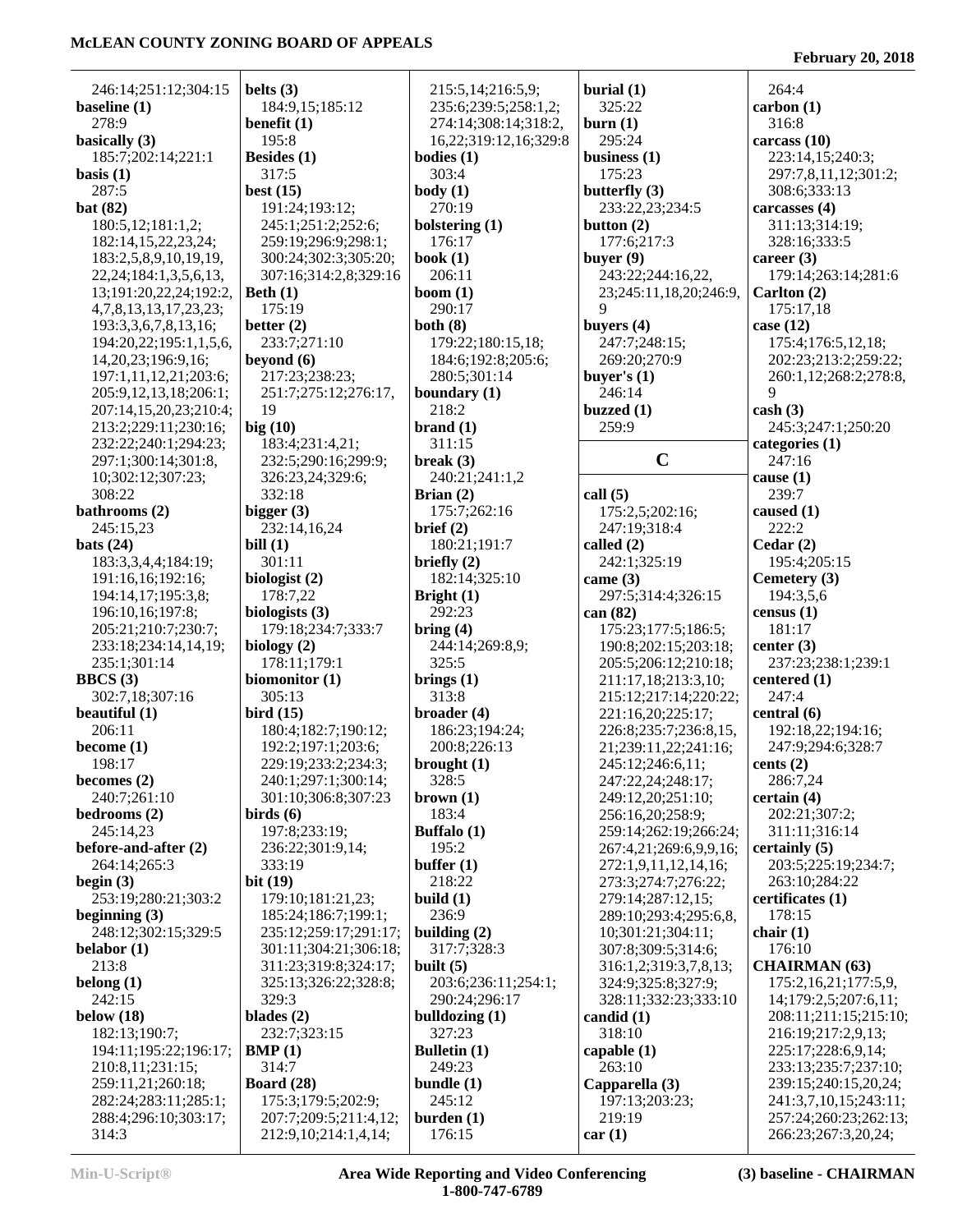268:8,18;269:12; 275:14;276:21;282:3; 289:19;292:15,18; 293:4,10,15,19;295:5, 12;313:18;314:23; 319:7;320:12;326:11; 332:22,24;334:2 **chance (1)** 291:11 **change (10)** 203:14;219:23; 248:3,4,9;252:4,23; 261:6;290:24;313:24 **changed (1)** 249:10 **changes (4)** 180:20;247:4;285:7; 302:18 **channel (3)** 198:12,14;201:2 **characteristics (5)** 243:24;245:12,19; 246:1,18 **characterization (1)** 299:13 **chart (14)** 248:1;249:8,9,12; 250:15;253:14,20; 254:7,9,21;283:7; 286:2,6;291:14 **Chartered (1)** 242:20 **charts (2)** 285:19;290:21 **check (5)** 207:14;311:18; 324:6,9;333:15 **chemical (1)** 271:21 **chemicals (1)** 271:24 **Chenoa (6)** 228:18;233:17; 237:13;289:23;320:18; 326:14 **Chicago (1)** 242:2 **chief (2)** 176:12,19 **chose (1)** 279:2 **Chris (1)** 175:17 **circle (1)** 307:13 **circumstances (1)** 276:3 **cited (2)** 201:5;288:19 **Civil (1)** 176:8 **clarify (4)** 221:13,20;229:23;

 292:7 **class (1)** 260:11 **classifications (1)** 250:3 **classified (1)** 247:13 **clean (1)** 295:23 **cleanup (1)** 322:19 **clear (4)** 203:1,11;206:13; 239:17 **clearing (1)** 306:10 **clearly (3)** 251:19;260:3;277:22 **close (3)** 236:9;238:17;239:6 **closer (11)** 219:20;226:6; 230:18;259:12,17; 285:9,13;286:6,12,13, 23 **closest (2)** 196:11;331:23 **Clyde (1)** 241:14 **coefficient (3)** 254:4,10;260:13 **coin (1)** 253:1 **Colfax (2)** 217:8;323:22 **collaborate (1)** 312:23 **colleague (1)** 330:19 **collect (3)** 197:15;306:21; 307:12 **collected (1)** 300:6 **collection (1)** 302:24 **college (1)** 260:11 **collision (4)** 189:19;190:9,20; 191:14 **colloquially (1)** 264:13 **combined (1)** 182:24 **comfortable (1)** 211:8 **coming (3)** 232:9;299:2;329:7 **commence (1)** 329:1 **COMMENCING (1)** 175:1

**comment (3)** 176:20;243:14,22 **commentary (2)** 244:11;257:23 **commissioners (1)** 237:14 **commit (2)** 201:24;204:16 **commitment (1)** 201:22 **commitments (1)** 305:2 **committed (1)** 216:10 **Committee (2)** 294:17;296:6 **commodity (2)** 247:3;250:19 **common (4)** 189:11;191:10; 311:9,10 **commonly (3)** 188:4;228:19;244:13 **communicate (2)** 305:21;310:6 **communicated (1)** 306:2 **communities (2)** 250:4,5 **community (1)** 257:13 **company (7)** 242:1;275:6,7; 296:21;297:6;326:15, 19 **companywide (2)** 296:13;297:7 **comparable (1)** 245:5 **compare (2)** 230:17;265:18 **compared (4)** 205:3;249:2;256:18; 284:18 **comparison (3)** 232:15,17;314:17 **compensate (1)** 301:13 **competitive (1)** 244:15 **completed (19)** 179:15;180:2,7,22, 23;182:5,15,17,20; 183:17;184:4,21; 186:20;193:19;212:5; 227:15;239:21;304:4,6 **completing (3)** 179:13;204:17;214:9 **complex (1)** 327:9 **compliance (3)** 305:17;307:5;329:15 **complies (1)**

 194:7 **comply (12)** 193:23;197:3; 208:18;209:13,21; 210:2,14;211:2;216:6; 318:1,8;331:14 **complying (1)** 209:24 **components (1)** 297:18 **composition (1)** 197:12 **comprised (3)** 179:18;181:10;183:3 **concepts (1)** 243:17 **concern (7)** 190:3;191:18; 199:16,19;230:16; 237:16;318:8 **concerned (2)** 315:20;319:17 **concerns (2)** 195:11;197:17 **conclude (1)** 289:7 **concluded (1)** 187:18 **concludes (2)** 233:11;257:23 **conclusionary (1)** 244:11 **conclusions (1)** 288:8 **condition (5)** 251:10;259:3,7; 264:21;274:2 **conditions (6)** 243:20;244:15,22; 246:5;269:24;305:1 **conduct (8)** 175:23;180:4; 196:24;198:18;200:5; 212:2,17;298:10 **conducted (10)** 199:19;200:6,10; 218:8,18;231:16; 256:8;257:9;301:20; 303:11 **conducting (4)** 179:20;197:4;198:1; 218:11 **connected (2)** 201:9;216:12 **cons (1)** 316:9 **Conservation (11)** 180:11;187:18; 191:21;192:2;218:7, 13,17;240:2;297:1; 300:15;301:10 **conserve (1)** 194:13

#### **February 20, 2018**

**consider (15)** 194:9;196:23;198:8, 22;199:4;200:19; 213:17;216:9;243:18; 244:5,6;251:20;270:9; 316:11;317:24 **consideration (4)** 245:6;257:22; 261:24;327:13 **considerations (4)** 273:1;305:18;309:4; 327:14 **considered (9)** 184:16;185:18,22; 246:10;260:9;273:1; 295:22;328:1;332:4 **considering (2)** 194:1;248:19 **consistency (1)** 331:2 **consistent (14)** 187:17;190:21; 201:22;204:1,7; 210:22;214:8,17; 216:9;218:6;220:4; 222:3;291:3,10 **consistently (2)** 250:18;330:18 **constitute (2)** 273:10,14 **construct (3)** 316:23;318:3;319:15 **constructed (10)** 201:11;216:11; 265:4,6,19,20;291:2,7, 9,9 **construction (32)** 185:8;186:2,3; 225:10;274:22;298:14; 302:4,14;304:12,22; 305:11,12,15,19,22; 306:2,5;309:7,17; 322:4;323:15;325:19, 21;327:19;328:17; 329:6,6,9,14,18;330:6, 15 **consultant (4)** 305:12,16;323:10; 329:13 **consultants (6)** 298:7;300:5;303:2; 312:2;324:21;333:17 **consultant's (1)** 333:12 **consultation (2)** 305:8;307:11 **consulting (1)** 242:24 **consummation (1)** 244:20 **contact (2)** 311:3;325:24 **contain (1)**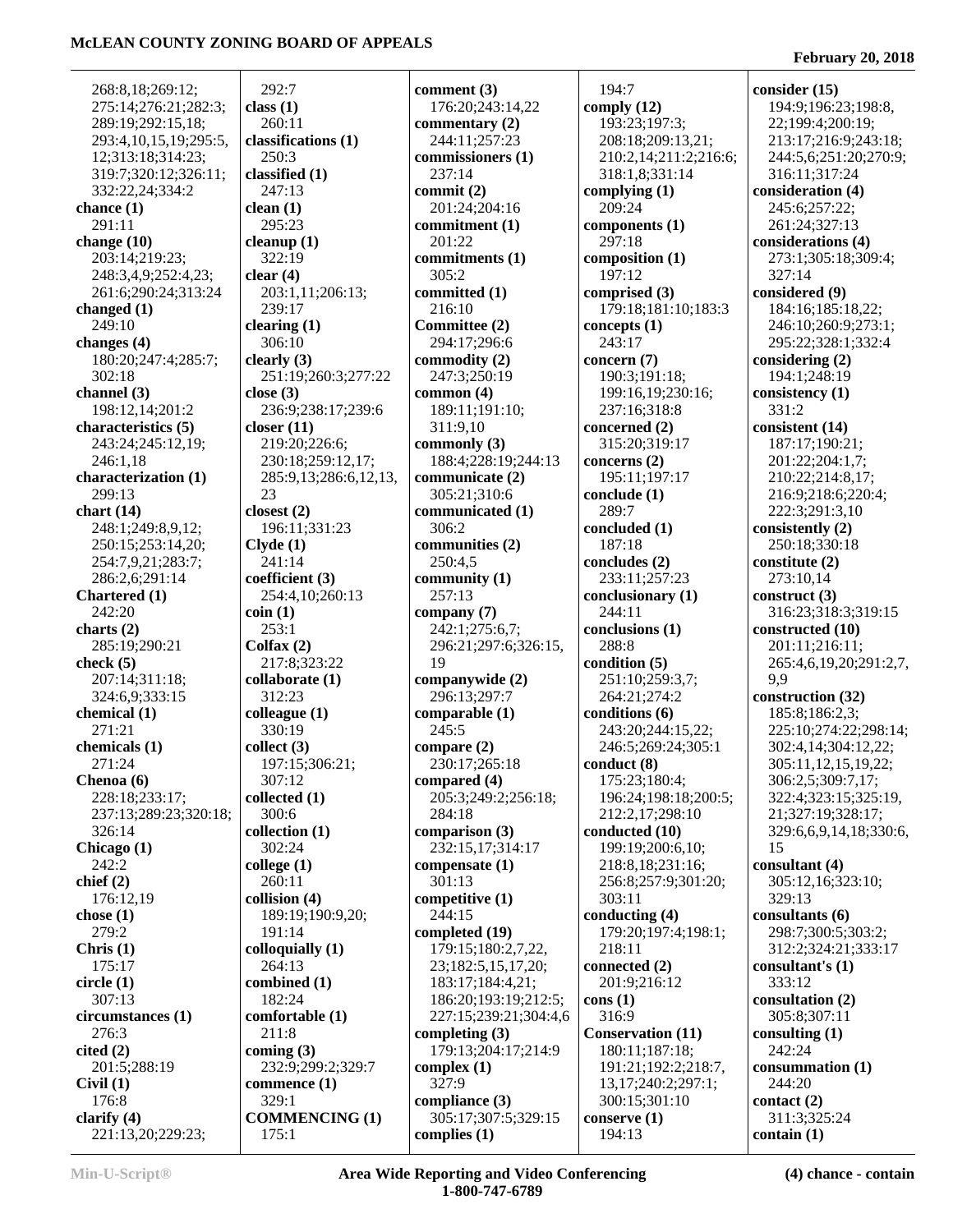| 306:10                      | 240:11;241:19;                | 247:7;249:10;285:17;        | 296:10;314:3                          | 300:18;308:24                        |
|-----------------------------|-------------------------------|-----------------------------|---------------------------------------|--------------------------------------|
| containing (1)              | 282:7;295:7,10                | 303:21;306:22;315:2         | cutting $(1)$                         | DeClark (154)                        |
| 288:8                       | cordons(1)                    | courses $(1)$               | 233:1                                 | 241:5,9,12,12,23;                    |
| contains(1)                 | 306:4                         | 257:7                       | CV(1)                                 | 242:1,5,9,16;243:3,6,                |
| 302:2                       | corr(2)                       | cover(1)                    | 293:5                                 | 13;258:7,22;259:5,18;                |
| contaminants (1)            | 181:10;186:11                 | 184:23                      |                                       | 260:2,10,19;261:8,16,                |
| 272:9                       | Corp(2)                       | cov(1)                      | D                                     | 21;262:2,6,10,21;                    |
| contamination (3)           | 303:7,18                      | 297:11                      |                                       | 263:4,8,12,15,19,24;                 |
| 271:2,19,21                 | corporate $(2)$               | CRE(1)                      | Dakota (5)                            | 264:3,8,12,16,18;                    |
| contested (1)               | 295:18;330:17                 | 242:19                      | 189:10,10,12;195:3;                   | 265:8, 12, 21, 24; 266:3,            |
| 261:24                      | Corps(1)                      | create $(2)$                | 205:13                                | 6, 11, 16; 267: 8, 23;               |
| context(1)                  | 303:6                         | 301:16;320:19               | damage $(1)$                          | 268:5,20;269:9,22;                   |
| 183:15                      | correctly (1)                 | creates $(2)$               | 256:20                                | 270:2,6,11,14,18,22;                 |
| continually (1)             | 238:11                        | 251:13;275:11               | DARYL(2)                              | 271:3,7,11,16,22;                    |
| 204:22                      | correlate (1)                 | creative $(1)$              | 237:11,12                             | 272:4,7,11,14,18,24;                 |
| continuation (3)            | 246:17                        | 245:7                       | data $(35)$                           | 273:5,8,11,15,21,24;                 |
| 175:4;176:5,5               | correlated (1)                | $\bf{c}$ redible $(3)$      | 195:17;196:12;                        | 274:3,6,12,18,24;                    |
| continue (8)                | 266:9                         | 228:1,2,7                   | 197:15;228:3;246:13,                  | 275:4,24;276:2,7,23;                 |
| 191:8;296:14;               | correlation (3)               | Creek(24)                   | 17;251:21;252:1,6,8,                  | 277:5,8,11,15,21;                    |
| 300:11;305:8;307:11;        | 233:5;251:18;260:12           | 198:13;199:12,14;           | 15,21;253:8;254:7,8,                  | 278:2,7,14,18,22;                    |
| 310:3,6,18                  | correspondence (1)            | 200:22;201:4,6,7,8,17,      | 19;255:5,15,16;256:1,                 | 279:1,3,9,19,23;280:4,               |
| continued (1)               | 260:15                        | 20;202:2;215:20;            | 11;258:3;261:9;262:8;                 | 8, 12, 16, 20; 281: 1, 4, 7,         |
| 249:1                       | cost(4)                       | 216:2,10,16;228:1,10;       | 277:3;278:10;299:6,7,                 | 14, 19, 23; 282: 2, 18, 22;          |
| continuing $(1)$            | 195:9;257:2;272:16,           | 237:15:315:10.17.18:        | 7,20;300:6;306:21;                    | 283:1,4,9,12,15,20,24;               |
| 320:8                       | 22                            | 331:16,23;332:13            | 307:13;314:17;324:14                  | 284:3,6,10,14,21;                    |
| continuously (1)            | counsel (4)                   | Crescent (1)                | database (2)                          | 285:3,5,11,15,24;                    |
| 202:5                       | 176:3;228:5;332:22,<br>24     | 193:8                       | 305:4;308:21                          | 286:4,9,15,21;287:1,5,               |
| contracted (1)<br>180:3     |                               | crew(4)                     | date $(14)$                           | 10, 13, 16, 21, 24; 288: 6,          |
|                             | counselman (1)<br>242:6       | 305:19,22;325:21;<br>329:18 | 180:2;189:15;190:8;                   | 11, 14, 20; 289: 2, 6, 11,           |
| contractors (1)<br>328:24   | Counselors (1)                | crews $(2)$                 | 192:12;193:5,19;<br>194:16;214:11,22; | 16;290:4,21;291:12,<br>22;292:12     |
| contribute(1)               | 242:18                        | 308:11;311:15               | 222:5;223:22;224:12;                  | $D-e-C-I-a-r-k(1)$                   |
| 250:9                       | count(1)                      | criteria (2)                | 244:21;264:24                         | 241:13                               |
| contributory (1)            | 291:11                        | 245:16;280:6                | dates(1)                              | DeClark's (1)                        |
| 200:22                      | counter(1)                    | Crop(3)                     | 208:4                                 | 282:8                                |
| control (4)                 | 321:8                         | 193:2,9;256:24              | day(4)                                | decommissioned (2)                   |
| 234:21;303:22;              | countermeasure (1)            | $\csc(5)$                   | 238:8;311:4;325:6;                    | 292:1,8                              |
| 309:18;321:8                | 321:9                         | 176:16,16;266:22;           | 328:9                                 | deconstruction (2)                   |
| controlled (1)              | Counties (3)                  | 268:15,17                   | days $(3)$                            | 327:20;328:4                         |
| 257:22                      | 248:23;249:1;251:6            | cultural (2)                | 260:11;263:20;311:6                   | decrease (1)                         |
| convenience (1)             | country $(1)$                 | 298:11;304:3                | dead(3)                               | 285:9                                |
| 267:14                      | 311:12                        | culture $(1)$               | 223:18;225:3;307:23                   | dedicated (1)                        |
| conversation (5)            | County (49)                   | 295:18                      | deal(1)                               | 296:19                               |
| 301:23;318:10;              | 175:3;176:9;187:5,7;          | curious $(2)$               | 243:14                                | deed $(2)$                           |
| 319:20,22;321:12            | 194:1,9;196:23;198:8,         | 290:10;292:4                | deals $(1)$                           | 252:20;278:4                         |
| conversations (1)           | 22;200:19;211:3,11,           | current $(3)$               | 245:10                                | $d$ eem $(1)$                        |
| 220:16                      | 21;212:9,10;213:12;           | 244:1;296:22;303:12         | Dean $(10)$                           | 176:14                               |
| coordinate (8)              | 214:1,4,14;215:5,14;          | currently $(13)$            | 175:10,11;202:10,                     | deer(1)                              |
| 209:16;212:16,21;           | 216:5;229:2,4,15;             | 176:10;194:4,7;             | 19;203:1,8;240:22;                    | 297:12                               |
| 236:15,21;240:5;            | 244:4,9;247:8;248:21;         | 198:15,16;199:8;            | 241:15,21;313:13                      | deferred (1)                         |
| 310:3;320:8                 | 251:22;252:1,8;253:7,         | 200:8,24;227:19;            | deaths(1)                             | 248:14                               |
| coordinated (5)             | 13,19,20;258:24;              | 234:5,8;246:23;303:15       | 333:5                                 | define $(4)$                         |
| 196:20;197:6;               | 263:6;277:12;279:13,          | curtail $(1)$               | debriefs $(1)$                        | 220:22;243:20;                       |
| 200:11;213:6;304:14         | 20;281:3,6;290:2;             | 194:10                      | 329:18                                | 300:24;305:20                        |
| coordinating $(1)$<br>209:1 | 291:14;299:5,16;<br>318:14,16 | curtailed $(1)$<br>209:7    | decades(2)                            | defined $(5)$<br>221:24;244:13;      |
| coordination (8)            | countywide (1)                | curtailment (2)             | 251:16;266:8                          |                                      |
| 180:15;223:16;              | 254:17                        | 196:14;302:12               | December (1)<br>246:23                | 247:9;271:23;307:17<br>defines $(1)$ |
| 297:20,21,23;299:21;        | couple $(4)$                  | Cut(1)                      | decide(2)                             | 271:4                                |
| 300:3;301:22                | 221:20;228:19;                | 191:10                      | 236:9;240:20                          | definitely $(2)$                     |
| copies $(2)$                | 289:24;330:23                 | $cut-in(7)$                 | decides(1)                            | 326:3;327:12                         |
| 240:9;282:3                 | course(8)                     | 192:19;193:15;              | 220:18                                | definition $(3)$                     |
| copy(5)                     | 186:20;224:23;                | 195:22;205:8;208:24;        | decision(2)                           | 221:14;244:19;                       |
|                             |                               |                             |                                       |                                      |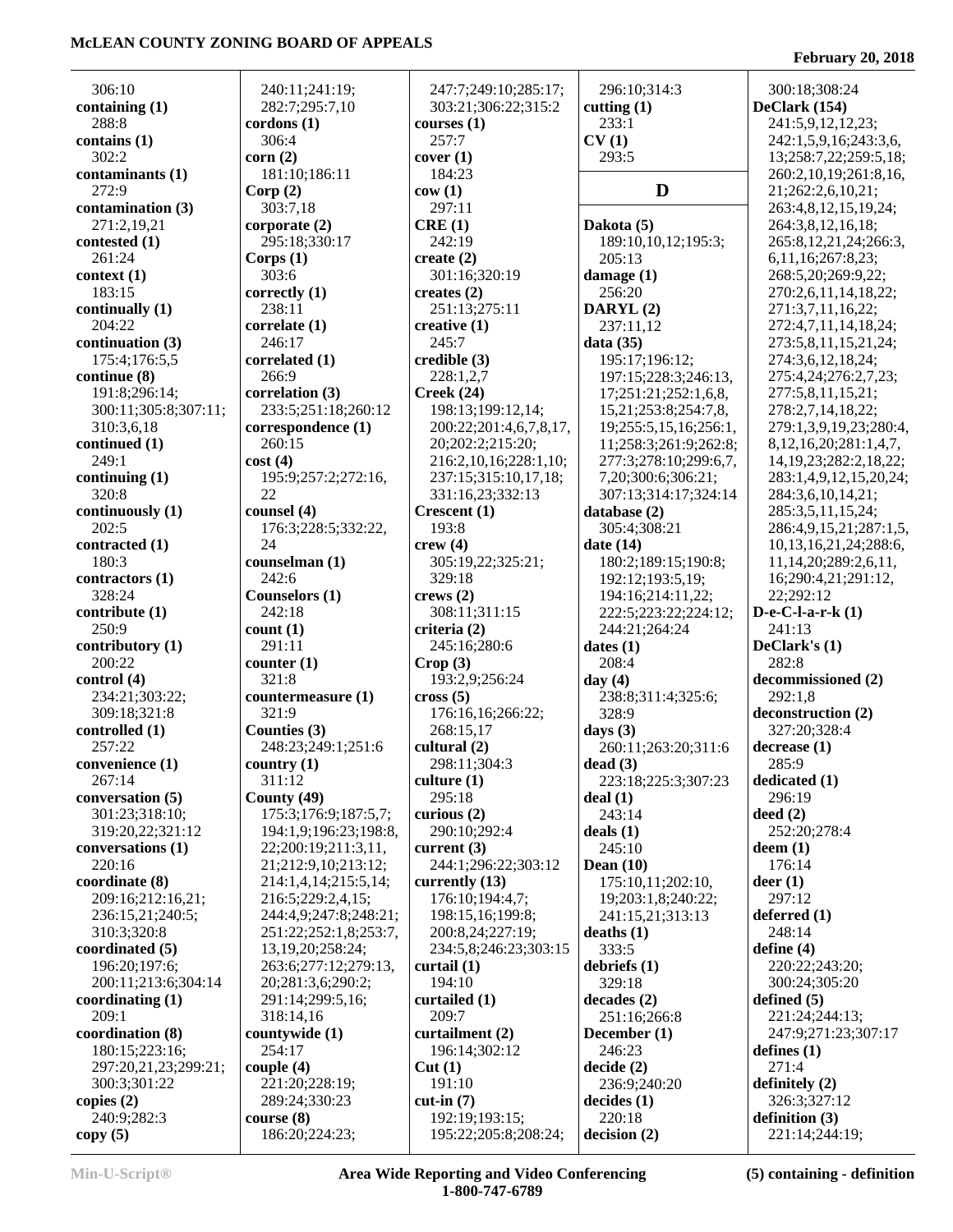#### 271:10 **definitions (1)** 271:7 **degree (4)** 178:10,12,16;294:10 **degrees (1)** 178:14 **deliberate (1)** 203:3 **delineation (4)** 303:5,6,8;304:2 **delineations (2)** 298:10;303:10 **deliver (1)** 241:19 **demand (2)** 247:6;249:4 **demonstrated (1)** 189:15 **Department (28)** 179:23;180:16; 193:22,24;194:8; 195:11;196:7,21,22; 197:7;198:7,7,21; 200:11,18,18;202:15; 206:7;208:22;209:16; 211:7;213:11;214:2; 219:17;223:17;312:16; 313:1;317:20 **departments (1)** 296:17 **depend (1)** 276:3 **depending (5)** 246:7;306:24; 311:10,13;330:14 **depends (2)** 226:4;310:13 **depiction (1)** 249:9 **describe (2)** 213:16;243:23 **described (12)** 180:8;185:2;186:9; 192:5;194:15,21; 195:19;197:18;209:3; 212:6;249:3;303:6 **design (1)** 179:19 **designation (4)** 242:17,19,21,23 **designed (1)** 303:16 **designing (2)** 179:20;317:7 **desirable (1)** 250:4 **desire (3)** 319:1,10,14 **desktop (3)** 303:3;304:5,10 **despite (3)**

 223:24 **Destruction (1)** 221:22 **detail (2)** 186:7;306:19 **detailed (1)** 302:7 **details (1)** 273:19 **detected (1)** 183:9 **detector (9)** 182:23;183:1,8,9,10, 11,12,19,20 **detectors (1)** 183:12 **deter (1)** 299:9 **determination (3)** 254:4,11;260:13 **determine (19)** 184:4;195:14,15,17; 197:8;198:18;200:6, 16;205:17;214:18; 223:22;236:16;244:9; 246:17;251:22;298:7; 300:3,21;326:2 **determined (2)** 249:22;304:18 **determining (2)** 210:24;243:21 **deterrents (1)** 196:14 **detriment (1)** 251:19 **detrimental (5)** 209:23;210:1; 212:13;251:10;259:3 **develop (7)** 192:2;209:17;297:6; 305:9;313:2,4;316:7 **developed (5)** 181:10;186:12; 235:16;296:13;297:1 **developer (4)** 239:10;257:12,16,17 **Developers (2)** 236:14,24 **developing (7)** 297:18;298:2,18; 299:10,24;313:23; 316:9 **development (9)** 200:8;242:11;290:9; 296:3,8;299:4;308:24; 327:8,15 **developments (1)** 302:16 **deviate (1)** 318:22 **DICK (26)** 175:6,9,12,14,17,19; 177:16,21;206:21;

 207:2,13,19;208:1,7, 10;240:14;242:7; 261:2,14,20;282:11; 293:23;313:21;314:12, 18,22 **diesel (1)** 322:15 **differ (1)** 312:20 **difference (4)** 232:10;258:20; 261:3;290:16 **differences (2)** 246:8;254:12 **different (16)** 183:12;204:6,12,15; 217:15;221:20;227:22; 230:17;238:7;310:15; 311:7,12,23;313:16; 330:8;333:17 **differentiate (1)** 258:4 **differently (1)** 273:4 **difficult (2)** 186:1;329:3 **diminution (2)** 251:12;288:16 **dipped (1)** 248:12 **directed (1)** 296:18 **directions (1)** 239:4 **directly (4)** 209:16;235:5; 263:19;296:19 **dirt (1)** 327:23 **disamenity (4)** 246:5;270:1,4,9 **discernments (1)** 186:3 **Discharge (1)** 305:10 **discoveries (1)** 325:20 **discovery (1)** 197:20 **discuss (3)** 298:5;318:13,13 **discussed (4)** 245:21;276:18; 292:20;296:11 **discussion (3)** 276:17;319:21; 326:23 **displaced (4)** 189:13;191:13; 226:1,2 **displacement (1)** 191:3 **disrupted (3)**

 224:8;225:8,13 **disrupting (2)** 221:11;224:2 **disrupts (1)** 224:17 **distance (11)** 184:12;218:8,18,19, 20;226:21;237:18; 239:12;253:18;281:18; 315:9 **distances (2)** 218:23;228:22 **distribute (1)** 282:4 **distributed (1)** 282:12 **distribution (1)** 301:4 **District (5)** 219:4;237:15; 238:14;315:4,10 **districts (2)** 246:2,3 **disturb (2)** 221:4;326:4 **disturbance (11)** 185:7;186:3;198:11, 13,24;221:19;222:1; 302:23;303:24;306:9; 309:9 **disturbing (3)** 221:5,11;306:7 **ditch (2)** 201:12;216:11 **diversification (1)** 251:7 **dividing (1)** 252:11 **Division (1)** 176:8 **DNR (8)** 197:17;198:3; 199:16;209:1;211:6; 212:16;213:6;238:19 **DNR's (1)** 224:18 **document (10)** 218:17;300:14; 301:15,17,18;302:1,2, 13,16;307:18 **documented (3)** 192:14,20;224:19 **dollar (1)** 286:10 **dollars (11)** 245:4,5;247:24; 248:4;252:12;253:3, 15;254:23;280:3,10; 281:10 **done (26)** 203:13;220:7,11,17; 230:14;231:19,19; 233:3;234:18;255:23;

#### **February 20, 2018**

 263:13;265:21;266:1, 4,14;278:24;291:24; 292:4;298:12;304:22; 314:16;324:19;326:20; 327:18,24;331:16 **dots (2)** 258:19,19 **down (16)** 177:6;205:2;223:1; 247:15;248:1;251:24; 255:21;260:19;286:3, 4;288:4;292:2,3,11; 299:14,17 **downstream (1)** 198:10 **downward (2)** 248:10;253:23 **dozen (1)** 281:7 **Dr (3)** 197:13;203:22; 219:19 **drafts (1)** 270:19 **drain (1)** 198:12 **drainage (6)** 201:12;216:11; 237:15;238:13;250:8; 315:4 **drill (1)** 251:24 **Drive (3)** 177:13,20;263:20 **drivers (1)** 328:22 **drives (1)** 246:21 **driving (1)** 309:12 **drop (2)** 248:2;259:2 **dropped (2)** 248:6;249:16 **dropping (1)** 250:19 **drove (1)** 264:3 **due (7)** 197:2;225:14; 250:16;252:4;287:8; 308:16;318:9 **during (41)** 181:12,14;182:10, 18,23;183:7;184:14, 20;186:19;187:13; 188:5,20;190:15; 194:12;195:21;196:2; 197:15;222:22;223:13; 226:8;236:4;262:11; 269:7;298:13,15; 299:19;300:12;302:4; 303:11;305:11,14,20,

188:13;190:18;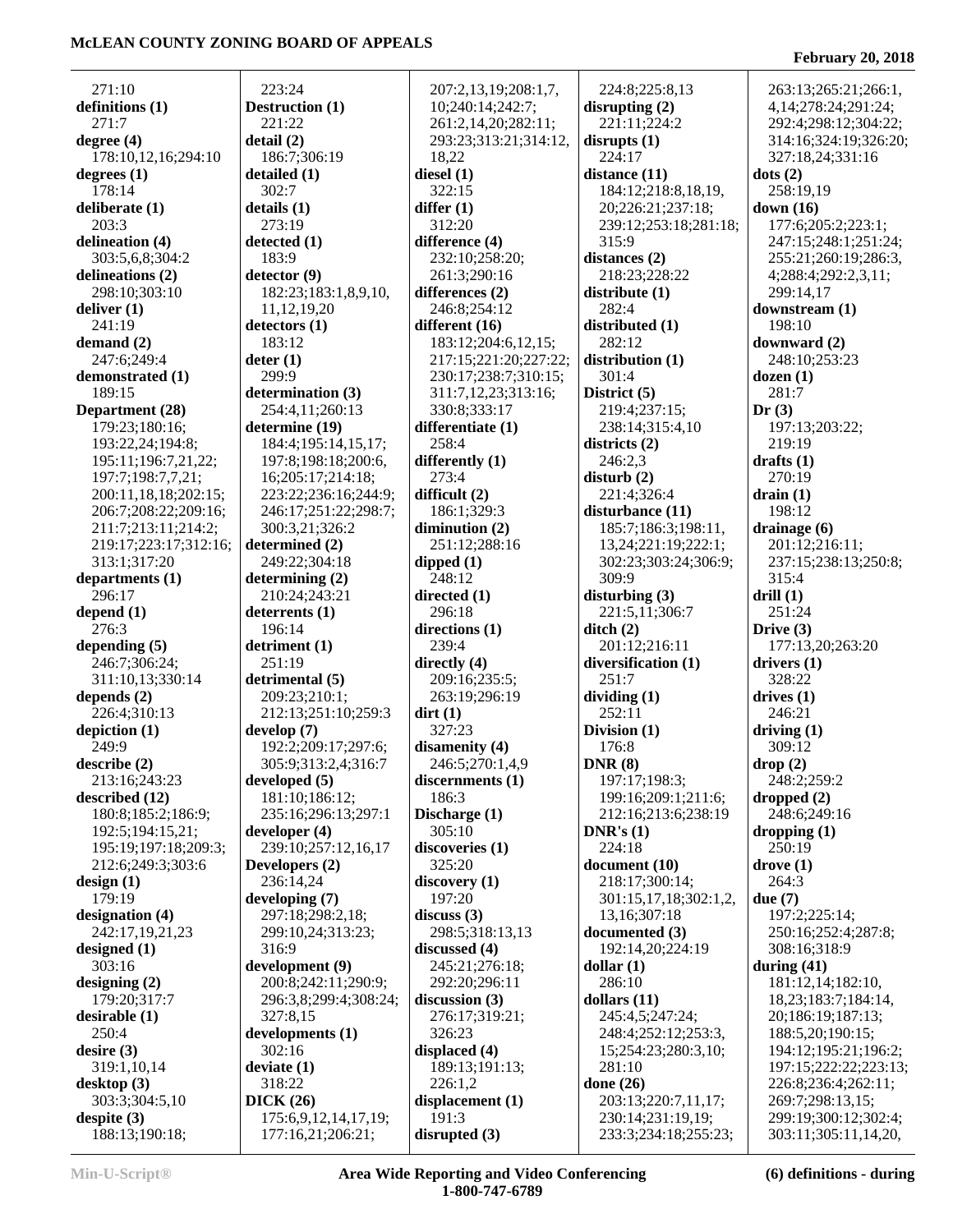| 24;306:7,8,11,16,24;        | 315:20;316:1,13;              | 302:12,17;311:1;         | equivalent (2)        | examination (5)                  |
|-----------------------------|-------------------------------|--------------------------|-----------------------|----------------------------------|
| 309:7;320:23;325:20         | 318:21;319:3,16;              | 312:5;327:11             | 218:18,24             | 176:16,17;266:22;                |
|                             | 330:17                        | ended $(1)$              | erosion $(4)$         | 268:15,17                        |
| E                           | educational (3)               | 218:2                    | 189:3;250:7;303:21;   | example $(6)$                    |
|                             | 178:9;242:7;294:8             | energy $(30)$            | 309:18                | 246:15;274:22;                   |
| Eagle $(38)$                | effect $(11)$                 | 179:15;180:9;            | error(1)              | 316:13,22;330:1,4                |
| 180:10,23,24;181:6,         | 209:23;210:1;                 | 182:22;183:17,23;        | 238:2                 | examples $(2)$                   |
| 11,18,24;182:1,3;           | 234:15,19;235:2;              | 184:1;189:6;191:17,      | errors(1)             | 247:5;309:5                      |
| 186:16,17;187:4,6,8,        | 257:17;258:24;272:15;         | 22;192:14;193:9,12;      | 238:11                | exceeds (4)                      |
| 18;217:19,23;218:6,13,      | 289:4,13;319:24               | 194:19;195:9;196:11;     | escalated $(1)$       | 196:10;197:22;                   |
| 14, 16; 219: 13; 220: 3,    | effective (1)                 | 210:10;214:23;230:21;    | 249:13                | 212:6;218:23                     |
| 20;221:1;222:11,14,17,      | 310:2                         | 275:6,7;294:17,20;       | essentially (2)       | excellent $(3)$                  |
|                             | effectively $(3)$             |                          | 203:16;332:3          | 247:15,22;248:5                  |
| 22;235:13,15,18,21;         |                               | 295:22,23,23,24;296:9;   |                       |                                  |
| 236:2,8;240:4;311:1;        | 252:7;253:17;254:11           | 298:23;314:9;326:24      | established (2)       | except (1)<br>286:15             |
| 312:6                       | effects $(7)$                 | enforced $(1)$           | 179:21;299:18         |                                  |
| eagles $(17)$               | 199:5;212:13;                 | 304:1                    | estate $(3)$          | excepted (1)                     |
| 181:9,12,19;186:9,          | 213:18;214:6;234:23,          | enforcement (1)          | 242:6,10,18           | 191:14                           |
| 11, 14, 21; 187: 1, 12, 19; | 24;304:19                     | 309:11                   | estimate $(3)$        | $\text{except} \left( 1 \right)$ |
| 218:9,20;220:12;            | eight $(3)$                   | <b>Engineers (2)</b>     | 205:15;279:24;        | 257:10                           |
| 222:7,14;297:9;300:20       | 181:19;188:23;223:2           | 303:8,19                 | 280:21                | exchange $(1)$                   |
| eagle's $(1)$               | either $(5)$                  | enough $(4)$             | estimated (1)         | 248:15                           |
| 187:10                      | 264:22;265:23;                | 209:23;210:1;            | 239:12                | exclude (1)                      |
| earlier $(15)$              | 266:5;306:2;325:21            | 212:13;220:19            | estimating $(1)$      | 279:6                            |
| 187:21;195:19;              | eliminate $(3)$               | ensure $(4)$             | 264:20                | Excluding (2)                    |
| 197:18;292:20;293:6;        | 277:7;280:6;284:23            | 202:4;211:6;304:23;      | estimation $(1)$      | 288:18;317:10                    |
| 296:4,11;298:21;            | eliminated (14)               | 329:15                   | 197:21                | exclusive (1)                    |
| 301:1;302:20;306:18;        | 252:14,17,18;253:2,           | ensures $(1)$            | etc(11)               | 273:2                            |
| 312:20;313:11;315:5;        | 6;277:3,17;278:21;            | 305:16                   | 269:21;297:10;        | $\csc{use}$ (3)                  |
| 325:17                      | 279:7;280:2,11,14,18;         | entails $(1)$            | 300:21;302:6,13,24;   | 209:7;215:20;278:1               |
| earliest $(1)$              | 281:9                         | 301:12                   | 307:10;316:8;318:10;  | Exhibit (10)                     |
| 253:8                       | Elimination $(1)$             | enter $(5)$              | 330:16;331:3          | 240:12,17,23;282:9,              |
| early $(4)$                 | 305:10                        | 240:10;268:1;            | ethenol $(1)$         | 10;293:2,3,8,9;295:14            |
| 180:15;298:1;               | Ellettsville (3)              | 292:21,24;307:8          | 247:4                 | exhibits $(3)$                   |
| 306:12;309:2                | 177:13,20,21                  | entered (1)              | Europe $(1)$          | 240:9,10;292:20                  |
| Earth $(2)$                 | E-l-l-e-t-t-s-v-i-l-l-e $(1)$ | 275:6                    | 224:19                | exist(2)                         |
| 238:2;327:23                | 177:22                        | entire $(3)$             | evaluations (1)       | 259:7;276:2                      |
| easement $(2)$              | else (8)                      | 203:19;277:12;           | 310:1                 | existing $(1)$                   |
| 238:24;274:22               | 176:19;217:4;259:9;           | 300:14                   | Evanston (1)          | 244:9                            |
| easily $(1)$                | 275:24;276:10;289:20;         | entirely $(1)$           | 241:14                | exists (1)                       |
|                             | 323:16,17                     | 246:11                   | even(8)               | 251:3                            |
| 304:11                      | $e$ -mail $(4)$               |                          | 194:23;225:24;        |                                  |
| East $(8)$                  |                               | entitled (1)             |                       | expanse $(1)$                    |
| 217:8;228:18;               | 301:23;310:22,24;             | 279:19                   | 267:13;272:16;273:13; | 256:17                           |
| 233:16;237:12;289:23;       | 328:21                        | environment (2)          | 308:18;322:16;329:23  | expect (9)                       |
| 320:17;323:22;326:14        | emissions (1)                 | 317:22;319:2             | evening $(4)$         | 191:12;227:21;                   |
| eastern $(2)$               | 316:8                         | environmental (39)       | 176:6;234:16;         | 235:21;236:3,18;                 |
| 183:3;294:6                 | employment (2)                | 227:12;246:4;            | 243:13;315:5          | 237:7;253:23;320:5;              |
| eat $(1)$                   | 257:5;289:9                   | 269:24;271:1,19;         | event $(1)$           | 330:18                           |
| 234:17                      | encounter $(1)$               | 272:9;293:13;294:5;      | 216:21                | expected (8)                     |
| ecological $(1)$            | 225:21                        | 295:3,17,18,21;296:2,    | events $(2)$          | 183:22;184:14;                   |
| 179:20                      | end $(5)$                     | 14, 18, 20; 297: 15, 19; | 202:6;307:2           | 186:4;189:20;193:4;              |
| Economics (1)               | 182:18;199:2;                 | 298:3,14;300:15;         | everybody $(1)$       | 203:7;204:19;249:20              |
| 266:14                      | 297:22;329:23,23              | 305:3,12;307:5,6,9;      | 326:18                | expensive $(1)$                  |
| Ecosystems (1)              | endanger $(1)$                | 308:9,9,12,17;309:16;    | evidence (9)          | 259:13                           |
| 178:2                       | 195:15                        | 316:20;317:6,13,15;      | 176:14,15,20;228:1,   | experience (3)                   |
| edge(1)                     | endangered (33)               | 323:2;325:18;329:4;      | 3,8;268:1,11;269:17   | 179:13;203:24;204:4              |
| 237:22                      | 183:6;184:6;188:21;           | 330:17                   | evolution $(1)$       | experienced $(2)$                |
| EDP(5)                      | 190:2;192:7;194:13,           | equal $(5)$              | 294:13                | 245:13;250:18                    |
| 293:12;294:4;               | 17;196:1,6;197:21;            | 192:11;194:19;           | exact $(3)$           | expert $(8)$                     |
| 295:17;308:15;310:20        | 198:3;202:18,21,24;           | 259:20;275:24;276:11     | 208:4;221:2;275:16    | 178:24;179:6;                    |
| EDPR $(16)$                 | 204:18;205:21,22;             | equate $(1)$             | Exactly $(6)$         | 221:10,17;234:24;                |
| 191:20;205:6;               | 206:2;210:10;220:24;          | 222:14                   | 203:4;205:23;         | 243:9,11;295:2                   |
| 207:22;230:12;295:3,        | 223:5,7,7,11,14;              | equipment $(2)$          | 262:19;271:22;286:17, | explain $(2)$                    |
| 19,21;296:4;310:14;         | 233:20;234:2,6;               | 328:7,9                  | 17                    | 262:19;301:11                    |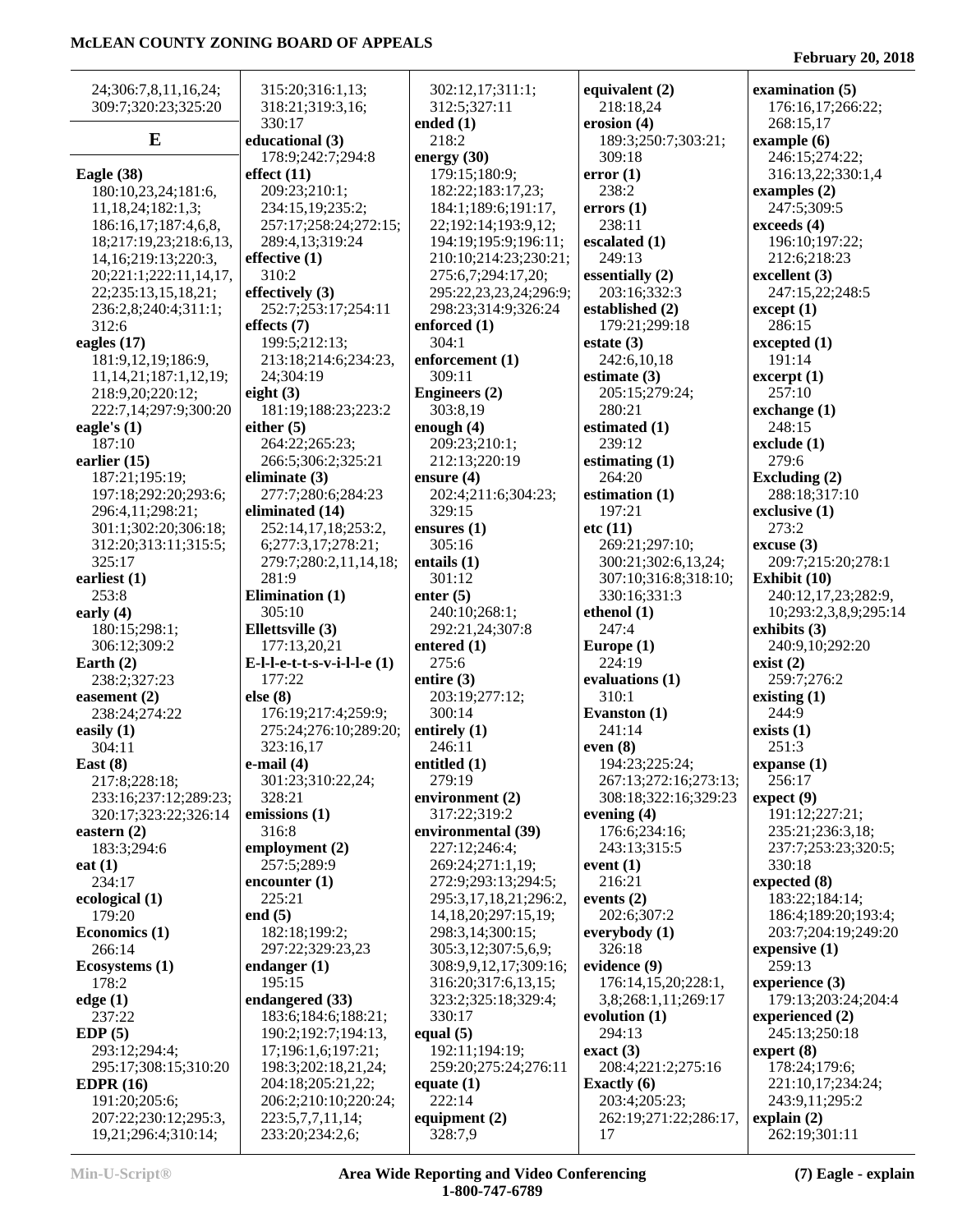**February 20, 2018**

| explained (6)                  | 318:3;319:3,15;321:5;      | 306:3                           | 334:2                              | follow $(10)$                 |
|--------------------------------|----------------------------|---------------------------------|------------------------------------|-------------------------------|
| 254:8;255:5,6,15;              | 322:16;333:12              | fertility $(1)$                 | fireplaces $(1)$                   | 212:9;214:2;271:14;           |
| 256:2,11                       | farmer $(1)$               | 250:7                           | 245:16                             | 298:21;308:2;310:3,           |
| exposure(1)                    | 247:2                      | few $(9)$                       | First $(23)$                       | 11;326:18;330:18;             |
| 245:2                          | farmers $(1)$              | 177:3;181:17;                   | 177:1,16,18;179:9;                 | 333:12                        |
| expressed $(5)$                | 250:21                     | 235:14;238:3;251:16;            | 193:24;197:16;208:5;               | followed $(1)$                |
| 195:11;197:17;                 | farmland (6)               | 266:8;292:19;308:15;            | 212:2,4;235:13;239:9;              | 180:7                         |
| 199:16;315:8;318:7             | 246:23;247:13;             | 318:5                           | 246:20;249:7;253:20;               | following (4)                 |
| extended (1)                   | 250:11,11;256:17;<br>288:8 | field $(8)$<br>178:20;179:20;   | 293:23;296:8,13,17;                | 187:16;246:24;                |
| 249:6<br>extensive (1)         | farms $(12)$               |                                 | 297:6,20;298:17;<br>308:17;325:23  | 252:1;310:17<br>follows $(1)$ |
| 188:13                         | 205:4;243:15;249:5,        | 219:6,8;243:5;303:5;<br>304:5,7 | Fish $(30)$                        | 244:13                        |
| extent(1)                      | 5,5;259:1;266:5;282:7;     | fields $(3)$                    | 179:22;180:8,10,11,                | follow-up $(1)$               |
| 188:2                          | 296:24;297:3;309:15;       | 189:4;191:4,10                  | 15;184:11,17;187:17;               | 239:19                        |
| extrapolate (1)                | 313:22                     | Fifteen $(1)$                   | 190:3;198:10,19,19;                | food $(1)$                    |
| 203:18                         | farther $(1)$              | 277:8                           | 199:20;200:1;210:22;               | 247:6                         |
| extreme $(1)$                  | 259:12                     | figure $(7)$                    | 213:4;218:10;219:2,4,              | foot $(21)$                   |
| 306:18                         | fatalities (25)            | 207:1,2;231:2;                  | 7,12,23;220:1,5,14;                | 252:13;253:15;                |
| eye(2)                         | 188:12,17,18;              | 238:19,22;291:5;311:3           | 236:15,21;240:5;                   | 254:19,24;255:10,19;          |
| 312:8,10                       | 189:21;191:1,17;           | figures $(1)$                   | 297:2;298:22                       | 256:5,15;269:21;              |
|                                | 192:14,17,20,24;193:7,     | 238:5                           | fit(1)                             | 283:19;285:18,23;             |
| $\mathbf{F}$                   | 8;194:22;195:14,16;        | file $(1)$                      | 259:19                             | 286:3,7,8,20,24;287:4;        |
|                                | 196:1;205:14;207:14,       | 278:15                          | five $(16)$                        | 288:3,3,5                     |
| facilities (8)                 | 16,21;210:4;222:15;        | Final $(1)$                     | 175:22;181:18;                     | footage $(1)$                 |
| 184:2;192:15,18;               | 224:10,12,22               | 206:8                           | 182:3;186:18,22;                   | 245:14                        |
| 193:1;265:16,18,19,20          | fatality $(12)$            | finance $(1)$                   | 187:2;201:2;216:1,21;              | footprint $(3)$               |
| facility $(5)$                 | 183:22;184:1;189:8,        | 242:12                          | 217:19;219:13;222:19,              | 217:24;218:3;280:23           |
| 193:10;196:11,12;              | 10;190:17;193:3,6;         | financial $(1)$                 | 21;231:8;235:11;286:6              | foraging $(5)$                |
| 210:10;275:3                   | 194:20;195:6;210:8;        | 245:4                           | five-mile $(3)$                    | 181:8;182:11;                 |
| fact $(4)$                     | 232:20,23                  | financing $(2)$                 | 219:21;286:2,23                    | 186:10;221:21;236:5           |
| 189:15;202:24;                 | feasible $(2)$             | 245:8;257:3                     | flag $(1)$                         | forced $(1)$                  |
| 259:2;263:13                   | 226:16;306:5               | find $(8)$                      | 245:10                             | 201:21                        |
| factor $(2)$                   | feather $(1)$              | 185:11;190:24;                  | flagging $(1)$                     | forest $(3)$                  |
| 260:14;271:5                   | 207:20                     | 204:17;205:21;224:15;           | 306:3                              | 184:10;201:13,17              |
| factors $(3)$                  | feathering $(10)$          | 252:5;257:11,17                 | fleet $(2)$                        | forestry $(1)$                |
| 232:19;246:24;257:1            | 193:14;195:7,22;           | finding $(2)$                   | 205:7;207:23                       | 216:15                        |
| fair $(5)$                     | 205:7;208:23;296:10;       | 258:18:312:5                    | flicker $(5)$                      | forests $(1)$                 |
| 244:16;247:15;                 | 313:22,24;314:3,13         | findings $(1)$                  | 199:6,17,20;213:19;                | 184:14                        |
| 257:16;321:23;322:23           | feathers $(1)$             | 257:20                          | 214:11                             | forgot $(1)$                  |
| fairly $(1)$                   | 207:23                     | fine $(2)$                      | flies $(1)$                        | 204:13                        |
| 311:10                         | federal(1)                 | 217:15;293:15                   | 188:15                             | form $(3)$                    |
| fall $(2)$                     | 250:17<br>federally $(1)$  | finish $(3)$<br>329:21;330:2,11 | flight $(5)$                       | 189:2;274:21;314:7            |
| 183:7;303:11<br>familiar $(6)$ | 192:7                      | finishes $(1)$                  | 182:12;224:23;<br>230:24,24;233:21 | forth $(1)$<br>305:3          |
| 266:13;270:15;                 | feedback $(2)$             | 176:18                          | flights $(1)$                      | forward $(5)$                 |
| 332:7,9,14,18                  | 299:22;300:8               | <b>FINNIGAN (63)</b>            | 231:7                              | 217:6;228:15;                 |
| far $(18)$                     | feel $(6)$                 | 175:2,15,16,21;                 | floodplain $(2)$                   | 289:20;320:15;327:2           |
| 222:4;226:3,17;                | 205:16;220:17;             | 177:5,9,14;179:2,5;             | 324:19;325:1                       | fossil $(5)$                  |
| 227:16;229:9;234:20;           | 263:21;319:19;326:16,      | 207:6,11;208:11;                | flow $(1)$                         | 295:24;320:19,22;             |
| 236:4;237:4,8;256:23;          | 22                         | 211:15;215:10;216:19;           | 250:21                             | 327:19;328:3                  |
| 259:21;261:4;281:16;           | feet $(36)$                | 217:2,9,13;225:17;              | fly $(5)$                          | found $(27)$                  |
| 296:2;312:11;314:16;           | 184:10,11,15;              | 228:6,9,14;233:13;              | 184:14;224:23;                     | 184:8;185:9;191:16;           |
| 319:16;322:18                  | 198:24;199:9,11,12,13;     | 235:7;237:10;239:15;            | 225:20;226:8;231:9                 | 194:18;196:2;198:4;           |
| Farm $(35)$                    | 200:5;201:6,7,20;          | 240:15,20,24;241:3,7,           | flying $(3)$                       | 206:3,21;210:11;              |
| 180:3;193:17;                  | 213:13,21;214:3;           | 10;243:11;257:24;               | 190:6;231:1;236:23                 | 223:12,15,19,23;              |
| 197:23;203:19;204:22;          | 227:3,7,19;229:13,15;      | 260:23;262:13;266:23;           | focus $(6)$                        | 224:11,12,13,22;              |
| 207:19;208:8;246:22;           | 230:9,10;231:14;           | 267:3, 20, 24; 268: 8, 18;      | 179:14;253:4,7;                    | 235:18;239:22;240:3;          |
| 247:10;265:16;266:2;           | 237:18;238:3,8,21,24,      | 269:12;275:14;276:21;           | 298:19;309:8,17                    | 248:20,20;252:14;             |
| 273:9;274:10,21;               | 24;239:3,6;245:22;         | 282:3;289:19;292:15,            | focused $(2)$                      | 256:19;266:18;268:22;         |
| 275:18;280:23;282:1,           | 303:13,15;315:16,17        | 18;293:4,10,15,19;              | 184:24;185:1                       | 288:9                         |
| 16;284:9,13,16,19,20;          | fellow $(1)$               | 295:5,12;313:18;                | folks $(5)$                        | founding $(1)$                |
| 286:14,19;287:9;               | 242:19                     | 314:23;319:7;320:12;            | 307:8,22;309:14,17;                | 296:22                        |
| 311:14;316:23;317:7;           | fencing $(1)$              | 326:11;332:22,24;               | 325:19                             | four $(2)$                    |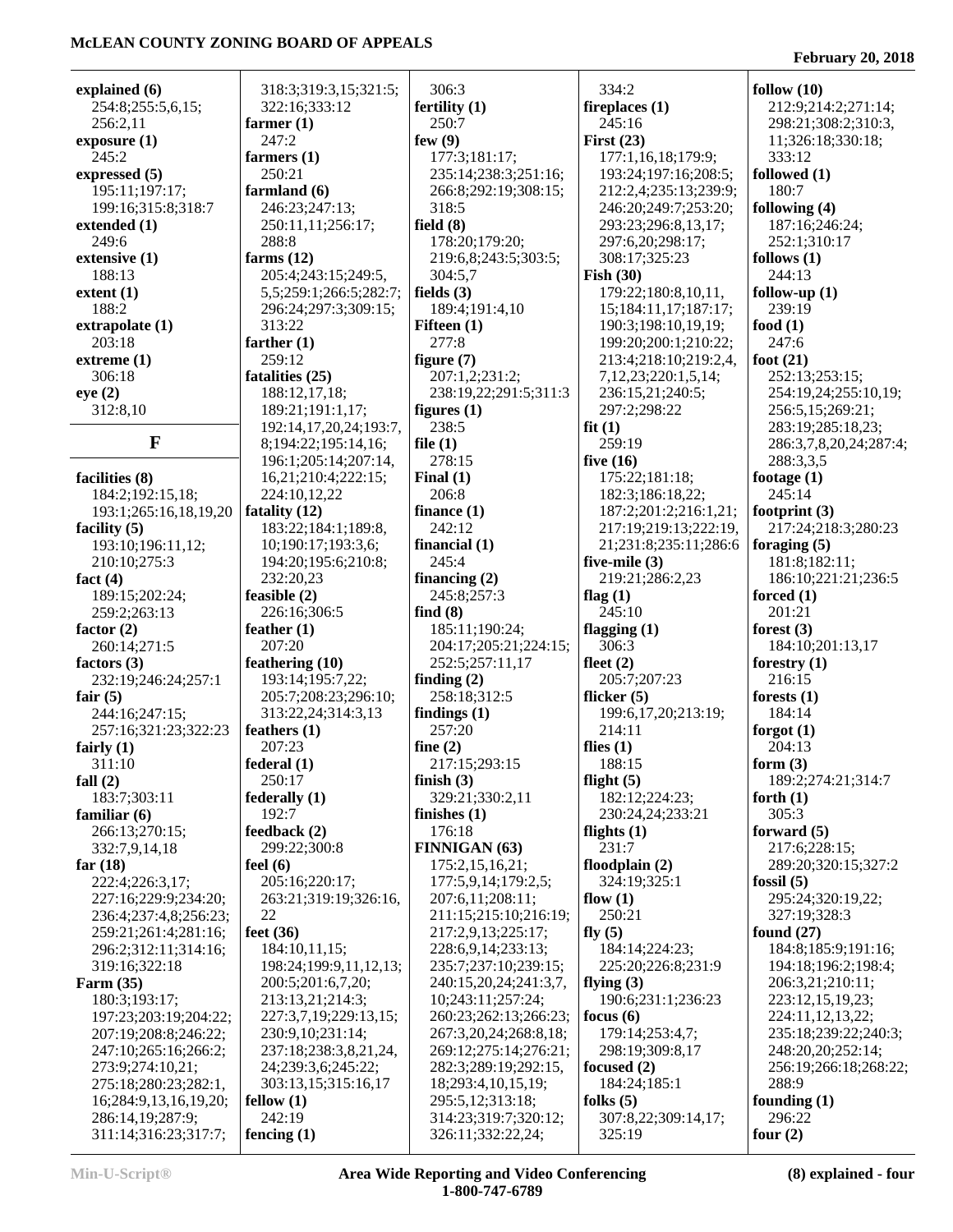# **February 20, 2018**

| 192:13;318:20                      | geographic (1)                                        | 327:6;329:2;330:1                          | 205:10,15;206:2;              | 239:21;307:3;324:13;                  |
|------------------------------------|-------------------------------------------------------|--------------------------------------------|-------------------------------|---------------------------------------|
| fourth $(1)$                       | 233:5                                                 | $G-0-0-d(1)$                               | 207:19,24;210:9;              | 325:14;328:18                         |
| 198:6                              | Geologically (1)                                      | 177:12                                     | 253:23;266:5;323:23;          | happened $(3)$                        |
| Fowler (3)                         | 249:23                                                | Google(1)<br>238:2                         | 324:4                         | 324:4;327:3;330:6<br>happens $(5)$    |
| 190:10,22;193:17<br>fraction $(2)$ | Georgia (1)<br>242:10                                 | grain(2)                                   | guarantee $(1)$<br>325:8      | 209:22;236:8,20;                      |
| 277:12,16                          | gets(2)                                               | 247:3;250:19                               | guess $(10)$                  | 309:23;329:1                          |
| framework (5)                      | 285:10,13                                             | Grand (1)                                  | 227:11;229:2,18;              | happy $(1)$                           |
| 195:13;196:18;                     | giant(1)                                              | 193:2                                      | 230:6,22;232:9;239:9;         | 269:4                                 |
| 206:6;208:21;300:18                | 206:11                                                | graph(9)                                   | 291:4;325:12;330:12           | harassment (2)                        |
| Franklin's (7)                     | Gibbons (5)                                           | 249:8;254:13;                              | Guidance (3)                  | 221:2.3                               |
| 181:3;184:22,24;                   | 266:13,17;268:22;                                     | 279:12,22;281:21;                          | 180:11;327:9,12               | hard $(1)$                            |
| 185:5, 10, 18, 21                  | 288:18,21                                             | 282:19;283:6,22;                           | guide(1)                      | 291:7                                 |
| frequently $(2)$                   | GIS(1)                                                | 286:23                                     | 218:7                         | harm $(11)$                           |
| 290:18;311:16                      | 299:6                                                 | graph/chart(1)                             | quidelines(11)                | 210:15;221:2,3;                       |
| FRICS(1)                           | Given (6)                                             | 253:12                                     | 180:8, 10, 13; 184: 18;       | 315:21;316:2,12,20;                   |
| 242:21                             | 225:11;226:14;                                        | graphs(5)                                  | 187:18;210:23;213:5;          | 317:2,16;319:2,11                     |
| Friendly (1)                       | 237:7;247:14;249:14;                                  | 258:10;263:18;                             | 218:13;297:3,5;298:23         | harrier $(7)$                         |
| 176:16                             | 257:8                                                 | 273:18;285:12;291:20                       | Guides (2)                    | 187:23,24;188:11,<br>12;224:4;225:24; |
| front $(2)$<br>208:5;269:2         | giving(1)<br>295:16                                   | grass(1)<br>189:3                          | 218:17;298:16                 | 230:24                                |
| fuel $(2)$                         | global(2)                                             | grassland (2)                              | guinea $(2)$<br>215:5,7       | harriers (9)                          |
| 327:19;328:3                       | 247:3,5                                               | 185:14,20                                  | guys(12)                      | 181:19;188:6,7;                       |
| fuels $(3)$                        | goal(1)                                               | grasslands $(4)$                           | 229:17:231:2,18:              | 224:5;225:3,4;226:3,                  |
| 295:24;320:19,23                   | 211:6                                                 | 185:12;188:1,10;                           | 311:7;323:23;324:3,           | 21;231:7                              |
| full $(1)$                         | goes(3)                                               | 189:3                                      | 19,24;327:18;328:13;          | harvested (1)                         |
| 186:20                             | 213:15;286:2;330:11                                   | $g$ rease $(1)$                            | 330:10;333:6                  | 191:4                                 |
| fully $(1)$                        | golden (8)                                            | 328:8                                      |                               | harvesting $(1)$                      |
| 319:19                             | 181:18;187:4,6,8,10,                                  | greasing(1)                                | H                             | 203:9                                 |
| funds $(1)$                        | 12;222:11,17                                          | 328:8                                      |                               | hazardous $(5)$                       |
| 248:16                             | golden-plover (3)                                     | $gr$ eat (4)                               | habitat (46)                  | 322:4,22;323:6,14,                    |
| further $(6)$                      | 181:1;182:5;189:24                                    | 194:24;206:14;                             |                               | 16                                    |
|                                    |                                                       |                                            | 181:2,3,8;184:3,8,17,         |                                       |
| 205:19;223:9;                      | golden-plovers (5)                                    | 295:15;308:4                               | 18, 21, 23; 185: 4, 6, 9, 11, | head $(4)$                            |
| 239:18;251:20;254:20;              | 182:6,9;189:24;                                       | greater(3)                                 | 14, 16, 20; 186: 2, 5, 10,    | 226:7;232:1;281:14;                   |
| 276:19                             | 190:14,17                                             | 184:15;272:16;                             | 11,13;187:10,20;              | 321:22                                |
| future $(9)$                       | golf(1)                                               | 319:15                                     | 188:10;189:2,4;191:5,         | health $(5)$                          |
| 204:3;235:15,20,22;                | 257:7                                                 | green(5)                                   | 11;192:6;201:11,13,13,        | 234:20,22,23;307:6,                   |
| 236:2,12;237:1,3,4                 | Good (115)                                            | 278:12,13,20;                              | 17,21;216:13;225:23,          | 8                                     |
|                                    | 176:6;177:2,8,11,11,                                  | 295:23;326:23                              | 23;226:2,17,19;235:22,        | hear $(2)$                            |
| G                                  | 18, 22, 24; 178: 2, 6, 10,                            | Greg(1)                                    | 24;236:6,20;237:8;            | 238:11;315:12                         |
|                                    | 16,21;179:9;200:14;                                   | 175:14                                     | 305:22                        | heard $(5)$                           |
| Gary $(4)$                         | 202:13,20;203:4,10,17,<br>21, 23; 204: 9, 13; 205: 5, | ground(23)                                 | habitats $(1)$<br>199:17      | 199:15;233:18,19,                     |
| 241:5,9,12;258:3<br>$G-a-r-y(1)$   | 23;207:15,22;208:3,9,                                 | 181:3;182:11;183:9;<br>184:22,24;185:5,18; | half $(17)$                   | 21;239:20<br>hearing $(2)$            |
| 241:13                             | 20;209:10,15;210:4,                                   | 188:16;207:17;221:23;                      | 185:1;186:15;                 | 176:11;292:24                         |
| gasoline (2)                       | 20;211:5,23;212:4,15,                                 | 225:1,8,14;228:22;                         | 200:20;201:1,3,7,16,          | hearings $(1)$                        |
| 322:6,15                           | 20;213:1,15,23;214:7,                                 | 229:16;231:4,9,10;                         | 18;215:16;216:1,15,           | 292:24                                |
| gather (1)                         | 16,22;215:2,18,22;                                    | 249:21;302:22;321:5;                       | 22;227:24;235:23;             | Heartland (4)                         |
| 253:13                             | 216:3,8,24;217:21;                                    | 322:16;325:22                              | 236:1;247:23;281:7            | 197:10;203:13,15;                     |
| gears(3)                           | 218:1,16;219:6,10,15;                                 | $ground-dwelling(1)$                       | hand $(2)$                    | 226:23                                |
| 224:3;304:21,23                    | 220:1,14,24;221:18,24;                                | 231:11                                     | 267:12;269:4                  | height $(5)$                          |
| general $(11)$                     | 222:12,20;223:3,6,13,                                 | grounds(4)                                 | handout $(2)$                 | 230:3,19,24;231:3;                    |
| 221:3;232:23;                      | 20;224:9,18;225:19;                                   | 191:9;221:5,11;                            | 241:16,18                     | 232:3                                 |
| 247:20;248:8;262:22;               | 226:4,18;227:2,4,9,14;                                | 222:4                                      | hands $(1)$                   | heights $(2)$                         |
| 263:20;268:8;294:24;               | 229:7;230:6;231:6,22,                                 | Group(5)                                   | 291:1                         | 228:22;230:17                         |
| 295:17;298:21;309:16               | 24;232:17,18;233:24,                                  | 191:23;294:23,24;                          | HANEY (9)                     | help $(4)$                            |
| generally (11)                     | 24;234:12;235:17,17;                                  | 333:7,7                                    | 237:11,12,12,22;              | 192:3;200:15;298:7;                   |
| 249:12,19;250:1;                   | 236:11,14;237:6,20,24;                                | groups (2)                                 | 238:4, 12, 17; 239: 14;       | 313:4                                 |
| 259:22;260:1;271:16,               | 239:9,22,24;243:13;<br>248:5;250:5;260:4;             | 182:10;294:23<br>Groves (18)               | 315:3                         | helped $(1)$<br>313:2                 |
| 23;290:4;315:20;<br>330:2;331:21   | 261:12,12,13;293:6;                                   | 189:17;193:2;                              | $H-A-N-E-Y(1)$<br>237:13      | Henline (14)                          |
| gentlemen $(2)$<br>176:7;243:14    | 296:11;310:18;312:21;                                 | 196:11,17;197:22;                          | happen $(7)$                  | 200:22;201:4,8,17,                    |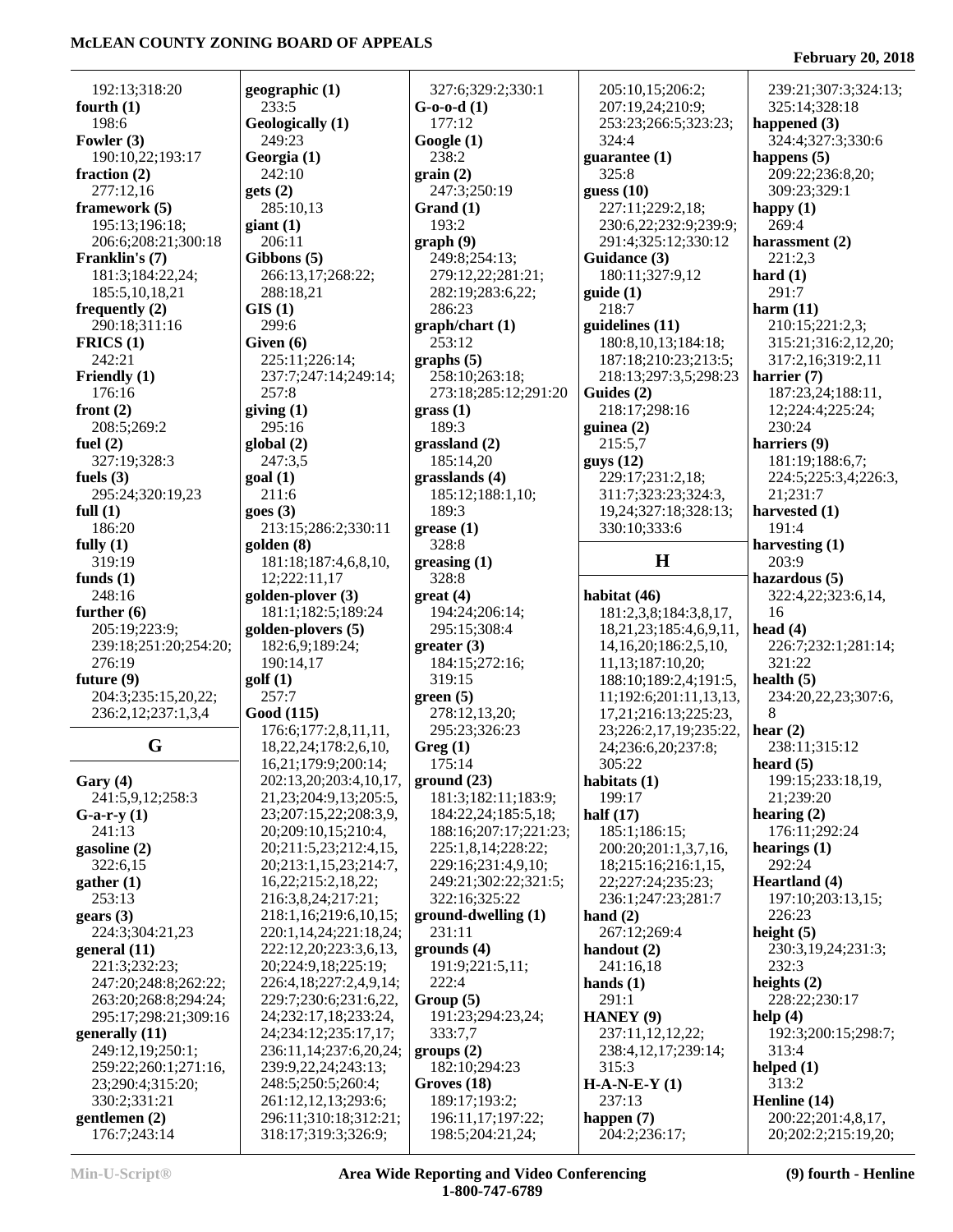293:22

279:11

188:15

330:13

330:21

 216:2,10,16,23;227:24; 228:10 **hibernaculum (1)** 308:22 **high (11)** 190:18;193:18; 205:18;220:19;230:8; 251:3;298:17;300:19; 308:18,19;316:10 **higher (9)** 198:4;204:19; 230:14;232:24;248:17; 275:22;276:14,24; 284:21 **highest (4)** 202:1;250:2,6; 285:19 **high-level (4)** 181:4;299:1,4,8 **highlighted (1)** 267:13 **highly (1)** 236:19 **high-quality (2)** 201:12;236:5 **Historic (3)** 304:14,20;326:1 **historical (1)** 326:8 **history (1)** 321:21 **hit (1)** 297:22 **hoary (1)** 183:4 **hold (4)** 178:16;242:9,17; 259:22 **holding (1)** 257:20 **holds (1)** 248:17 **home (9)** 222:22;226:13; 245:11,11,14,20; 269:20;270:8;290:1 **homes (9)** 254:17;255:8,18; 256:4,13;257:7;261:4, 15,17 **hours (2)** 188:24;222:17 **house (8)** 229:11;234:17; 252:12,13;253:4; 273:23;274:2,5 **houses (10)** 252:11;259:11,14; 290:11,18,24;291:2,19, 21;292:1 **housing (1) hunt (3) hunts (1) idea (5) ideal (1) ideally (1)**

**hundred (1) hundreds (3)** 226:9,9;279:22 224:16,17,24 **hunting (6)** 221:5,11,23;222:4; 225:8,14 **hypothesis (2)** 252:7;253:21 **I** 190:9;211:16; 222:14;277:18;324:12 **identified (7)** 183:5;304:8,9,11,16; 305:24;323:9 **identify (3)** 303:3;306:24;308:2 **IDNR (21)** 202:11;208:16,18; 209:4,24;210:3,19; 211:3,11,20;212:9,19, 21,23;216:7;224:4; 225:12;318:2,5; 326:17;331:14 **IDNR's (3)** 212:11;319:11,15 **Illinois (74)** 179:17,23;180:16; 181:16;182:9;184:7; 187:24;188:2,4,21; 189:7,9,14;190:2; 191:6,7,11;192:9,11, 12,15,18,21,22;193:4, 5,8,21;194:16,18,20, 23;195:11;196:7,20; 197:7,13;198:3,6; 199:16;200:11,13,17; 202:15;206:6;208:22; 209:16;210:5;211:7; 219:17;223:7,17,24; 224:11,13,18;226:11; 228:18;229:22;241:14; 242:13;244:2,3;247:9; 249:22,24;250:3,23; 289:23;312:16;313:1; 317:20;326:14;328:7 **imagine (2)** 311:8;328:9 **immediately (2)** 311:2;325:24 **impact (23)** 191:12;195:6;196:4; 200:7,12,16;210:24; 226:20;243:18,24; 244:5;250:24;253:22; 259:14;301:5;302:5; 304:11;306:1,6; 309:18;317:13;332:5, 18 **impacted (5)** 191:3;199:20;200:3; 244:10;303:24 **impacts (25)** 179:15;197:8; 198:16,19;199:16,24; 202:1;214:12,19,21; 215:1;239:11;243:2; 257:3;296:3;297:9; 298:3;301:14;303:12, 13,14,15,16;305:6; 316:11 **implement (7)** 193:11;195:20; 300:12;307:1,16,21; 308:6 **implemented (10)** 180:19;191:23; 196:15;297:13,15; 300:5;302:3;303:22; 304:1;329:11 **implementing (3)** 202:2;205:6;314:2 **implicit (3)** 243:20;244:19; 245:18 **implicitly (1)** 246:10 **important (8)** 180:14;182:7,8; 190:12;225:23;226:2; 246:8,18 **impose (3)** 209:5;213:12;215:14 **imposed (1)** 228:2 **imposing (4)** 194:1,9;196:23; 198:8 **improper (2)** 250:8;267:11 **improve (1)** 296:15 **inability (1)** 315:9 **INAI (6)** 200:4,15,21;201:5; 215:16,21 **inappropriate (1)** 267:9 **incident (1)** 310:23 **Incidental (7)** 196:5,6;202:11,13, 14;203:4;312:9

**incidentally (1)** 203:6 **include (12)** 196:4;199:11; 200:21;206:15;207:24; 208:23;221:4,19; 272:2,5;302:9;322:10 **included (6)** 181:18;185:11; 186:23;274:8;277:23; 301:24 **includes (6)** 193:14;221:10; 240:2,5;244:4;297:3 **including (7)** 179:16;185:19; 186:24;195:21;202:2, 5;252:13 **inclusion (3)** 252:21;253:7;273:18 **income (9)** 251:6;275:11; 276:12,13,14;284:12, 16,20;287:9 **incorporated (4)** 290:1,3,12,15 **increase (11)** 250:17;284:17; 285:14,17,22;286:2,12, 14,19;287:3,8 **increased (9)** 253:9,10;254:18; 255:9,18;256:4,14; 286:9,10 **increases (2)** 275:10;285:9 **increasing (1)** 196:13 **incur (1)** 222:15 **index (2)** 249:19;250:9 **Indian (1)** 326:8 **Indiana (12)** 177:13,20;180:12; 184:5,13,19;190:11; 192:7,13,16,23;193:17 **indicate (2)** 204:22;259:17 **indicated (6)** 220:17;258:18; 311:20;317:9;318:11; 319:22 **indicates (6)** 252:3;254:5;255:3, 14,24;256:9 **indicating (1)** 250:12 **indication (1)** 204:2 **indicator (1)** 276:9

#### **February 20, 2018**

**indirect (1)** 257:3 **individual (3)** 273:4;300:16;328:20 **individuals (1)** 182:10 **industry (5)** 191:21;250:24; 295:21;296:2,8 **industry-wide (1)** 296:9 **infestations (1)** 250:8 **influence (3)** 236:3;257:13,18 **influences (1)** 309:22 **informal (1)** 177:7 **information (15)** 240:6;253:12,16; 260:6;273:22;274:1,4; 278:9;287:18;299:23; 301:21;308:23;315:9, 14,15 **infrastructure (1)** 302:24 **initial (2)** 247:16;300:3 **injure (1)** 309:11 **input (1)** 180:19 **insect (1)** 234:3 **insects (2)** 233:19,20 **insignificant (1)** 279:4 **inspections (2)** 202:5,6 **inspects (1)** 329:14 **install (2)** 230:12;301:7 **installed (2)** 259:1;297:4 **instance (1)** 255:1 **instances (2)** 260:20;322:14 **instant (1)** 307:20 **instead (1)** 214:3 **Institute (2)** 242:17;294:18 **Institution (1)** 242:20 **instream (1)** 198:15 **insuring (1)** 329:10

 290:15 **Houston (1)**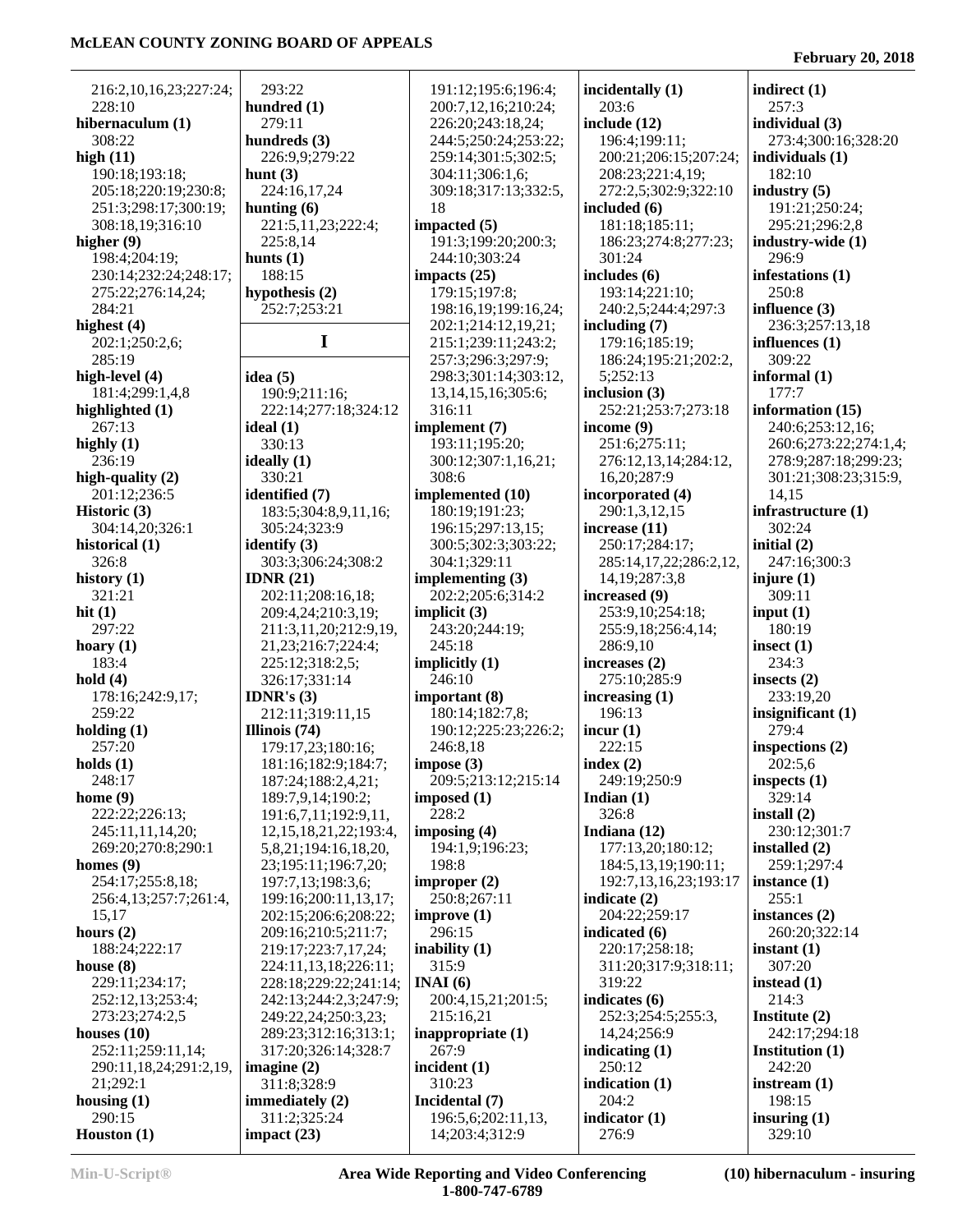| intact $(1)$           | 280:21;294:15,16;              | 329:7                     | 262:5                  | leftover $(1)$       |
|------------------------|--------------------------------|---------------------------|------------------------|----------------------|
| 202:5                  | 298:18;313:21,23;              | kill(4)                   | landowners (2)         | 247:19               |
| intangible $(2)$       | 314:1;328:3                    | 232:21;233:6;             | 246:21;258:5           | legal(2)             |
| 271:5;272:15           | Iowa $(1)$                     | 234:10;333:18             | landscape $(1)$        | 221:14;327:10        |
| intended $(1)$         | 219:1                          | killed(1)                 | 257:21                 | legally(1)           |
| 274:9                  | Island $(3)$                   | 235:2                     | language $(1)$         | 202:18               |
| intensely $(2)$        | 179:22;218:10;219:2            | killing $(2)$             | 199:2                  | length $(1)$         |
| 195:14;209:1           | ISO(1)                         | 221:1;234:14              |                        | 260:5                |
|                        | 297:14                         |                           | large $(8)$            |                      |
| intensive (4)          |                                | $\operatorname{kind}(23)$ | 188:1,2,10;190:24;     | less (12)            |
| 196:2;197:5;203:22;    | issue $(5)$                    | 177:7;183:14;             | 248:11;256:22;288:23;  | 195:1;209:8;232:11,  |
| 212:16                 | 200:16;214:15;                 | 228:11;229:12;232:6,      | 308:22                 | 13;252:18,22;260:19; |
| intent $(3)$           | 237:7;264:21;271:20            | 18;235:11;241:17;         | larger $(10)$          | 279:23;286:7,24;     |
| 209:18;211:5,10        | issues $(12)$                  | 259:9;299:4,7,16;         | 218:2,4;229:1,20;      | 309:11:314:19        |
| intercept $(1)$        | 239:7;243:16;                  | 306:3;309:16;312:4;       | 232:14;236:6;252:10;   | lesser(1)            |
| 182:13                 | 245:10;247:5;250:16;           | 324:11,12,19;326:18;      | 299:3,16,17            | 286:10               |
| interest $(2)$         | 298:6;299:23;301:18;           | 329:6,17;330:24;          | largest $(1)$          | letter $(6)$         |
| 247:5;250:17           | 307:9,9;309:13,15              | 333:13                    | 257:17                 | 189:15;199:2,15;     |
| interested (2)         | item $(1)$                     | Klaeren $(1)$             | last $(13)$            | 211:23;213:1;224:10  |
| 247:7;309:14           | 210:20                         | 268:16                    | 175:24;177:10,11;      | letters $(1)$        |
| interesting $(1)$      | items $(1)$                    | Knowing $(1)$             | 187:7;200:17;227:23,   | 299:21               |
| 229:12                 | 244:20                         | 219:22                    | 23;241:11;260:8;       | level $(12)$         |
| Interestingly $(2)$    |                                | knowledge (4)             | 286:15;292:23;293:20;  | 193:18;196:16,17;    |
| 188:11;189:5           | ${\bf J}$                      | 311:22;312:12;            | 313:17                 | 197:11;248:1,7,13;   |
|                        |                                | 321:13;331:11             |                        | 253:19;298:13,17;    |
| interests $(1)$        |                                |                           | lastly $(3)$           |                      |
| 245:1                  | JEFF(2)                        | knowledgeable (1)         | 245:5;256:7;257:8      | 299:6;316:14         |
| interferes (1)         | 233:15,16                      | 244:24                    | late $(1)$             | levels $(4)$         |
| 270:4                  | $\text{Jim} (1)$               | knowledgeably (1)         | 208:3                  | 190:7;204:1;205:3;   |
| International (2)      | 175:15                         | 244:17                    | lately $(1)$           | 248:24               |
| 242:22;270:16          | job $(1)$                      | known $(14)$              | 290:14                 | Lexington-Chenoa (1) |
| inter-nest $(4)$       | 239:10                         | 182:2,8;186:17;           | later $(9)$            | 180:3                |
| 218:8,19,20,23         | <b>JOLLY</b> (18)              | 187:11;190:12;192:12,     | 181:23;231:19;         | licenses $(1)$       |
| interpretation (1)     | 320:16,17,17,22;               | 13;217:19;219:13,16,      | 244:3;247:14;267:4;    | 178:15               |
| 222:3                  | 321:3,11,15,20,23;             | 18,20;222:18,21           | 269:17;291:21;299:19;  | life $(3)$           |
| intervals $(1)$        | 322:3,10,14,18,21;             | Kuritz $(1)$              | 313:14                 | 204:8;239:7;328:7    |
| 312:3                  | 323:2,5,12,19                  | 175:9                     | layout $(15)$          | light $(2)$          |
| into $(29)$            | Journal $(1)$                  |                           | 182:4;186:18,24;       | 296:16;299:2         |
| 186:8;203:19;          | 246:22                         | L                         | 187:2,3,8;189:1;199:9; | lighting $(3)$       |
| 240:10,12;245:17;      | Judd(1)                        |                           | 201:15;218:4;222:7;    | 301:4,5;302:5        |
| 254:9;261:24;263:23;   | 175:6                          |                           |                        |                      |
|                        |                                | labeled $(1)$             | 239:12;299:18;303:12;  | likely $(7)$         |
| 275:6;282:8;290:2,3;   | Julia $(1)$                    | 207:9                     | 318:9                  | 191:2;256:24;        |
| 292:21;293:1,7;        | 175:12                         | lack(8)                   | leader $(2)$           | 308:23;309:11;312:7; |
| 295:11;300:1;306:18;   | July $(4)$                     | 181:7,11,11;185:20,       | 191:20;295:22          | 318:7,11             |
| 324:6,9;325:4,14;      | 182:18;194:12;                 | 21;187:20;250:13;         | leaders $(1)$          | limit (3)            |
| 326:8;327:13;328:12;   | 209:8;304:5                    | 304:16                    | 296:1                  | 207:20;271:20;       |
| 329:22;330:15;333:11,  | jumps(1)                       | lacks(6)                  | leadership (2)         | 309:10               |
| 22                     | 287:4                          | 186:10;188:9;192:6;       | 296:5,7                | limited $(4)$        |
| introduce (2)          | jurisdiction (1)               | 201:12;225:22;236:5       | leakage (3)            | 189:1,4;191:11;      |
| 244:1;295:21           | 327:10                         | ladies $(2)$              | 321:15,24;324:4        | 195:8                |
| Invenergy $(2)$        | jurisdictional (1)             | 176:6;243:13              | leaking $(1)$          | limits $(2)$         |
| 201:22;216:10          | 206:23                         | laid $(1)$                | 321:4                  | 302:5;303:24         |
| <b>Inventory</b> $(1)$ |                                | 204:20                    | Lease $(9)$            | line $(5)$           |
| 299:7                  | K                              | lakes $(1)$               | 250:23;275:17,20,      | 258:18;259:12,19;    |
| investigate $(5)$      |                                | 236:6                     | 20;276:4,5,8,12,13     | 270:7;303:19         |
|                        |                                |                           |                        |                      |
| 287:17,20,23;          | keep(4)                        | land $(22)$               | least $(10)$           | linear $(2)$         |
| 298:11;302:20          | 305:7;308:4;312:8,             | 184:23;222:11;            | 201:5,6;216:15;        | 184:9;254:5          |
| investigated $(1)$     | 10                             | 243:19,24;244:2,6;        | 226:11;235:23;286:5;   | lines $(3)$          |
| 303:1                  | Keith $(3)$                    | 245:16;247:2,7,17,17,     | 306:22;311:17;318:20;  | 272:6;301:4;302:24   |
| investigation $(1)$    | 189:15;318:5;319:20            | 22;248:5,12,24;           | 331:13                 | list $(3)$           |
| 304:3                  | $\text{kept} \left( 1 \right)$ | 249:13;250:14,15,23;      | leave $(4)$            | 205:22;246:6;305:5   |
| investor $(1)$         | 255:11                         | 251:1;252:13;275:9        | 200:2,4;256:16;        | listed $(6)$         |
| 251:8                  | key(1)                         | Land-Based (3)            | 330:23                 | 181:20;184:6;190:1;  |
| involved $(10)$        | 246:24                         | 180:9;210:23;298:22       | left(2)                | 223:6;234:1,8        |
| 191:22;245:6;          | kickoff(1)                     | landed $(1)$              | 249:11;252:24          | listen $(1)$         |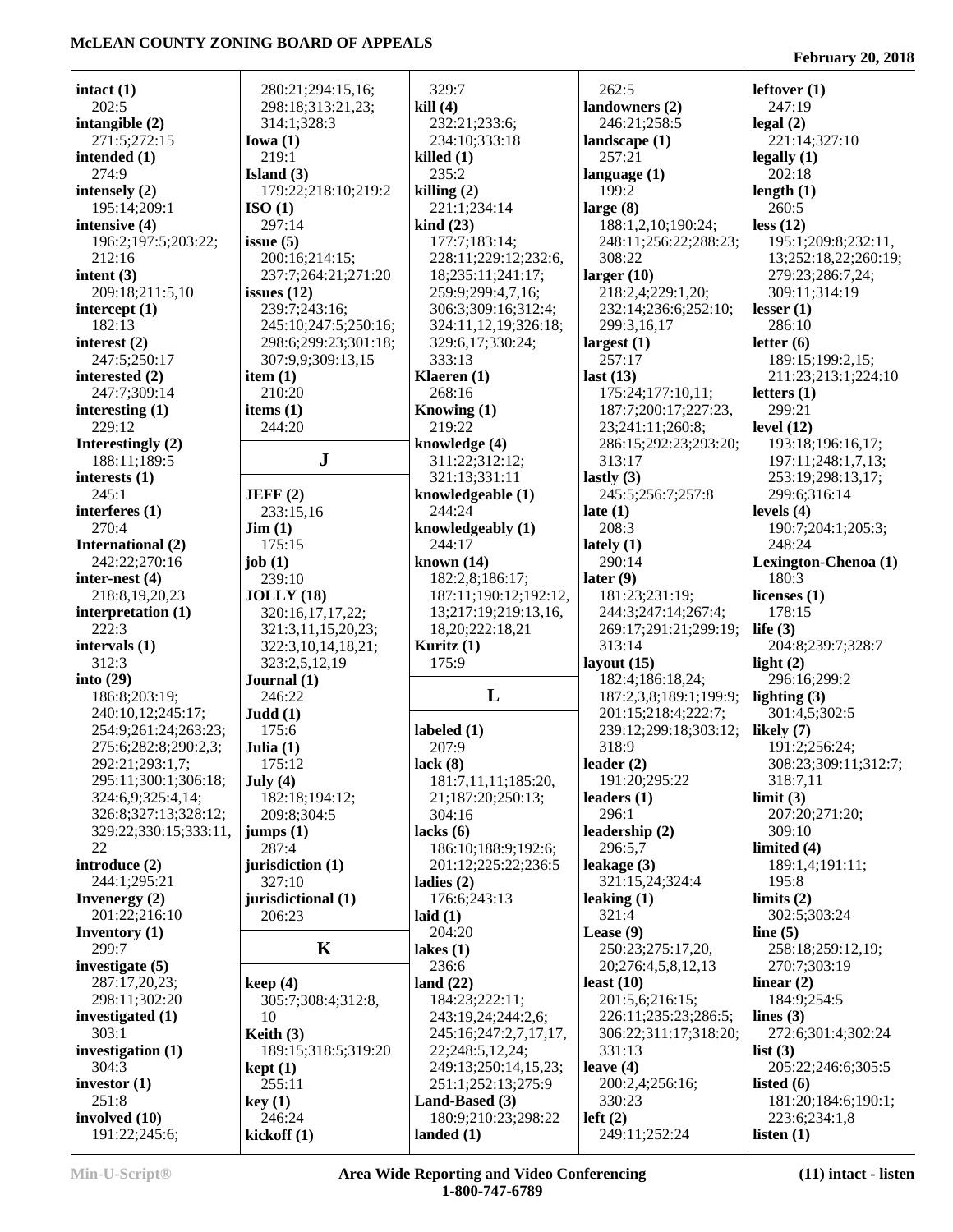328:2 **looks (1)**

313:10,16;327:20;

**management (32)** 191:24;193:13; 195:12;196:13,18; 197:20;198:1;204:20; 206:6;208:21;209:17; 210:23;223:10,16; 297:16;298:14,15; 300:24;302:3,8,10,12; 305:21;307:2,7,15,17; 312:7,13;314:2,8;

 256:20;288:15 **materials (6)**

258:12;260:11

 179:8;196:4;232:23, 24;233:1;250:21; 260:12;297:10;298:8; 299:23;300:4,8,9; 301:2;302:10;303:24; 306:5,10;307:1,15; 308:2;309:13,18; 311:12;312:11;313:9; 316:10,16,19;318:8;

 210:1,2;230:6;231:8; 238:2;258:10;291:13, 16,17;313:10;327:22

 175:3;176:9;187:5,7; 215:5;229:2;244:4,9; 247:8;248:24;251:6, 22,24;252:8;253:13, 19;277:12;279:13,19; 281:3,6;291:14;299:15

**matrix (1)** 300:16 **matter (2)** 234:2;258:16 **maximum (1)** 303:16 **may (31)**

 330:16 **maybe (11)**

**McLean (23)**

**mean (25)**

**meaning (1)** 316:1 **meaningless (1)** 183:15 **means (4)**

 176:13;203:5; 220:23;274:20 **measurable (1)** 252:4 **measure (10)** 180:4;193:15; 195:22;197:7;199:5; 213:17;214:6;238:1,

20;302:8

 182:24;213:24; 221:15;228:24;229:9, 20;231:2;232:15; 235:8;237:4;259:20; 278:4;291:10;311:7; 316:5,6,21;317:8; 326:20,22,24;330:22; 332:3;333:19,20

 16;324:17 **maternity (1)** 330:23 **math (2)**

322:4,23;323:6,15,

 234:6 **literature (2)** 252:25

 197:5;200:10;213:4; 219:1;303:5 **Michael (1)** 175:9 **microlevel (1)** 251:24 **middle (3)** 205:11,16;297:22 **mid-October (2)** 208:4,6 **midwest (9)** 183:17,23;187:12; 188:13;189:21;191:18; 194:23;205:12;303:9 **might (11)** 185:24;190:24; 246:6;252:20;261:13;

| 232.2,202.23                                  | 100KS (1 <i>)</i>                   | 199.12,190.13,10,           |  |
|-----------------------------------------------|-------------------------------------|-----------------------------|--|
| little $(15)$                                 | 291:15                              | 197:20;198:1;204:20;        |  |
| 181:21;185:10;                                | loss(3)                             | 206:6;208:21;209:17;        |  |
| 186:6,7;235:12;                               | 250:7;266:18;268:22                 | 210:23;223:10,16;           |  |
| 258:19;259:17;291:17,                         | lot(19)                             | 297:16;298:14,15;           |  |
| 18;304:21;306:17;                             | 199:1;229:21;                       | 300:24;302:3,8,10,12;       |  |
|                                               |                                     |                             |  |
| 311:23;319:8;324:16;                          | 230:23;231:19;232:21;               | 305:21;307:2,7,15,17;       |  |
| 325:13                                        | 233:18,21;234:14;                   | 312:7,13;314:2,8;           |  |
| live $(3)$                                    | 269:20;281:3;298:20;                | 329:16                      |  |
| 225:3;240:2;274:10                            | 310:15;311:7;312:9;                 | manager $(3)$               |  |
| living $(3)$                                  | 326:17;327:23;328:13,               | 238:6;294:5;329:9           |  |
| 245:23;269:21;                                | 17,18                               | <b>Managers</b> (1)         |  |
| 302:15                                        | $\text{lots}$ (1)                   | 247:10                      |  |
| Livingston (2)                                | 184:16                              | managing $(1)$              |  |
| 248:24;251:5                                  | love $(1)$                          | 330:15                      |  |
|                                               |                                     |                             |  |
| lizards (1)                                   | 333:24                              | maneuvers $(1)$             |  |
| 231:10                                        | low(35)                             | 260:5                       |  |
| local(3)                                      | 181:12,16;185:9,23;                 | Manual (2)                  |  |
| 257:5;289:9;331:3                             | 186:21;187:15,19,20;                | 303:7,8                     |  |
| locally(1)                                    | 188:16,18,23;189:20,                | manufactured (3)            |  |
| 249:22                                        | 20,22;190:7,19;                     | 193:14;195:22;              |  |
| located (10)                                  | 191:15;195:5,6;210:6;               | 208:24                      |  |
| 182:3;185:7;186:14,                           | 220:13;222:13,16;                   | manufacturer (1)            |  |
| 18;190:11;194:16;                             | 224:22,23;225:1,20;                 | 192:19                      |  |
| 200:24;201:16;235:23,                         |                                     |                             |  |
|                                               | 231:4,9,11;232:21;                  | manufacturer's (1)          |  |
| 24                                            | 248:15;250:1;256:18;                | 314:3                       |  |
| location (1)                                  | 325:11                              | manufacturing $(1)$         |  |
| 245:22                                        | lower $(6)$                         | 205:8                       |  |
| locations (1)                                 | 182:6;206:1;231:1,                  | many $(23)$                 |  |
| 185:2                                         | 11;248:23;250:9                     | 178:19;182:21;              |  |
|                                               |                                     |                             |  |
|                                               |                                     |                             |  |
|                                               | lowering $(1)$                      | 207:13;229:1;230:3;         |  |
| London (1)<br>266:14                          | 250:19                              | 234:10;243:4;245:14,        |  |
| long(6)                                       | low-use $(1)$                       | 15, 16; 247: 12; 251: 15;   |  |
| 201:18;256:20;                                | 222:7                               | 263:20;271:7;274:5;         |  |
| 305:5;311:13;314:7;                           | lubricant (2)                       | 277:6,9;280:17,22;          |  |
| 327:16                                        | 321:1,3                             | 281:5,11;290:14;311:6       |  |
| long-eared (4)                                |                                     | map(9)                      |  |
| 192:8,13,17,23                                | M                                   | 185:24;186:6;206:9,         |  |
| longer (1)                                    |                                     | 10,13,18;324:19;            |  |
| 279:7                                         | Mackinaw (14)                       | 325:1;331:24                |  |
|                                               |                                     | Mark (4)                    |  |
| long-haired (3)                               | 186:15;200:21,23;                   |                             |  |
| 184:5,13,19                                   | 201:2,4,10;215:16,21,               | 175:6;229:13,16;            |  |
|                                               | 23;216:12;226:15,19;                | 241:17                      |  |
| 190:8;199:19;                                 | 235:20,24                           | market $(18)$               |  |
| 253:11;255:21;262:21;                         | MAI(1)                              | 243:20,23;244:12,           |  |
| 264:18;267:9,14,21;                           | 242:17                              | 13, 15; 245: 3, 11; 246: 9, |  |
| 269:4;299:19;301:21;                          | main(4)                             | 13, 15, 18, 21; 247: 2;     |  |
| look (20)<br>313:11;314:15;324:22;            | 201:1,2;224:21;                     | 249:5;250:5;264:20;         |  |
| 325:1,4;328:12;                               | 290:13                              | 271:5;290:11                |  |
| 333:10,22                                     | maintained (2)                      | Marshall (1)                |  |
| looked (14)                                   | 201:12;216:11                       | 248:22                      |  |
| 185:6;199:24;207:2;                           | maintenance (1)                     |                             |  |
|                                               |                                     | Mary $(1)$<br>175:19        |  |
| 232:2;254:21;255:11;                          | 311:18                              |                             |  |
| 259:16;260:7;261:18;                          | majority $(3)$                      | Mason(1)                    |  |
| 287:21;291:13;314:21;                         | 183:2;184:22;185:3                  | 248:22                      |  |
| 332:6,15                                      | makes $(2)$                         | mass(1)                     |  |
| looking (16)                                  | 251:7;329:20                        | 232:2                       |  |
| 228:23;231:10,14;                             | making $(3)$                        | master's $(4)$              |  |
| 249:15;252:21;253:17;<br>254:19;259:10;276:8; | 270:20;310:17;319:6<br>manage $(1)$ | 178:12,17;242:9;<br>294:11  |  |

282:12,19;299:3;

329:3

**master's (4)** 178:12,17;242:9; 294:11 **material (2) measured (1)** 237:17 **measurement (1)** 237:21 **Min-U-Script® Area Wide Reporting and Video Conferencing 1-800-747-6789**

**(12) literature - might**

**measures (17)**

**meet (7)**

**meets (3)** 211:5,10,10 **megawatt (7)** 193:7,9;194:22; 195:2,4;205:14;210:7

**member (4)**

**members (2)** 175:21;274:14 **mention (5)** 182:19;204:14; 219:13;228:7;325:17

**mentioned (17)** 187:21;189:23; 217:18;221:19,21; 226:22;252:2;269:19, 23;270:3,12;290:7; 296:4;301:1,10; 302:20;306:14

 182:16;183:13; 207:13,16,17;212:17 **meteorologist (1)** 229:17 **meters (13)** 194:11;195:7; 198:10;207:18,18; 209:7,8;230:9,14; 231:8,13;232:3;251:3

**met (6)**

**methods (5)**

 195:18,20;196:13, 15;197:9;202:4; 300:12;302:10;303:22; 304:1;309:21,22,23; 310:2;311:21,23;322:7

 176:14;201:19; 205:24;208:21;209:18;

 176:1;301:23;324:8; 328:23;334:7 **meetings (6)**

> 232:6;326:16,16; 328:15,19,23

242:16,18,22;296:22

 249:4;280:5 **meeting (5)**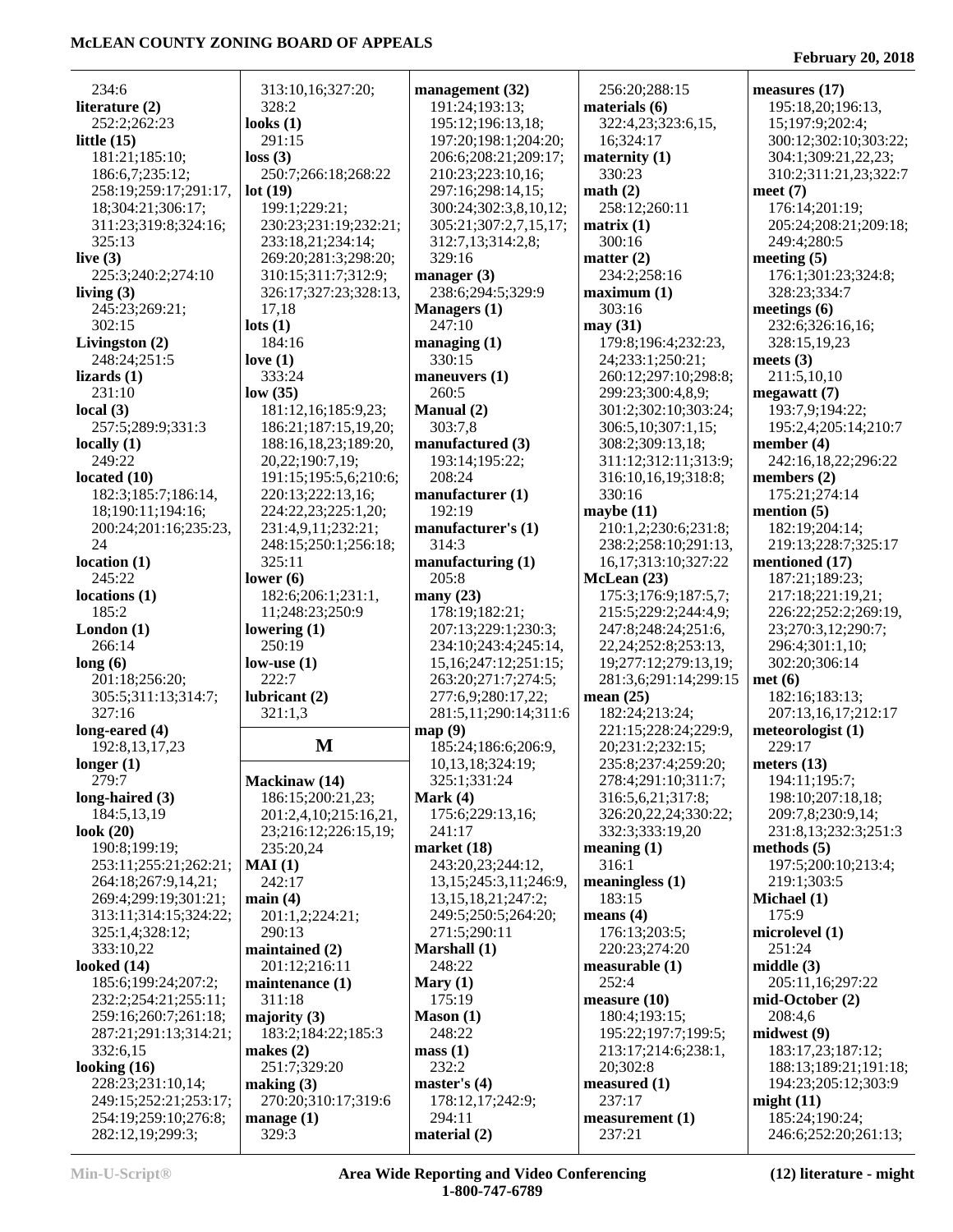306:5

333:9

204:5;230:8,8

181:2;182:16;

312:1;333:5,13

208:1;235:14

181:22;186:7;

312:4;333:4

192:4

233:2

257:2

234:17

234:20;235:2

182:11;190:6;

289:8;327:7

182:21

311:17

 273:8;276:2;277:19; 299:9,24;326:8 **migraine (1)** 192:10 **migrate (2)** 188:3;192:9 **migration (6)** 183:7;187:13;188:5; 191:9;226:8,12 **mile (17)** 185:1;194:3,5; 200:20;201:3,7; 215:16;216:1,23; 227:24;256:7,13; 281:12;283:7,17; 285:1;287:3 **miles (44)** 182:2,3;186:15,18; 201:1,16,18;216:15; 217:19,23;218:2,5,5, 21;219:13,18,20;220:4, 8,21;222:19,21;226:9, 15;235:19;236:1; 254:22;255:2,8,12,12, 13,18,22;256:4; 277:10;281:21;282:20; 283:23;285:1,21; 286:6,18,23 **million (4)** 253:3;280:2,10; 281:10 **minimal (1)** 298:3 **minimization (2)** 195:18;254:12 **minimize (13)** 196:3;297:9;300:13; 301:5,13;302:5;305:6; 306:9;316:2,7;317:2, 16;319:11 **minimized (2)** 254:14;306:1 **minimizes (1)** 301:8 **minimizing (1)** 296:2 **minimum (1)** 201:19 **minus (1)** 238:3 **minute (1)** 289:17 **mischaracterizing (1)** 210:17 **missing (1)** 313:15 **mitigate (2)** 196:4;300:13 **mitigation (1)** 205:1 **MMP (1)** 314:4 **modify (1) monarch (3) money (3) monitor (4) monitored (3) monitoring (36) monitors (1) month (1) months (2) more (35) mortalities (1) mortality (31) mortgage (1) mosquito (2) mosquitoes (1) Most (14) motivated (1)**

 233:21,22;234:5 252:19;319:3,6 227:15;230:13,16; 188:14;190:16;193:1; 196:3,19;197:1,5,16; 198:2;206:4;211:22; 212:2,12,12,16,24; 223:14,21;227:17; 229:10;233:9;234:7; 239:23;240:3;292:22; 305:12;306:17,21; 307:1,12;311:24; 189:11;199:22;203:1, 11;206:13;232:10,13; 233:6;251:8;253:3,4; 255:21;256:24;257:20; 259:11,13;261:23; 281:10;288:23;290:8, 11,18;291:1,2,8,10,17, 18;301:11;311:12,16; 192:1;193:13,16; 195:1,20,23;196:9,16, 24;197:2,9,12,13,22; 198:4;204:1,14,18,23, 24;205:1,9,12,18; 206:1;207:24;211:22; 212:5;213:3;227:17; 230:15;231:7,9; 244:14;246:18,22; 249:4,13;257:5;268:9; 244:24 **move (11)** 210:18;216:17; 235:8;239:4;240:11; 293:7;295:10;299:12; 300:1;327:1;331:7 **moves (1)** 286:6 **Moving (3)** 300:1;306:13;327:23 **mowed (4)** 185:13,14,19,20 **much (10)** 186:23;189:11; 192:9,11;218:3; 222:22;226:5,13; 231:11;312:12 **multiple (1)** 256:23 **mussel (1)** 198:10 **mussels (2)** 198:20;199:20 **must (1)** 308:11 **myriad (1)** 245:20 **myself (4)** 179:11;238:20; 279:17;325:24 **N name (14)** 176:7;177:9,10,11, 12,16,18;241:11,11; 262:14,16;293:19,20, 24 **narrowed (2)** 299:14,17 **National (2)** 305:9;308:21 **Nationwide (1)** 303:19 **Natural (20)** 179:24;180:17; 193:22;195:12;196:8, 21;197:7;198:7; 200:11,18;202:16; 206:7;208:22;209:17; 211:7;219:17;223:17; 312:16;313:1;317:20 **Nature (2)** 194:4,6 **near (12)** 189:13,17;190:18, 23;207:17;236:23; 237:1;240:3;253:9; 265:17;307:23;325:3 **nearby (5)** 184:1;193:1;196:10; 210:9;308:22 **nearest (5)**

 186:13,17;201:15; 235:22,23 **Nebraska (1)** 189:11 **necessarily (3)** 229:19;303:23;307:3 **necessary (6)** 176:14;198:17; 305:13;307:15;308:7; 318:1 **need (13)** 177:3;200:13;215:2; 234:18;248:16;249:17; 258:13;264:22;268:10; 300:4;305:14;309:22; 311:20 **needed (4)** 197:9;300:10,13; 308:3 **needs (1)** 200:6 **negative (1)** 258:24 **negotiated (1)** 246:11 **neighborhood (1)** 245:24 **neither (2)** 238:12;250:13 **nest (23)** 180:24;181:24; 182:3;186:17;191:6; 217:19;218:14;219:13, 16,20,21;221:6,12,23; 222:2,18,21;236:2,9, 11;237:1;239:22;240:6 **nester (1)** 187:24 **nesting (14)** 181:8;186:10; 187:12;188:9;189:2; 191:9;217:23;220:12; 222:22;225:23;226:5; 236:4;306:6,8 **nests (10)** 181:11;182:1; 187:24;226:6;235:15, 18,21;236:2;305:23; 306:10 **new (5)** 240:6,6;296:15; 301:16;311:15 **newer (3)** 232:9,11,16 **next (19)** 236:16;241:4; 244:12;245:10;249:7, 18;254:21;270:7; 283:6;293:5,11; 297:17;308:18;310:5; 311:3;320:7;325:6; 326:2;327:4 **night (9)**

**February 20, 2018**

 183:1,8,9,11,19,20; 292:24;334:5,5 **nights (1)** 182:23 **nine (2)** 283:7;291:13 **noise (10)** 199:6,17,21,23; 213:18;214:12;224:16; 225:14;272:2,3 **nominal (1)** 278:4 **non-cropland (1)** 185:17 **none (3)** 224:12;227:17,20 **nonflying (1)** 301:15 **non-listed (5)** 193:3,6;194:14; 196:9,16 **nonparticipating (5)** 258:5;274:16;275:1; 289:5,14 **nonresponsive (1)** 216:18 **nor (2)** 250:13;261:16 **normal (1)** 245:6 **normalize (1)** 252:10 **normally (1)** 229:15 **North (17)** 177:12,19;182:4; 186:18;189:10;191:8; 217:8,19;219:14; 228:17;233:17;237:13; 247:9;289:22;320:18; 323:22;326:13 **northern (15)** 181:19;184:5,13,19; 187:23,23;188:11,12; 192:7,13,17,23;225:24; 229:8;230:23 **note (3)** 246:8;252:1;302:13 **noted (2)** 257:10,11 **notes (4)** 189:16;206:17; 221:10;301:23 **notice (2)** 259:16;290:23 **noticed (9)** 232:10,13;259:9,16, 24;314:12,18;331:13; 332:17 **notification (2)** 257:9;303:18 **notwithstanding (1)**  $216.6$ 

**Min-U-Script® Area Wide Reporting and Video Conferencing 1-800-747-6789**

**(13) migraine - notwithstanding**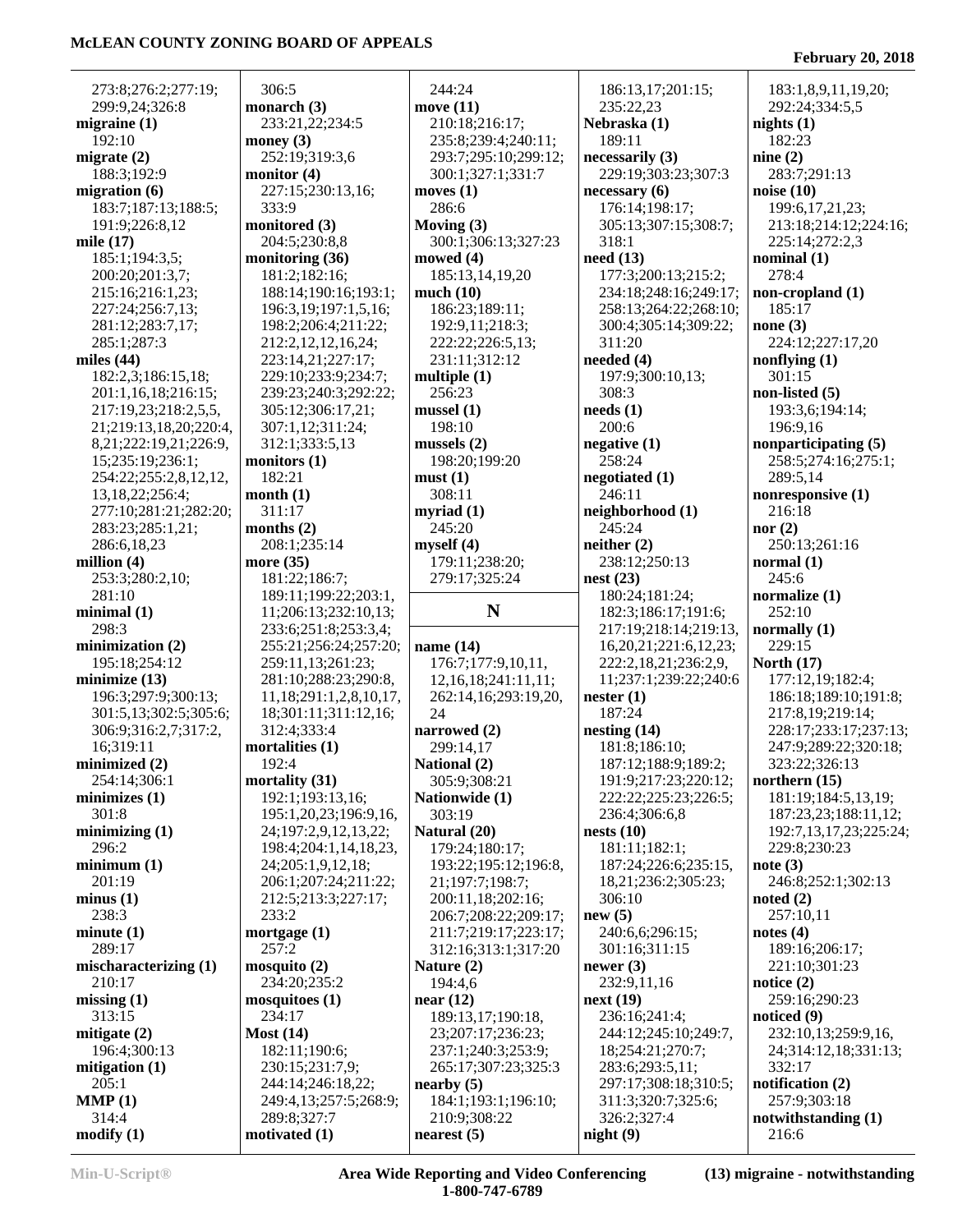#### **February 20, 2018**

| November (1)                            | obtaining (1)                   | 181:18;182:2;185:1;                          | operations (7)                               | outliers (1)                       |
|-----------------------------------------|---------------------------------|----------------------------------------------|----------------------------------------------|------------------------------------|
| 304:6                                   | 300:19                          | 187:4,22;190:8,16;                           | 194:11;197:2;                                | 260:3                              |
| noxious(1)                              | obvious (2)                     | 192:12;194:3,5;195:1;                        | 306:13;308:8;310:24;                         | outlined (1)                       |
| 250:8<br>nuisance (2)                   | 299:9,11<br>obviously (6)       | 197:20,24;203:6,7,16;<br>204:7,12,15;206:21; | 320:23;325:19<br>opinion $(3)$               | 213:4<br>outside (6)               |
| 251:14;273:14                           | 214:24;263:16,17,               | 207:1,17,17,18;210:20;                       | 221:17;267:10;                               | 186:16,24;187:2,8;                 |
| nuisances (1)                           | 22;275:2;286:22                 | 214:22;219:19;221:21;                        | 312:19                                       | 188:16;199:9                       |
| 273:15                                  | occupation(2)                   | 222:16,20;223:18;                            | opinions $(1)$                               | outstanding (1)                    |
| numbed (1)                              | 178:5,6                         | 224:19;226:23;229:10;                        | 318:12                                       | 292:19                             |
| 279:17                                  | occur(6)                        | 235:19;236:9;237:14;                         | opponents $(1)$                              | over (32)                          |
| number(33)                              | 185:23;186:4;                   | 238:12;239:19;241:20;                        | 251:10                                       | 179:16;185:15;                     |
| 189:21;196:10;                          | 187:13;235:21;260:16;           | 244:20;245:1;249:17;                         | opponent's $(1)$                             | 186:20;188:24;190:14;              |
| 198:21;202:10;203:12;                   | 302:16                          | 254:13;255:21;258:9,                         | 244:7                                        | 191:7;194:5;199:16;                |
| 207:1,1;208:16,19;                      | occurred (5)                    | 10,16;260:8;261:6,23;                        | opportunities (2)                            | 222:17;227:14;249:10,              |
| 209:5;210:14,19,19;                     | 203:7;262:11;                   | 269:18;270:13,24;                            | 257:6;289:10                                 | 13;253:2,10;254:23;                |
| 211:18,18,20;213:10,                    | 264:22,23;331:10                | 271:8,18;272:24;                             | opportunity $(1)$                            | 267:16;280:2,3,10,13,              |
| 11;215:13,14;238:7;                     | occurrence (6)                  | 274:13;275:17;276:6,                         | 176:20                                       | 24;281:3,10;285:17;                |
| 240:22;245:15,22,23;                    | 184:5;223:24;                   | 11, 12, 279: 19, 280: 7, 8;                  | opposed $(2)$                                | 288:2,3;306:21;                    |
| 247:7;248:14;249:2;                     | 264:24;298:11;302:21;           | 281:12;282:11,11;                            | 274:10;333:17                                | 309:12;313:22;314:14;              |
| 279:15,16;281:22;                       | 311:9                           | 283:6,17;285:1;286:6,                        | opposing $(1)$<br>198:22                     | 324:5:327:11                       |
| 291:4;295:14<br>numbers $(2)$           | occurring (3)<br>195:16;223:22; | 15;287:3;290:19;<br>296:13,17;301:20;        | optimism (1)                                 | overabundance (1)<br>250:13        |
| 232:1;259:21                            | 262:22                          | 313:13,16;330:18;                            | 247:6                                        | overall (7)                        |
| numerous $(1)$                          | occurs(1)                       | 331:13,15,16,17,22;                          | opting $(1)$                                 | 181:7,16;183:14;                   |
| 179:15                                  | 260:16                          | 332:4,5,23;333:3,4,19                        | 250:17                                       | 196:9,15;250:10;291:9              |
|                                         | October (3)                     | one-mile $(1)$                               | options $(3)$                                | overcoming $(1)$                   |
| $\mathbf 0$                             | 182:18;194:13;209:9             | 285:16                                       | 236:14,22,24                                 | 272:22                             |
|                                         | odd(1)                          | ones $(5)$                                   | order(3)                                     | overhead (1)                       |
| $\textbf{Oak}(4)$                       | 261:2                           | 217:15;229:3,5,21;                           | 175:3;241:3;318:2                            | 301:4                              |
| 253:24;266:2;282:1,                     | off(13)                         | 318:16                                       | ordinance (1)                                | overlap $(1)$                      |
| 16                                      | 217:3;226:6;228:22;             | onetime $(1)$                                | 228:8                                        | 186:3                              |
| OATH(2)                                 | 229:14,15;232:1,11;             | 327:21                                       | organisms (2)                                | overview (4)                       |
| 177:8;293:18                            | 239:10;246:20;248:13;           | ongoing $(2)$                                | 199:7;213:19                                 | 180:21;181:4;                      |
| object $(10)$                           | 281:14;306:4;321:22             | 304:15,17                                    | organizations (3)                            | 295:17;297:18                      |
| 210:16;211:13;                          | offer $(3)$                     | only $(15)$                                  | 242:15;294:15;296:6                          | own(4)                             |
| 215:8;225:16;266:20;                    | 267:3;268:7;318:14              | 187:6;188:23;                                | orientation (3)                              | 221:9;238:23;245:1;                |
| 267:16;269:6;275:12;                    | offering $(1)$                  | 190:16;192:12;205:21;                        | 308:10,11,12                                 | 313:3                              |
| 276:16;319:5                            | 269:8<br>Office (8)             | 223:18;271:24;276:5;<br>280:10;283:2;286:19; | original $(1)$<br>304:9                      | owner $(5)$<br>274:20;275:2,5,8,19 |
| objection (4)<br>243:10;295:4,5,10      | 176:9;179:23;219:6,             | 287:18;319:3;320:2;                          | originally (1)                               | owners $(3)$                       |
| objections $(1)$                        | 8;304:15;310:13;                | 330:4                                        | 269:16                                       | 274:16,16;287:8                    |
| 179:3                                   | 312:15;326:2                    | onsite $(2)$                                 | others $(7)$                                 | owner's $(1)$                      |
| objective $(1)$                         | Officers (1)                    | 297:12;307:10                                | 193:3;229:1,21;                              | 275:9                              |
| 243:17                                  | 270:16                          | <b>Ontario</b> (1)                           | 233:6;260:21;286:16;                         |                                    |
| objector $(1)$                          | often (7)                       | 294:12                                       | 331:17                                       | ${\bf P}$                          |
| 268:14                                  | 180:15;291:2;298:1;             | open $(8)$                                   | ours(1)                                      |                                    |
| objectors (2)                           | 305:5;310:16,20;                | 244:15;245:2;257:7,                          | 313:11                                       | packet(1)                          |
| 262:17,18                               | 324:13                          | 12, 16; 318: 10, 13; 333: 6                  | out (34)                                     | 249:8                              |
| obligations (3)                         | oftentimes (1)                  | opened $(2)$                                 | 179:10;203:18;                               | page $(4)$                         |
| 305:4,5,17                              | 299:5                           | 282:1,17                                     | 204:20;210:15;218:18;                        | 267:14;283:6,17;                   |
| observation (5)                         | oil(6)                          | operated $(1)$                               | 220:4;232:9;234:15;                          | 288:7                              |
| 187:5;188:24;                           | 321:1,15,24;322:7;              | 192:19                                       | 238:22;249:20;252:24;                        | pages $(2)$                        |
| 222:13,16,17                            | 324:4;328:5                     | operating (8)                                | 255:12;260:3;261:9,                          | 279:17;313:2                       |
| observations (3)<br>186:22;188:23;223:2 | oils $(1)$<br>321:3             | 179:17;192:3;<br>196:12;296:24;297:3,        | 11, 11, 18; 277: 11;<br>279:10;285:6;287:12, | paid(1)<br>275:21                  |
| observed (17)                           | older $(2)$                     | 7,8;307:21                                   | 15;291:5;297:5;                              | paint(1)                           |
| 181:18,21;182:1,10,                     | 232:11,12                       | operation (10)                               | 299:22;303:5;307:24;                         | 322:21                             |
| 12;187:8,22;188:6;                      | Once (9)                        | 195:21;212:3;                                | 311:3,8;312:2;314:4;                         | $\boldsymbol{\text{pared}}$ (1)    |
| 189:16,23;190:6;                        | 176:18;253:23;                  | 298:15;302:4;304:12;                         | 327:21;328:18,21                             | 278:17                             |
| 196:17;219:1;222:7;                     | 292:2;300:6;304:22;             | 306:16;307:8;311:14;                         | outcome(1)                                   | parcels $(6)$                      |
| 226:10;235:13;264:3                     | 307:12;311:17;329:5;            | 316:16;317:17                                | 257:13                                       | 256:22;276:11;                     |
| obtained (1)                            | 330:7                           | operational (1)                              | outcomes (3)                                 | 280:18,23;281:3;                   |
| 202:15                                  | one (92)                        | 307:22                                       | 197:19,24;257:18                             | 288:23                             |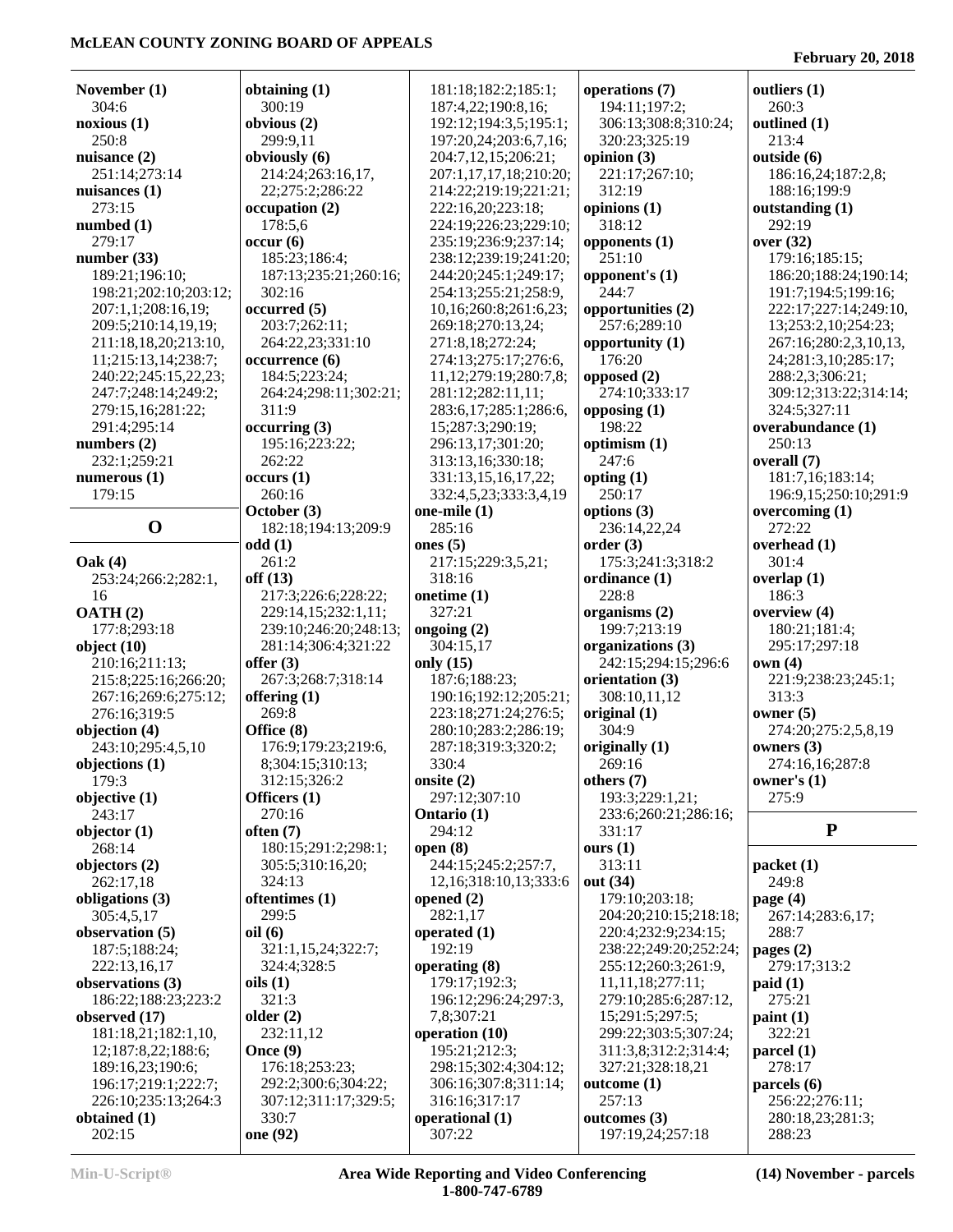#### **Pardon (1)** 264:8 **park (1)** 308:22 **part (11)** 180:14;201:4; 215:20;239:24;305:9; 308:8;314:10;317:21; 319:6;325:16,17 **partial (1)** 249:21 **partially (1)** 246:12 **participant (1)** 296:23 **participate (3)** 284:8;294:22;296:5 **participating (4)** 258:4;274:15,20,21 **particular (10)** 228:24;229:5,19; 230:1;249:15,21; 251:16;255:1;299:14; 331:23 **parts (1)** 311:12 **pass (1)** 228:11 **passes (9)** 182:23,24;183:2,5,8, 9,11,19,19 **passing (1)** 244:21 **past (7)** 235:14;251:16; 266:8;321:12;326:16; 331:5;333:11 **pastures (1)** 189:3 **path (5)** 228:20;229:3;230:3, 4;234:3 **PAUL (1)** 233:16 **pay (2)** 275:7,18 **paying (1)** 284:21 **payment (1)** 245:3 **payments (1)** 276:9 **PDF (1)** 240:11 **pedestrian (2)** 304:7,16 **peeked (1)** 249:14 **people (6)** 251:9;273:11;274:9; 296:19;331:3;333:24 **per (43)** 183:1,8,9,11,19,20; 193:7,9,9;194:11,22; 195:1,2,3,4,4,7;205:14, 14;209:7,8;210:7; 247:21;248:4;249:10; 252:12;253:15;254:18, 19,23;255:10,10,19,19; 256:5,15,15;283:18; 285:18;286:8,24; 287:4;291:14 **perceived (1)** 257:15 **percent (12)** 186:11;193:16; 195:24;205:9;254:8; 255:5,15;256:1,11; 260:14;266:18;268:23 **percentage (5)** 248:4,11;260:20,20; 274:8 **perception (1)** 251:13 **perennial (8)** 198:12,15,24; 199:10;213:13,21; 238:18;239:7 **perform (2)** 198:9;263:2 **performing (1)** 303:3 **period (4)** 183:7;191:7;194:12; 249:6 **periodically (1)** 333:8 **permanent (3)** 301:8;303:13,16 **Permit (12)** 196:5;202:14,17,17, 23;220:3,9,20;237:6; 300:22;303:19;305:1 **permits (5)** 236:24;237:3,4; 300:19;329:16 **permitted (2)** 176:17;268:15 **person (5)** 258:12,13;268:10; 323:3;330:8 **personally (1)** 310:22 **personnel (1)** 306:2 **perspective (1)** 232:7 **phase (1)** 305:24 **philosophy (1)** 297:24 **phone (1)** 301:23 **phonetic (1)** 182:20 **photo (1)** 207:3 **physical (1)** 198:11 **pictures (1)** 229:14 **piece (2)** 265:3,5 **pig (2)** 215:5,7 **place (9)** 216:1;223:11; 282:15;301:20;314:13; 321:9;322:8,8;325:23 **PLACED (3)** 177:8;216:22;293:18 **placements (1)** 255:12 **Plan (23)** 180:11;187:18; 200:7;202:3;204:20; 206:4,5;209:18;210:8; 211:7;212:7,12,12,15, 21;213:5;218:7,17; 239:23;292:23;298:15, 16;325:20 **plans (1)** 322:8 **plausible (2)** 265:2,14 **play (1)** 245:17 **please (7)** 177:17;208:16; 210:19;211:19;213:11; 215:13;217:3 **plovers (7)** 190:6,10,18,19,23; 191:2,3 **plucking (3)** 261:9,11,11 **plus (1)** 238:3 **PM (2)** 175:1;334:7 **Poe (86)** 293:12,17,18,21,21; 294:1,3,5,10,16,22; 295:16;308:19;309:7, 24;310:8,13,22;311:10, 22;312:18,22;313:4,7; 314:1,8,15,20;315:5,7, 12,15,23;316:3,6,15, 21,24;317:4,8,12,18, 23;318:4,19,24;319:13, 18;320:1,4,8,21,24; 321:6,13,17,22;322:1, 6,13,17,20;323:1,4,8, 18;324:1,6,9,15,21; 325:4,16;327:6;328:2, 11;329:2;330:13; 331:6,11;332:9,15,21; 333:10,21;334:1 **P-o-e (1)** 293:21 **point (6)** 204:9;213:8,9; 215:11;217:9;328:5 **points (1)** 260:21 **policies (1)** 296:14 **policy (5)** 247:3;295:3;313:24; 330:17;331:9 **Pollutant (1)** 305:10 **Pollution (2)** 202:3;309:9 **pops (1)** 235:19 **population (3)** 190:13;235:3;316:11 **populations (3)** 187:12;195:6;234:7 **portion (2)** 201:8;275:9 **positive (3)** 250:24;257:20;318:4 **possibility (2)** 270:6;321:4 **possible (7)** 225:19;241:16; 272:18;273:16;301:7; 324:2,23 **Possibly (2)** 273:5;331:15 **post-construction (27)** 188:13;190:15; 192:24;196:2,12,19; 197:5,16;198:2;206:3; 223:21;224:7,11,15; 225:5,11,13;227:15; 233:8;239:23;292:22; 306:17,20;307:1,12; 311:24;312:1 **potential (36)** 181:8;184:4;185:6, 22;186:10;190:9; 191:18;192:4,9,10; 197:19,24;201:10; 216:13;224:20;229:8; 230:16;237:6;238:18; 243:18;298:5;299:3, 14;300:9;301:14; 302:22;303:3;306:22; 315:21;316:12,19; 317:2;319:2,11;321:7; 325:11 **potentially (4)** 186:5,13;202:22; 235:21 **POWELL (10)** 233:15,16;234:9,13; 235:1,10;236:7,13; 237:3,9 **power (2)** 250:24;272:6 **practice (4)** 296:9,11;314:2,8 **practices (10)** 191:24;193:13; 296:20;298:16;301:1, 5;302:3;305:21; 307:17;329:16 **Prairie (1)** 194:4 **praise (1)** 246:11 **pre-construction (9)** 180:4;190:20;224:6; 225:4;298:13;304:23; 305:24;306:15;307:4 **predicators (1)** 257:15 **prediction (1)** 233:7 **pre-existing (1)** 229:4 **prefer (1)** 206:13 **preferences (7)** 243:22;245:11,21; 246:9,10,14;269:20 **premise (1)** 286:13 **preparation (1)** 317:7 **prepared (2)** 302:14;323:9 **prepares (1)** 323:10 **presence (3)** 245:24;257:6;266:9 **present (12)** 178:24;179:6;189:4, 6;243:8,17;268:2; 269:16;295:2;300:7; 307:13;320:6 **presentation (8)** 240:10,11;282:8; 293:14;295:11;296:12; 302:11;318:17 **presented (4)** 254:7;288:15; 292:22;320:3 **presenting (1)** 268:11 **Preservation (2)** 304:15;326:1 **Preserve (1)** 194:4 **pretty (4)** 203:22;231:11; 298:17;327:8 **Prevention (4)** 202:3;321:7,8;322:8 **previous (6)** 230:17;232:6; 247:11;254:7;283:22;

**February 20, 2018**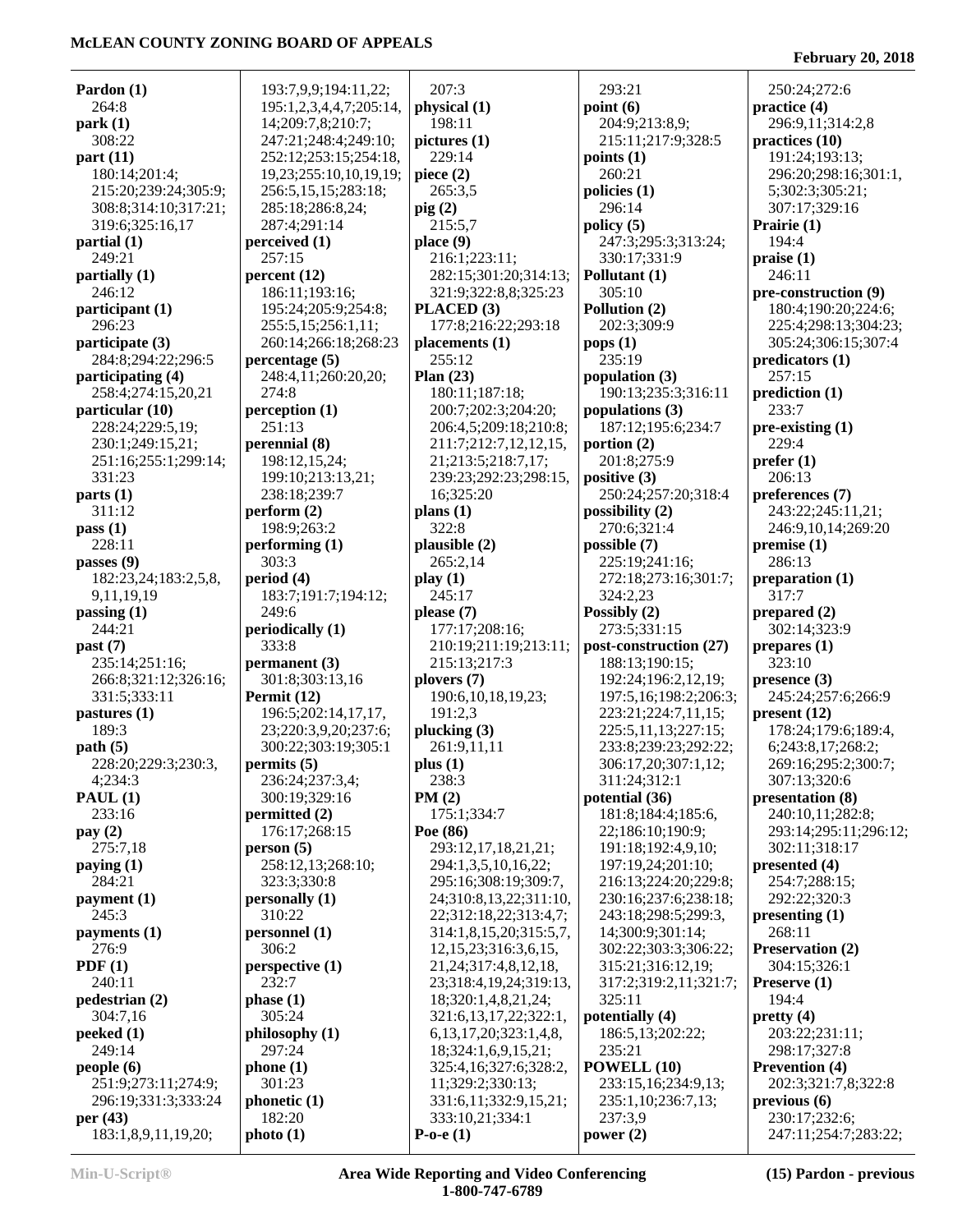| 285:19                          | 247:13,14,15,22;                               | 194:5                          | 220:15;325:23                               | Putnam $(1)$           |
|---------------------------------|------------------------------------------------|--------------------------------|---------------------------------------------|------------------------|
| previously (4)                  | 248:1,5;249:19,19                              | properties (49)                | provide(16)                                 | 248:22                 |
| 192:5;194:15;252:2;             | profession $(2)$                               | 244:10;252:14,17,              | 176:19;206:13;                              | putting (2)            |
| 306:14                          | 178:5;242:4                                    | 21;253:2;254:21;               | 216:12,14;228:1;                            | 176:13;239:6           |
| prey(1)                         | professional (4)                               | 255:2,13;256:19;               | 244:8;251:5;273:19;                         |                        |
| 231:11                          | 242:5,14;247:10;                               | 263:3,17,23;264:2,6,6,         | 295:24;299:22;301:2;                        | Q                      |
| price $(14)$                    | 294:15                                         | 10,10;268:23;273:17,           | 308:23;315:13;320:10;                       |                        |
| 243:21;244:14,18;               | professionally (1)                             | 20;274:17;277:3,6,18,          | 327:9;329:9                                 | qualifier $(1)$        |
| 245:5,17;248:2;249:9;           | 263:10                                         | 19;278:20;279:6,10;            | provided $(5)$                              | 264:21                 |
| 252:12,15,18;276:24;            | program (2)                                    | 280:2,3;281:6,9,12;            | 251:21;260:6;                               | quality $(3)$          |
| 277:3,22;278:16                 | 297:13;301:2                                   | 283:6;284:2,5,8,8,12,          | 278:10;292:6;298:20                         | 247:14;256:24;         |
| prices $(10)$                   | progressed (1)                                 | 15, 17, 18, 24; 288: 2, 4;     | provides (1)                                | 288:24                 |
| 243:24;247:21;                  | 232:14                                         | 289:5,15;291:24;               | 305:17                                      | quantify $(1)$         |
| 250:19,20;252:4,22;             | project (126)                                  | 304:20                         | providing(1)                                | 197:1                  |
| 253:2;261:3,21;262:11           | 181:9,9;182:2,3,6,16,                          | property (77)                  | 201:10                                      | quarried $(1)$         |
| pricing $(4)$                   | 17;184:20;185:10,21,                           | 235:11;242:2;243:2,            | provisions (2)                              | 219:16                 |
| 243:16;247:3;259:2;             | 22;186:10,19,21;                               | 9, 15; 244: 14; 245: 7;        | 202:4;240:5                                 | quarter $(1)$          |
| 262:23                          | 187:11,16,19,22;188:7,                         | 246:3,7,14;247:20;             | proximate(1)                                | 285:18                 |
|                                 |                                                | 248:15,18;251:12,18;           | 246:5                                       |                        |
| pride(1)<br>296:1               | 9,23;189:2,16,18,22;<br>190:8,11,11,18;191:14, |                                | proximity $(3)$                             | quick $(1)$<br>333:1   |
|                                 |                                                | 252:10,11;253:9,18,22;         |                                             |                        |
| primarily $(5)$                 | 17;192:6;193:11,22;                            | 257:4;258:6;263:6;             | 236:19;252:5;269:24                         | quickly $(1)$          |
| 181:9;294:6;303:14;             | 194:6,15,19;195:2,4,                           | 264:19,20,24;265:4,5,          | prudent(1)                                  | 309:12                 |
| 304:7;309:8                     | 10,13,19;197:3;198:16,                         | 15, 17, 19; 266: 10, 18, 19;   | 244:23                                      | quite $(4)$            |
| primary $(4)$                   | 17:200:2:201:9.19.23.                          | 268:22:270:5,20;               | prudently $(1)$                             | 210:5;213:3;290:8;     |
| 179:14;191:5;                   | 24;202:21;203:5;                               | 272:10,13,20,21;273:4;         | 244:17                                      | 328:8                  |
| 237:15;317:12                   | 204:4,8;205:24;                                | 274:10,11,15,16,20,23;         | public (1)                                  | quorum $(2)$           |
| prime(1)                        | 214:16;216:14;217:20,                          | 275:2,3,5,8,9,10,11,17,        | 176:20                                      | 175:22,22              |
| 245:22                          | 24;219:14;222:6,8,9,                           | 18, 19, 20, 22; 276: 4, 6,     | publication (1)                             | quoted $(1)$           |
| principles $(1)$                | 11;225:5,22;226:1,11,                          | 13;277:1;278:17;               | 246:22                                      | 237:17                 |
| 322:18                          | 16, 20; 229: 6; 235: 15,                       | 279:13;280:9,13;               | publicly $(4)$                              |                        |
| prior $(8)$                     | 19;236:5,18,19;238:5;                          | 282:7,21;283:8;285:9,          | 227:18;252:6;299:6,<br>20                   | $\mathbf R$            |
| 198:13;218:10;                  | 239:21;240:1,2;                                |                                |                                             |                        |
|                                 |                                                | 10,13;287:8;289:8;             |                                             |                        |
| 241:16;248:4,9;249:2,           | 262:20;263:7;292:23;                           | 292:2                          | publish (1)                                 | radius $(1)$           |
| 18;253:6                        | 297:18;298:2;299:2,                            | proponent $(1)$                | 271:1                                       | 285:16                 |
| $\text{proactive}(1)$           | 14, 15, 17; 300: 17, 23;                       | 200:4                          | pulley(1)                                   | raging $(1)$           |
| 310:17                          | 301:16,17,18,20;302:9,                         | proponents $(1)$               | 230:12                                      | 194:21                 |
| probable(1)                     | 16, 19, 21; 303: 4, 10, 12;                    | 202:22                         | pulling $(1)$                               | Rail $(1)$             |
| 244:14                          | 304:4,13,18,18,24;                             | propose $(2)$                  | 232:1                                       | 193:2                  |
| probably $(2)$                  | 305:4;306:21;308:16;                           | 197:15;211:21                  | purchase (4)                                | rain $(2)$             |
| 231:3;238:1                     | 311:15;312:10;316:9,                           | proposed (15)                  | 246:19;247:20;                              | 202:6;263:20           |
| problem $(5)$                   | 17;318:7;321:18,21;                            | 179:17;184:10;                 | 261:21;277:22                               | raised $(4)$           |
| 236:18;312:11;                  | 323:3;327:3,8;328:3;                           | 185:2;198:11,16;               | purchased (1)                               | 183:10,11;207:17,18    |
| 321:10,10;326:23                | 329:21,24;330:3,9,22                           | 200:4,9;201:19;208:8;          | 274:9                                       | ran $(1)$              |
| problems $(4)$                  | projects (31)                                  | 210:21;216:22;218:22;          | pure $(1)$                                  | 325:14                 |
| 238:5,18;321:11;                | 179:17;181:15;                                 | 229:5;281:13;324:24            | 262:7                                       | random $(1)$           |
| 329:19                          | 182:22;183:17,21,23;                           | proposes $(3)$                 | purely $(1)$                                | 312:4                  |
| procedure(2)                    | 188:14;189:6;192:1,3;                          | 193:23;195:10;200:2            | 308:16                                      | range $(10)$           |
| 297:8,8                         | 193:1,5;195:5;214:11,                          | proposing $(7)$                | purpose (4)                                 | 183:16,20,23;          |
| procedures (2)                  | 23;223:24;227:17;                              | 197:3;208:20;212:2,            | 202:19,20;223:21;                           | 194:24;205:11,16;      |
| 176:4;308:7                     | 230:15,21;232:21;                              | 20;214:8,17;216:1              | 317:1                                       | 226:6,13;230:20;233:9  |
| proceed $(3)$                   | 233:6;236:17;253:24;                           | prox(1)                        | purposely (1)                               | ranged $(3)$           |
| 179:8;235:6;293:13              | 254:1;307:22;308:5;                            | 316:9                          | 203:5                                       | 193:6;205:12;210:6     |
| proceeded (1)                   | 316:7;321:16;328:17;                           | $\text{protect (4)}$           | purposes $(2)$                              | ranges $(2)$           |
| 308:16                          | 330:14;331:4                                   | 202:23;303:22;                 | 260:5;270:22                                | 222:22;247:20          |
| process(9)                      | promise $(1)$                                  | 317:21,21                      | pursue(1)                                   | Range-Wide (1)         |
| 180:14;257:14,15;               | 333:3                                          | protected $(6)$                | 300:23                                      | 180:12                 |
| 298:21,24;300:14;               | promote(1)                                     | 181:16;187:22;                 | Push $(1)$                                  | raptor $(3)$           |
| 302:15;306:14;313:24            | 295:19                                         | 188:21;198:19;201:11;          | 177:6                                       | 180:24;181:24;         |
| pro-construction (1)            | promulgated (1)                                | 300:20                         | put $(11)$                                  | 305:23                 |
| 188:8                           | 271:14                                         | protection (3)                 | 183:15;208:15;                              | raptors $(2)$          |
| production (2)                  | proof(1)                                       | 202:1,4;234:4                  | 211:18;213:10;215:12;                       | 231:12;306:6           |
| 195:9;257:1<br>productivity (8) | 268:7<br>proper <sub>(1)</sub>                 | protocols (4)<br>180:18;218:9; | 231:20;240:15;254:9;<br>261:18;324:24;332:4 | rare $(2)$<br>187:5,24 |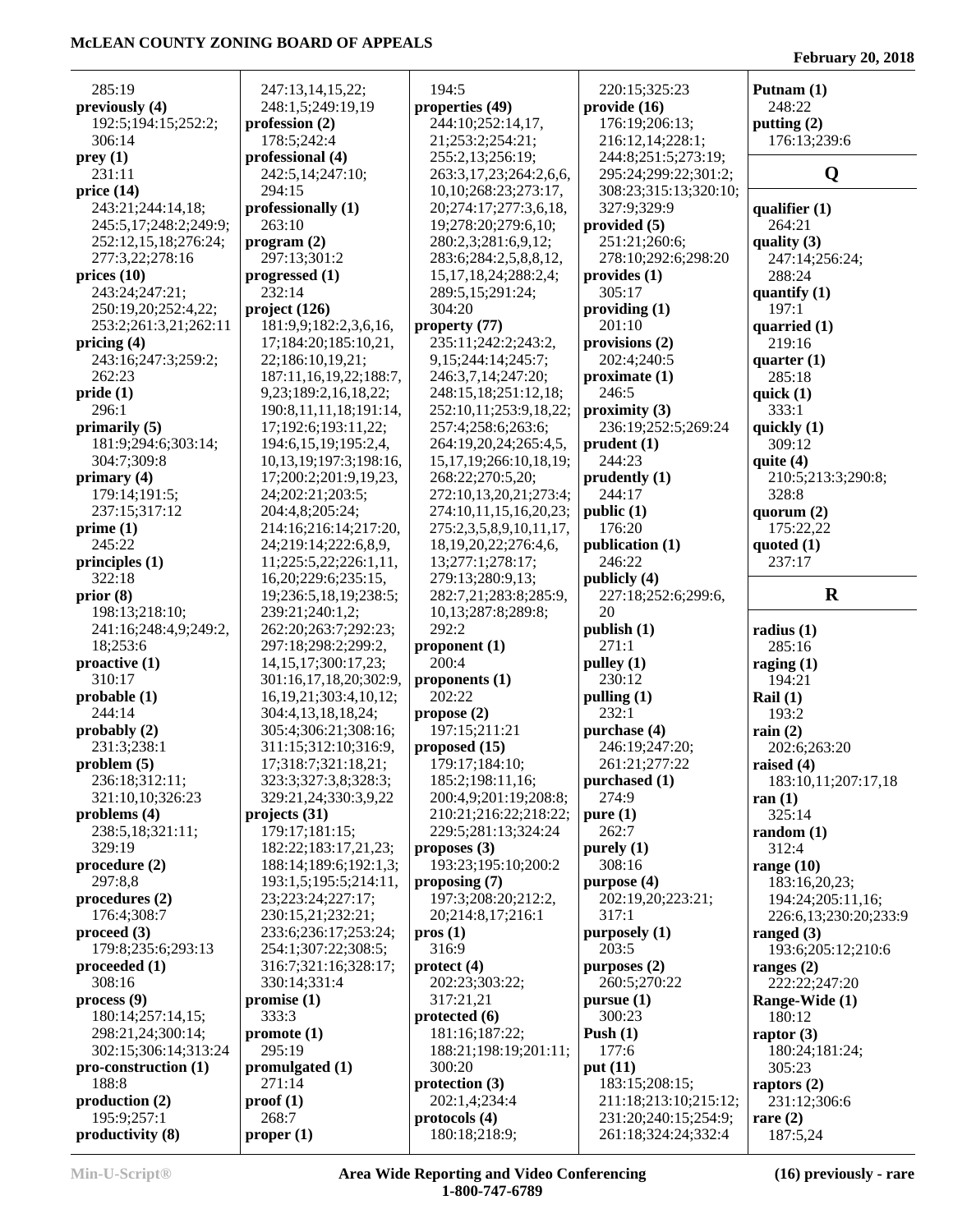| rarely (3)             | 248:20,21;250:14,16;        | 183:3;186:4,6         | reinvestigated (1)    | 307:20;310:10               |
|------------------------|-----------------------------|-----------------------|-----------------------|-----------------------------|
| 187:13;189:9;224:23    | 251:16,21,24;253:7;         | reduce $(13)$         | 248:16                | reports $(6)$               |
| rate (4)               | 257:9                       | 191:24;192:4;         | related $(5)$         | 278:15;281:21;              |
| 181:14;195:6;          | reciting $(1)$              | 193:13,15;195:20,23;  | 206:9;232:24;233:1;   | 310:21;311:6,19;312:9       |
| 197:22;204:24          | 271:11                      | 196:15;197:9;205:8;   | 235:5;262:24          | represent $(1)$             |
| rates $(21)$           | recognize (3)               | 207:23;220:11;272:12; | relating $(1)$        | 262:17                      |
| 181:12;183:14,16,      | 230:11,15;289:9             | 332:5                 | 249:7                 | representative (1)          |
| 18,22;184:1;193:3,6;   | recognizes (1)              | reducing $(1)$        | relation $(1)$        | 204:8                       |
| 194:20;195:14;198:4;   | 272:9                       | 195:18                | 206:10                | represented $(1)$           |
| 204:14,19,23;210:8,11; | recommend $(3)$             | reduction $(1)$       | relationship (3)      | 217:10                      |
|                        | 220:3,8,20                  | 266:10                |                       |                             |
| 230:19;232:20,23;      |                             |                       | 310:14,18;331:2       | represents $(1)$            |
| 247:5;250:18           | recommendation (35)         | redundant $(1)$       | relationships $(2)$   | 245:6                       |
| rating $(2)$           | 193:24;194:8;               | 217:16                | 179:21;257:19         | required $(2)$              |
| 250:2,9                | 196:22;197:4;198:6,         | reevaluate $(1)$      | relative $(3)$        | 234:10,11                   |
| ratings (1)            | 21;199:3;200:17;            | 267:6                 | 188:19;246:2,3        | requirement (10)            |
| 250:1                  | 208:16,19;209:4,11,14,      | refer $(4)$           | relatively $(2)$      | 194:2,10;196:24;            |
| reached (1)            | 19,24;210:3,14,19;          | 229:17;264:14;        | 250:12;256:18         | 198:9,23;209:6,22;          |
| 210:12                 | 211:11,20;212:11;           | 278:13;290:1          | released $(1)$        | 213:12;214:4;215:15         |
| reaching (1)           | 213:7, 10, 11, 15; 214: 2,  | reference $(3)$       | 246:22                | requirements (4)            |
| 299:21                 | 8, 17, 215: 13, 13, 216: 7; | 217:10;229:21;230:2   | remained (1)          | 233:20;234:18;              |
| read (1)               | 313:2;319:12,16;            | references $(1)$      | 248:8                 | 305:1;310:10                |
| 288:16                 | 331:20                      | 231:1                 | remaining $(1)$       | requires $(1)$              |
| reading (2)            | recommendations (16)        | referred $(4)$        | 185:17                | 205:18                      |
| 221:7,9                | 193:21,23;218:6;            | 228:20;229:1;230:2;   | remarks $(1)$         | requiring $(1)$             |
| ready(2)               | 219:24;301:3;312:17;        | 279:8                 | 243:14                | 211:21                      |
| 176:23;241:4           | 313:4;318:1,6,12,15,        | referring $(9)$       | remember $(1)$        | requisite $(1)$             |
| real (5)               | 21,21;319:18,21;320:6       | 227:10,16;229:3,4,7;  | 271:22                | 244:16                      |
| 200:16;242:5,10,18;    | recommended (5)             | 230:5;231:17;331:18,  | removal (5)           | research $(16)$             |
| 329:24                 | 180:20;187:16;              | 20                    | 297:7,8,13;301:2;     | 178:21;179:13;              |
| really (16)            | 198:2;211:3;239:5           | reflect $(3)$         | 308:7                 | 191:20;197:10;199:5;        |
| 200:7;209:20;          | recommending $(1)$          | 272:22;278:16;        | remove(4)             | 200:6;213:17;214:5,9,       |
| 247:17;260:6;298:1,    | 238:21                      | 302:18                | 272:17;327:2;         | 15, 18; 215: 3, 6; 227: 20; |
| 19;299:1;301:12;       | recommends (13)             | reflected $(1)$       | 331:15;332:4          | 232:22;298:9                |
| 308:4;309:17;310:13,   | 194:1,9;196:23;             | 276:24                | removed $(2)$         | researched $(2)$            |
| 14;312:7,12;314:21;    | 198:8,22;200:19;            | reflects $(1)$        | 188:2;292:10          | 214:22;231:24               |
| 333:20                 | 209:5;211:21;212:19,        | 278:4                 | render $(1)$          | researchers $(1)$           |
| re-ask (1)             | 23;213:12;215:14;           | refuel $(1)$          | 267:10                | 233:3                       |
| 229:24                 | 218:21                      | 191:8                 | renewable $(1)$       | reserve $(2)$               |
| reason (11)            | reconvene $(1)$             | regard $(2)$          | 295:23                | 194:6;250:17                |
| 188:14;190:24;         | 334:4                       | 243:15;262:23         | <b>Renewables (3)</b> | residence $(3)$             |
| 203:9;224:21;261:12,   |                             |                       |                       |                             |
|                        | reconvened (1)              | Regarding (3)         | 293:12;294:4;295:17   | 241:13;253:15;<br>254:24    |
| 12,13;277:7;288:1;     | 176:11                      | 181:24;191:16;        | rent $(1)$            |                             |
| 316:3,4                | record $(16)$               | 273:17                | 284:22                | residences $(1)$            |
| reasonable (6)         | 182:22;213:18;              | regardless $(2)$      | Repeat $(2)$          | 206:19                      |
| 205:17;245:2;          | 240:10,12,16;282:9;         | 225:22;248:18         | 285:11;319:13         | residents $(1)$             |
| 268:15,16;271:8;322:1  | 292:21;293:1,7;             | Region $(11)$         | repeatedly $(1)$      | 234:20                      |
| reasonably (1)         | 295:11;301:12,19,22,        | 219:7,9;244:2,3;      | 310:16                | resold $(1)$                |
| 202:21                 | 22;302:2;326:7              | 247:8,9,12;248:22;    | rephrase $(2)$        | 291:21                      |
| reasoning (2)          | recorded $(29)$             | 249:3;250:12;251:3    | 234:24;319:7          | <b>Resources</b> (25)       |
| 203:14;204:23          | 181:15;182:7,13,23;         | <b>Regional</b> (1)   | replicas $(1)$        | 179:24;180:17;              |
| reasons (2)            | 183:5, 18, 24; 184: 1;      | 303:7                 | 275:17                | 193:22;195:12;196:8,        |
| 280:19;308:17          | 186:21,22;187:1,2,4,7,      | regions $(2)$         | report $(20)$         | 21;197:7;198:7;             |
| recall (4)             | 15;188:12,20,24;189:5,      | 192:21;247:12         | 198:9;199:5;214:6;    | 200:12,18;202:16;           |
| 266:16;272:1;          | 8,9,21,22;190:17;           | registered $(1)$      | 224:4,9,14;248:8;     | 206:7;208:23;209:17;        |
| 282:16;290:5           | 196:10;207:15;210:9;        | 297:14                | 250:23;251:1;266:21;  | 211:8;219:17;223:17;        |
| received (2)           | 230:19,20                   | regularly $(2)$       | 273:19,19,24;274:8;   | 298:4,11;304:3,8,9;         |
| 180:19;239:13          | records (7)                 | 328:24;329:13         | 301:19;308:1;311:1,5; | 312:17;313:1;317:20         |
| receives (1)           | 185:21;187:6;               | regulations $(3)$     | 312:24;324:3          | respectively (1)            |
| 234:3                  | 192:16;219:16,18;           | 208:22;221:8;326:17   | reported $(6)$        | 254:2                       |
| receiving (4)          | 251:22;253:8                | regulatory $(1)$      | 192:24;195:1;         | responds $(1)$              |
| 284:12,16,20;287:9     | recreational (3)            | 304:24                | 222:13;240:4;279:22;  | 312:16                      |
| recent (11)            | 247:17;257:6;289:9          | reinforces $(1)$      | 311:13                | response $(1)$              |
| 244:8;246:22;          | red(3)                      | 253:8                 | reporting $(2)$       | 223:16                      |
|                        |                             |                       |                       |                             |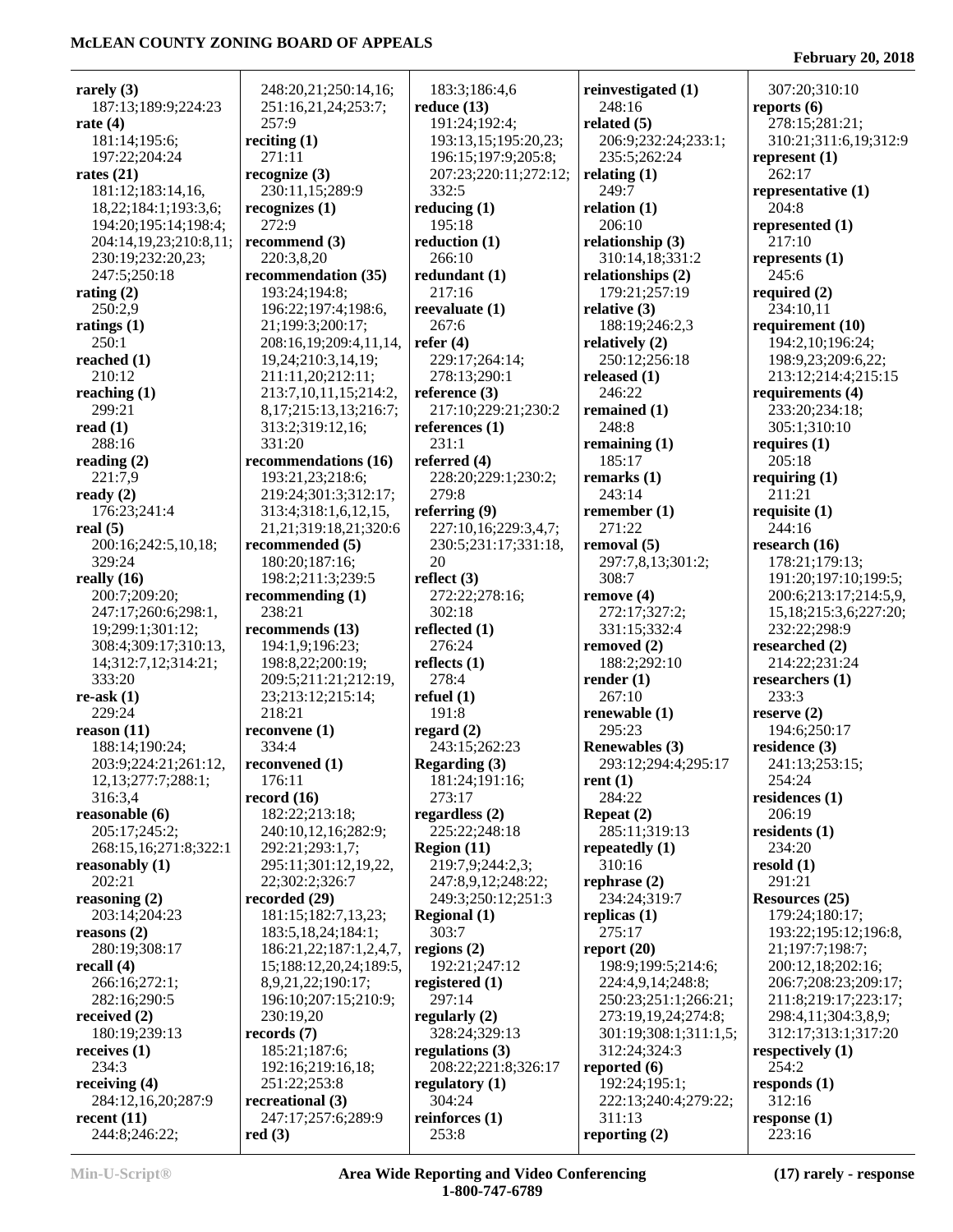| responses $(6)$            | 185:12,13,19                 | 242:19                     | 22;260:17;328:21;     | 300:20;305:14,22;          |
|----------------------------|------------------------------|----------------------------|-----------------------|----------------------------|
| 196:19;209:2;211:1;        | riparian $(3)$               | $R$ -squared $(6)$         | 331:21                | 306:7;311:2;326:3          |
| 313:5,6,11                 | 201:13,17,21                 | 254:3;255:3,13,23;         | $\text{B}$ CC $(1)$   | separate $(1)$             |
| responsibilities (1)       | risk(35)                     | 256:9;260:14               | 323:8                 | 274:15                     |
| 294:20                     | 180:6,23;181:6,22;           | rule $(2)$                 | scales $(1)$          | serves $(1)$               |
| responsible (1)            | 186:8,8;187:19;              | 287:11,15                  | 185:1                 | 301:18                     |
| 315:11                     | 189:19;190:5,10,19;          | rules $(2)$                | scavengers (1)        | Service (25)               |
| rest(1)                    | 191:14;192:3,11;             | 221:8;326:17               | 297:12                | 179:22;180:9,12,16;        |
| 222:8                      | 194:18;195:18;220:7,         | run $(2)$                  | scenario $(1)$        | 184:12,17;187:17;          |
| restrictions (1)           | 11, 13, 18, 19; 222: 13, 15; | 247:23;326:8               | 264:19                | 190:4;210:22;218:10;       |
| 318:9                      | 228:21;229:8;300:9,          | rural $(11)$               | scenic $(2)$          | 219:2,5,7,12,23;220:2,     |
| result(5)                  | 11, 13, 16, 20, 21; 301: 8;  | 243:19,24;244:2,6;         | 251:14;273:7          | 5, 15, 16; 222: 3; 240: 6; |
| 204:6;250:20;              | 306:9;316:10,16              | 246:20;247:6,10;           | school $(3)$          | 297:2;298:22;322:11,       |
| 252:19;316:16;317:16       | risks $(1)$                  | 251:12;257:4;282:7;        | 246:1,2;266:14        | 11                         |
| resulted $(2)$             | 298:7                        | 289:8                      | scientific $(6)$      | Services (4)               |
| 182:24;311:20              | River $(13)$                 |                            | 199:4;213:4,17;       | 180:10;213:5;              |
| results $(11)$             | 186:15;200:21,23;            | S                          | 214:5,9,18            | 236:15,21                  |
|                            |                              |                            |                       |                            |
| 181:5;182:14;190:5,        | 201:1,2,4,10;215:16,         |                            | scientists $(1)$      | set $(1)$<br>305:2         |
| 20;208:24;227:20,22;       | 21, 23; 216: 12; 226: 19;    | safe $(1)$                 | 191:19                |                            |
| 252:23;277:19;300:7;       | 235:20                       | 235:14                     | score(1)              | setback (4)                |
| 307:14                     | rivers $(1)$                 | safety $(5)$               | 250:6                 | 201:20,21;216:9;           |
| review $(10)$              | 236:6                        | 307:6,8;308:10;            | screening $(2)$       | 228:2                      |
| 182:14;193:18,20;          | Road $(11)$                  | 328:14,23                  | 299:1,5               | setbacks (1)               |
| 220:15;262:23;267:6;       | 217:8;228:18;                | sale $(5)$                 | search $(1)$          | 227:24                     |
| 274:17;278:19;310:21,      | 233:17;237:13;264:4;         | 244:16,21;245:9;           | 312:2                 | seven $(5)$                |
| 24                         | 289:23;292:4;298:1;          | 246:13;248:24              | season $(6)$          | 184:9;190:15;              |
| reviewed (10)              | 320:18;323:22;326:14         | sales $(49)$               | 222:22;226:4,5,10;    | 283:10;285:17;296:19       |
| 180:18;196:20;             | roads $(2)$                  | 243:21;244:1,8;            | 236:4;306:8           | several $(6)$              |
| 197:6;200:10;206:5,5;      | 302:23;303:14                | 245:8;246:11;248:17,       | seasons $(5)$         | 188:14;244:19;             |
| 218:9;219:1,11;302:11      | roadside $(2)$               | 21;249:2;251:21;           | 187:14;188:5,6;       | 250:16;252:9;279:10;       |
| reviewing $(1)$            | 185:11,13                    | 252:1,4,10,11,15,17,19,    | 226:8,12              | 285:19                     |
| 308:21                     | roadways $(1)$               | 22;253:2,4,6,8;260:4,4;    | second $(7)$          | Shank $(2)$                |
| revised $(1)$              | 322:16                       | 262:3,5,6,8;274:8;         | 194:8,12;195:8;       | 319:20;320:5               |
| 320:6                      | roam $(2)$                   | 277:3;278:10,16;           | 205:10;209:7,8;314:10 | Shanks (1)                 |
| $re-visit(1)$              | 226:3,16                     | 279:7,13,22;282:20,21,     | second-to-least (1)   | 318:5                      |
| 210:2                      | robust $(2)$                 | 23;283:3,8,10,13,16,       | 258:10                | share $(1)$                |
| Rhett $(10)$               | 202:2;297:15                 | 22, 23; 284: 24; 287: 17;  | Section $(3)$         | 231:5                      |
| 177:2,8,11,18;293:6;       | Rock $(3)$                   | 291:4,8,10                 | 196:5;221:8;244:2     | sheet $(1)$                |
| 296:10;298:20;302:11;      | 179:22;218:10;219:2          | Samantha (1)               | seeking $(1)$         | 313:16                     |
| 312:21;313:3               | rodents $(1)$                | 176:7                      | 315:14                | sheets $(3)$               |
| $R-h-e-t-t(1)$             | 231:10                       | same $(17)$                | seem $(3)$            | 278:12,13,20               |
| 177:19                     | role $(2)$                   | 203:20;217:15;             | 249:14;256:23;        | shelter $(3)$              |
| Rick(1)                    | 294:4;317:21                 | 225:5;228:4;248:8;         | 290:14                | 184:9,15;185:12            |
| 175:10                     | roles $(3)$                  | 254:23,23;255:23;          | seemed $(1)$          | shift $(2)$                |
| Ridge $(7)$                | 294:19;296:5,7               | 256:8;265:5;283:21;        | 248:13                | 304:23;330:16              |
| 190:10;193:2,8,17;         | roll $(1)$                   | 288:4;290:11;291:20;       | seems $(2)$           | Shifting $(2)$             |
| 195:2,4;205:15             | 175:5                        | 322:18;330:19;333:18       | 271:8;332:18          | 304:21;331:1               |
| Ridgeway (2)               | Rooks (6)                    | sandpiper $(3)$            | seldom $(2)$          | short $(2)$                |
| 177:13,19                  | 199:12,13;237:15;            | 188:22;189:8,13            | 256:19;288:9          | 268:19;327:16              |
| right $(43)$               | 315:17,18;332:13             | sandpipers (2)             | selected $(1)$        | shortened $(1)$            |
| 177:6;205:16;209:9;        | Rook's $(1)$                 | 189:17,20                  | 273:18                | 199:1                      |
| 212:24;214:15,20,21;       | 198:13                       | sat(1)                     | sell $(1)$            | shortly $(1)$              |
| 215:21;216:7;222:12;       | room $(1)$                   | 249:5                      | 291:2                 | 241:19                     |
| 223:1,13;234:9,12;         | 334:5                        | satisfied (1)              | seller $(4)$          | show $(6)$                 |
| 235:17;242:22;258:11;      | rotor $(8)$                  | 212:22                     | 244:16,22,23;245:18   | 210:18;282:21,24;          |
| 259:23,23;263:14;          | 188:16;190:7;                | satisfy $(1)$              | selling $(2)$         | 285:8,12,16                |
| 267:6, 10; 268:4, 5, 5, 5; | 224:24;225:21;228:20;        | 213:6                      | 259:11;290:18         | showed $(4)$               |
|                            | 229:3;230:2,4                |                            |                       | 181:7;190:5;267:5;         |
| 270:1,5,8,13;271:6,17;     | roughly $(3)$                | saw $(4)$<br>222:11;224:4; | send $(1)$<br>328:21  | 318:17                     |
| 272:17;275:8,11;           |                              |                            |                       |                            |
| 276:7;279:18,21;           | 218:24;230:9;291:13          | 229:14;248:23              | sense $(1)$           | shown $(10)$               |
| 282:5;286:3;306:13;        | route $(1)$                  | saying $(10)$              | 329:20                | 189:12;190:22;             |
| 323:23;325:12              | 182:12                       | 209:21;218:12;             | sensitive (8)         | 193:15;195:23;197:11;      |
| right-of-ways $(3)$        | Royal $(1)$                  | 227:13;258:14,17,19,       | 180:5;199:23;         | 205:8;232:22;233:2;        |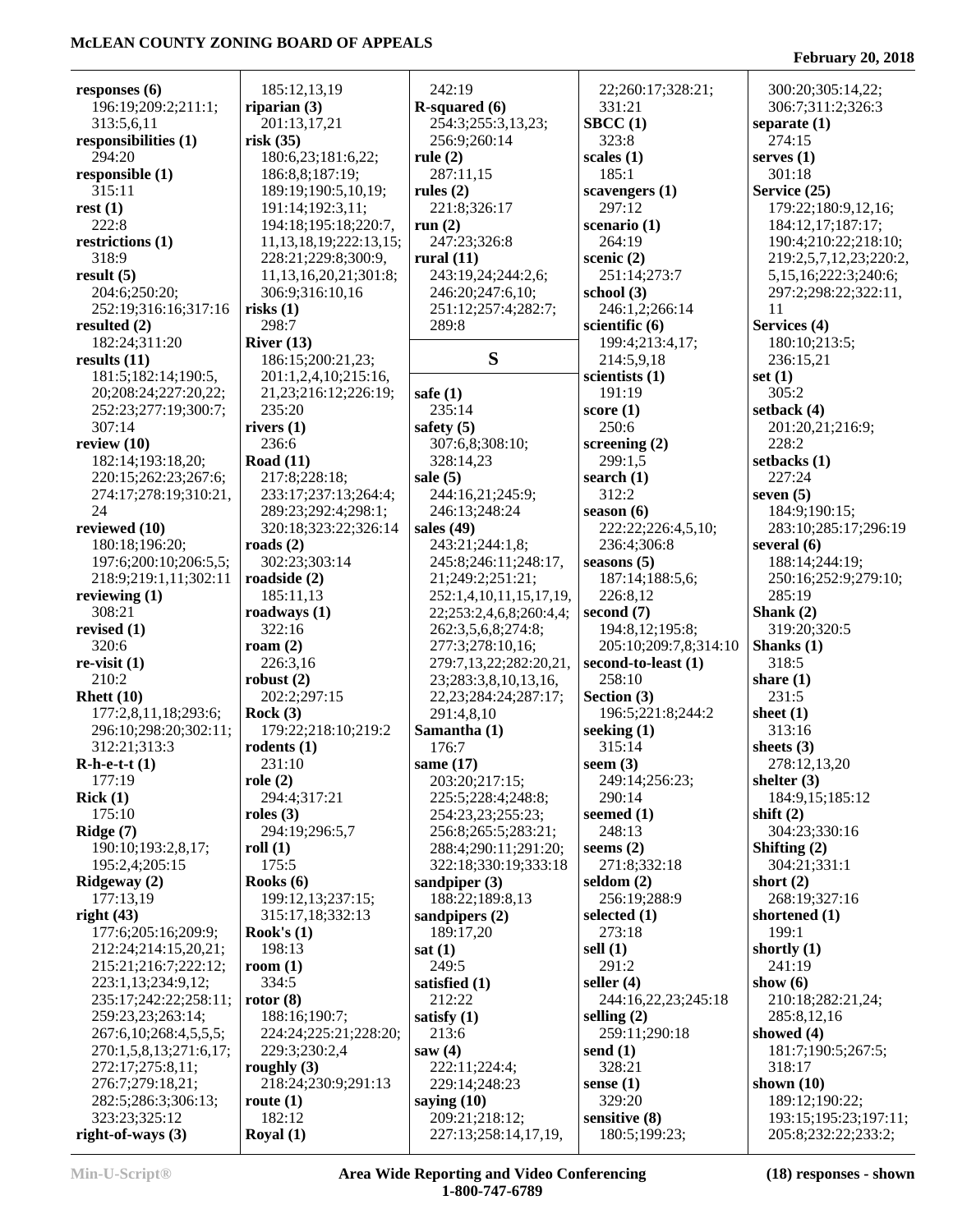| 256:21;283:22                         | 248:6,23,23;249:16;                  | 21, 22, 23; 183: 6; 184: 6; | spring $(3)$               | 176:8,9                     |
|---------------------------------------|--------------------------------------|-----------------------------|----------------------------|-----------------------------|
| shows $(5)$                           | 253:10                               | 185:23;187:22;188:3,        | 190:14;191:6;306:12        | stations $(3)$              |
| 206:9,11,18,22;                       | slowing $(1)$                        | 15,20,22;189:6,11;          | square $(25)$              | 207:16;229:10;              |
| 283:7                                 | 205:1                                | 190:1,2,3;191:13;           | 245:14,22;252:13;          | 230:20                      |
| side $(2)$                            | small $(3)$                          | 192:8;193:4;195:15;         | 253:15;254:18,24;          | statistical (3)             |
| 238:24;253:1                          | 184:9;185:15;279:11                  | 196:2,6;197:2,12,21;        | 255:10,19;256:5,15;        | 254:3,5;314:17              |
|                                       |                                      |                             |                            |                             |
| significant $(20)$                    | smaller $(6)$                        | 198:3;199:22;201:11,        | 269:21;283:19;285:18,      | statistically (15)          |
| 191:12;201:13;                        | 222:23;232:13;                       | 14;202:18,22,24;            | 23;286:3,7,8,20,24;        | 197:1;204:15;252:4;         |
| 202:6;254:6,17;255:4,                 | 252:11;285:14;286:11,                | 204:18;206:2;210:10;        | 287:4;288:2,3,5;           | 254:6, 14; 255:4, 14, 24;   |
| 8, 14, 17; 256: 1, 3, 10, 13;         | 14                                   | 214:12,19;216:13,14;        | 303:13,15                  | 256:10;257:14,19;           |
| 257:15,19;258:20;                     | Society $(1)$                        | 221:1;223:7,12,14;          | squirrel $(5)$             | 258:20;260:9;277:23;        |
| 260:9;288:15;291:18;                  | 247:10                               | 234:1,2,6;300:4,20,21;      | 181:3;184:22,24;           | 279:3                       |
| 325:15                                | softened (1)                         | 301:15;302:13,17;           | 185:5,19                   | statisticians (1)           |
| significantly $(2)$                   | 250:15                               | 305:14;311:1,2;312:6;       | Staff $(9)$                | 179:19                      |
| 252:23;261:7                          | Soil $(3)$                           | 327:11                      | 175:24;207:11,12;          | statistics (10)             |
| silver-haired (1)                     | 250:7;256:24;288:24                  | specific $(5)$              | 260:24;261:1;309:6;        | 258:12;259:5,6,10,          |
| 183:3                                 | soils $(2)$                          | 287:17;300:2;               | 313:9,19,20                | 18;260:11;285:6;            |
| similar(8)                            | 249:24,24                            | 301:16,17;312:2             | stakeholder (2)            | 287:21;288:14;290:13        |
|                                       |                                      |                             |                            |                             |
| 181:15;193:4;                         | sold $(7)$                           | specifically $(12)$         | 305:8;307:11               | stays $(2)$                 |
| 197:11,12;232:19,20;                  | 245:7;280:2,9,14;                    | 261:19:277:15:              | Stalk $(1)$                | 330:3,8                     |
| 233:3;302:10                          | 283:6;288:4;291:14                   | 290:7;291:6;294:23;         | 292:23                     | steady $(2)$                |
| simply $(1)$                          | solutions $(1)$                      | 302:8,22;314:20;            | standard (6)               | 248:23;249:1                |
| 247:18                                | 318:14                               | 316:6,21;318:6;321:17       | 184:11;194:7;              | step $(4)$                  |
| single $(2)$                          | somebody (1)                         | specifications (1)          | 205:17;271:1,4;297:7       | 244:12;254:20;              |
| 203:21;222:14                         | 330:2                                | 249:13                      | standardized (1)           | 311:4;327:5                 |
| $s$ it $(2)$                          | someone $(2)$                        | specificity $(1)$           | 312:1                      | steps $(2)$                 |
| 177:6;234:15                          | 274:20;275:2                         | 246:7                       | standards (9)              | 236:16;326:2                |
| site $(21)$                           | somewhere (1)                        | specified (2)               | 202:1;205:7,24;            | Steven $(1)$                |
| 190:16;192:5;                         | 283:18                               | 184:23;244:21               | 238:13,23;270:20,24;       | 266:13                      |
| 193:14;198:23;200:14,                 | soon $(2)$                           | speculative $(1)$           | 271:14,19                  | stigma $(17)$               |
|                                       |                                      |                             |                            |                             |
| 15,21;201:5;215:16,                   | 241:20;330:10                        | 225:15                      | standing $(1)$             | 244:7;251:13,14,14;         |
| 21;217:20;222:16,19;                  | Sorry $(9)$                          | speed $(9)$                 | 191:5                      | 270:13;271:5;272:10,        |
| 229:15;233:9;236:3;                   | 203:10,10;229:7;                     | 193:15;195:23;              | standpoint $(1)$           | 12, 16, 17, 20, 22; 273: 3, |
| 297:10;299:12,15;                     | 268:3;278:3;285:11;                  | 205:8;208:24;233:2;         | 297:19                     | 7,7,10,14                   |
| 318:9;329:13                          | 314:10;321:8;333:20                  | 296:10;302:5;309:10;        | stars $(1)$                | stigmas $(1)$               |
| sited $(7)$                           | sort $(4)$                           | 314:3                       | 306:16                     | 251:14                      |
| 194:5;199:9,10;                       | 264:21;300:8;                        | speeds $(4)$                | start $(10)$               | still $(4)$                 |
| 200:20;201:3;213:13;                  | 311:18;325:22                        | 192:19;194:11;              | 179:10;261:9;285:6;        | 176:12;189:16;              |
| 215:15                                | sound $(2)$                          | 209:6,6                     | 297:20,21,22;299:20;       | 231:14,14                   |
| sites $(3)$                           | 224:16;257:21                        | spell $(6)$                 | 329:21;330:2,11            | stimuli $(1)$               |
| 200:4;304:16,20                       | source $(2)$                         | 177:10,16,17;               | started $(5)$              | 199:23                      |
| siting $(6)$                          | 288:12;295:23                        | 241:11;293:20,23            |                            |                             |
|                                       |                                      |                             |                            |                             |
|                                       |                                      |                             | 299:15;304:4;314:4,        | stimulus $(1)$              |
| 194:2;214:3;294:17,                   | south $(5)$                          | spelled $(2)$               | 19;330:22                  | 244:18                      |
| 24;296:5;324:18                       | 188:3;189:10,12;                     | 177:12;241:12               | Starting (4)               | stone $(1)$                 |
| sits(1)                               | 195:3;205:13                         | spill $(3)$                 | 181:6;249:11;312:9;        | 333:19                      |
| 274:5                                 | soybean $(4)$                        | 321:7,8;322:8               | 314:15                     | stop $(2)$                  |
| situated $(1)$                        | 181:10;186:12;                       | spilled $(1)$               | starts $(1)$               | 191:7;325:24                |
| 247:8                                 | 191:4,10                             | 322:15                      | 298:24                     | stopover $(2)$              |
| situation $(1)$                       | space $(1)$                          | spills $(4)$                | State $(15)$               | 182:8;191:5                 |
| 250:22                                | 257:7                                | 307:10;322:9;324:3,         | 177:9;178:11,17;           | stopping $(1)$              |
| six(2)                                | span $(1)$                           | 13                          | 197:13;204:10;210:5;       | 306:14                      |
| 175:21;189:1                          | 229:20                               |                             |                            |                             |
|                                       |                                      | Splitter $(1)$              | 241:10;251:4,19;           | stops $(1)$                 |
| size $(11)$                           | speak $(2)$                          | 193:2                       | 262:14;278:16;293:19;      | 190:14                      |
| 186:16;231:17,18;                     | 320:9;325:13                         | spoke $(2)$                 | 304:14;309:20;326:1        | Storm $(2)$                 |
| 232:19,21;233:1,4;                    | speaking $(4)$                       | 315:4;325:9                 | stated $(4)$               | 202:2;309:8                 |
| 245:13,21;269:20;                     | 249:20,23;254:15;                    | sponsor $(1)$               | 176:10;263:1;              | Strategies (4)              |
| 273:23                                | 330:2                                | 214:5                       | 273:15;319:10              | 192:2;223:11;297:1;         |
| slide $(6)$                           | special $(1)$                        | sponsoring $(3)$            | statement $(2)$            | 301:11                      |
| 247:11;249:7,7,18;                    | 245:7                                | 199:4;213:17;214:18         | 267:7;288:13               | strategy $(6)$              |
| 257:10;279:14                         | specialize $(1)$                     | spot $(2)$                  | states $(4)$               | 240:2:294:23:               |
| slides $(3)$                          | 179:19                               | 254:13;332:5                | 224:12;294:7;              | 298:19;300:15;307:2;        |
| 230:2;269:18;270:13<br>slightly $(5)$ | species $(61)$<br>180:5,6;181:17,17, | spots $(2)$<br>332:8,10     | 310:16,16<br>State's $(2)$ | 308:9<br>stream $(15)$      |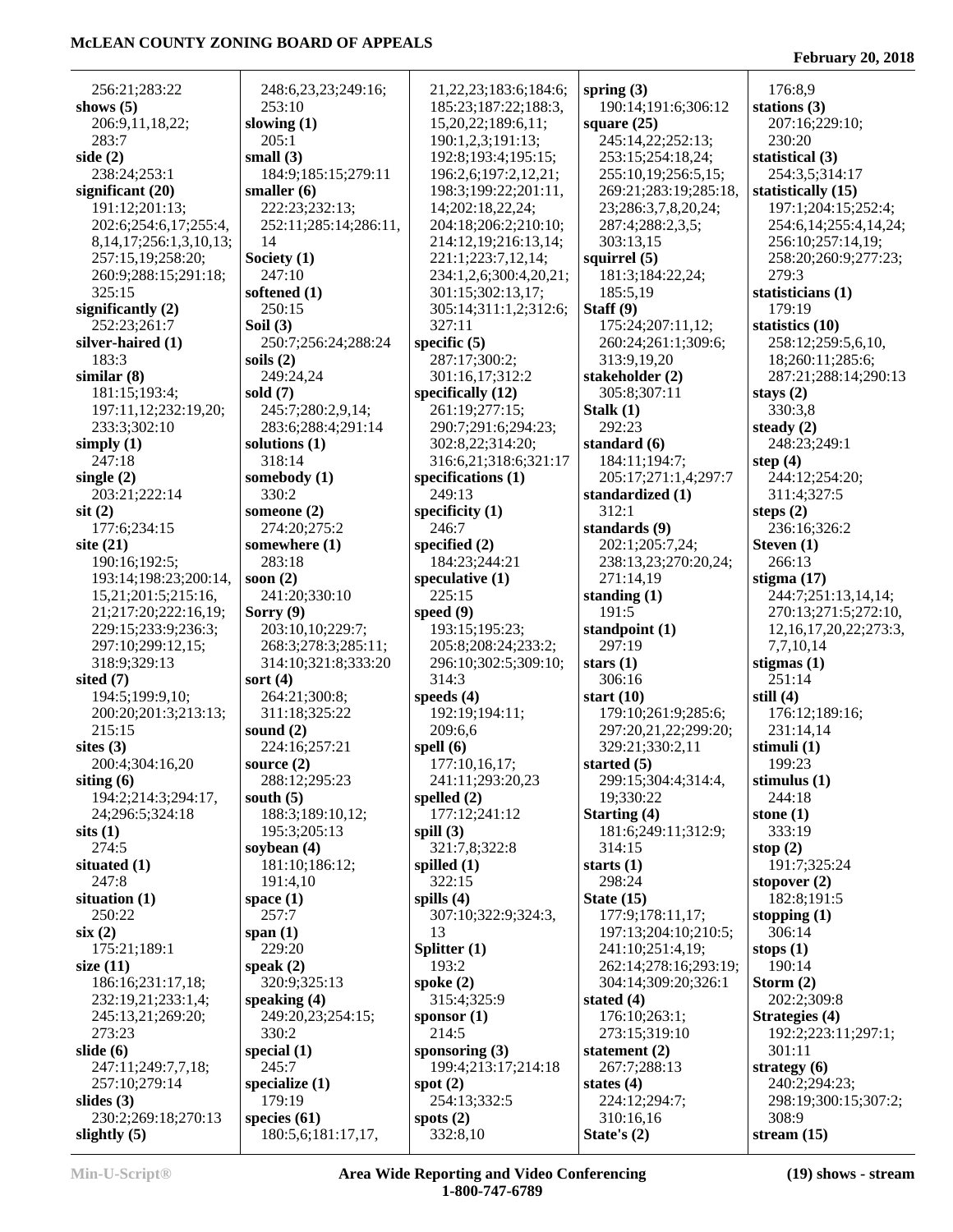**February 20, 2018**

| 198:12,24;213:14;      | subdivisions (1)      | Survey $(15)$                | 291:15                      | 293:22                   |
|------------------------|-----------------------|------------------------------|-----------------------------|--------------------------|
| 237:18,23,23;238:1,8,  | 290:9                 | 180:13;186:23;               | task(1)                     | Thanks $(3)$             |
| 18;239:3,8;275:11;     | subject $(2)$         | 187:9;188:8;190:4,21;        | 329:10                      | 217:16;332:21;334:1      |
| 276:12,13,14           | 176:16;238:6          | 217:23;218:9,22;             | tat(1)                      | theoretically (1)        |
| streams (7)            | subjective $(1)$      | 220:4;291:20;301:19,         | 268:22                      | 225:24                   |
| 199:10;206:10,19,      | 246:12                | 19;304:17;317:13             | $\tan(2)$                   | theory $(3)$             |
| 22;207:4,9;213:21      | submit $(1)$          | surveyed $(3)$               | 247:4;248:14                | 224:18;225:20;           |
| Street (1)             | 200:14                | 218:1,3,5                    | Taylor (34)                 | 259:19                   |
| 293:22                 | submitted (4)         | surveying $(1)$              | 175:19,20;228:16,           | thereafter $(1)$         |
| strictly (1)           | 282:8;310:23;311:5,   | 220:20                       | 17, 17; 229: 9; 230: 1, 22; | 248:13                   |
|                        | 7                     | Surveyors (1)                |                             | therefore $(3)$          |
| 271:21                 |                       |                              | 231:13;232:5;233:11;        |                          |
| strike (2)             | substation $(1)$      | 242:20                       | 289:21, 22, 22; 290: 6, 23; | 184:16,18;195:7          |
| 212:10;216:17          | 301:6                 | surveys $(37)$               | 291:17,23;292:10,13;        | third $(7)$              |
| strips (1)             | successfully $(1)$    | 180:2,4,7,22,24,24;          | 326:12,13,13;327:16;        | 190:13;198:1;            |
| 189:3                  | 298:2                 | 181:1,5,13,14;182:1,5,       | 328:4,13;329:20;            | 204:17;212:5,14,17;      |
| strive (1)             | sufficient (4)        | 11, 15, 17, 19, 19; 186: 19; | 331:4,7,12,22;332:2,        | 306:23                   |
| 296:1                  | 220:7,11,17;222:1     | 187:16;188:21;190:22;        | 12,17                       | third-party $(2)$        |
| strong $(1)$           | suggest $(5)$         | 193:19;198:10,18;            | Tazwell (2)                 | 305:16;329:12            |
| 204:2                  | 218:7;251:11;259:6;   | 218:7,11,14,17;298:8;        | 248:22;251:6                | thought $(8)$            |
| structure (1)          | 277:16;290:21         | 300:2,4,9;304:5;             | team $(5)$                  | 203:8;216:19;            |
| 288:9                  | suggested $(1)$       | 306:15;307:4;317:9,11        | 179:18;295:18;              | 220:12,13;222:10;        |
| structures (1)         | 251:17                | swear $(1)$                  | 296:18;308:24;330:16        | 245:12;290:13;328:6      |
| 256:20                 | suggestion $(1)$      | 177:3                        | technician $(1)$            | thousand $(1)$           |
| studied (4)            | 326:19                | swept $(2)$                  | 320:24                      | 247:24                   |
| 195:13;226:24;         | suggests $(2)$        | 224:24;225:21                | technologies (1)            | threat $(1)$             |
| 227:6;281:6            | 248:9;250:10          | switch $(1)$                 | 296:15                      | 312:5                    |
| studies (30)           | suitable (16)         | 224:3                        | Technology (3)              | threatened (11)          |
| 179:15,21;183:16;      | 184:17,18;185:9,14,   | sworn $(3)$                  | 178:3;182:21;232:9          | 183:6;190:1;194:13,      |
| 189:12;199:18;204:11;  | 16;186:5,13;188:9;    | 241:8,9;293:16               | temporary $(1)$             | 17;195:15;196:1;         |
| 227:7,9,12,15,19;      | 189:2;192:6;226:17,   | SWPPP $(1)$                  | 303:15                      | 197:20;198:3;204:18;     |
| 230:18;231:16,20;      | 18;235:24;236:20;     | 305:9                        | ten $(13)$                  | 206:2;223:11             |
| 232:12;234:10,18;      | 237:8;247:17          | SWPPPs(1)                    | 217:23;218:5,21;            | three $(16)$             |
| 251:15,17;266:8;       | Suite $(1)$           | 323:8                        | 219:18,20;220:4,8,20;       | 183:12;186:14;           |
|                        |                       |                              |                             |                          |
|                        |                       |                              |                             |                          |
| 288:17;291:24;292:5;   | 293:22                | system $(5)$                 | 231:8;254:22;255:2;         | 196:24;203:15;204:6,     |
| 304:23;309:20;316:23;  | Summer (8)            | 297:16;305:10;               | 282:23;285:21               | 11;207:16;211:21;        |
| 317:6,15;328:10;       | 180:12;184:14,20;     | 307:7,7,20                   | tend(2)                     | 212:23;226:15;230:9,     |
| 331:16                 | 192:6;208:3;226:9;    |                              | 190:23;251:11               | 17, 19; 235: 23; 236: 1; |
| study $(40)$           | 257:7;306:12          | T                            | tendency $(1)$              | 286:23                   |
| 199:24;200:9,14;       | summertime (1)        |                              | 248:2                       | three-year $(1)$         |
| 203:13,15,15,22;       | 234:16                | $T-101(1)$                   | tends(2)                    | 212:11                   |
| 224:19,20;229:12;      | Supplement (1)        | 237:18                       | 248:15;251:12               | threshold $(1)$          |
| 231:2;236:22;239:10;   | 303:7                 | $T-15(2)$                    | $ten$ -mile $(1)$           | 303:18                   |
| 248:9,20;250:10;       | supply $(4)$          | 315:16;332:13                | 218:14                      | throughout $(5)$         |
| 257:9,11;258:5;        | 247:2;249:4;250:11,   | talk $(11)$                  | $ten-minute(1)$             | 179:16;192:11;           |
| 264:14;265:3,14;       | 13                    | 180:1;181:21;                | 241:1                       | 222:8;248:12;263:14      |
| 266:13,24;267:5,13,21; | support $(1)$         | 203:12;230:23;233:18;        | tenth(1)                    | tied $(1)$               |
| 268:12,21;269:1;       | 296:8                 | 234:14;244:3;246:20;         | 303:17                      | 226:5                    |
| 277:18,20;280:18;      | supporter $(1)$       | 247:13;269:19;293:12         | terms $(8)$                 | Tier $(10)$              |
| 288:19,21;292:22;      | 276:9                 | talked $(7)$                 | 200:8;221:3,3;245:3,        | 298:24;299:12,19;        |
| 299:13;317:15;327:18,  | suppose $(2)$         | 228:11;232:5,8;              | 4;261:15;281:17;            | 300:1,6;306:15,16;       |
| 24                     | 261:8;276:2           | 275:14;306:17;324:16;        | 314:13                      | 307:4;308:18;317:9       |
|                        | <b>Sure (19)</b>      | 328:15                       | terrestrial $(3)$           | tiered $(3)$             |
| studying (1)<br>208:24 | 177:18;202:13;        | talking $(7)$                | 201:14;216:14;302:6         | 298:21,24;306:14         |
| stuff $(1)$            | 205:5;230:6;231:6,6;  | 180:23;225:2,3;              | territory $(2)$             | Tiers $(1)$              |
| 290:9                  | 233:21;239:24;271:12; | 229:13;292:8;328:13;         | 186:16:248:11               | 308:20                   |
| SU-18-02 (3)           | 273:11;274:15;309:7;  | 333:5                        | testified $(4)$             | tight $(1)$              |
| 175:4;176:5,11         | 310:1,18;325:2,16;    | tall(2)                      | 243:2;266:7;277:2;          | 250:12                   |
| subcategories (1)      | 328:14,21;331:19      | 226:24;227:7                 | 293:6                       | tightening $(1)$         |
| 281:19                 | surprise $(1)$        | taller $(1)$                 | testimony $(9)$             | 250:20                   |
| subcontractor (1)      | 250:6                 | 230:12                       | 210:17;235:5;267:4;         | tilled $(1)$             |
| 328:20                 | surrounding $(4)$     | tallest $(2)$                | 269:7,13;275:13,15;         | 185:4                    |
| subcontractors (2)     | 235:12;246:4;         | 231:23;232:2                 | 312:20;319:6                | TIM(2)                   |
| 328:18;329:7           | 269:24;321:5          | tally $(1)$                  | Texas $(1)$                 | 320:16,17                |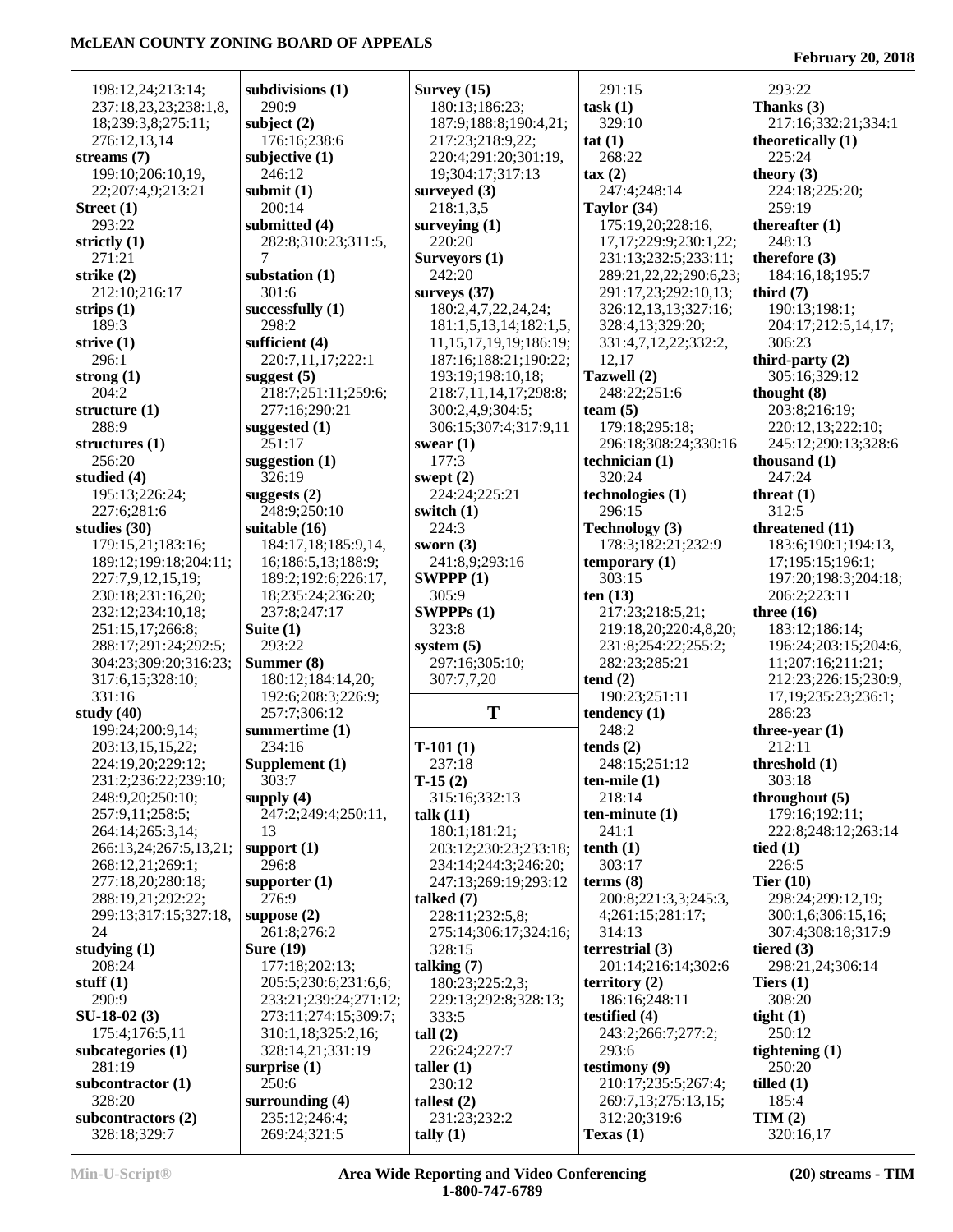**February 20, 2018**

| timeframe $(1)$                        | 250:4,9,14;251:8                  | 209:2;212:6,17;                          | 324:24;325:2;333:6,8,                   |                                     |
|----------------------------------------|-----------------------------------|------------------------------------------|-----------------------------------------|-------------------------------------|
| 254:23                                 | $\textbf{trade} \left( 1 \right)$ | 299:9,11                                 | 9                                       | U                                   |
| timeframes (1)                         | 247:4                             | triple $(1)$                             | turkey $(1)$                            |                                     |
| 262:11                                 | traditionally (1)                 | 286:16                                   | 297:9                                   |                                     |
| times (7)                              | 247:23                            | true(8)                                  | turn(3)                                 | ultimately $(1)$<br>276:24          |
| 230:9;231:13;                          | traffic $(1)$                     | 188:15;216:23;                           | 217:3;281:20;283:5                      | unaffected $(1)$                    |
| 250:16;251:16;281:5;                   | 272:2                             | 224:7;228:6;270:11;                      | Turner (35)                             | 245:7                               |
| 291:1;311:11                           | train $(2)$                       | 271:3;285:3,5                            | 175:12,13;203:12,                       | unanticipated (1)                   |
| timing $(2)$                           | 307:22;309:10                     | trump $(1)$                              | 18;204:10,21;205:20;                    | 325:20                              |
| 250:14;306:6                           | training $(7)$                    | 319:11                                   | 206:8, 14, 18, 21, 24;                  | unaware $(2)$                       |
| title $(1)$                            | 305:18;309:4,4,6,16;              | trust $(1)$                              | 207:5,8;258:9;259:4,8,                  | 323:18;328:11                       |
| 244:21                                 | 325:18;329:9                      | 310:19                                   | 23;260:8,17,22;                         | <b>UNDER (20)</b>                   |
| Today (7)                              | trainings $(3)$                   | try(5)                                   | 261:23;262:4,7,12;                      | 177:8;188:21;190:1;                 |
| 180:1,21,22;189:7;                     | 329:4,8,17                        | 217:15;230:18;                           | 279:14;308:15;309:3,                    | 193:14;196:5;200:8;                 |
| 240:11;293:12;312:20                   | transacted (1)                    | 317:2,15;331:1                           | 20;310:5,9,20;311:6,                    | 208:23;220:24;223:7;                |
| together $(1)$                         | 277:1                             | trying $(5)$                             | 19;312:14                               | 234:1,6;242:21;                     |
| 313:7                                  | transaction $(2)$                 | 231:22;238:22;                           | turns(1)                                | 244:15,22;249:23;                   |
| token $(2)$                            | 257:1;278:5                       | 240:20;291:5;326:20                      | 210:15                                  | 261:4;268:16;293:18;                |
| 252:19;279:7                           | transactions (5)                  | turbine (66)                             | twenty $(1)$                            | 297:14:333:9                        |
| told(3)                                | 248:7;262:3,10;                   | 185:2;186:18,24;                         | 329:24                                  | undergo $(1)$                       |
| 220:6;238:7;269:16                     | 290:16,18                         | 189:1;194:4,10;                          | Twin $(18)$                             | 308:11                              |
| tomorrow(6)                            | transitioned (2)                  | 196:14;197:2,11;                         | 189:17;193:2;                           | underneath $(1)$                    |
| 324:10;325:6,8;                        | 330:5,6                           | 199:6,11,13;201:15;                      | 196:10,17;197:22;                       | 333:6                               |
| 330:10;334:5,5                         | transparency $(1)$                | 203:16,21;206:19;                        | 198:4;204:21,24;                        | understood (1)                      |
| tomorrow's $(1)$                       | 257:18                            | 209:6;213:18;214:11;                     | 205:10,15;206:1;                        | 275:4                               |
| 324:8                                  | transparent $(2)$                 | 218:4;222:7;224:16;                      | 207:19,24;210:9;                        | undeveloped (1)                     |
| tonight $(7)$                          | 257:12,16                         | 226:23,24;227:1;                         | 253:23;266:5;323:23;<br>324:4           | 290:15                              |
| 217:11;243:14;<br>293:6;295:16;318:17; | transport $(1)$<br>322:11         | 228:20;230:3,4;<br>231:24;233:1;237:2;   | two(55)                                 | undue $(1)$                         |
| 320:3;334:4                            | transportation (1)                | 238:6,17;239:3;                          | 182:2,16;184:24;                        | 244:18                              |
| took $(2)$                             | 250:5                             | 255:22;257:21;265:4,                     | 187:6;197:4,10,18,21;                   | unearthing $(1)$                    |
| 253:11;254:20                          | Transylvania (1)                  | 6, 16; 266: 19; 268: 23;                 | 199:8, 10; 200: 2, 5;                   | 325:11                              |
| tools(1)                               | 294:11                            | 270:9;273:6;274:23;                      | 201:16,17;203:14,24;                    | unearths $(1)$                      |
| 233:7                                  | TRAVIS <sub>(5)</sub>             | 277:10;281:12,13;                        | 204:7,11,12,15;205:24;                  | 325:21                              |
| Top $(6)$                              | 228:16,17;289:22;                 | 283:7,18,23;285:10,13,                   | 207:16;212:2,4,15;                      | unguided (1)                        |
| 193:2,9;226:7;232:1;                   | 293:21;326:13                     | 21;286:7;287:3;                          | 213:20;216:15;218:1,                    | 301:7                               |
| 281:14;321:22                          | treed $(1)$                       | 296:10;299:18;302:23;                    | 5;232:18;235:18;                        | <b>UNIDENTIFIED (2)</b><br>332:1,11 |
| topic $(1)$                            | 306:10                            | 315:10,17;320:23,24;                     | 239:4;268:17;275:16;                    | unincorporated (1)                  |
| 227:24                                 | trees $(1)$                       | 321:16;324:18;331:8,                     | 276:11;277:10;281:21;                   | 290:4                               |
| topography (1)                         | 185:13                            | 14                                       | 282:20;283:2,13,16,21,                  | unique $(1)$                        |
| 250:7                                  | trend $(12)$                      | turbines $(93)$                          | 23;284:2,24,24;                         | 261:14                              |
| total $(4)$                            | 232:23;233:3;                     | 182:13;184:11;                           | 286:18;288:2;304:8,                     | unit $(1)$                          |
| 182:22;184:9;                          | 248:10;252:6;253:23;              | 189:14;190:7,23;                         | 10;306:22;309:21;                       | 256:18                              |
| 186:22;303:12                          | 254:6;255:4,15;256:1,             | 191:13;194:3;199:8,                      | 313:12;320:7;333:18                     | University (10)                     |
| totaling $(1)$                         | 10;258:17;314:12                  | 10,21;200:1,3,3,5,20,                    | two-mile $(1)$                          | 178:11,12,17;                       |
| 184:9                                  | trendline $(21)$                  | 24;201:3,5;206:22;                       | 218:22                                  | 197:14;242:10,12;                   |
| touch $(1)$                            | 254:9,10,13,17;                   | 207:3,20,23;213:13,21;                   | $two-year(1)$                           | 249:22;250:2;294:11,                |
| 310:11                                 | 255:6,8,16,17;256:2,3,            | 214:3,6;215:15;216:1,                    | 212:12                                  | 12                                  |
| touched $(2)$                          | 12,13;261:7,9;282:24;             | 22;227:8,13,20;                          | type(7)                                 | unknown $(1)$                       |
| 247:11;249:18                          | 283:3,11,14,17;285:1,6            | 228:24;230:11;231:17,                    | 190:7;227:9;246:7,                      | 214:15                              |
| tower $(3)$                            | trends $(5)$                      | 18, 21, 232: 6, 10, 12, 14,              | 15;248:18;249:15;                       | unless $(4)$                        |
| 183:13;207:17;                         | 244:1;250:11,23;                  | 20, 24; 233: 2; 236: 23;                 | 271:20                                  | 183:15;210:15;                      |
| 229:17                                 | 253:7;285:8                       | 237:4;243:18;244:6,7,                    | typical $(12)$                          | 312:5;327:10                        |
| towers $(5)$                           | triangle $(1)$                    | 10;251:5,9,18;252:5;                     | 186:16;188:16;                          | unlikely $(2)$                      |
| 182:16;206:9;                          | 332:2                             | 253:9,18,22,24;254:22;                   | 190:7;218:23;222:21;                    | 252:3;304:19                        |
| 207:13,16;301:8                        | tribes $(1)$                      | 255:2,9,18;256:4,8,14;                   | 228:20;229:2;230:2,4;                   | unmowed $(2)$                       |
| track $(2)$<br>305:7;308:5             | 326:9<br>tributary $(3)$          | 257:4;266:9;281:17,<br>21;282:20;288:24; | 246:14;253:4;272:22<br>typically $(11)$ | 185:11,12                           |
| tracked $(2)$                          | 199:12;215:23;                    | 289:4,14;290:19,24;                      | 188:18;191:4;208:5;                     | unnamed $(3)$                       |
| 305:3;307:6                            | 315:17                            | 291:6;292:9;307:23,                      | 226:13;230:14;231:8;                    | 199:12;315:16,16                    |
| tracker $(1)$                          | trigger $(3)$                     | 24;311:15,16,21;                         | 244:24;273:1;311:17;                    | unreasonably $(1)$                  |
| 305:5                                  | 197:19;223:15;312:7               | 313:22;315:22;317:17;                    | 312:8;324:22                            | 205:18                              |
| Tracts $(4)$                           | triggers $(5)$                    | 320:20;322:5,22;                         |                                         | unsuitable $(3)$                    |
|                                        |                                   |                                          |                                         | 185:4,18;186:2                      |

**Min-U-Script® Area Wide Reporting and Video Conferencing 1-800-747-6789**

**(21) timeframe - unsuitable**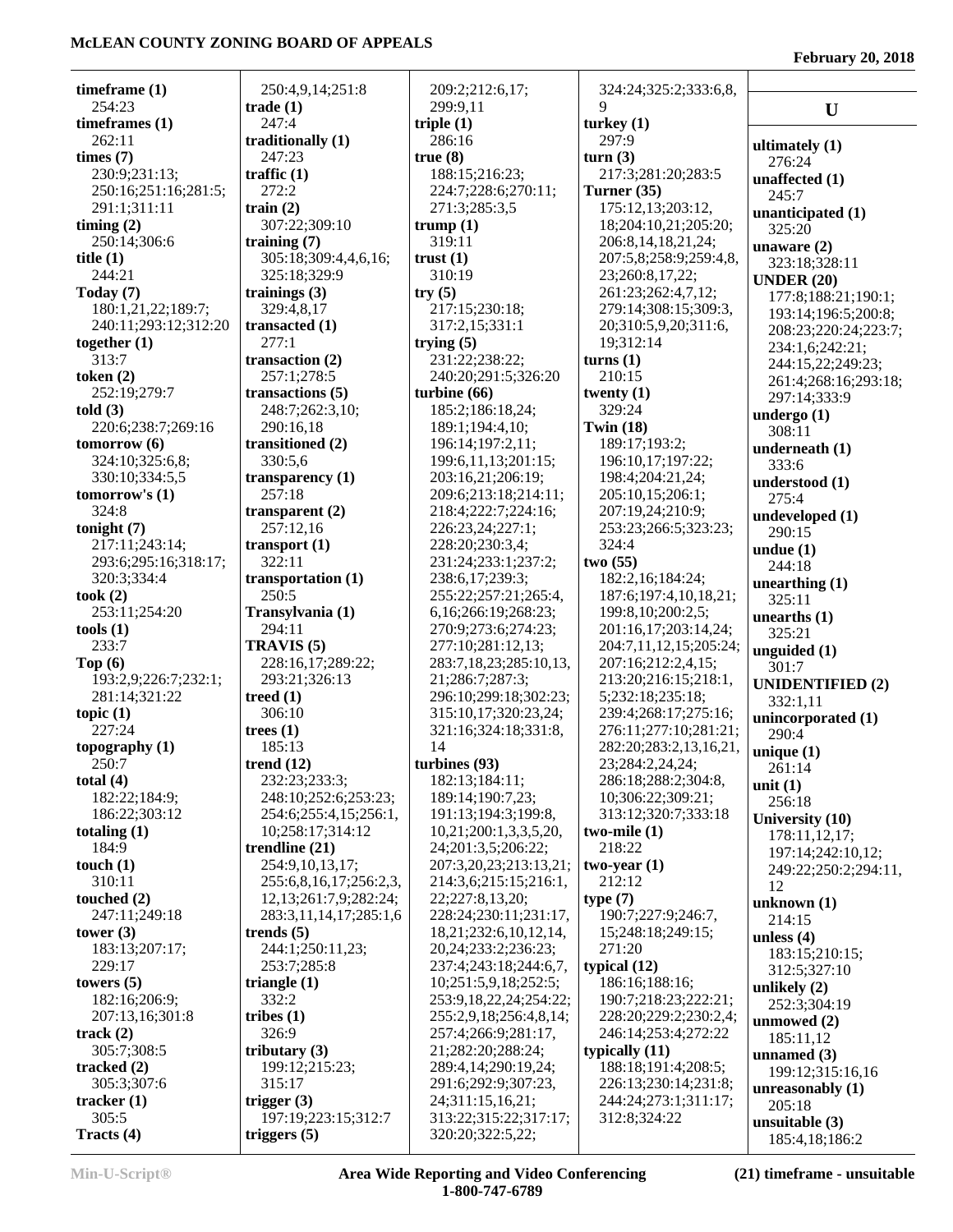| up (39)                     | 328:5                       | visits $(1)$          | 178:2;188:17;294:12           | 273:6,9;274:21;275:6,         |
|-----------------------------|-----------------------------|-----------------------|-------------------------------|-------------------------------|
| 183:19;190:12;              | value $(49)$                | 329:13                | Weston $(1)$                  | 7,18;277:10;280:23;           |
|                             |                             |                       |                               |                               |
| 193:8;194:21;195:3,7;       | 243:17,20,23;               | vista $(1)$           | 194:3                         | 281:12,13,17,21;282:1,        |
| 198:10;205:7,13;            | 244:12,13;245:11,19;        | 251:14                | wetland $(6)$                 | 7,16;284:8,12,16,19,          |
| 208:15;210:7;211:18,        | 246:9,21;250:11;            | visual(1)             | 298:10;303:6,8;               | 20;285:10,13;286:7,13,        |
| 18;212:21;213:10;           |                             | 273:7                 |                               |                               |
|                             | 254:4;255:3,9,13,19,        |                       | 304:2;309:9;316:23            | 19;287:3,9;288:9,24;          |
| 215:12;218:2;227:18;        | 23;256:5,9,22;258:21;       | visually $(1)$        | wetlands $(12)$               | 289:4,13;292:8,23;            |
| 230:13,18;231:8;            | 261:15,17;262:8;            | 325:2                 | 188:1,10;302:21;              | 294:17,18,20;295:22;          |
| 235:5,20;241:17;            | 264:20,24;265:18;           | VOICE(2)              | 303:1,4,10,23;305:23;         | 296:24;297:3;298:23;          |
|                             |                             |                       |                               |                               |
| 249:12;258:17;267:20;       | 266:18;268:22;271:6;        | 332:1,11              | 317:3,5,12;324:17             | 304:12;309:15;311:14;         |
| 287:4;307:13;308:2;         | 272:21,21;275:10,22;        | voluntarily (4)       | Wetland's $(1)$               | 313:22;314:9;315:10,          |
| 310:3,11,17;313:8;          | 276:9,14;284:18;            | 191:23;193:12;        | 299:7                         | 21;316:7,9,17,23;             |
|                             |                             |                       |                               |                               |
| 316:13;319:21;328:5,        | 285:14,22,22;286:2,7,       | 305:2;307:21          | what's $(2)$                  | 317:7,17;318:3;319:3,         |
| 8;330:4                     | 14, 19; 287: 4, 8; 288: 16, | volunteer $(1)$       | 204:2;239:2                   | 15;322:5;331:4,8,14;          |
| update $(1)$                | 23;292:1;310:14             | 333:24                | White $(4)$                   | 333:12                        |
| 302:18                      | values $(24)$               | vultures (1)          | 253:24;266:2;282:1,           | winter $(5)$                  |
|                             |                             |                       |                               |                               |
| upland $(5)$                | 243:2,9,19;244:6;           | 297:9                 | 16                            | 187:14;188:4,5;               |
| 188:22;189:8,13,17,         | 246:23;247:20;248:12,       |                       | whole $(2)$                   | 226:10,12                     |
| 19                          | 17;250:15,23;251:1,         | W                     | 327:17;328:7                  | Winterland (54)               |
| upland-sandpiper (3)        |                             |                       |                               | 217:7,7,12,17,18,22;          |
|                             | 18;253:9,22;256:18;         |                       | wide $(2)$                    |                               |
| 223:2,5;224:3               | 257:4;258:6;266:10;         | wait $(1)$            | 205:7;207:23                  | 218:12;219:4,8,11,22;         |
| upland-sandpipers $(2)$     | 272:13;282:7;285:9;         | 209:22                | width $(1)$                   | 220:10,22;221:4,9,15,         |
| 181:20;223:23               | 289:8,14;290:1              | walk $(2)$            | 230:4                         | 22;222:10,18,24;223:4,        |
|                             |                             |                       |                               |                               |
| upon $(1)$                  | variable (3)                | 258:13;264:1          | wildlife (57)                 | 9, 18; 224: 1, 14; 225: 2, 7, |
| 245:17                      | 194:21;210:6;213:3          | walked $(1)$          | 178:6,24;179:13,16,           | 11;226:3,14,22;227:3,         |
| urban(2)                    | variables (1)               | 309:1                 | 22;180:1,9,10,12,16;          | 6, 11, 23; 228: 7, 13;        |
| 242:11;256:18               | 238:9                       | WALLEY (3)            | 184:12,17;187:17;             | 323:20,21,21;324:2,7,         |
|                             |                             |                       |                               |                               |
| usage $(2)$                 | variation (5)               | 176:6,7;177:1         | 190:3;210:22;213:5;           | 11,16,23;325:5,9;             |
| 327:19;328:5                | 194:24;232:19,20;           | wants $(2)$           | 218:10;219:2,5,7,12,          | 326:6;332:23;333:2,3,         |
| use $(38)$                  | 233:6;254:8                 | 214:13;215:4          | 23;220:2,5,15;236:15,         | 4,16,23                       |
| 180:5,5,24;181:11,          | various $(1)$               |                       |                               | WIRS $(4)$                    |
|                             |                             | warranted (1)         | 21;238:16;240:6;              |                               |
| 12, 13, 14, 14, 16; 182: 6, | 294:22                      | 306:23                | 293:7;294:18;295:2;           | 307:19;310:21,23;             |
| 22;183:14,16,18;            | vary $(3)$                  | watch $(1)$           | 296:9;297:2;298:3,6,8,        | 312:4                         |
| 186:21;187:15,20;           | 248:21;261:9;290:12         | 234:16                | 18,20,22;300:2,19;            | Wisconsin (3)                 |
|                             |                             |                       |                               |                               |
| 188:19,22;189:22;           | vast $(1)$                  | watching $(1)$        | 305:18;306:15;307:19;         | 195:5;205:14;224:20           |
| 190:18;196:14,14;           | 185:3                       | 231:7                 | 309:3,4;315:21;               | wish $(1)$                    |
| 213:3,5;222:13;             | vastly $(1)$                | water $(5)$           | 316:10,13,16,18;317:9,        | 233:7                         |
| 230:19;236:3;247:18;        | 227:22                      | 191:5;202:3;257:2;    | 10,15,21;319:2                | within $(79)$                 |
|                             |                             |                       |                               |                               |
| 252:15;256:23;275:8;        | vehicles $(3)$              | 303:4;309:8           | wildly $(2)$                  | 182:1,3,12,16;                |
| 288:23;298:6;299:6;         | 322:7,10,11                 | way (10)              | 204:5,12                      | 183:16,20;184:10;             |
| 320:22;325:13;328:8         | verify $(2)$                | 201:18;217:13;        | willing $(1)$                 | 185:1,7;186:22;187:1,         |
| used $(7)$                  | 233:9;268:13                | 241:19;242:22;252:23; | 323:17                        | 9;189:1;193:5;194:3,          |
|                             |                             |                       |                               |                               |
| 182:21;184:11;              | versus $(3)$                | 291:3;308:4;330:3,19; | wind (136)                    | 16,22,23;198:24;199:9,        |
| 197:17;232:7;252:8;         | 232:11;245:11;              | 333:18                | 179:13,15,17;180:3,           | 11;200:5,20;201:1,3,7,        |
| 321:2;331:15                | 290:20                      | Web $(1)$             | 9;181:15;182:21;              | 9,15;206:6;210:5;             |
| using $(8)$                 | vertical $(1)$              | 229:15                | 183:17,23;184:1;              | 213:13,21;214:3;              |
|                             |                             |                       |                               |                               |
| 182:20;189:17;              | 253:14                      | Web-based (1)         | 188:7;189:6,18;               | 215:15;216:1,22;              |
| 195:12,16;206:3;            | vibration $(4)$             | 307:7                 | 190:11;191:17,21,22;          | 218:1,5,8;219:6,8,18;         |
| 238:2;252:6;303:5           | 199:6,17;213:18;            | weed $(1)$            | 192:14;193:5,9,12,17;         | 222:7,18,21;224:24;           |
| usually $(9)$               | 214:11                      | 250:8                 | 194:11,19;195:5;              | 230:20;231:8;235:14,          |
|                             |                             |                       |                               |                               |
| 254:12;299:2,19;            | view $(5)$                  | week $(2)$            | 196:11;197:11,23;             | 18;252:22;254:22;             |
| 302:14;306:11;308:1,        | 244:7;246:6;270:5;          | 313:17;320:7          | 199:24;200:19;204:22;         | 255:2,8,13,18,22;             |
| 20;309:24;311:5             | 308:18,19                   | weekly $(1)$          | 205:3;208:8;209:6;            | 256:4,7,13;277:10;            |
| Utility $(1)$               | visible $(2)$               | 202:5                 | 210:10;214:10,23;             | 281:12,21;282:20;             |
|                             |                             |                       |                               |                               |
| 303:19                      | 266:19;268:24               | weeks $(1)$           | 215:15;223:24;226:23,         | 283:6,17,23;284:24;           |
| utilize $(1)$               | visit $(3)$                 | 318:5                 | 23;227:1;230:15,21;           | 285:1,21;286:18;              |
| 191:3                       | 263:17;284:4;304:7          | weigh $(2)$           | 231:16,20;243:15,18;          | 287:3;290:1;302:22;           |
|                             | visited $(1)$               | 300:21;316:8          | 244:5,7,9;250:24;             | 304:17;311:4;316:3,4;         |
|                             |                             |                       |                               |                               |
| $\mathbf{V}$                | 311:17                      | weren't $(2)$         | 251:2,5,9,18;252:5;           | 320:23                        |
|                             | visitor $(1)$               | 261:7;287:22          | 253:18,24;256:20;             | without $(1)$                 |
| Valbridge (1)               | 308:10                      | West $(3)$            | 257:3,21;259:1;265:4,         | 326:20                        |
| 242:2                       |                             | 179:11,18;282:11      |                               | witness $(7)$                 |
|                             | visitors $(1)$              |                       | 6, 15, 16, 19, 20; 266: 2, 5, |                               |
| valid $(1)$                 | 333:11                      | Western (3)           | 9,19;268:23;270:9;            | 177:1;178:24;217:5;           |